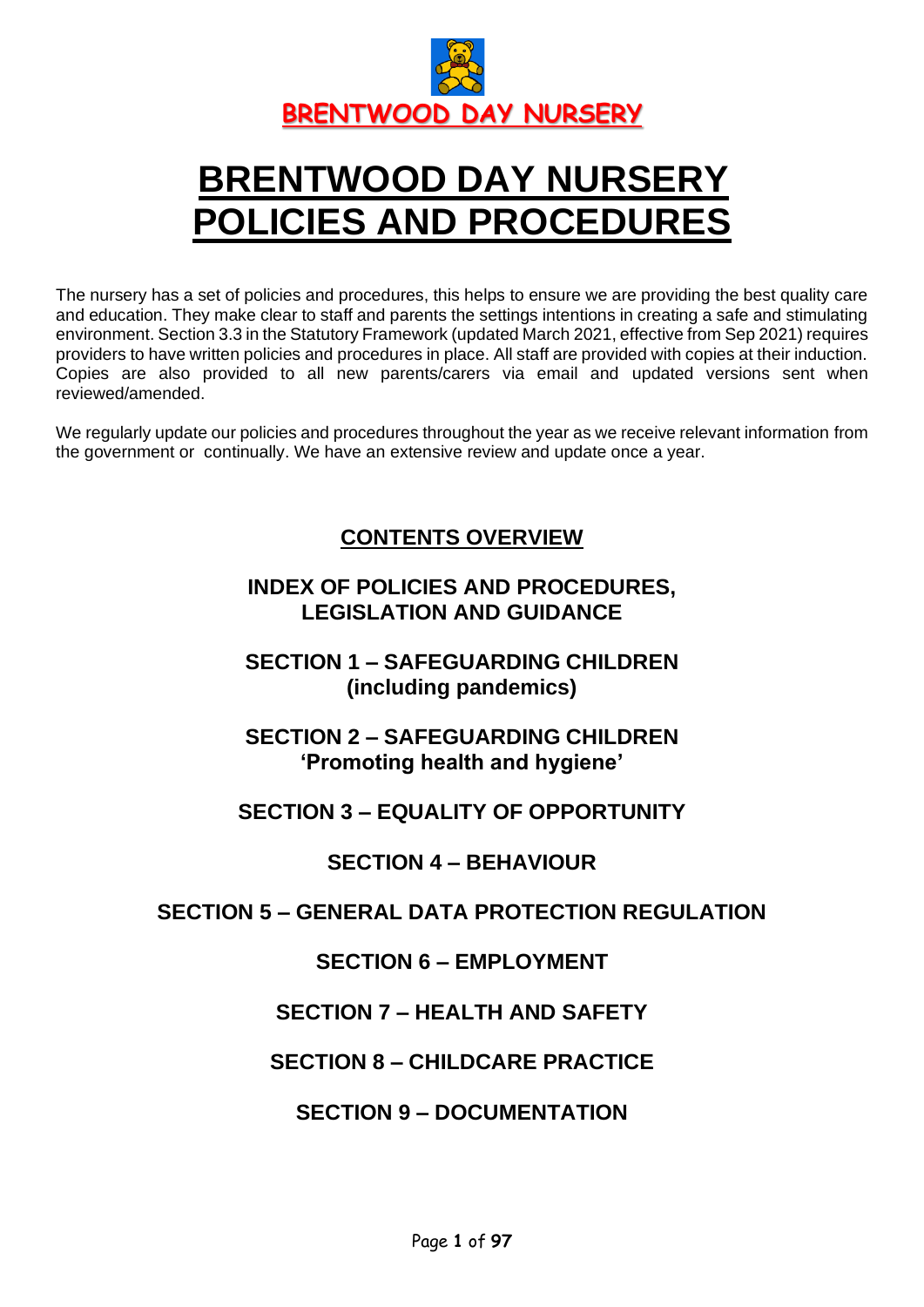

# **LEGISLATION AND GUIDANCE**

Our policies and procedures are written with careful consideration and input from the following legislation and guidance:

- Children Act 1989 and 2004
- Childcare Act 2006 and 2016
- Children and families Act 2014
- Children missing from Education (DfE) 2016
- Convention of the rights of the child, UNICEF 1989
- COSHH Control of substances hazardous to health regulations 2002
- Data Protection Act 1998
- Disability Discrimination Act (DDA) 2010
- DBS for childcare providers 2014
- DCSF guidance 'Safeguarding children and safer recruitment in education' (April 2011)
- Development Matters in the Early Years SEP 2021
- Early Years Foundation Stage 2007 updated March 2021/ EYFS Statutory framework 2017, updated March 2021 both effective from September 2021
- Education Act 2002
- Equality Act 2010
- Essex safeguarding Children Board 2017
- Every Child Matters Change for Children 2003, updated 2004
- FGM Act 2003
- Freedom of Information Act 2000
- General data protection regulation 2018
- Health and Safety Executive
- Inspecting safeguarding in Early Years, Education and skills October 2021 (saved on all nursery laptops)
- Keeping children safe in education (KCIE) 2021
- Occupational health and safety Act 1991
- OFSTED school inspection handbook (section 5) 2019
- Race Relations Act 1976 / Race Relations Amendment Act 2000 / 2006
- Sex Discrimination Act 1975 and 1986 / Sex Discrimination (Gender Reassignment) regulations 1999
- Safeguarding Vulnerable Groups Act 2006
- Section 100 of the Children and Families Act 2014
- SEN and Disability code of practice 2015
- Special Educational Needs and Disability Act 2014
- Southend Essex and Thurrock (SET) Child Protection Handbook 2019 (saved on all nursery laptops)
- The Protection of Children Act 1999
- The Prevent Duty Document 2015
- The Serious Crime act 2015
- The Vulnerable Children Act 2014
- United Nations Conventions, on the Rights of the Child (1989) (UNCRC)
- What to do if you're worried a child is being abused 2015
- Working Together to Safeguard Children revised 2019 (saved on all nursery laptops)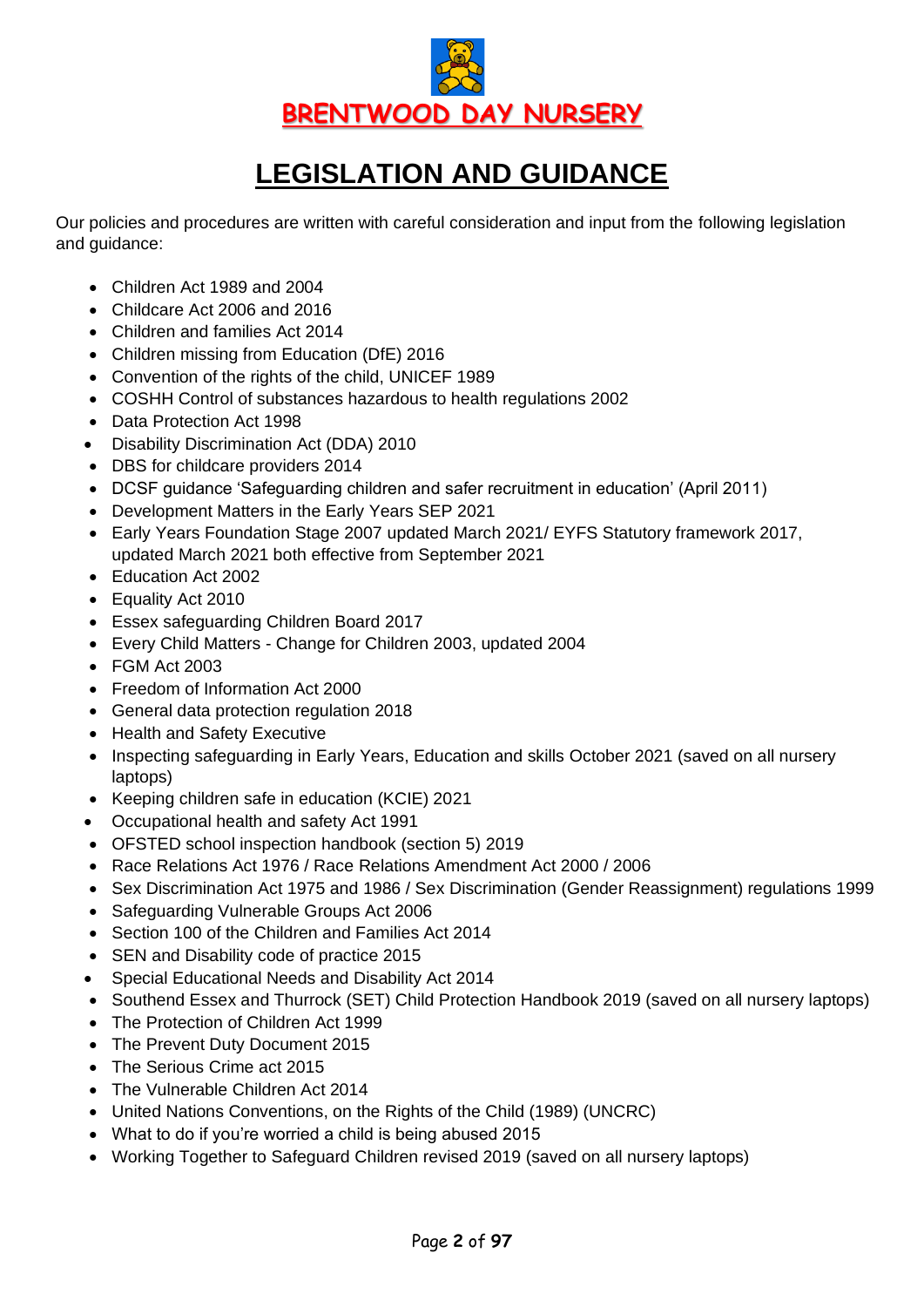

# **SECTION 1 SAFEGUARDING CHILDREN/CHILD PROTECTION**

#### **1.1 Children's rights and entitlements**

#### **Policy Statement**

We have robust procedures in place. We promote children's rights to be strong, resilient and listened to by creating an environment in our setting that encourages children to develop a positive self-image, which includes their heritage arising from their colour and ethnicity, their languages spoken at home, their religious beliefs, cultural traditions and home background.

We strive to protect children from the risk of radicalisation, promote acceptance and tolerance of other beliefs and cultures.

We promote children's right to be strong, resilient and listened to by encouraging children to develop a sense of autonomy and independence and ensure they have the self-confidence and the vocabulary to resist inappropriate approaches.

All children deserve the opportunity to achieve their full potential, United Nations Conventions, on the Rights of the Child (1989) (UNCRC) sets out children's rights. We follow the framework of the 'Every Child Matters' (2003), document which is structured around five outcomes which are key to a child's wellbeing. The five outcomes are:

- Stay safe looking after the children's welfare and ensuring a safe environment
- Be healthy safeguarding and promoting children's health and wellbeing
- Enjoy and achieve supporting the children in their learning and development
- Making a positive contribution working together with parents and encouraging children to play a beneficial part in their nursery and wider community
- Organisation ensuring all government policies, procedures and practices are strictly followed For further information please search Every Child Matters on the internet.

We will help children to establish and sustain satisfying relationships within their families, with peers and other adults.

We work with parents and carers to build their understanding of, and commitment to, the principles of safeguarding all our children.

We have 2 members of staff trained at safeguarding level 3 to ensure that the setting always has a level 3 safeguarding officer on site

#### **1.2 Safeguarding children and child protection policy**

#### **Policy Statement**

Safeguarding is everyone's responsibility in order to fulfil our responsibility our approach is 'child centred', always to act in the best interest of the child. Our nursery works with children, parents and the community to ensure the rights and safety of children, to give them the very best start in life and equip them for their next stage of learning. We create an environment in which children are safe from abuse and in which any suspicion of abuse is promptly and appropriately responded to. We seek training opportunities for all staff to ensure that they recognise the indicators of possible abuse and neglect, knowing the correct procedures for dealing with suspected cases. We regularly update our knowledge of new legislation through the Local (Essex) Safeguarding Partners (LSP) and regular safeguarding briefing updates.

Our aims, in line with those stated in the Keeping Children Safe in Education (KCSIE) 2019 document are to:

- Protect children from maltreatment
- Prevent impairment of children's health or development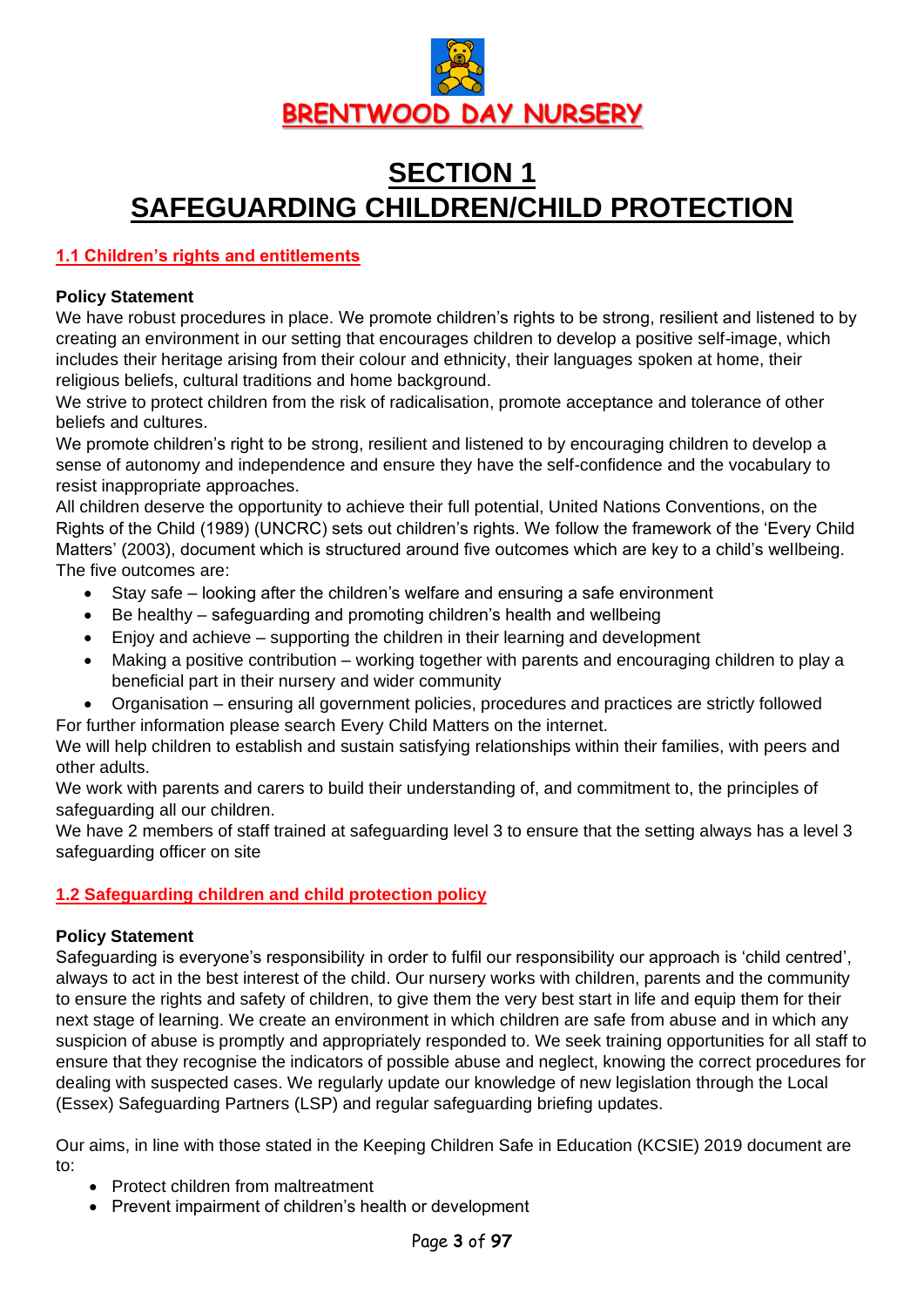

- Ensure that children grow up in circumstances consistent with the provision of safe and effective care; and take into action in order to enable all children to have the best outcomes
- Create an environment, which encourages children to develop a positive self-image, regardless of race, language, religion, culture or home background.
- Help children to establish and sustain satisfying relationships within their families, peers and with other adults.
- Encourage children to develop a sense of autonomy and independence.
- Enable children to have the self-confidence and the vocabulary to resist inappropriate approaches.
- Work with parents to build their understanding of and commitment to the welfare of all children in our care.
- Support staff to notice the softer signs of abuse
- and the necessary action to take
- Support staff to confidently identify where children and families may need intervention and seek the help, they need
- Share information with agencies as appropriate

#### **Liaison with other bodies**

- We work with the Local (Essex) Safeguarding Partners (LSP) which can be contacted via their website: [http://www.escb.co.uk.](http://www.escb.co.uk/) The Essex Safeguarding Children's Partners also publish the 'Effective Support for Children and Families in Essex' document. This is a shared understanding across all services and partnerships ensuring a consistent approach is applied. A copy is in the basket on the parent's information table.
- We have an electronic copy of the Southend Essex and Thurrock (SET) Child Protection Handbook which is easily accessible for staff and parents to view on request and regularly review the Essex Safeguarding Children Website to inform ourselves and others in our setting of any updates. It is also stored on the desktop of all laptops.
- We notify the registration authority (Ofsted) of any incident or accident and any changes in our arrangements, which affect the wellbeing of the children.
- We have procedures for contacting the local authority on child protection issues. We have displayed the Initial Response Service (IRS) which is the 'front door' for children's social care. This is to ensure effective access in the event of an emergency and for quick access to support and referrals. Records of the local NSPCC contacts are also kept. The number is 0800 028 3550.
- If a report is made to the authorities, we act within the SET (Southend, Essex and Thurrock) procedures and guidance (referred to above) in deciding whether we must inform the child's parents at the same time.
- We use the Social Care Institute for Excellence (SCIE), a leading social care and safeguarding improvement agency, for guidance, latest research and safeguarding support. This helps with the implementation of improvements in practice and provision. It provides online training for practitioners working for children and families which can be accessed where necessary. SCIE conducts serious case reviews and publishes findings to help improve practice within the setting [www.scie.org.uk](http://www.scie.org.uk/)

#### **Our safeguarding methods**

#### **Staffing, volunteering and visitors**

- All staff are prepared to identify children who may benefit from early help and follow the setting guidelines to ensure this is actioned accordingly.
- Where any staff member has a concern about a child's welfare, they will follow the setting's referral processes. This may require staff to support social workers and other agencies where a referral has been made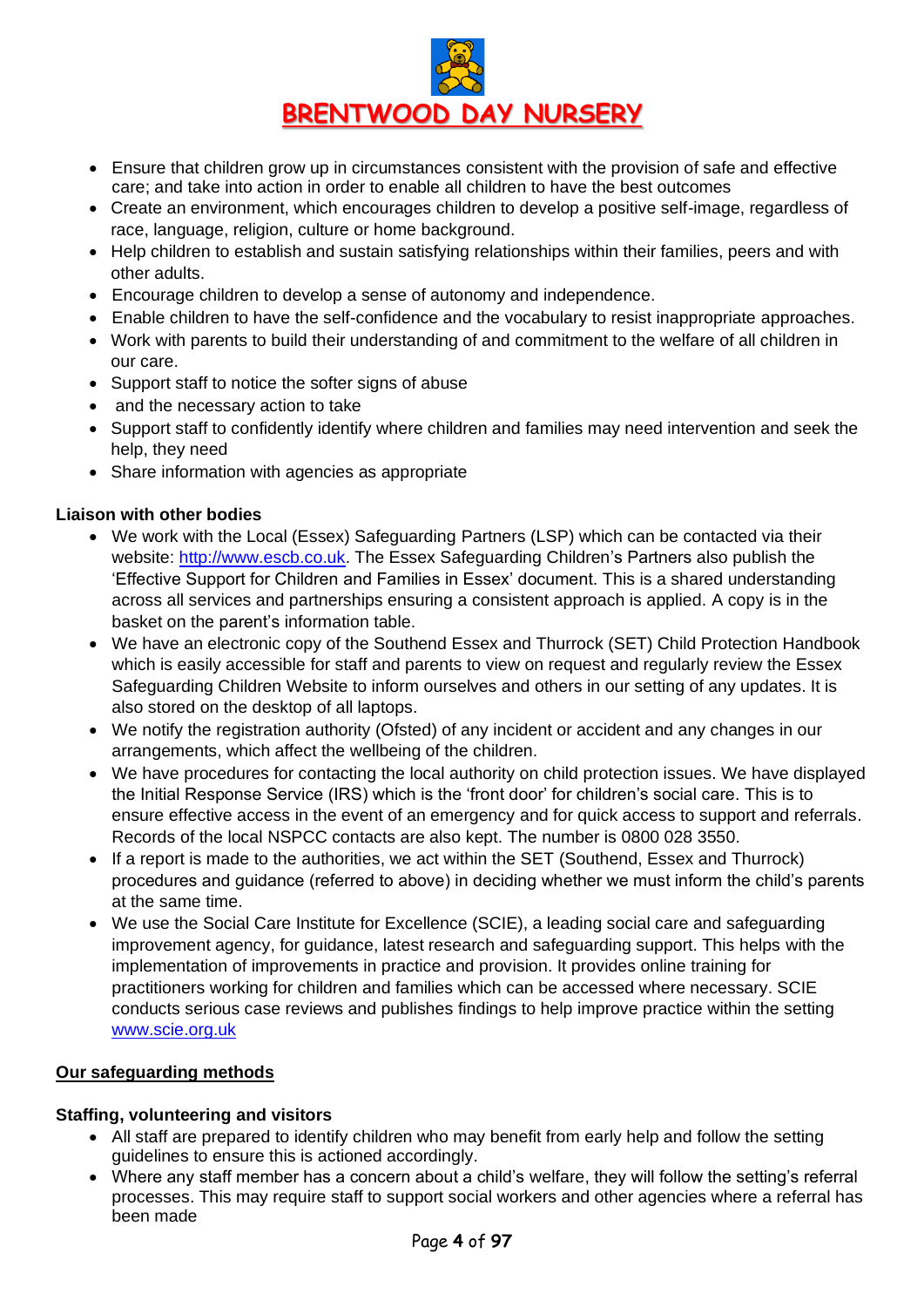

- All staff and volunteers are made aware of systems within our setting to support safeguarding. These are explained and provided during their induction these include the:
	- Safeguarding policy
	- Behaviour policy
	- Welcome note and code of conduct
	- Safeguarding response to children not attending
	- The role of the designated safeguarding officer (including the identity of the designated safeguarding officer and deputy)
- When returning to work from a period of absence e.g. maternity, induction refresher training is carried out
- All staff are made aware of their local early help process and explained their role within it.
- All staff are made aware of the process for making referrals to children's social care and for statutory assessments that may follow a referral, along with the role they might be expected to play in such assessments. This is updated every 6 months.
- All staff are made aware of what to do if a child tells them he/she is being abused or neglected. Staff understand how to manage the requirement to maintain an appropriate level of confidentiality. This means only involving those who need to be involved, such as the designated safeguarding lead (or a deputy) and children's social care. Staff will never promise a child that they will not tell anyone about a report of abuse, as this may ultimately not be in the best interests of the child.
- All staff are informed and made aware of LADO (Local Authority Designated Officer) and have been provided with 'wallet' cards to keep in their personal belongings
- All staff and volunteers are made aware that abuse, neglect and safeguarding issues are rarely stand-alone events that can be covered by one definition or label. In most cases, multiple issues will overlap with one another.
- We provide adequate and appropriate staffing ratios to meet the needs of all children. For outings this is increased, and the manager will set this to an appropriate level according to the number of children and the needs of those children.
- We will not accept applications from persons who appear on the Rehabilitation of Offenders Act register (1974 revised 2016/2017). Candidates are informed of requirement to carry out relevant checks before posts can be confirmed. Where applicants are rejected applicants have the right to appeal.
- We abide by Ofsted requirements in respect of references and Disclosure and Barring Service checks for staff and, to ensure that no disqualified or unfit person works at the nursery or has access to the children. We encourage all staff to join the DBS update service. If a potential new staff member or volunteer has worked or lived abroad, wen would carry out extensive checks, similar to DBS, for the country that they have worked or lived in.
- If a member of staff does not join the DBS update service, we will renew the DBS application every 5 years, although if the staff member has chosen not to join the update service we may require the staff member to pay for the renewal
- Any DBS certificates accepted from a previous role must be checked to see that the applicants identity matches the details on the certificate and that it is the right level and type for the role applied. We will also check to see if any details about the applicant have changed.
- We regularly check and vet suitability of staff during supervision meetings held every term. All staff are asked to agree to statements referring to their ability to work with children and checks are carried out on all staff registered to the update service after each staff review.
- New staff on trial days, parent helpers and visitors do not work unsupervised. Also new staff who are awaiting DBS completion.
- Any volunteers, parent helpers, visitors and contractors (external workers), at the nursery are subject to an internal risk assessment to establish if we feel they are suitable to be with the children. During this assessment we may decide to carry out a further check and process a DBS, this would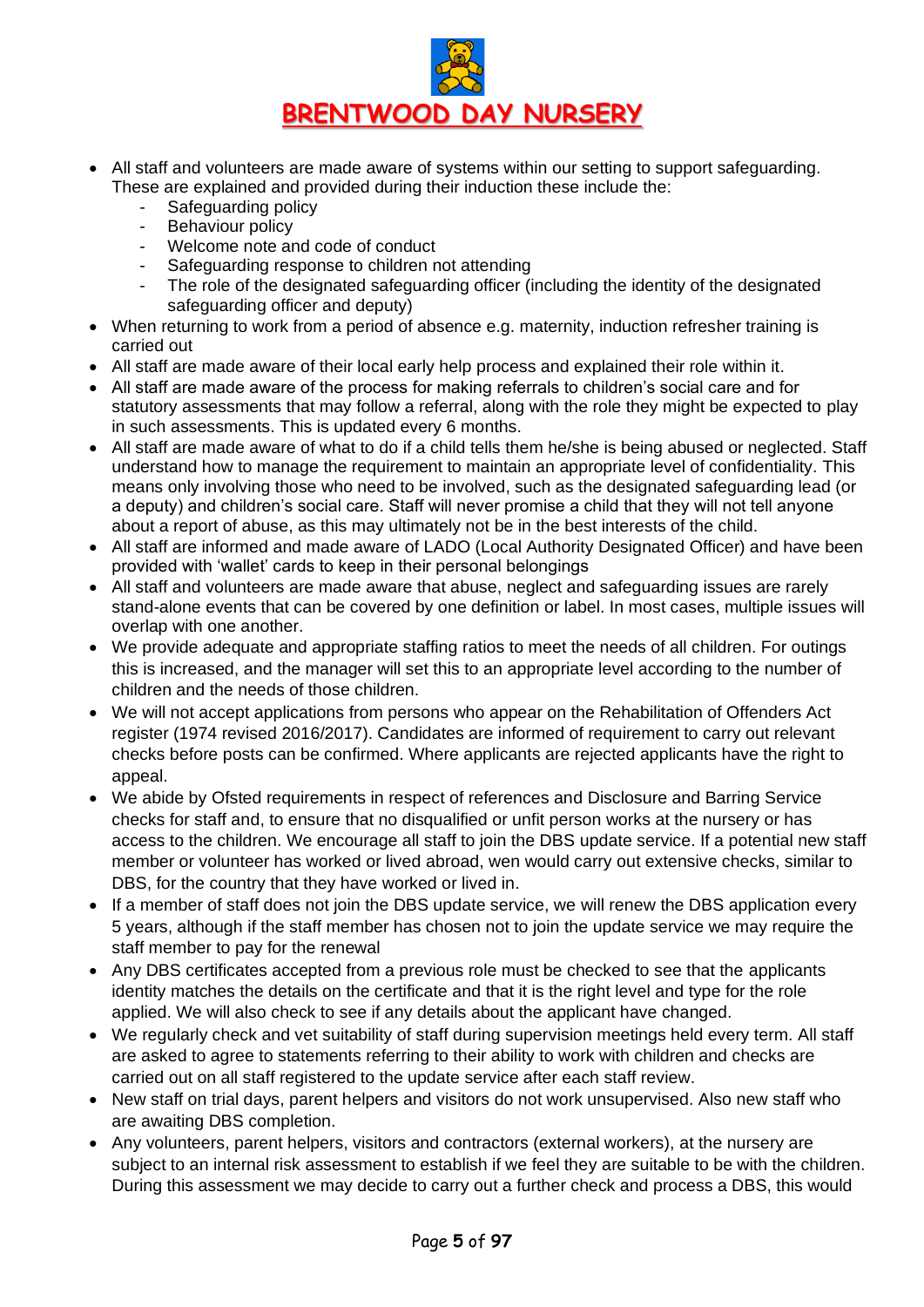

be a management decision. We follow the [www.safeguardinginschools.co.uk/RAvolunteers](http://www.safeguardinginschools.co.uk/RAvolunteers) risk assessment guidance

- We abide by the Protection of Children Act requirements in respect of any person who is dismissed from our employment or resigns in circumstances that would otherwise have led to dismissal for reasons of child protection concern.
- We have procedures for recording the details of visitors to the nursery.
- We have security measures in place to ensure that we can control who is allowed entrance into the nursery so that no unauthorised person has unsupervised access to the children, unless that person is on the premises in a direct professional manner, e.g. OSTED inspector
- In order to protect the safety of the children and staff and to avoid unnecessary disruption, the management has the authority to refuse entry to visitors if they feel the visit is not suitable, or if they are unsure of their identity
- We deploy staff appropriately around the setting according to our daily rota and individual's child's needs. We always have a minimum of 2 staff members in each area.
- The nursery allocated Safeguarding officer is Rachel Austin, her deputy is Chrissie Searle.

#### **Safeguarding lead/deputy**

The statutory framework states that every setting must have a designated person responsible for safeguarding children in the setting. The safeguarding lead/deputy has regular training and keeps abreast of all safeguarding issues. Their responsibilities include:

- Liaising with statutory children's services and the LSP, these are Clinical Commissions Ground, Local Authority and Chief of Police and other agencies in line with the Working Together to Safeguard children document
- Providing support, advice and guidance to staff and parents, we continually update our knowledge to ensure we are meeting relevant legislation and setting requirements
- Attending regular safeguarding/child protection training to cascade essential information to staff
- Understanding and awareness of relevant documents and legislation

#### **Staff suitability**

During staff supervisions we check for their current suitability to work with children and of any family (residing with) convictions which may affect their role, and if they have had any contact on social media or dating websites with those that have convictions relating to childcare.

#### **Staff disqualification**

If a member of staff receives a disqualification during their employment at the nursery, we will record this within their file with full details of the disqualification. If a member of staff receives a disqualification and they subsequently leave the nursery, then we will inform DBS immediately of their resignation. DBS will be able to make the appropriate steps regarding the disqualification within their next setting.

#### **Training**

All staff receive appropriate safeguarding and child protection training which is regularly updated (where legislation or provision changes). In addition, all staff receive safeguarding and child protection updates (via email/WhatsApp, e-bulletins and staff meetings), as required, and every 6 months we will provide them with relevant skills and knowledge and settings procedures to safeguard children effectively.

We seek out training opportunities for all adults involved in the nursery to ensure that they are able to recognise the signs and symptoms of possible physical abuse, emotional abuse, sexual abuse and neglect and that they are aware of the local authority guidelines for making referrals. We ensure that all staff are aware of the procedures for reporting and recording their concerns in the nursery – this is regularly reviewed in staff meetings. The manager and deputy manager are trained at level 3 in safeguarding, and all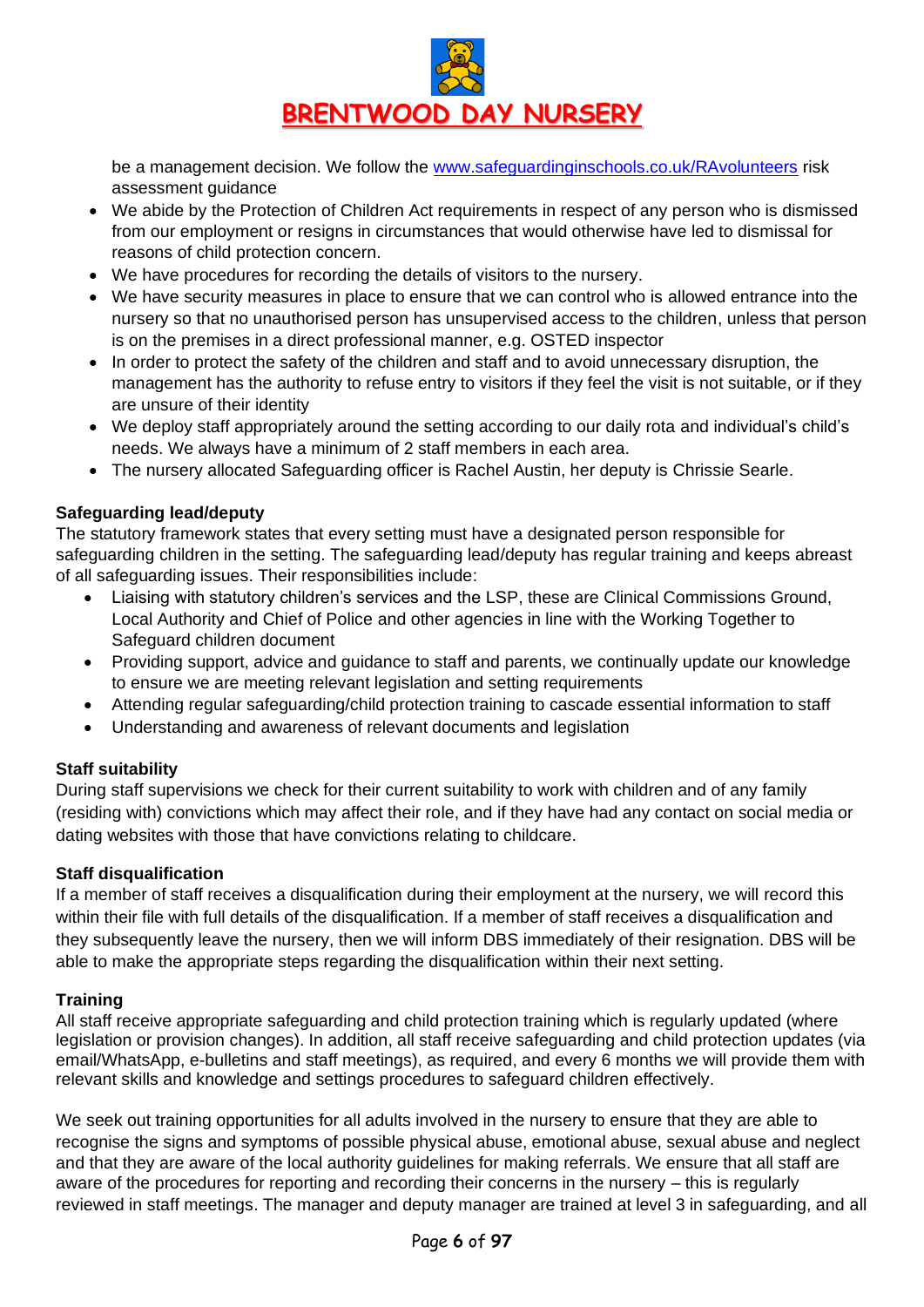

other staff members are currently trained at level 2. ESCB require safeguarding training to be renewed every 3 years for the safeguarding lead/deputy and every year for level 1 and 2, and every 2 years for level 2. In order to accommodate essential training, there may be times when we close the nursery so that all staff can attend, parents will be notified in advance of this.

#### **Rooms plans**

The layout of the rooms and outdoor area allows constant supervision. Children are not left alone with staff, volunteers, visitors in a one-to-one situation without being visible to others.

#### **Child handling**

We will exercise appropriate care when handling children. We will use positive handling in appropriate situations, for example:

- Giving physical guidance to children such as on balancing or climbing equipment
- Providing physical care (first aid or toileting)
- Providing emotional support, for example giving a comforting hug to help to console them
- Hand holding, providing the child is compliant and it is not a restraint
- Restrain a child to prevent them from harming themselves or others
- To move a child who is unwilling and all other strategies have been attempted, for example, coming in from the outside play area

#### **Curriculum**

- We introduce key elements of child protection into the foundation stage curriculum, to promote personal, social and emotional development of all children, so they may grow to be strong, resilient and listened to and that they develop an understanding of why and how to keep safe.
- We create within the nursery a culture of value and respect for everyone, having positive regard for all children's cultural background.
- We ensure that this is carried out in a way that is appropriate for the ages and stages of our children.

#### **Remote learning**

• For children who are unable to attend the setting for long periods, we will carry out remote learning programmes. Children's identity is always protected when carrying out activities online. A staff member is assigned as the Remote learning officer. Consent will be obtained from the parent/carers of the children attending the setting that may appear in the live streaming.

#### **Complaints**

- We provide all parents with a complaint's procedure should they need to make a complaint about staff or volunteers within the nursery. This lays out the relevant action, which may include an allegation of abuse. All complaints can be recorded in the complaints book in the basket on the parent information table.
- We will follow the guidance of the Local Authority Designated Officer (LADO) when investigating any complaint that a member of staff or volunteer has abused a child. Their number is 03330 139797.
- We will follow all the disclosure and recording procedures when investigating an allegation that a member of staff or volunteer has abused a child as if it were an allegation of abuse by another person.

#### **Confidentiality**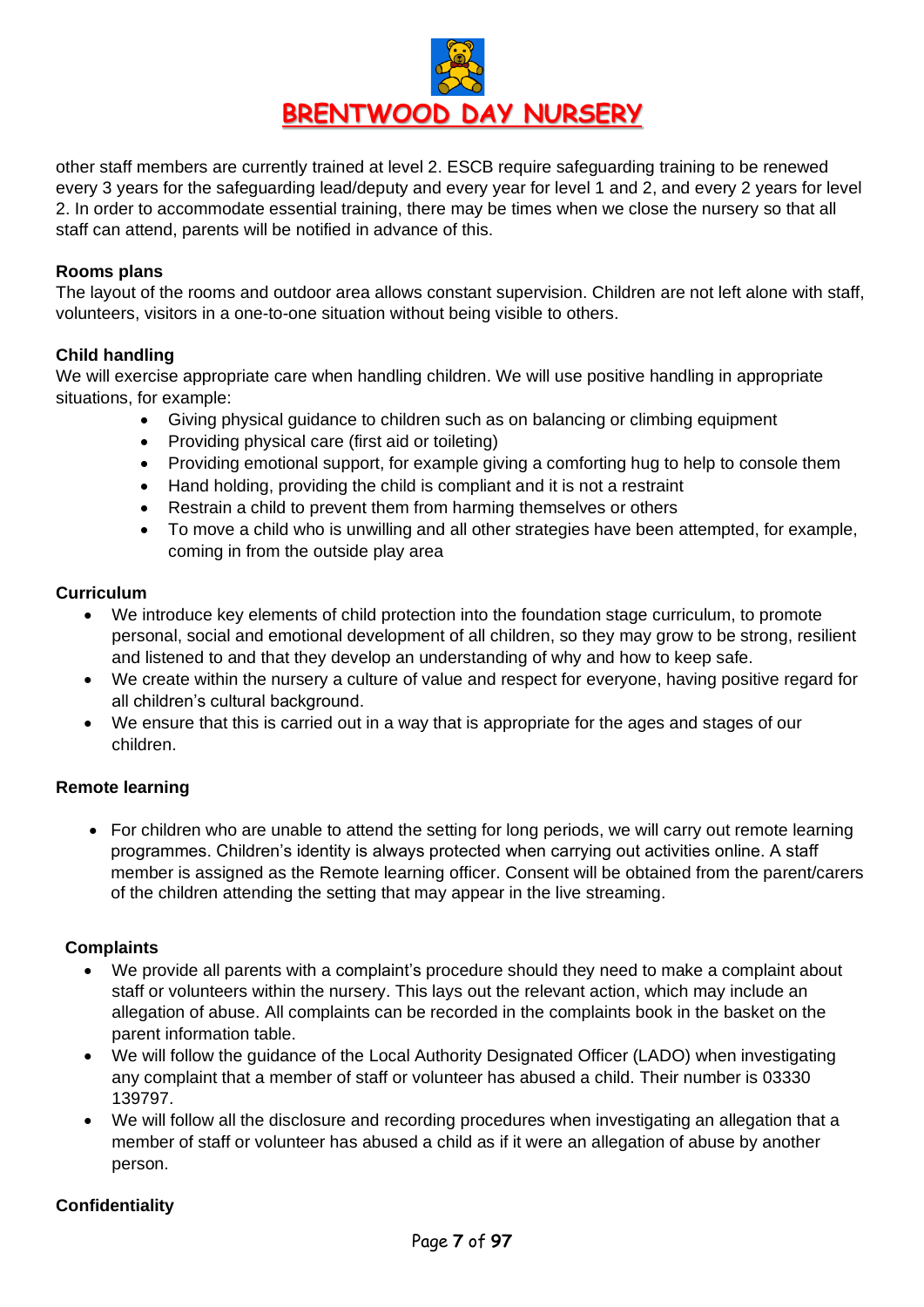

Our GDPR, terms and conditions, and privacy notice details all our confidentiality procedures. All staff are made aware of this in the staff induction.

#### **Early Help drop-in sessions**

These sessions are designed to give partners working with children and families the chance to: discuss anonymised cases, access peer support, learn more about the roles of other partners and be signposted to advice and other services. They are facilitated by one of the four Partnership Delivery Leads (detailed below), who will be regularly supported by a panel of subject experts including: Team Around the Family Support Officer (TAFSO), Health Liaison Officer, Senior Attendance Specialists and others.

• **South Essex drop-in session** - **Wed 12:30-1:30pm** click **[Here](https://eur02.safelinks.protection.outlook.com/ap/t-59584e83/?url=https%3A%2F%2Fteams.microsoft.com%2Fl%2Fmeetup-join%2F19%253ameeting_ZWQ2MGE3YmItZTNiMS00MWFkLWI2YTAtYTk1MWYwMDVkZmRh%2540thread.v2%2F0%3Fcontext%3D%257b%2522Tid%2522%253a%2522a8b4324f-155c-4215-a0f1-7ed8cc9a992f%2522%252c%2522Oid%2522%253a%2522445df15e-5e81-431c-90f0-f7014743b6f7%2522%257d&data=04%7C01%7C%7C730db3b9192941f08c2808d958d74a80%7Ca8b4324f155c4215a0f17ed8cc9a992f%7C0%7C0%7C637638504239799861%7CUnknown%7CTWFpbGZsb3d8eyJWIjoiMC4wLjAwMDAiLCJQIjoiV2luMzIiLCJBTiI6Ik1haWwiLCJXVCI6Mn0%3D%7C1000&sdata=4HsAbnnBrKyK3vSTYga%2FxVfsp8VxcRDbSSUAiLoxfTs%3D&reserved=0)** to join. Email **Harriet Pickering** (South) [Harriet.Pickering@essex.gov.uk](mailto:Harriet.Pickering@essex.gov.uk) for more info

The sessions DO NOT replace work undertaken by the Children and Families Hub as outlined in [Effective](https://eur02.safelinks.protection.outlook.com/?url=https%3A%2F%2Fwww.essex.gov.uk%2Freport-a-concern-about-a-child&data=04%7C01%7C%7C730db3b9192941f08c2808d958d74a80%7Ca8b4324f155c4215a0f17ed8cc9a992f%7C0%7C0%7C637638504239809855%7CUnknown%7CTWFpbGZsb3d8eyJWIjoiMC4wLjAwMDAiLCJQIjoiV2luMzIiLCJBTiI6Ik1haWwiLCJXVCI6Mn0%3D%7C1000&sdata=9WgfkiCJfFqN%2FsyDKrUQ%2BD9z2FMY3ommx08QjDX%2B%2FbI%3D&reserved=0)  [Support for Children & Families in Essex](https://eur02.safelinks.protection.outlook.com/?url=https%3A%2F%2Fwww.essex.gov.uk%2Freport-a-concern-about-a-child&data=04%7C01%7C%7C730db3b9192941f08c2808d958d74a80%7Ca8b4324f155c4215a0f17ed8cc9a992f%7C0%7C0%7C637638504239809855%7CUnknown%7CTWFpbGZsb3d8eyJWIjoiMC4wLjAwMDAiLCJQIjoiV2luMzIiLCJBTiI6Ik1haWwiLCJXVCI6Mn0%3D%7C1000&sdata=9WgfkiCJfFqN%2FsyDKrUQ%2BD9z2FMY3ommx08QjDX%2B%2FbI%3D&reserved=0)

#### **Early help for vulnerable children**

It is our ambition that all children achieve their full potential and they lead full and happy lives. We are extra vigilant around the SEND / vulnerable children so that they may not be treated less favourably to others and we ensure they are not discriminated against, harassed or victimised, and we will make reasonable adjustments to prevent them from being at a substantial disadvantage.

Any child may benefit from early help, all staff are made aware of the potential need for early help for a child who:

- has a disability and/or has specific additional needs
- has special educational needs (whether or not they have a statutory Education, Health and Care Plan)
- is showing signs of being involved in anti-social or criminal behaviour, including gang involvement and association with organised crime groups
- is frequently missing nursery
- is at risk of modern slavery, trafficking or exploitation
- is at risk of being radicalised or exploited
- is in a family circumstance presenting challenges for the child, such as drug and alcohol misuse, adult mental health issues and domestic abuse
- has returned home to their family from care; and
- is a privately fostered child

We will liaise closely with any agencies working with or supporting Children in Care, with a Child Protection (CP) or a Child in Need (CIN) Plan. This is to ensure arrangements for existing networks of professional support is sufficiently maintained. This will include setting out safeguarding arrangements and naming a key person allocated to the child as a main point of contact. Our setting safeguarding officers will be the main contacts for contributing information, participating in key meetings (for example, Statutory Reviews, Child Protection Conferences). Other relevant professionals will be informed of the names and contact details of the Safeguarding officers.

For Children in Care (CiC) or those with CP / CIN Plan, plans will be agreed with other relevant professionals. As far as is possible, we will include parents with the opportunity to contribute to any risk assessment / plans, unless it would be inappropriate to involve them. These plans will be regularly reviewed to ensure they are responsive, dynamic and fit for purpose as circumstances change.

Where welfare checks are being carried out, any concerns identified will be shared and referred in the same way at the setting. We stress to all staff that they should not assume a colleague or another professional will take action and the importance of sharing information that might be critical in keeping children safe.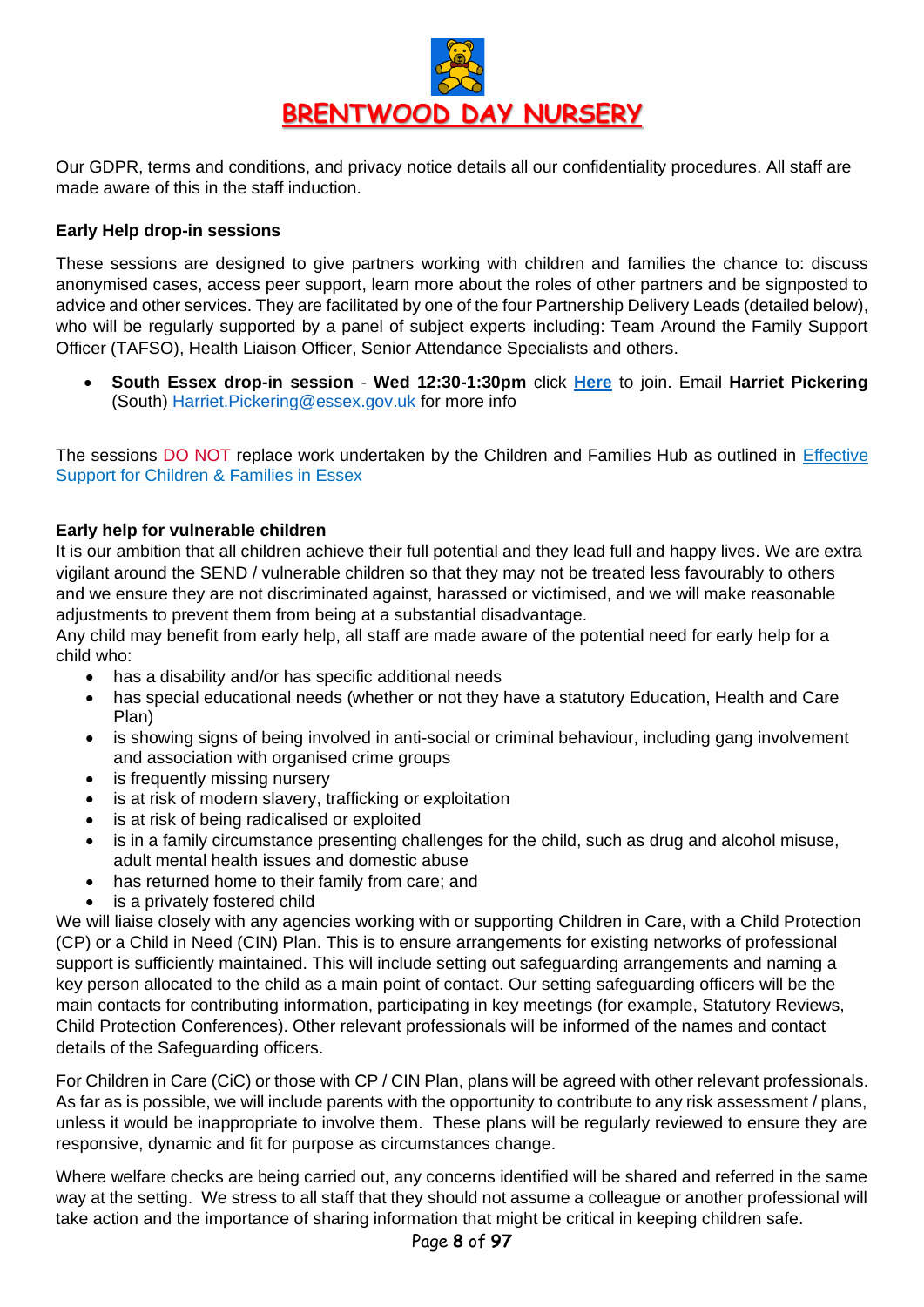

#### **Child Protection files**

If for any reason the Safeguarding officers are unable to enter the setting to access CP files, we have online access to Dropbox where all children's files are stored with an individual password.

All contacts with children and families (including attempted) are recorded in the usual way. Any new information will be recorded and safely stored while access to the site is not possible or practical.

#### **Non-attending children**

If a child is absent and we have not been informed by the parent as to why they are not attending the nursery, we will be in contact with the parent/carer after the 3<sup>rd</sup> allocated session that the child has missed to ascertain the reason for this. If we have had no response or reasonable explanation by the end of the  $5<sup>th</sup>$ allocated session social care will be contacted.

#### **Child identification / unlawful children**

In order to verify a child's identification, we ask to view their birth certificate before a child starts at the nursery setting. Children will not be admitted until this has been provided. This is carried out to ensure that we are not registering a child who has been abducted or is part of a child trafficking ring or child sexual exploitation (CSE). Should we suspect a child is here unlawfully we would contact The Police immediately or the Essex Child and family wellbeing service.

#### **Child Protection for foreign national children**

As part of our duty to protect all children in our setting, we will obtain identification before nursery admission (passport and/or birth certificate). Failure to provide this information will result in the child not being admitted to our setting. Where suspicions arise over a child's identity, we will contact the Home Office (0207 0354848) to report the child. If a child suddenly leaves without a parent/carer providing any explanation/or we are unsatisfied with the reasons given, we will contact the local police and take their advice on the next steps. This will be followed up 1 week after to ascertain the whereabouts and safety of the child.

#### **Whistleblowing**

If a member of staff (including paid staff, volunteers, students and contractors) suspects that there are some safeguarding concerns regarding a member of staff (including paid staff, volunteers, students and contractors) or a parent, this includes anything that is unlawful, failing to comply with the settings policies and procedures, poor practice/improper conduct, then they must raise these concerns internally with one of the safeguarding officers and these must be dealt with quickly and appropriately. Everyone will be protected from victimisation and all proceedings will be recorded. If the member of staff who raised the concerns, feel that it has not been dealt with appropriately within the nursery setting then they must contact the local authority designated officer (LADO) on 03330 139797.

#### **E-safety / Internet usage / online gaming and sexting**

The internet is a great tool where children can learn about the world around them, however policies must be in place in order to protect children from inappropriate online exposure. All iPad's, tablets, computers are installed with 'parental control' to help protect them from explicit websites. The nursery spends time with the children participating in 'online safety activities' such as 'Smartie the penguin' and 'PANTS' scheme from NSPCC, which is shared with parents, this is to raise the children's own awareness to inappropriate usage. Other risks which could relate to technology and social media:

- online bullying.
- the risks of being groomed online for exploitation or radicalisation.
- and risks of accessing and generating inappropriate content, for example 'sexting'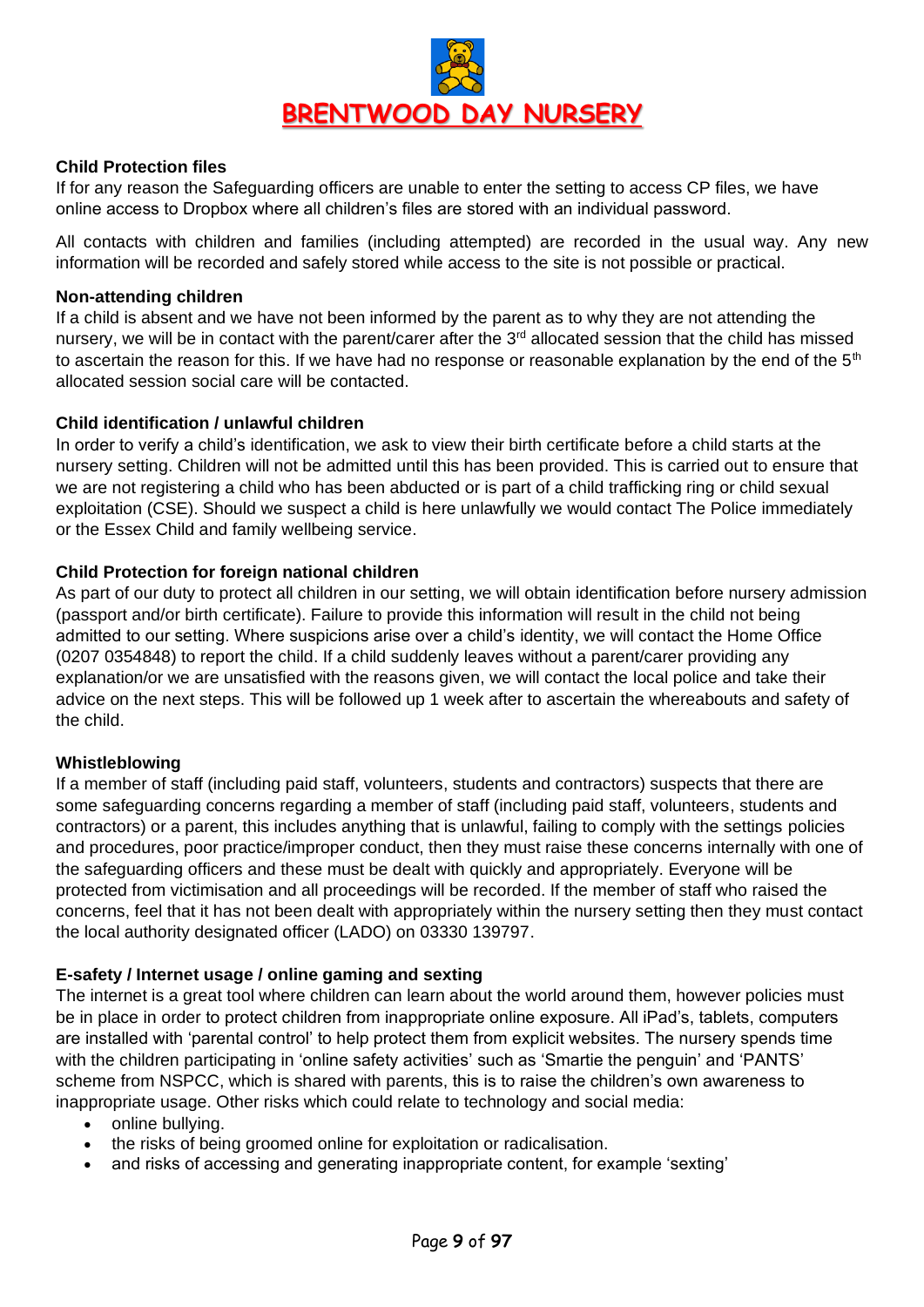

Should the nursery suspect that a child's or staff online activity/online gaming at home is having a direct impact on their behaviour and attitude at the nursery we would contact the parent or the staff member, to express our concerns and help them come up with a plan for protecting their child or themselves from inappropriate online activities at home. Information is displayed around the nursery regarding e-safety.

#### **Search engines**

We use a child safety search engine called [www.swiggle.org.uk](http://www.swiggle.org.uk/) when resourcing information as an activity with children. Children are not left unattended when taking part in ICT activities of this nature.

**Mobile phones (including staff mobiles), iPhone watches, photos and social media and disciplinary** 

Mobile phones are not allowed to be used in the nursery. All staff mobile phones are locked in the safe (safe code is known only by the managers and supervisors) and they are only allowed to be used at lunchtimes (unless in an emergency and authorised by the manager) except for the manager, deputy manager and the admin assistant Claire Holdgate, their mobiles will be easily accessible in case of an emergency. In the absence of the manager or deputy manager, the senior supervisor will ensure her phone is easily accessible for emergencies. All visitors, parent viewers, external companies must either leave their phones in a secure place in the car or have them switched off in the setting, with the exception of any extracurricular activities where the phone is used for music etc, in this instance, a senior member of staff will always be present. Staff and all external companies have signed disclaimers adhering to this the use of mobile phones, iPads, tablets, iPhone watches or other devises for photography or videoing of children other than for observational purposes is strictly prohibited. Should an external company need to use their laptop, iPad or tablet, the camera lens must be covered up. Observational evidence will be kept on the nursery iPads (in a secure location) until shared with parents of the individual only, before being deleted from the devise. Where prior consent has been gained, we may at times share images of children on our protected Facebook page. It is an offence for anyone other than the allocated person (Nursery Website/Facebook Coordinator and Management team) to disclose any information relating to Brentwood Day Nursery on Social networking sites e.g Facebook, My Space, Twitter. Our privacy notice in terms and conditions give more information.

Failure to comply by staff and students will result in the following measures:

- The first incident will receive a verbal warning.
- On a second incident a further verbal warning will be given.
- For a third offence staff will be given a written warning.

On the fourth occasion, no other warning will be given, the staff member will be dismissed. Depending on the nature of the misuse, *we may have to proceed straight to the fourth step,* and it may be necessary to contact local authorities, ICO, and the police may be contacted.

#### **iPad and laptops use off nursery premises and disciplinary**

On occasions, in order for administrative work to be carried out at home, it may be necessary for the iPad and/or laptops to be used. We have only given permission to the owner, manager, deputy manager and administration assistant to do this. If this is inappropriately used, we would follow the above steps.

#### **Emergency evacuations**

#### **Staff training**

In the extremely unlikely event that the nursery setting should be a target for a terrorism act/incident, staff have been trained to act accordingly:

- The fire alarm will be activated to warn all staff and children
- The current advice is to 'run, hide, tell'. Staff will alert all staff and children by given the simple instruction to 'RUN'. Following this advice, each member of staff would take, as quickly as possible, a group of children and run to one of the designated meeting points.
- Try to keep the children as quiet as possible as to not alert the intruder or terrorist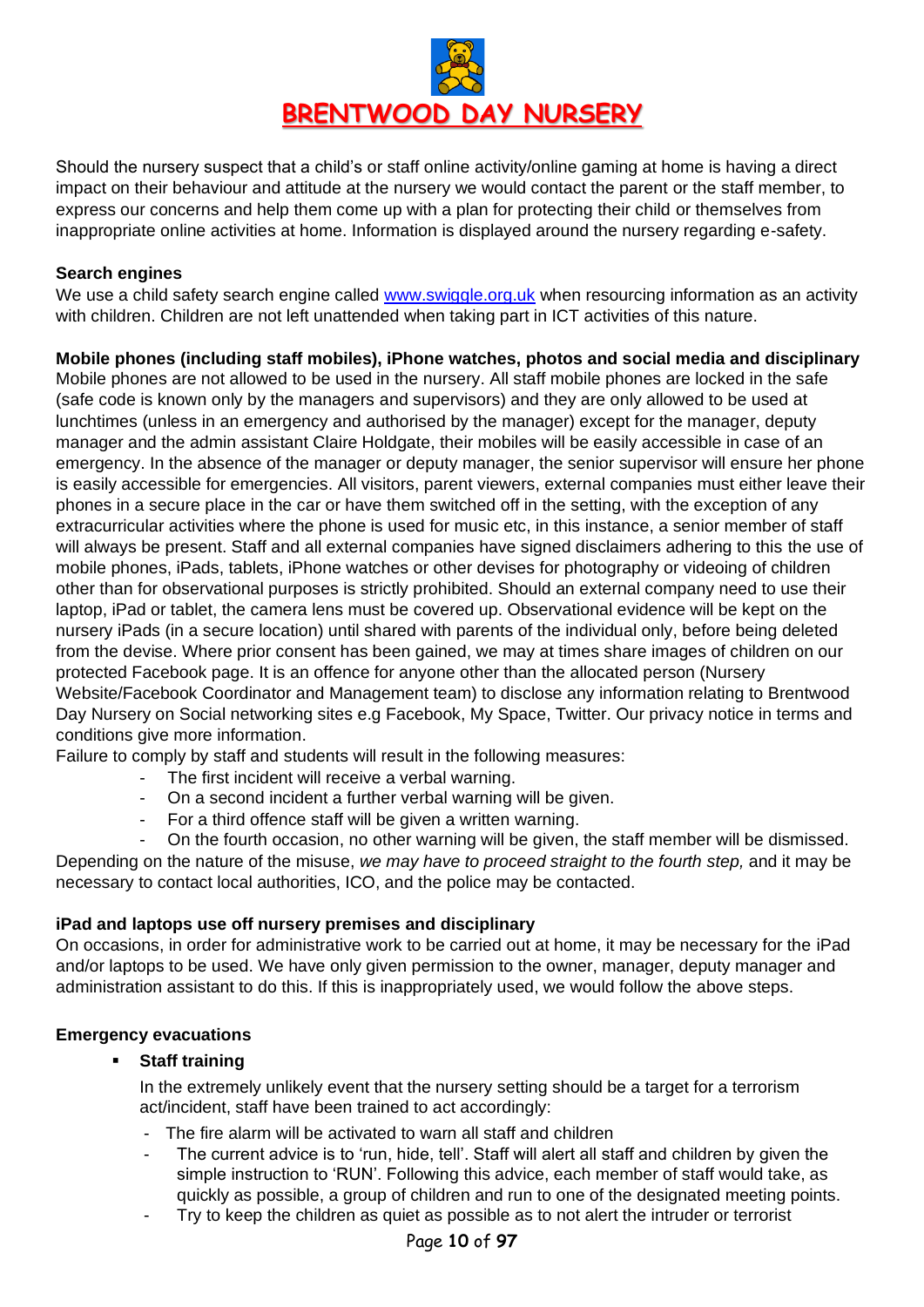

- The meeting points are as follows: Tile house surgery, Nuffield hospital, Merrymead's. For all meeting points, staff to go into main entrance and alert their staff and contact the emergency services
- The nursery manager on duty (Rachel Austin or Chrissie Searle) will make all reasonable attempts to ensure that no child is left behind and will do a head count once contact has been made with all the groups.
- Staff to remain in the safe setting until hearing instructions from the police

#### **Lockdown**

Should an incident occur in the nursery, for example, a parent who is arguing or complaining and their behaviour becomes threatening, where we would fear for the safety of staff and children, staff will follow these procedures:

- The owner or manager would try to escort the offender off the premises
- The owner or manager will ensure that all windows and doors are locked
- The owner or manager will call the police
- All other staff will escort the children down the corridor into room 3 and will remain there until the setting is safe

#### **1.3 Responding to suspicions of abuse on a child and types of abuse**

#### **Types of abuse**

Abuse is a form of maltreatment of a child. Somebody may abuse or neglect a child by inflicting harm or by failing to act to prevent harm. Children may be abused in a family or in an institutional or community setting by those known to them or, more rarely, by others. Abuse can take place wholly online, or technology may be used to facilitate offline abuse. Children may be abused by an adult or adults or by another child or children.

The following are indicators of abuse and neglect:

- Physical abuse: a form of abuse which may involve hitting, shaking, throwing, poisoning, burning or scalding, drowning, suffocating or otherwise causing physical harm to a child. Physical harm may also be caused when a parent or carer fabricates the symptoms of, or deliberately induces, illness in a child.
- Emotional abuse: the persistent emotional maltreatment of a child such as to cause severe and adverse effects on the child's emotional development. It may involve conveying to a child that they are worthless or unloved, inadequate, or valued only insofar as they meet the needs of another person. It may include not giving the child opportunities to express their views, deliberately silencing them or 'making fun' of what they say or how they communicate. It may feature age or developmentally inappropriate expectations being imposed on children. These may include interactions that are beyond a child's developmental capability as well as overprotection and limitation of exploration and learning or preventing the child from participating in normal social interaction. It may involve seeing or hearing the ill-treatment of another. It may involve serious bullying (including cyberbullying), causing children frequently to feel frightened or in danger, or the exploitation or corruption of children. Some level of emotional abuse is involved in all types of maltreatment of a child, although it may occur alone.
- Sexual abuse: involves forcing or enticing a child or young person to take part in sexual activities, not necessarily involving a high level of violence, whether the child is aware of what is happening. The activities may involve physical contact, including assault by penetration (for example rape or oral sex) or non-penetrative acts such as masturbation, kissing, rubbing and touching outside of clothing. They may also include non-contact activities, such as involving children in looking at, or in the production of, sexual images, watching sexual activities, encouraging children to behave in sexually inappropriate ways, or grooming a child in preparation for abuse. Sexual abuse can take place online, and technology can be used to facilitate offline abuse. Sexual abuse is not solely perpetrated by adult males. Women can also commit acts of sexual abuse, as can other children.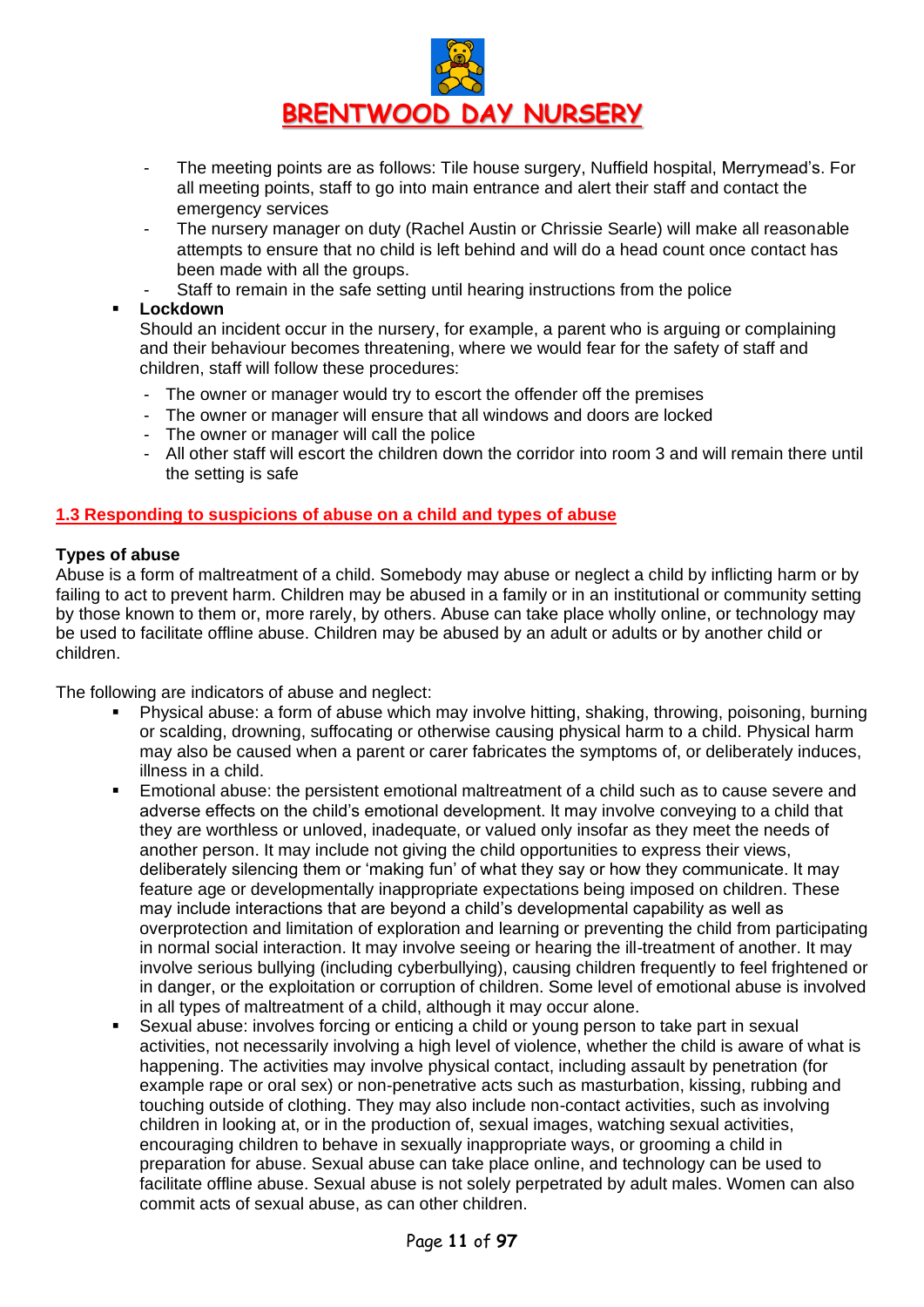

■ Neglect: the persistent failure to meet a child's basic physical and/or psychological needs, likely to result in the serious impairment of the child's health or development. Neglect may occur during pregnancy, for example, as a result of maternal substance abuse. Once a child is born, neglect may involve a parent or carer failing to: provide adequate food, clothing and shelter (including exclusion from home or abandonment); protect a child from physical and emotional harm or danger; ensure adequate supervision (including the use of inadequate care-givers); or ensure access to appropriate medical care or treatment. It may also include neglect of, or unresponsiveness to, a child's basic emotional needs.

#### **Signs of child abuse**

The signs are not always obvious, a child may not feel able to tell anyone or what is happening. Sometimes children are not aware of what is happening to them and sometimes they do not recognise this as abuse. The different types of child abuse signs…

#### **Physical**

- Bruises
- Broken or fractured bones
- Burns or scalds
- Bite marks
- Scarring
- The effects of poisoning, such as vomiting, drowsiness or seizures<br>■ Breathing problems from drowning suffocation or poisoning
- Breathing problems from drowning, suffocation or poisoning
- **■** Swelling
- Unusual behaviour, such as being irritable or not eating properly

#### **Emotional**

- Seem unconfident or lacks self assurance
- Struggle to control their emotions
- Have difficulty making or maintaining relationships
- Act in a way that's inappropriate for their age
- **EXECUTE:** Struggle to control their emotions
- Use language you wouldn't expect them to know for their age
- Seem isolated from their parents
- Lacks social skills

#### **Sexual abuse**

- Avoiding being alone with or frightened of people or a person they know
- **EXECT** Language of sexual behaviour you wouldn't expect them to know
- **EXECT:** Having nightmares or bed wetting
- Self harm, i.e. biting
- Changes in eating habits
- Changes in their mood, feeling irritable, angry or anything out of the ordinary
- Bruises
- Bleeding, discharge, pains or soreness in their genital or anal area
- **EXECUALLY SEXUALLY EXAM** Sexually transmitted infection
- Seems distant, upset or angry
- Secretive

#### **Neglect**

- Being smelly or dirty
- **EXECT:** Being hungry or thirsty or change in habits
- Having unwashed clothes
- Having the wrong clothes for the time of year
- Having frequent and untreated nappy rash
- Medical or dental issues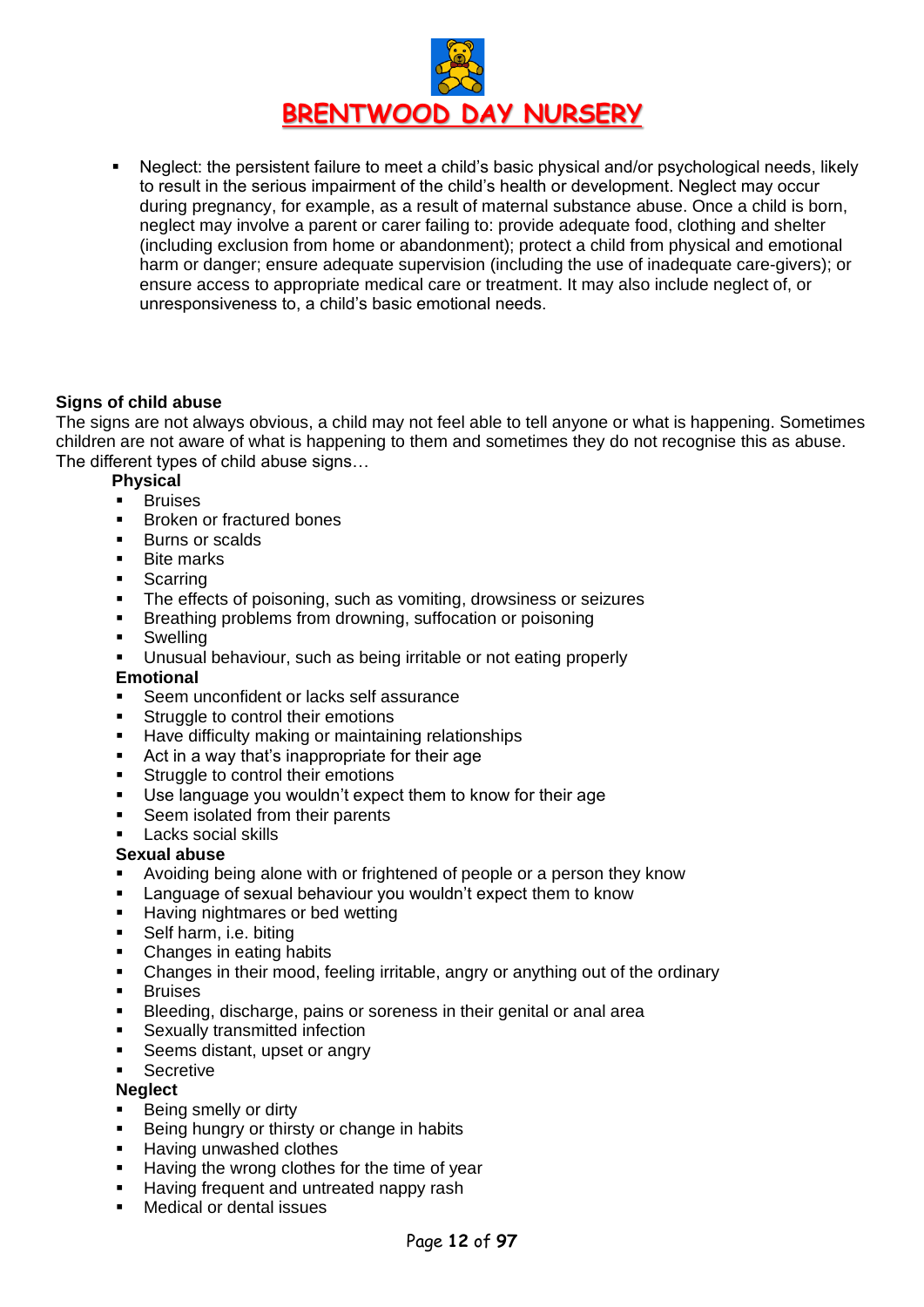

- Missed medical appointments, i.e. vaccinations<br>■ Not administering the correct medicines
- Not administering the correct medicines
- Poor language or social skills
- Regular illness or infections
- Repeated accidental injuries often cased by lack of supervision
- Skin issues such as sores, rashes, or bites
- Thin or swollen tummy
- Tiredness
- Untreated injuries
- Weight or growth issues
- **EXECT** Living in an unsuitable environment
- Being left alone for a long time
- Becoming clingy or aggressive
- Being withdrawn or anxious
- Displaying obsessive behaviour
- Find it hard to concentrate or take part in activities

Safeguarding action may be needed to protect children from:

- physical,
- emotional,
- sexual and neglect,
- bullying,
- racism,
- disability abuse,
- gender based violence.
- radicalisation or extreme behaviour,
- child sexual exploitation (CSE) and trafficking,
- female genital mutilation (FGM),
- breast Ironing,
- fabricated illnesses,
- the impact of new technologies on sexual behaviour

When children are suffering from a form of abuse, this may be demonstrated through changes of behaviour, or in their play. Where such change in behaviour occur, or where the children's play gives cause for concern, the nursery will investigate.

We will allow investigation to be carried out with sensitivity. Staff in the nursery will take care not to influence the outcome either through the way they speak to the children or ask questions of children.

When a child shows signs and symptoms of 'failure to thrive' or neglect, we will make appropriate referrals.

#### **Further details on other forms of abuse**

- **CSE** (chid sexual exploitation) is a form of child sexual abuse, it occurs where an individual or group takes advantage of an imbalance of power to coerce, manipulate, or deceive a child or young person under the age of 18 in to sexual activity in exchange for something that the victim needs or wants and/or the financial advantage or increased status of the perpetrator. The victim may have been sexually exploited even if the sexual activity appears consensual. Child sexual exploitation does not always invoice physical contact, it can also occur through the use of technology (HM Government, Feb 2017)
- **FGM** (female genital mutilation) is illegal in England and Wales under the FGM Act 2003 (amended by the Serious Crime Act 2015). These are forms of child abuse and violence against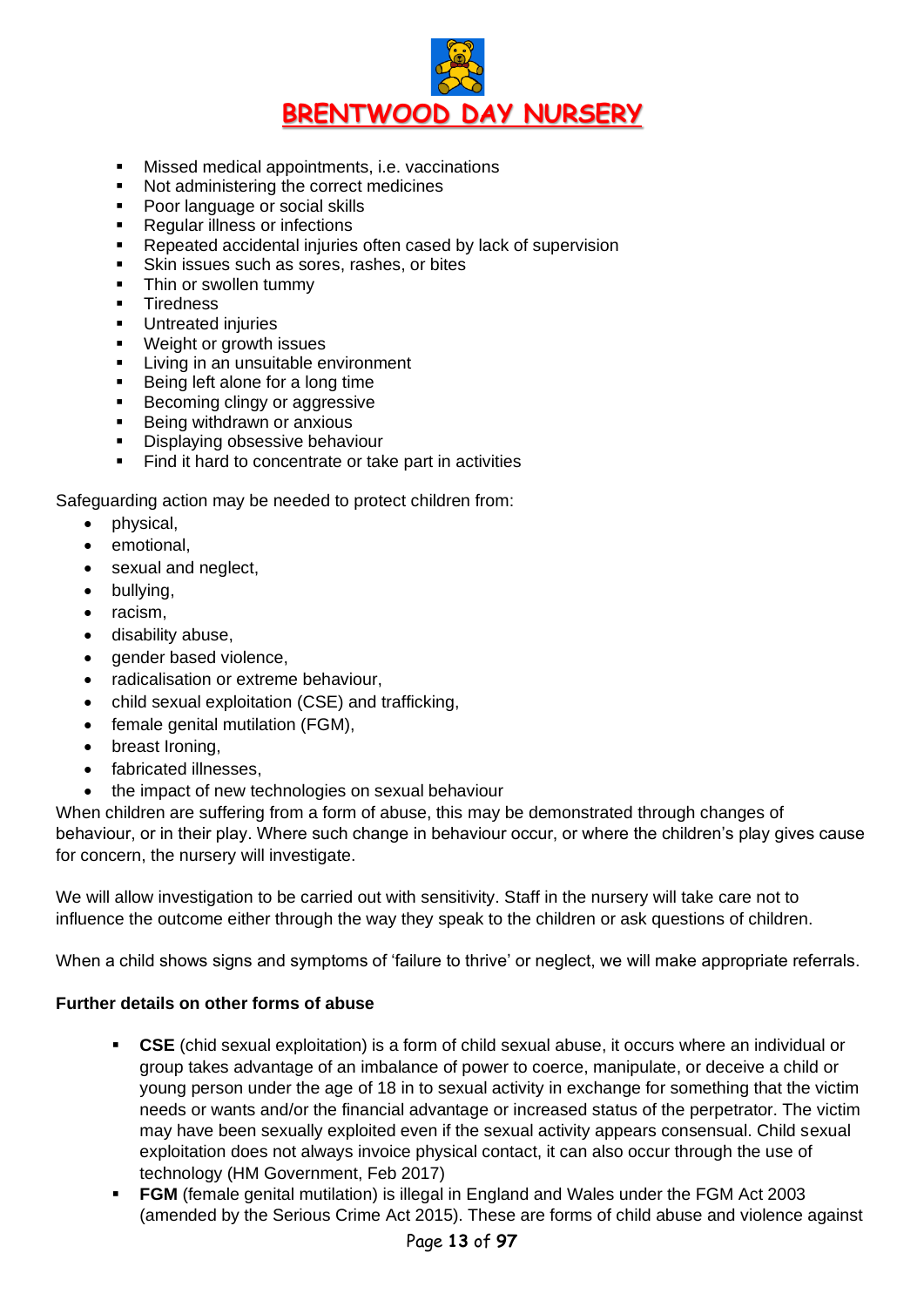

women. FGM is the partial or total removal of external female genitalia for non-medical reasons. It's also known as female circumcision or cutting. All staff are trained in identifying the signs of FGM (either a planned or post FGM) or and if a member of staff suspects that someone is at risk they will need to alert the safeguarding officers who would contact Essex County Council Children and Families Hub (details in 'initial response section') and act on their advice or contact the NSPCC helpline on 0800 028 3550.

- **Example 15 Firms Ironing (flattening)** is illegal in England and Wales. It involves the flattening of a young girl's chest with hot stones to delay breast formation. All staff are trained in identifying the signs of breast ironing and if a member of staff suspects that someone is at risk they will need to alert the safeguarding officers who would contact Essex County Council Children and Families Hub (details in 'initial response section') and act on their advice or contact the NSPCC helpline on 0800 028 3550.
- **Prevent Duty** Brentwood Day Nursery has regard to the Prevent Duty 2015. This duty works alongside our Safeguarding policy as required by 'Working Together to Safeguard Children' (revised 2019). Our policy & practice meets the requirements & recommendations of the Local Safeguarding Partners (LSP's)

As of July 2015, the [Counter-Terrorism and Security Act \(HMG, 2015\)](http://www.legislation.gov.uk/ukpga/2015/6/contents) placed a new duty on schools and other education providers. Under section 26 of the Act, schools are required, in the exercise of their functions, to have *"due regard to the need to prevent people from being drawn into terrorism".* This duty is known as the Prevent Duty. The Prevent Duty aims to stop people becoming terrorists or supporting terrorism and to keep children safe from the associated dangers. Home Office guidance on what this means for schools and other providers: [www.gov.uk/government/publications/prevent-duty-guidance](http://www.gov.uk/government/publications/prevent-duty-guidance)

#### **Staff training on recognising the signs on the Prevent Duty**

We will support our staff to feel confident to recognise the signs of children being at risk through accessing advice via the LSP's. NDNA advice suggests that staff are alert to:

- Changes in family behaviour
- Changes in children's behaviour, e.g. aggression towards others
- Comments made by a child which may cause concern e.g. commenting on what their Mummy or Daddy has said, talking about fighting for the cause etc.
- Comments made by family members e.g. about certain faiths, beliefs, cultures
- Any other signs that family members may be showing extremism
- All staff have accessed online training around Channel General Awareness (Prevent)
- Staff have a shared understanding of what British Values are and how we promote & support these at the setting. We include online training and carry out regular staff meetings, to continually update our knowledge
- We regularly update knowledge of Prevent Duty using guidance from WRAP. This is shared with staff members at regular intervals during staff meetings and morning review meetings. Staff have an opportunity to discuss and share points raised from the training.
- Updates and knowledge of are supported by the relevant officers

#### **Risk Assessment on Prevent Duty**

- Assessing the risk for children in a nursery setting involves understanding the local context and environment – particular risks could include children missing sessions, child sexual exploitation. Staff need to listen to children, parents and the local community.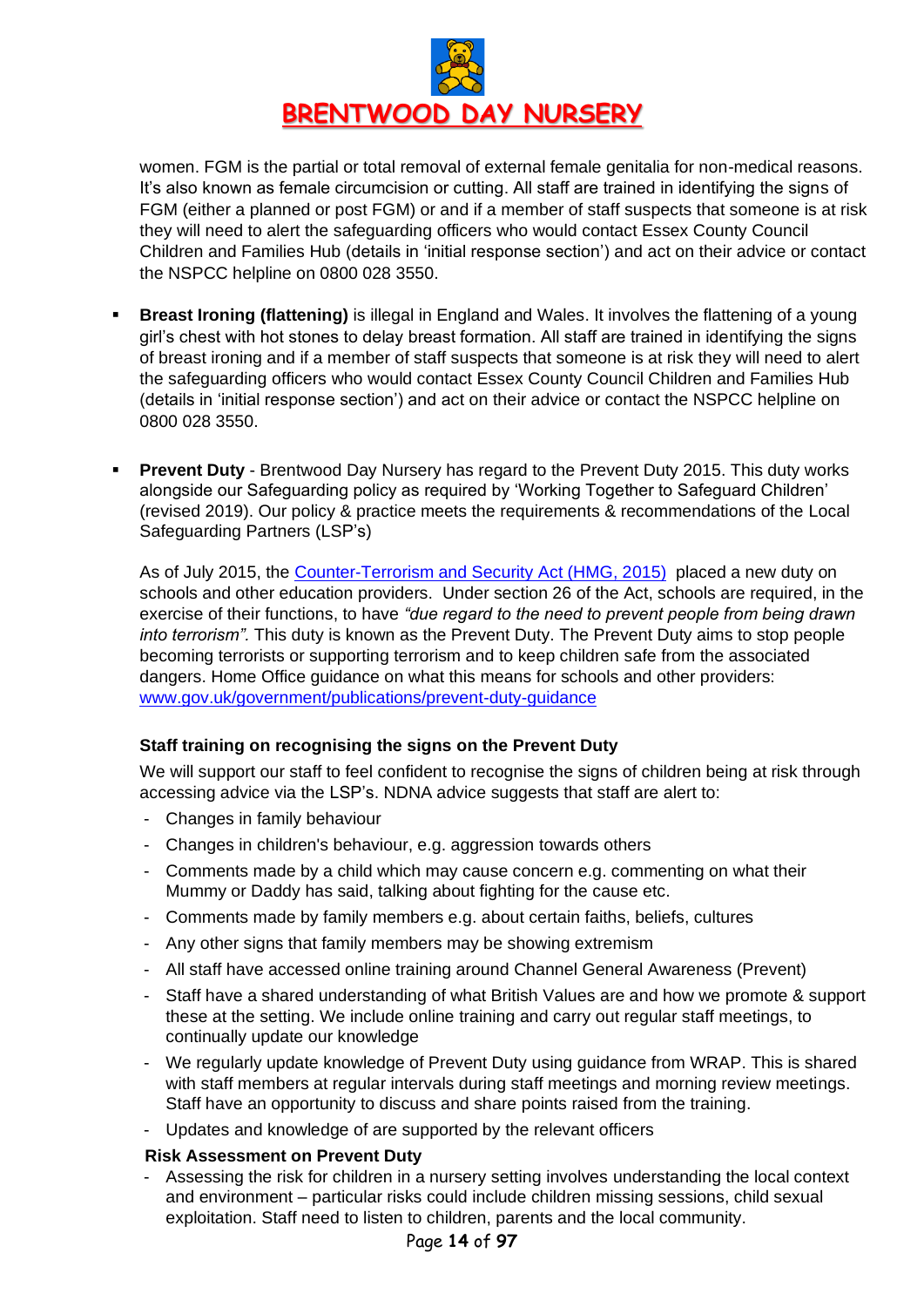# **BRENTWOOD DAY NURSERY**

- Our staff are informed and provided with the policy during their induction. This is reiterated during regular staff meetings. We follow the Key Person policy to build a relationship with the families in our setting and to ensure communication is freely encouraged. If staff have a concern for the welfare of a child, they can contact the Safeguarding officers (Rachel Austin or Chrissie Searle). Alternatively contact the local police force or dial 101 (the nonemergency number). They will talk in confidence about concerns and help provide access to support and advice. The Department for Education has dedicated a telephone helpline (020 7340 7264 – open Monday to Friday 9pm until 5pm (excluding bank holidays) to enable staff and managers to raise concerns relating to extremism directly. Concerns can also be raised by email to [counter.extremism@education.gsi.gov.uk.](mailto:counter.extremism@education.gsi.gov.uk) Please note that the helpline is not intended for use in emergency situations, such as a child being at immediate risk of harm or a security incident, in which case the normal emergency procedures should be followed.
- Internet safety will always be maintained, to ensure that terrorism related articles and pages are not being accessed. This will be carried out during the staff induction process and regularly during staff meetings.

#### **Promoting the British Values**

Within our nursery environment we will demonstrate strong British Values which are...

- Democracy
- Rule of Law
- Individual Liberty and mutual respect
- Tolerance of those with differing faiths and beliefs

Within these guidelines we will be helping children to become considerate, empathetic people. They will form part of a fair and equal society. We will demonstrate these values through the implementation of the Early Years Foundation Stage. Through our policy and procedures, we will incorporate equality, behaviour, safeguarding and British values into our daily routines, which the prevent duty is consistent with. We will ensure all staff, parents and students understand our ethos and work together to demonstrate and act as positive role models to the children. We will focus on children's Personal, Social and Emotional Development, ensuring they learn right from wrong, and how to mix and share with other children, value the views of others, have awareness of the similarities and differences between themselves and others, and challenge negative attitudes and stereotypes.

- **County lines** are situations where children may be trafficked within England for the purpose of criminal exploitation by urban gangs that supply drugs to suburban areas, market or coastal towns and/ or other urban areas. All staff are made aware of this during the induction and within staff meetings. If any staff or parents/carers have any concerns, or feel at risk, they should speak to the nursery safeguarding officer who will follow the safeguarding procedures.
- **Forced marriage** is illegal in England and Wales. Forced marriage is when you face physical pressure to marry (e.g. threats, physical violence or sexual violence) or emotional and psychological pressure (e.g. if you're made to feel like you're bringing shame on your family). We strive to create an open and supportive environment where victims feel able to disclose the abuse they are suffering, victims may not disclose forced marriage at first, and we would strive to spot the signs that a victim may be at risk. Victims may suffer from depression, self-harming behaviour such as anorexia, cutting, substance misuse or attempted suicide. Victims who have already been forced into marriage may have injuries consistent with rape or domestic violence and may ask about termination of a pregnancy. We get to know all our staff members and families well, so detection of any unfamiliar activity can be picked up and sensitively addressed.
- **Parental imprisonment** We are mindful of different family situations within the home and if made aware of any parent who is currently not at home due to imprisonment we would strive to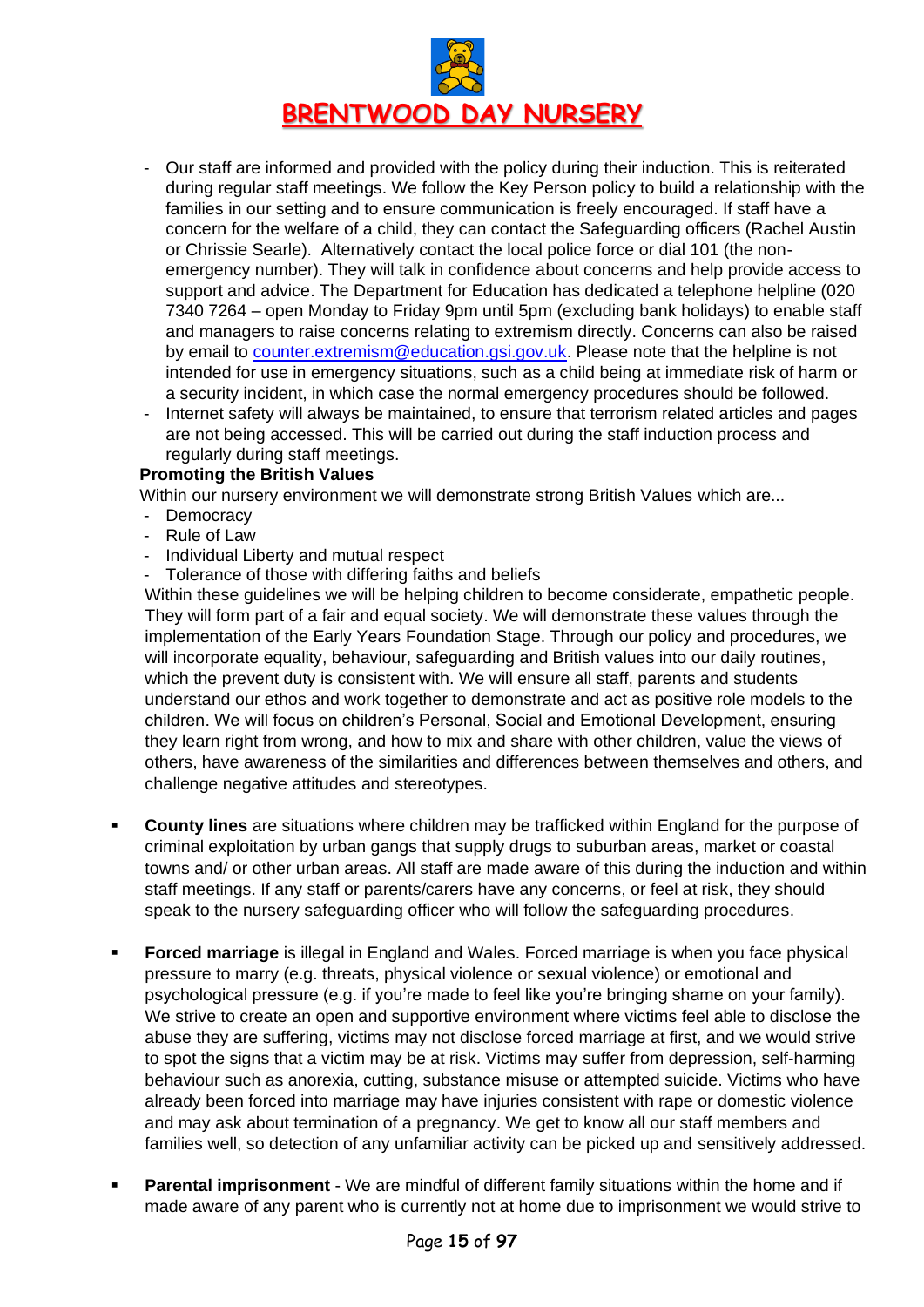

provide extra support for that child to ensure that they do not feel isolated. We work hard to identify their needs and support them accordingly. We have close links with the 'Healthy family support worker' at the Essex child & family wellbeing service, and can contact her for support and advice, if necessary

**• Domestic abuse** - We are extra vigilant in identifying signs of domestic abuse within the home setting. Children can experience domestic violence in a variety of ways, they may hear it or see it, and may get caught in the middle of it in an attempt to stop it happening. Children are completely dependent on the adults around them to protect them and keep them safe, and if this does not happen, it can have a significant impact on them. We would immediately investigate any child that we felt was experiencing domestic abuse by calling the Essex County Council Children and Families Hub (details in 'initial response section')

#### **Responding to suspicions of abuse**

#### ▪ **Child disclosures**

Where a child makes a disclosure to a member of staff, that member of staff will:

- Will listen to the child, and
- Offer reassurance to the child
- Will give reassurance that she or he will take action, if necessary
- **Recording suspicions of abuse and disclosures** Staff make a record of:
	- The child's name.
	- The child's address.
	- The age of the child.
	- The date and time of the observation or the disclosure.
	- An objective record of the observation or disclosure.
	- The exact words or actions spoken by the child.
	- The name of the person to whom the concern was reported, with date and time.
	- The names of any other person present at the time.

These records are signed and dated and will be kept in a separate confidential file. All members of staff have received training on the correct procedures for recording and reporting any incidents. We regularly review these procedures during staff meetings to ensure all staff are fully confident in this area.

#### **Initial Response Unit**

This provides the first professional response to any concerns raised about a child's well-being, by a member of the public or a professional. This team will make the all-important first assessment when a call comes into Essex Social Care Direct. They will decide if a referral meets the criteria for social care intervention using The Effective Support Windscreen which illustrates how Universal, Early Help (Additional and Intensive) and Specialist services in Essex are provided and how support is made available at each level of need for children and young people and their families. If not, then information may be passed on to other agencies that can offer further support and advice.

The following link to the Child Safeguarding Online Notification is used for local authorities to notify incidents to the panel of a serious child safeguarding incidents [https://www.gov.uk/guidance/report-a](https://www.gov.uk/guidance/report-a-serious-child-safeguarding-incident)[serious-child-safeguarding-incident](https://www.gov.uk/guidance/report-a-serious-child-safeguarding-incident)

#### **Submitting a 'request for support' / reporting a concern about a child**

The Essex Effective Support portal is no longer in use and all concerns or requests for support must now be directed to the [Essex County Council](https://eur02.safelinks.protection.outlook.com/?url=https://www.essex.gov.uk/report-a-concern-about-a-child&data=04%7c01%7c%7c6383e35a28a94d358e1008d9828b116b%7ca8b4324f155c4215a0f17ed8cc9a992f%7c0%7c0%7c637684356068483517%7cUnknown%7cTWFpbGZsb3d8eyJWIjoiMC4wLjAwMDAiLCJQIjoiV2luMzIiLCJBTiI6Ik1haWwiLCJXVCI6Mn0%3D%7c1000&sdata=uZz3uJhaCetjdX3ybxwRsahBydbMudpR1AnUuswhvYc%3D&reserved=0) website. If you are concerned a child is subject to, or at risk of, being harmed or neglected, you should take action, as set out below: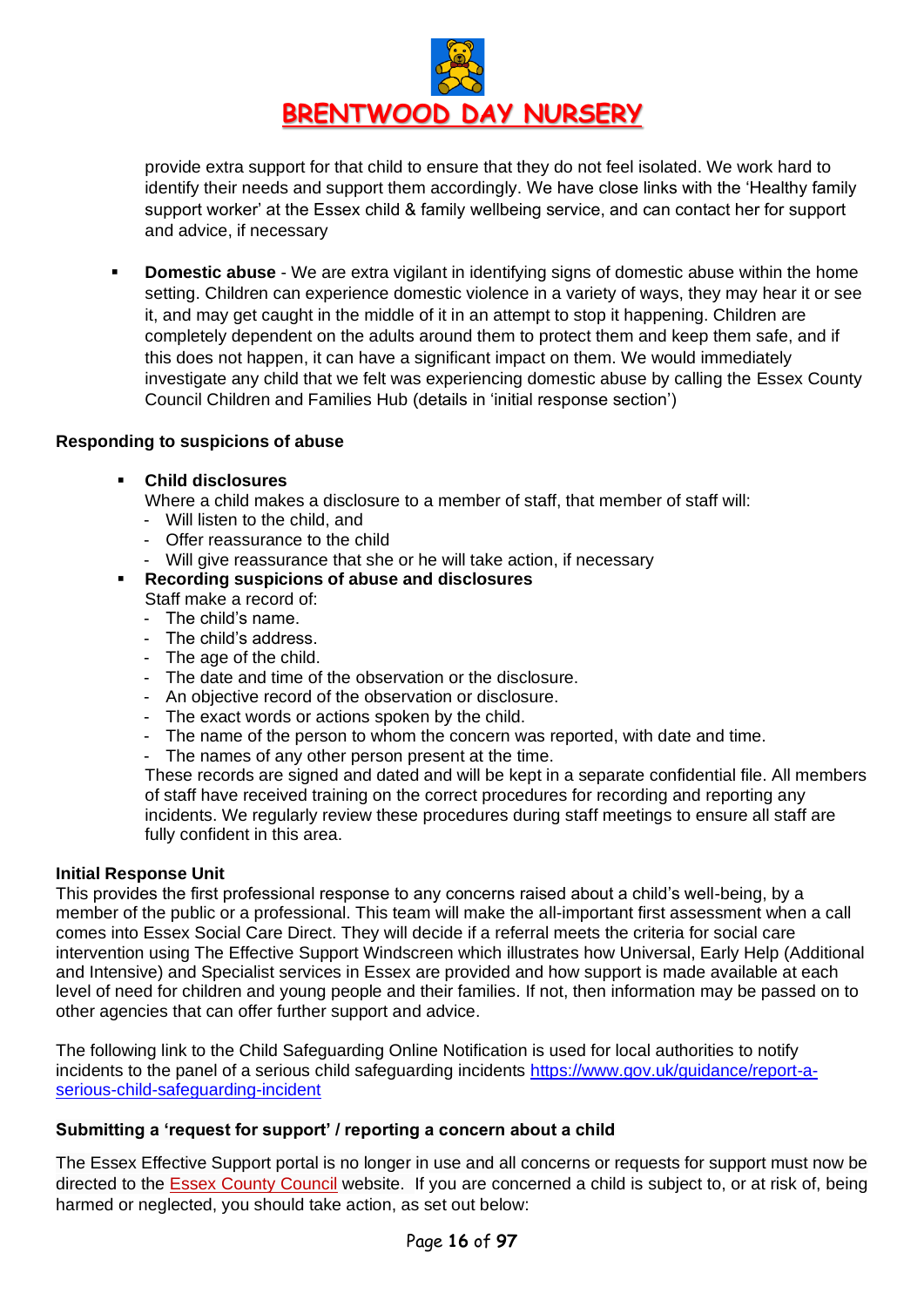

❖ Immediate Risk of Significant Harm - Priority

Where a child is at immediate risk of significant harm, call the Police on 999 or call the Essex County Council Children and Families Hub 0345 603 7627 and ask for the 'Priority Line', NSPCC (0808 80050000) or Childline (0800 1111).

During out of hours (Monday to Thursday 5pm to 9am, Friday and Bank Holidays 4:30pm to 9am), please call: 0345 606 1212 or email: [Emergency.DutyTeamOutOfHours@essex.gov.uk](mailto:Emergency.DutyTeamOutOfHours@essex.gov.uk)

#### ❖ Request for Support

If you are concerned that a child or young person is being harmed or neglected, or is at risk of this, you should go to the Essex County [Council](https://eur02.safelinks.protection.outlook.com/?url=https%3A%2F%2Fwww.essex.gov.uk%2Freport-a-concern-about-a-child&data=04%7C01%7C%7C0f985c331ff94cb6894608d988c6ac72%7Ca8b4324f155c4215a0f17ed8cc9a992f%7C0%7C0%7C637691209135232683%7CUnknown%7CTWFpbGZsb3d8eyJWIjoiMC4wLjAwMDAiLCJQIjoiV2luMzIiLCJBTiI6Ik1haWwiLCJXVCI6Mn0%3D%7C1000&sdata=n8W5g3urfqeo%2BNMuoQJxo0awuMcXTpoUg9WVTZeIMHI%3D&reserved=0) website where you can make a request for support to the Essex County Council Children and Families Hub.

#### ❖ Consultation

Essex Child and family wellbeing service offers a consultation line for professionals providing advice and guidance. You can access this by calling 0345 603 7627 and asking for the 'Consultation Line'.

#### ❖ Request for Information Portal

Enquiries and requests for information from the Children and Families can be made through this ECC [online](https://eur02.safelinks.protection.outlook.com/?url=https%3A%2F%2Fessex-self.achieveservice.com%2Fservice%2FChildren_and_families_request_for_information&data=04%7C01%7C%7C0f985c331ff94cb6894608d988c6ac72%7Ca8b4324f155c4215a0f17ed8cc9a992f%7C0%7C0%7C637691209135242675%7CUnknown%7CTWFpbGZsb3d8eyJWIjoiMC4wLjAwMDAiLCJQIjoiV2luMzIiLCJBTiI6Ik1haWwiLCJXVCI6Mn0%3D%7C1000&sdata=ZOf9%2BooWn8X6zQf8MbKd%2FYCbtZelJVQoY7C3Wlma4FU%3D&reserved=0) [form.](https://eur02.safelinks.protection.outlook.com/?url=https%3A%2F%2Fessex-self.achieveservice.com%2Fservice%2FChildren_and_families_request_for_information&data=04%7C01%7C%7C0f985c331ff94cb6894608d988c6ac72%7Ca8b4324f155c4215a0f17ed8cc9a992f%7C0%7C0%7C637691209135242675%7CUnknown%7CTWFpbGZsb3d8eyJWIjoiMC4wLjAwMDAiLCJQIjoiV2luMzIiLCJBTiI6Ik1haWwiLCJXVCI6Mn0%3D%7C1000&sdata=ZOf9%2BooWn8X6zQf8MbKd%2FYCbtZelJVQoY7C3Wlma4FU%3D&reserved=0)

#### ❖ Useful Resources

The Essex County [Council](https://eur02.safelinks.protection.outlook.com/?url=https%3A%2F%2Fwww.essex.gov.uk%2Freport-a-concern-about-a-child&data=04%7C01%7C%7C0f985c331ff94cb6894608d988c6ac72%7Ca8b4324f155c4215a0f17ed8cc9a992f%7C0%7C0%7C637691209135242675%7CUnknown%7CTWFpbGZsb3d8eyJWIjoiMC4wLjAwMDAiLCJQIjoiV2luMzIiLCJBTiI6Ik1haWwiLCJXVCI6Mn0%3D%7C1000&sdata=C3cTi1xlsC9N4po0jor35KKu4rpGHder1m1q0HWUTQ8%3D&reserved=0) website provides access to the online Request for Support form, the Essex Directory of Services and other guidance and tools to support practitioners in their work with children and families across Levels 1, 2, 3 and 4 of the Windscreen of Need.

Resources include:

- The Effective Support for Children and Families in Essex guidance
- Effective Support Windscreen
- Essex Early Help Offer / Team Around the Family information
- Shared Family Assessment
- Essex County Council Children and Families Hub Process Map

#### ❖ Other facilities

Nearest families hub centre: Larchwood Child and Wellbeing hub Larchwood Primary Larchwood Gardens Pilgrims Hatch Brentwood CM15 9NG 01277 374912 / [0300 247 0013](tel:%200300%20247%200013)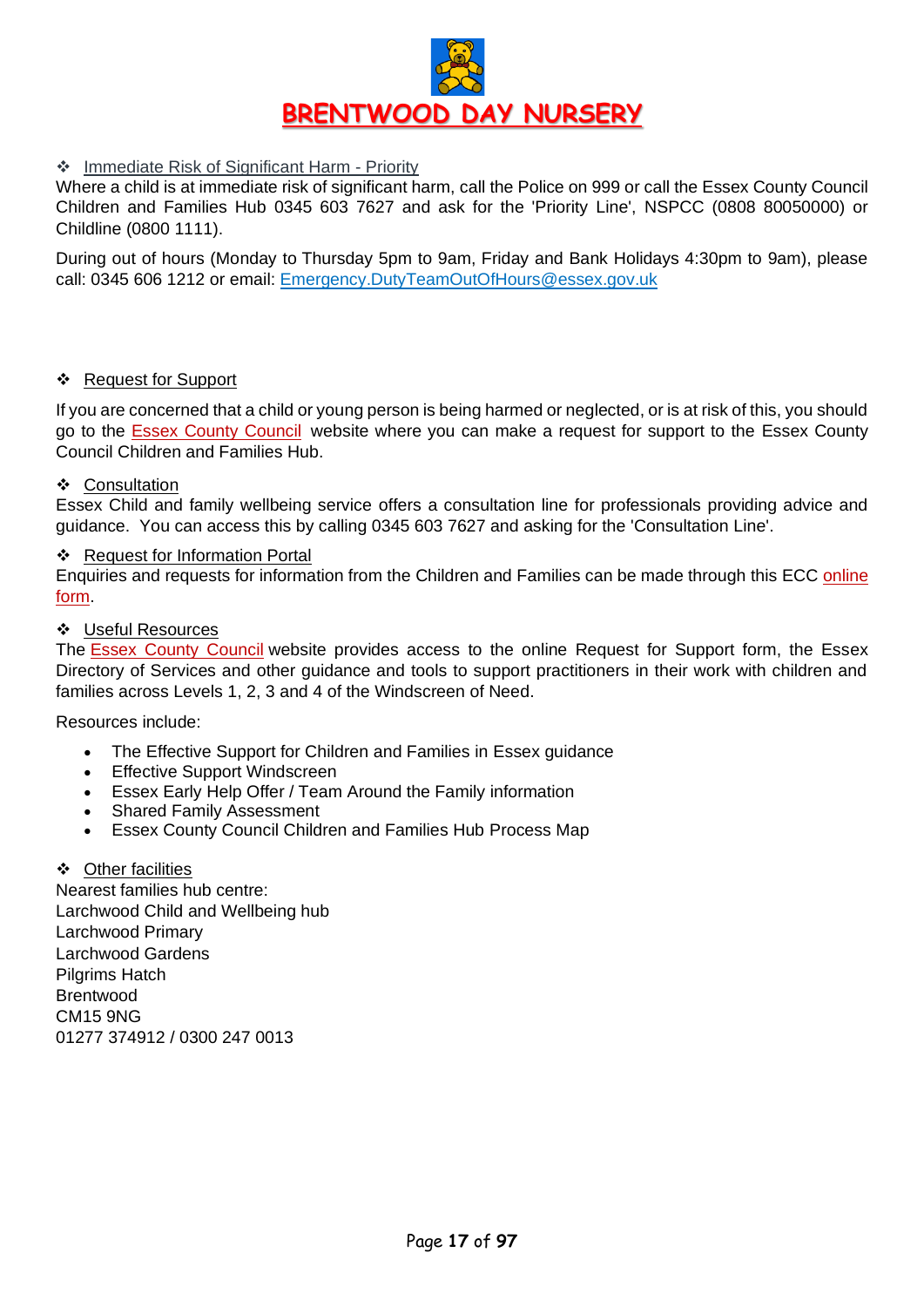

Essex Safeguarding children's board: SET CSE risk assessment toolkit on the ESCB website Room C228 County Hall Chelmsford CM1 1QH 0333 0138936 <https://www.escb.co.uk/> (directory of services that offer support) Email: [escb@essex.gov.uk](mailto:escb@essex.gov.uk)

Staff have further information regarding the level of safeguarding need by following the Family Operations Hub partner access map

#### **Local Authority Designated Officer (LADO):**

All reports concerning safeguarding concerns can be made to the above-mentioned officer. Telephone: 03330 139797 (they work within the Essex County Council).

#### **Informing parents and carers**

Parents/carers will normally be the first point of contact. If a suspicion of abuse is recorded, parents/carers will be informed at the same time as the report is made, except where the guidance of the Local Area Child Protection Committee does not allow this. This will usually be the case where the parent/carer is the likely abuser. In these cases, the investigating officers will inform the parents/carers.

All suspicious and investigations are kept confidential and shared only with those who need to know. Any information is shared under the guidance of the Area Child Protection Committee.

#### **Support to families**

- The nursery takes every step in its power to build up trusting and supportive relationships among families, staff and volunteers in the group.
- The nursery will continue to welcome the child and the family (unless the safety of other children may be affected) whilst investigations are being made in relation to abuse in the home situation.
- Confidential records will be kept on a child and will be shared with the child's parents/carers or those who have parental responsibility for the child only if appropriate under the guidance of the Area Child Protection Committee.
- With the proviso that the care and safety of the child is paramount, we will do all in our power to support and work with the child's family.

#### **Escalation process**

Where situations arise of practitioners or parents/carers disagreeing with the decision made by a worker within the setting on a safeguarding case is not a safe decision. Disagreements could arise in a number of areas, but are most likely to arise around:

- Threshold for intervention
- Roles and responsibilities
- The need for action
- Communication

The safety of children at risk is the paramount consideration in any professional disagreement and any unresolved areas should be addressed with due consideration to the risks that might exist for the child. All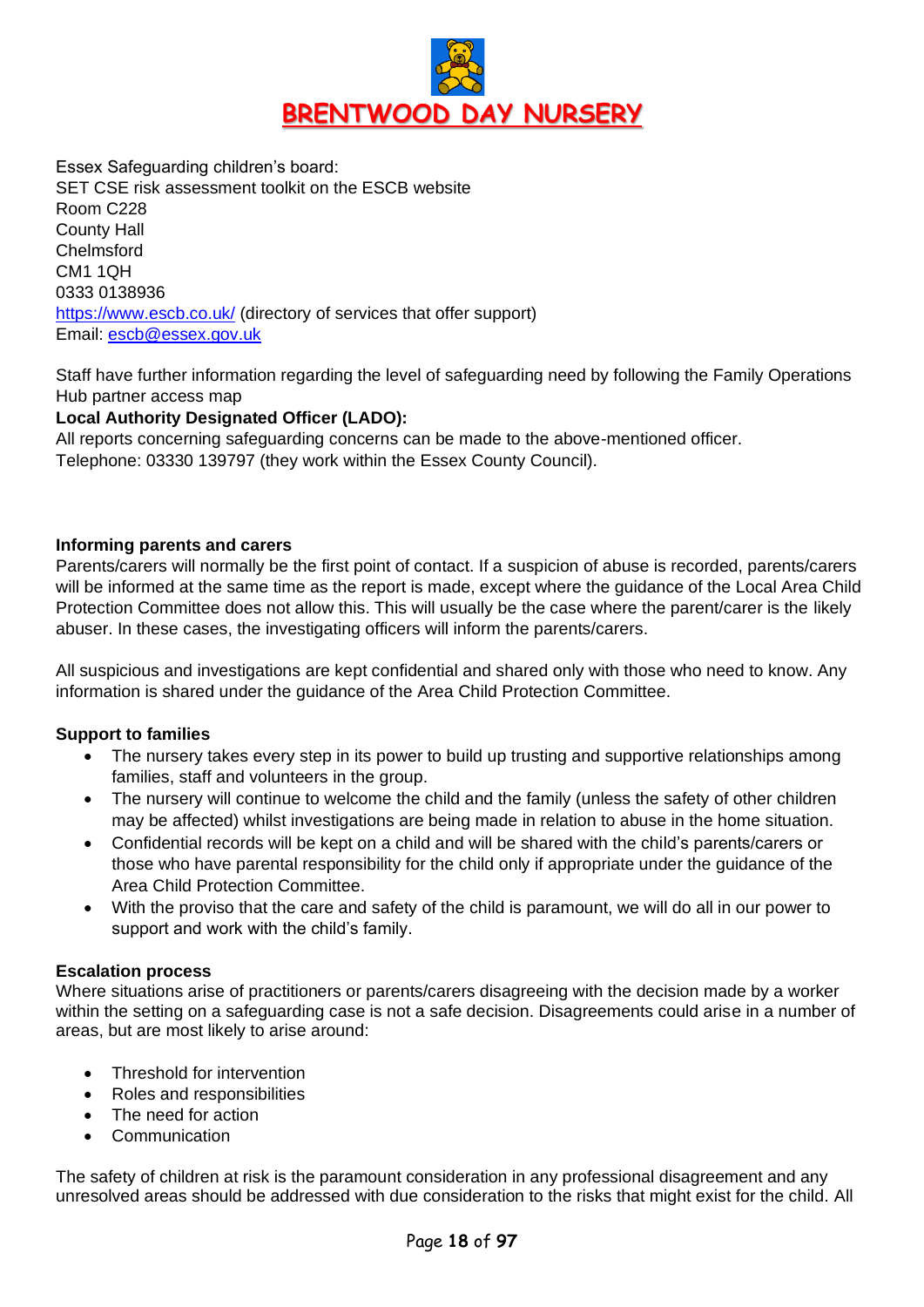

workers should feel able to challenge decision-making and to see this as their right and responsibility in order to promote the best multi-agency safeguarding practice.

Effective working together depends on an open approach and honest relationships between agencies. Problem resolution is an integral part of professional co-operation and joint working to safeguard children at risk. Resolution should be sought within the shortest timescale possible to ensure the child at risk is protected. Disagreements should be resolved at the earliest possible time.

The escalation process is as follows:

- Stage 1 Practitioner to practitioner Any worker who feels that a decision is not safe or is inappropriate should initially consult a safeguarding officer or manager to clarify their thinking in order to identify the problem; to be specific as to what the disagreement is about and what they aim to achieve.
- Stage 2 Supervisor to supervisor If the problem is not resolved at stage one the concerned worker should contact their safeguarding officer or manager within the setting.
- Stage 3 Senior manager to senior manager If the problem is not resolved at stage two the supervisor/manager reports it to the safeguarding officers. The safeguarding officers must attempt to resolve the professional differences through discussion.
- Stage 4 Safeguarding Board If it is not possible to resolve the professional differences within the setting, the managers may seek to contact LADO.
- Stage 5 Police If the managers are unhappy with the decision made by LADO, they would seek to take it further with the police.

#### **1.4 Allegations of Child Abuse made against a member of staff Policy**

#### **Policy Statement**

Our nursery expects the highest standards of behaviour from all staff members both within the nursery and outside. We strive to ensure that all children are kept safe and well cared for during their time at the nursery.

#### **Aims**

Our aim is to:

- Create a safe environment at the nursery.
- Respect and protect all adults and children's rights.
- Ensure that all staff are suitable to work in the nursery.
- Protect staff against malicious allegations.

#### **Our methods**

The nursery will check and monitor its staff by:

- Taking references from reputable sources.
- Vetting and clearance by Disclosure and Barring Services.
- Monitoring of staff and other adults by supervisors during sessions.

Suspicions or allegations of child abuse made against a member of staff will be reported to the settings Line Manager, if the manager (or if the offender is a manager) has not dealt with it adequately, it must then be reported to the Local Authority re officer (LADO) 0333 0139797. This is explained to every person working at the setting during their induction and regularly reviewed in the staff meetings. Allegations of child abuse against a member of staff will be treated in strict confidence. People who are

authorised to know of the allegations in the nursery will be the senior supervisors: Rachel Austin and Chrissie Searle and the Proprietress: Janet Torris.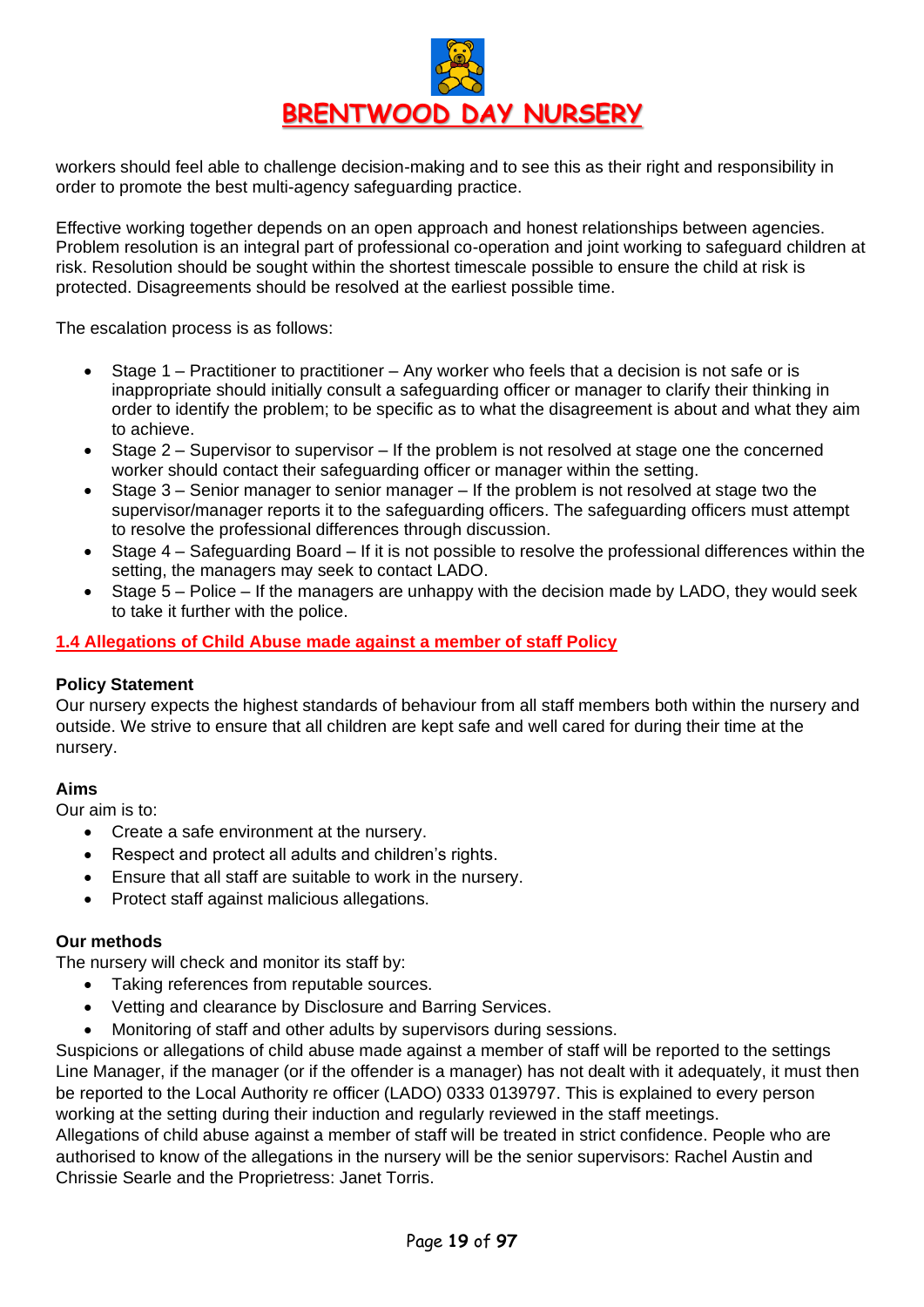

The nursery will encourage its staff to cooperate with the investigation in any way they can and to act impartially. The nursery will suspend the staff member during the period of investigation, the reasons for the suspension will remain confidential and normal confidentiality rules apply to all staff should they become aware of the circumstances.

When the investigation is completed, the nursery will implement the nursery disciplinary proceedings to determine the future of the member of staff at the nursery.

We are guided by the Essex Safeguarding website in relation to Safeguarding children and are kept regularly informed by the up- to- date information supplied.

#### **Low level concerns about staff**

Any minor concerns about a staff member are recorded in the staff individual file, and the staff member will have a meeting with the manager or deputy manager. This allows us to review any consistent low level concerns about a staff member or their practice.

If anyone is worried about their own or others thoughts, feelings or behaviours towards children, the Stop it Now! Helpline on 0808 1000900 can be contacted.

At induction we explain to staff that adults are working on behalf of the setting and we make clear the professional boundaries. It is also explained in the staff code of conduct which is in the new staff starter welcome pack.

#### **1.5 Looked after / adopted children policy**

#### **Policy Statement**

Early Years settings are committed to providing quality provision based on equality of opportunity for all children and their families. All staff are committed to doing all they can to enable 'looked after' and adopted children in their care to achieve their full potential.

Definitions of 'Looked after Children' (LAC): Children and young people become 'Looked after' if they have either been taken into care by the local authority or have been accommodated by the local authority. Most LAC will be living in foster homes, but a smaller number may be in a children's home, living with a relative or even placed back home with their natural parent(s). Adopted children are those that have gone through legal proceedings to become the legal responsibility of a guardian.

We recognise that children who are being 'Looked after' or adopted may have experienced traumatic situations, physical, emotional or sexual abuse or neglect. However, we also recognise that not all 'looked after' and adopted children have experienced abuse and that there are a range of reasons for children to be taken in to the care of the Local Authority. Whatever the reason, a child separation from their home or family signifies a distraction in their lives but has impact on their emotional wellbeing.

In our setting we place emphasis on promoting children's right to be strong, resilient and listened to. Our policy and practice guidelines for /looked after children are based on these two important concepts, attachments and resilience. The basis of this is to promote secure attachments in children's lives as the basis for resilience. These aspects of well-being underpin the child's responsiveness to learning and are the basis in developing positive dispositions for learning. For young children to get the most out of educational opportunities they need to be settled enough with their carer to be able to cope with further separation. A new environment and new expectations made upon them.

#### **Procedures**

• The designated person for 'looked after' or adopted children is the designated Safeguarding officers.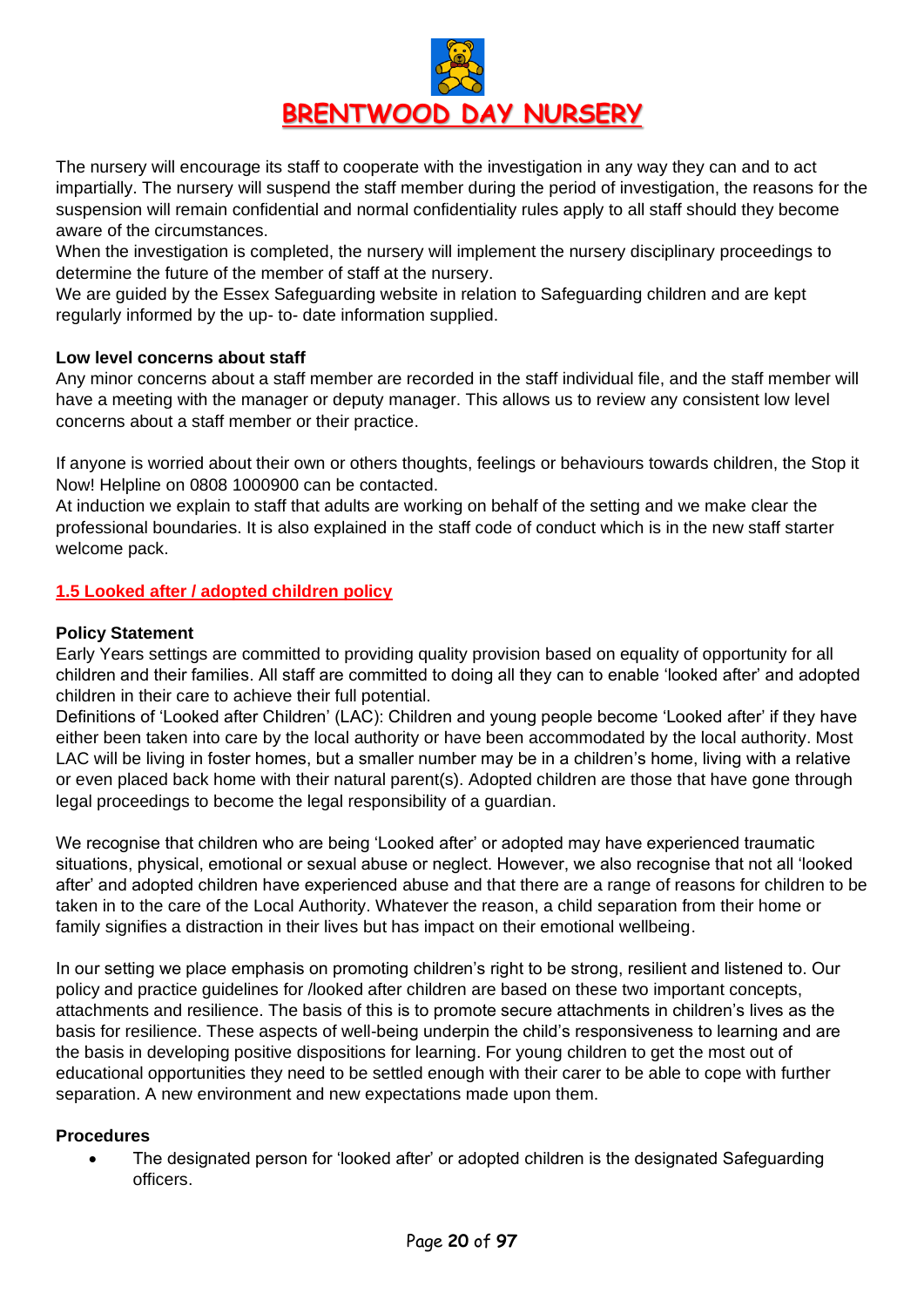# **BRENTWOOD DAY NURSERY**

- Every child is allocated a 'Key person' before they start, and this is no different for a 'looked after child' or adopted child. The designated person ensures the Key person has the information, support and training necessary to meet a 'looked after' or adopted child's needs. We inform all staff of their duties and their support for 'looked after children' at the start of their keyperson training.
- The designated person and the Key person liaise with agencies, professionals and practitioners involved with the child and his/her family and ensure appropriate information is gained and shared.
- The setting recognises the role of the Local Authority Social Care department as the child's 'Corporate Parent' and the key agency in determining what takes place with the child. Nothing changes, especially with regard to the birth parents or foster carers role in relation to the setting without prior discussion and agreement with the child's social worker.
- At the start of a placement there is a meeting with the parents and the manager to assess if additional support will be required. This may include professionals involved with that child, this will determine the objectives of the placement and if necessary, draw up a care plan that incorporates the child's learning needs. This will then be reviewed regularly with the parents.
- The care plan needs to consider such issues for the child as:
	- The child's emotional needs and how they need to be met:
	- How any emotional issues and problems that effect behaviour are to be managed.
	- The child sense of self, culture, language/s and identity-how this is to be supported,
	- The child's needs for sociability and friendship
	- The child's interests and abilities and possible learning journey pathway; and
	- How any special needs will be supported.

#### **1.6 Pandemics and outbreaks – Coronavirus**

The nursery will continue to follow guidance and advice set out from the government during the pandemic. It is an ever changing situation and we review it daily and make the necessary changes.

This is a list of current links that we follow …

Actions for early years and childcare providers during the coronavirus (COVID-19) outbreak: [https://www.gov.uk/government/publications/coronavirus-covid-19-early-years-and-childcare](https://www.gov.uk/government/publications/coronavirus-covid-19-early-years-and-childcare-closures/coronavirus-covid-19-early-years-and-childcare-closures)[closures/coronavirus-covid-19-early-years-and-childcare-closures](https://www.gov.uk/government/publications/coronavirus-covid-19-early-years-and-childcare-closures/coronavirus-covid-19-early-years-and-childcare-closures)

#### Early Years Foundation Stage; Coronavirus disapplication's: [https://www.gov.uk/government/publications/early-years-foundation-stage-framework--2/early-years](https://www.gov.uk/government/publications/early-years-foundation-stage-framework--2/early-years-foundation-stage-coronavirus-disapplications)[foundation-stage-coronavirus-disapplications](https://www.gov.uk/government/publications/early-years-foundation-stage-framework--2/early-years-foundation-stage-coronavirus-disapplications)

Safe working in education, childcare and children's social care settings, including the use of personal protective equipment (PPE):

[https://www.gov.uk/government/publications/safe-working-in-education-childcare-and-childrens-social-care/safe-working-in](https://www.gov.uk/government/publications/safe-working-in-education-childcare-and-childrens-social-care/safe-working-in-education-childcare-and-childrens-social-care-settings-including-the-use-of-personal-protective-equipment-ppe)[education-childcare-and-childrens-social-care-settings-including-the-use-of-personal-protective-equipment-ppe](https://www.gov.uk/government/publications/safe-working-in-education-childcare-and-childrens-social-care/safe-working-in-education-childcare-and-childrens-social-care-settings-including-the-use-of-personal-protective-equipment-ppe)

Making your workplace COVID-secure during the coronavirus pandemic <https://www.hse.gov.uk/coronavirus/working-safely/index.htm>

#### **Symptoms**

The symptoms for the current pandemic, Coronavirus, are a recent onset of any of the following;

- A new continuous cough
- A high temperature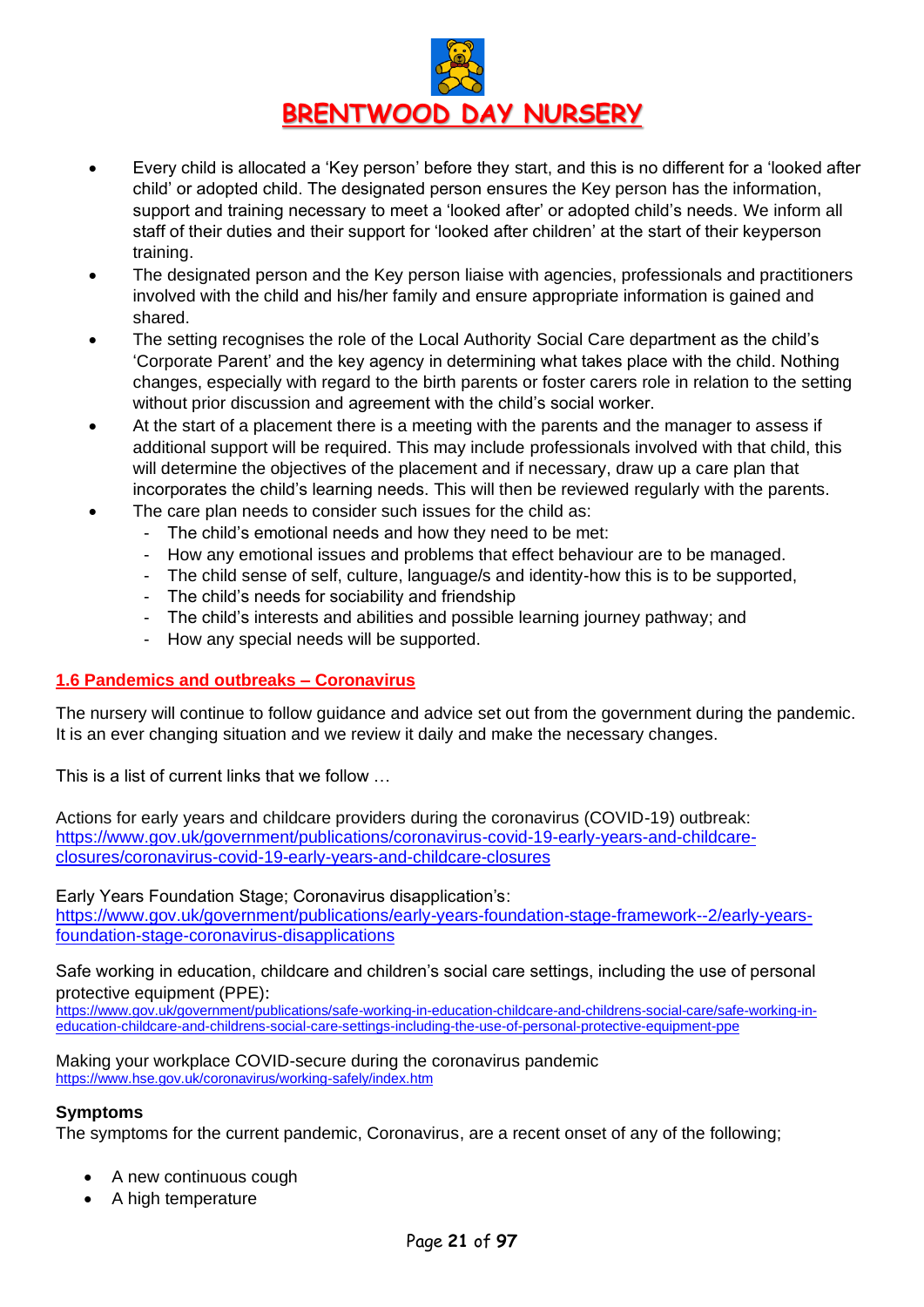

• A loss of, or change in a normal sense of taste or smell

For most people Coronavirus will be a mild illness, children are likely to become infected with Coronavirus at the same rate as adults, but the infection is usually mild

#### **Pandemics and virus outbreaks resulting in forced closure**

Should a nationwide pandemic or virus outbreak result in government enforced closure, our procedures are as follows:

- Safeguarding officers along with Health and Safety officers to take responsibility for ensuring procedures are kept updated and disseminated to all staff and parents and for ensuring these are sufficiently followed
- Safeguarding officers along with Health and Safety officers to have awareness of the governments interim safeguarding guidance as it is released and updating information for others
- Safeguarding officers must ensure that during this temporary pandemic time that staff know any new arrangements for 'Reporting concerns', 'Contacting LADO', 'MASH team' or other 'Front door' services
- Safeguarding officers are also responsible during this time for:
	- Understanding changes for contacting social workers
	- Knowing which children have social workers and how these can be contacted
	- Ensuring emergency contact numbers and alternatives are kept up to date
	- Ensuring each vulnerable child including children with care plans have easily transferable records of their needs and requirements and their designated support workers
- The manager/s must ensure:
	- A daily record is kept of children, staff and any other person onsite
	- Ensure safer recruitment procedures are clear and adhered to e.g where volunteers or new staff are recruited
	- Ensure that staff are aware of the mental impact this pandemic may have on themselves, children, parents and volunteers and the available support
	- Ensure that all staff sign the settings disclaimer for strict confidentiality when carrying out online teaching and record keeping

The nursery will ensure that it will follow the government guidelines and advice whilst a forced closure is in place, it may be necessary for the nursery to remain open for 'keyworker' and 'vulnerable' children, as was the case for the Coronavirus pandemic in 2020.

Whilst we will endeavour to meet the government guidelines, there may be circumstances whereby we will be unable to provide a setting to these children, as follows:

- If our staff are unwell and unable to attend work and we are unable to meet the safeguarding child ratio requirements
- It becomes financially unviable to sustain the staff wages and other overheads in order to keep the nursery open
- For any of these instances we will strive to provide alternative care at another setting

Staff will be provided for and staff wages will be paid for in accordance to the government guidelines for as long as is financially viable. If the nursery is no longer able to provide the finances to pay staff and overheads during the forced lockdown, it will seek further help and advice from the relevant government bodies. Staff will be kept advised of any decisions and changes which may affect them personally.

DfE Coronavirus helpline (lines open Monday-Friday 8am-6pm and weekends 10am-4pm) 0800 0468687

#### **Child Protection Policy for children during COV-ID19**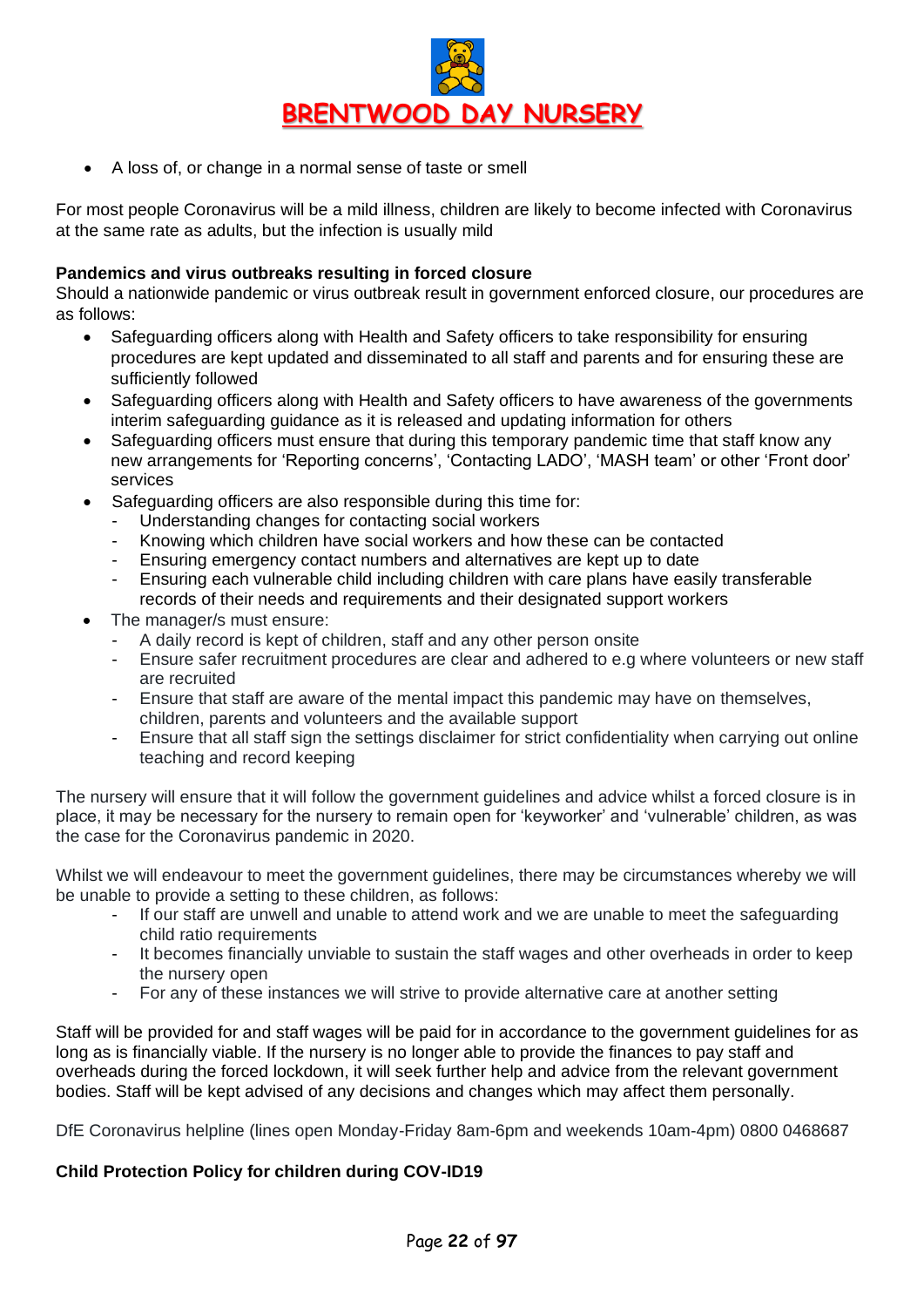

#### ▪ **Communication with parents**

During this time, it is essential that we keep all records for children and staff accurate and up to date. This includes telephone and email, including back-up emergency contact details (as is already required).

For children remaining at home during lockdown or staff who have been furloughed, we will make communication every week.

Staff communication will be made by WhatsApp, telephone from the manager/deputy mobile or via the nursery email to check how they are and to keep them updated of any changes that could affect them.

For parents/Carers of children not attending, communication will be made weekly via EYLog and/or our Facebook page to provide home activities and advice. We will also continue to email our weekly newsletter to parents to provide information such as government/authority guidance and any additional notices that are relevant to them. We will also continue to keep contact via phone calls to parents of all non-attending children

We will also provide opportunities for children and their parents to join our regular Zoom video calls to keep children in contact with their friends and keyperson. We will also use this time to share personal experiences and learning with one another.

For parents/carers of [vulnerable children or families who](https://www.gov.uk/government/publications/coronavirus-covid-19-guidance-on-vulnerable-children-and-young-people/coronavirus-covid-19-guidance-on-vulnerable-children-and-young-people) are experiencing difficulties, we will make contact more regularly to check how they are or to offer support and advice. Regularity will be guided by the individual's needs and situation this will be added to the child's individual risk assessment.

Where there are specific concerns about the emotional well-being of a child or family, we will seek advice from or direct parents to the **Emotional Well-being and Mental Health Service** 

The Anna Freud National Centre for Children and Families also has [specific advice](https://www.annafreud.org/what-we-do/anna-freud-learning-network/coronavirus/) for families and professionals for during the closure period.

▪ **Level 3 safeguarding/pandemic (Covid) officer (Safeguarding Lead Practitioner)** During this period, the nursery's Lead or Deputy Safeguarding Officer/s will be available as normal to offer advice and guidance or for any support. This includes for staff and families of children who are attending or who are not in attendance at the setting due to COV-ID19.

Our current Safeguarding/Pandemic officers, Rachel Austin or Chrissie Searle can be contacted between:

Monday-Thursday (8.30am-5.30pm) on the nursery main line:01277 212580 or by email: [manager@brentwooddaynursery.co.uk](mailto:manager@brentwooddaynursery.co.uk)

Any other time (emergencies only):

Rachel: 07710 930240

Chrissie: 07810 110719

If for any reasons, such as illness, where our Safeguarding leads cannot be contacted, we will contact [early.years@essex.gov.uk](mailto:early.years@essex.gov.uk) to seek advice.

#### ▪ **Vulnerable children**

We will liaise closely with any agencies working with or supporting Children in Care, with a Child Protection (CP) or a Child in Need (CIN) Plan. This is to ensure arrangements for existing networks of professional support is sufficiently maintained. This will include setting out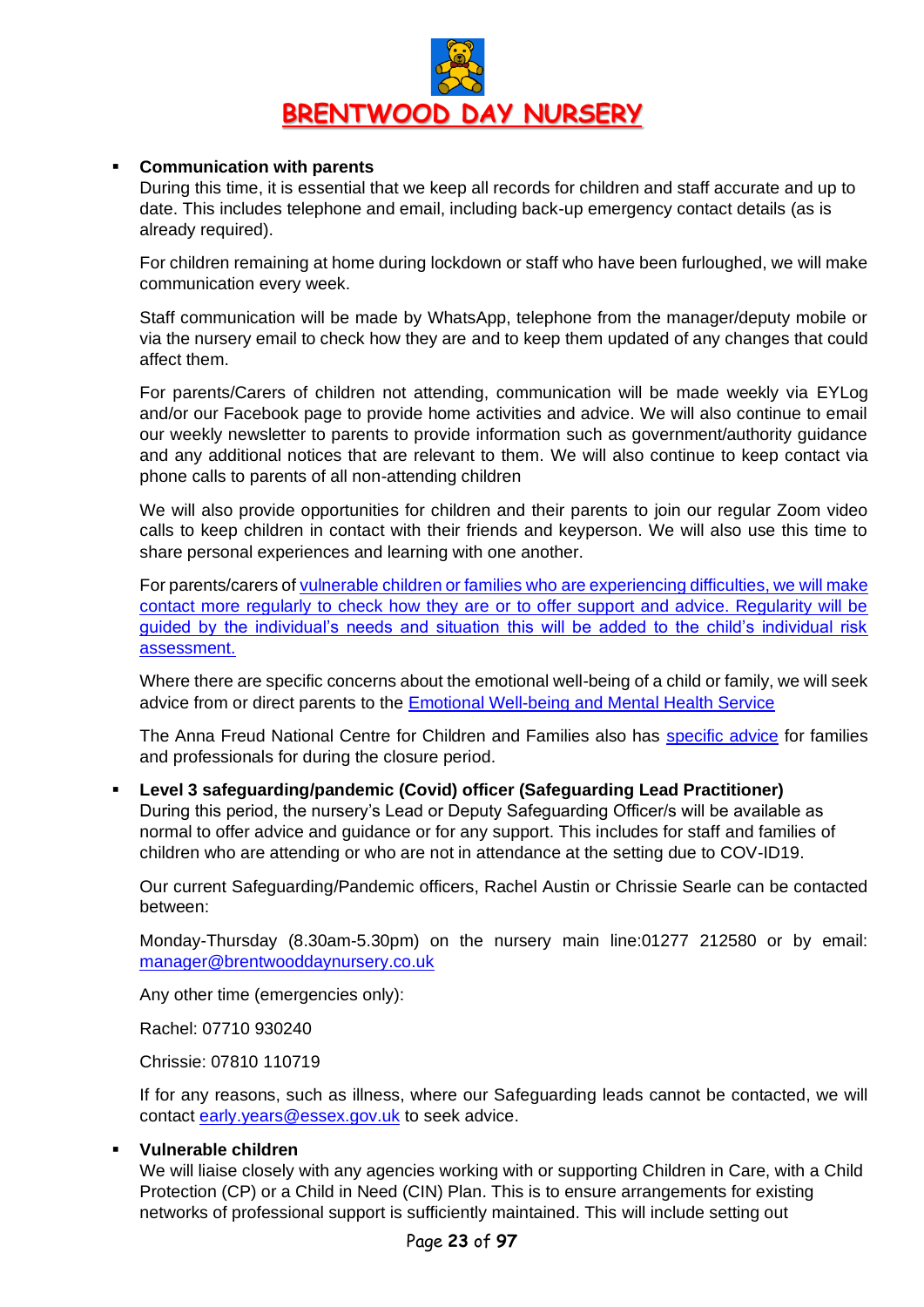

safeguarding arrangements and naming a key person allocated to the child as a main point of contact. Our setting safeguarding officers will be the main contacts for contributing information, participating in key meetings (for example, Statutory Reviews, Child Protection Conferences). Other relevant professionals will be informed of the names and contact details of the Safeguarding officers.

To identify those who may be vulnerable, we will check individual records, email all parents to enquire if they feel in need of any additional support during this period of lockdown. We will also use information drawn from personal knowledge of individual circumstances from discussions with parents/carers. We will prioritise our support by carrying out risk assessments to identify those who we feel are at the highest level of risk and how they will be supported.

For Children in Care (CiC) or those with CP / CIN Plan, plans will be agreed with other relevant professionals. As far as is possible, we will include parents with the opportunity to contribute to any risk assessment / plans, unless it would be inappropriate to involve them. These plans will be regularly reviewed to ensure they are responsive, dynamic and fit for purpose as circumstances change.

Where welfare checks are being carried out, any concerns identified will be shared and referred in the same way as we would at the setting. Staff are reminded that their usual safeguarding duties apply while the setting is closed and that any concerns must be shared in the usual way (for example, if they see something that concerns them out in the community). We stress to all staff that they should not assume a colleague or another professional will take action and the importance of sharing information that might be critical in keeping children safe.

#### ▪ **Child Protection files**

If for any reason the Safeguarding officers are unable to enter the setting to access CP files, we have online access to Dropbox where all children's files are stored with an individual password.

All contacts with children and families (including attempted) are recorded in the usual way. Any new information will be recorded and safely stored while access to the site is not possible or practical.

#### ▪ **Online safety**

It is recognised that many parents will want their children to enjoy using online resources during the period if the setting is closed or they are not attending. There are several useful websites available to help parents ensure that their children are safe online.

These are regularly updated and sent through EYLog or on the weekly newsletter.

#### **What to do where there is a concern about a child**

Brentwood Day Nursery works together with local agencies and services to actively look out for signs of harm given the greater risk that children may have been exposed to during the pandemic or lockdown. We will follow up any concerns we have about a child or family with the relevant services. Our weekly email reminds parents to where they can seek advice and support should they need it. We also supply the safeguarding officers mobile phone numbers for our of hours emergency contact.

We ensure that all staff are made aware during their induction training and at their 6 monthly reviews and when any changes are made of how to report a concern about a child during closure arrangements. This includes how to record it and who to report it to.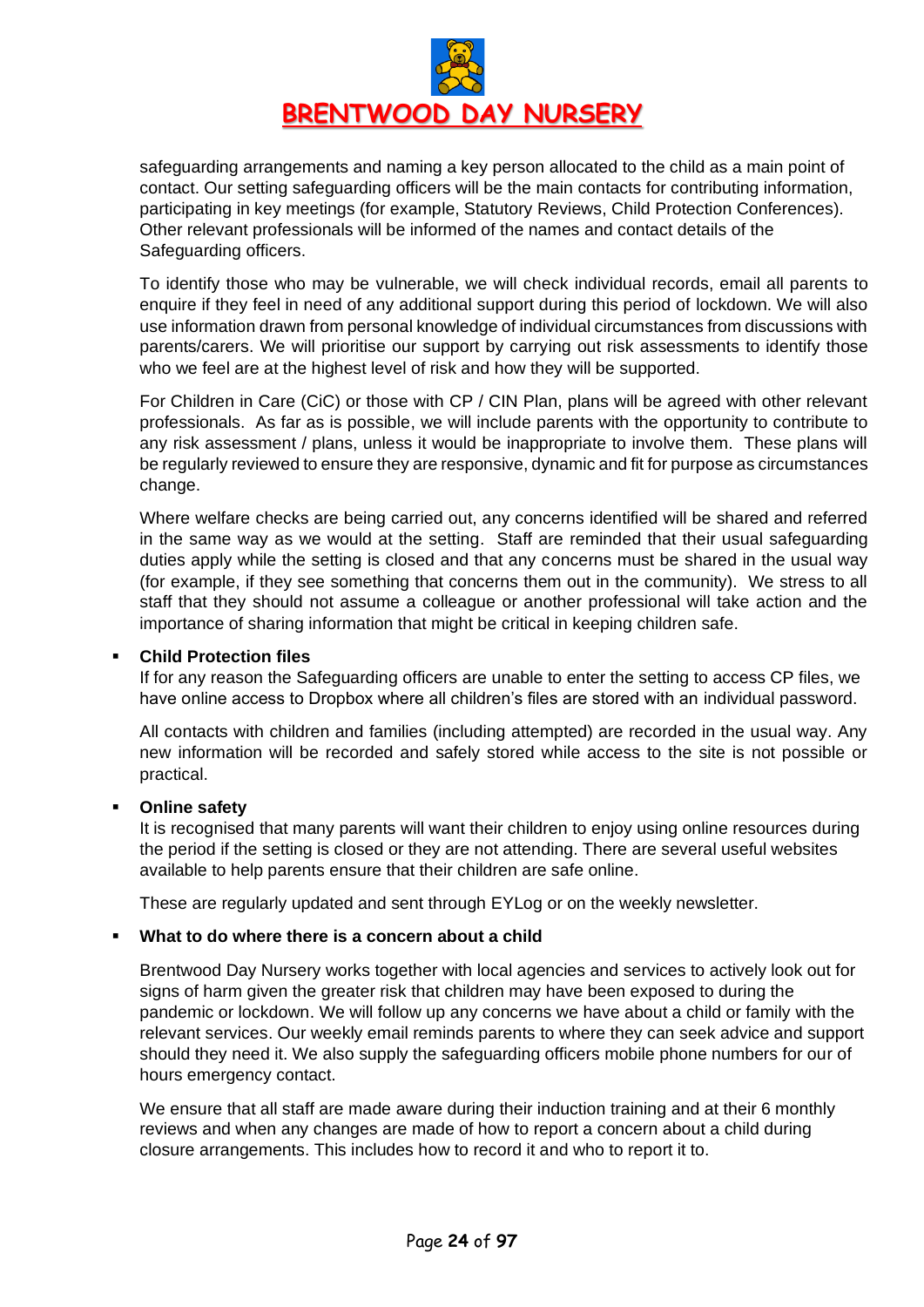

[Essex Effective Support](https://www.essexeffectivesupport.org.uk/) brings together in one place the Essex Directory of Services, guidance and tools to support practitioners in their work with children and families across Levels 1, 2, 3 and 4 of the Windscreen of Need.

Where a child is at **immediate risk of significant harm**, the Safeguarding Officer/s will call the Police on 999 or Essex County Council Children and Families Hub on **0345 603 7627** and ask for the 'Priority Line'. There is an 'out of hours' service (Mon-Thurs 5pm to 9am, Friday and Bank Holidays 4:30pm to 9am): [Emergency.DutyTeamOutOfHours@essex.gov.uk](mailto:Emergency.DutyTeamOutOfHours@essex.gov.uk) or 0345 606 1212. **For non-urgent matters**,<https://www.essex.gov.uk/report-a-concern-about-a-child> provides access to an online Request for Support portal.

Essex Child and family wellbeing service also offers a consultation line for professionals providing advice and guidance. This can be accessed by calling 0345 603 7627 and asking for the 'Consultation Line'. Essex Child and family wellbeing service produces a regular newsletter which we have subscribed to.

#### **Information from Children and Families Service(C&FS)**

The C&FS are prioritising support through continued face to face meetings with high risk Child Protection Cases, Children in Care who are particularly vulnerable and young people living in semi-independent accommodation. Where children and young people in care are living in stable placements, they are likely to reduce face to face visits but will maintain direct contact using other methods.

Families that are accessing other parts of the service will continue to receive support but with face to face contact minimised, other forms of communication, including telephone, Skype and Facetime, will be utilised.

#### **Re-opening of nursery after forced/partial closure due to a pandemic outbreak (COV-ID 19)**

Upon receiving government authorisation to re-open the nursery following a forced or partial closure there are several steps that need to be followed to ensure that the nursery can meet the necessary requirements. This includes implementing steps to limit the amount of contact between different groups of children (such as smaller class sizes with children and staff spread out more). Also, additional protective measures, such as increased cleaning and encouraging good hand and respiratory hygiene.

As new information and guidelines are consistently changing, we would ask everyone to check the latest guidelines in regards to testing on the following link<https://www.gov.uk/get-coronavirus-test>

The following steps have been implemented:

#### **LOGISTICS**

- Risk assessments are reviewed and updated where necessary, new risk assessments may be put in place and these will be sent to all parents/carers and staff. We will review our measures within the first two weeks of opening and amend accordingly.
- First aid procedures and equipment will be reviewed, updated, and replenished. Extra measures are in place including daily checks of all children's and staff's temperatures before entering the setting. We will also be extra vigilant around staff and children who have a condition that has been proven to be affected by the pandemic/outbreak. Our pandemic policy outlines our procedures for health and hygiene for all the nursery, including cleaning procedures for equipment, furniture etc.
- In the event of someone (who has been at the nursery) reporting that they have symptoms relating to the virus, we would ask them to self-isolate for 10 days. If the individual is at the setting and is showing symptoms, we would ensure that they leave the setting ASAP. Whilst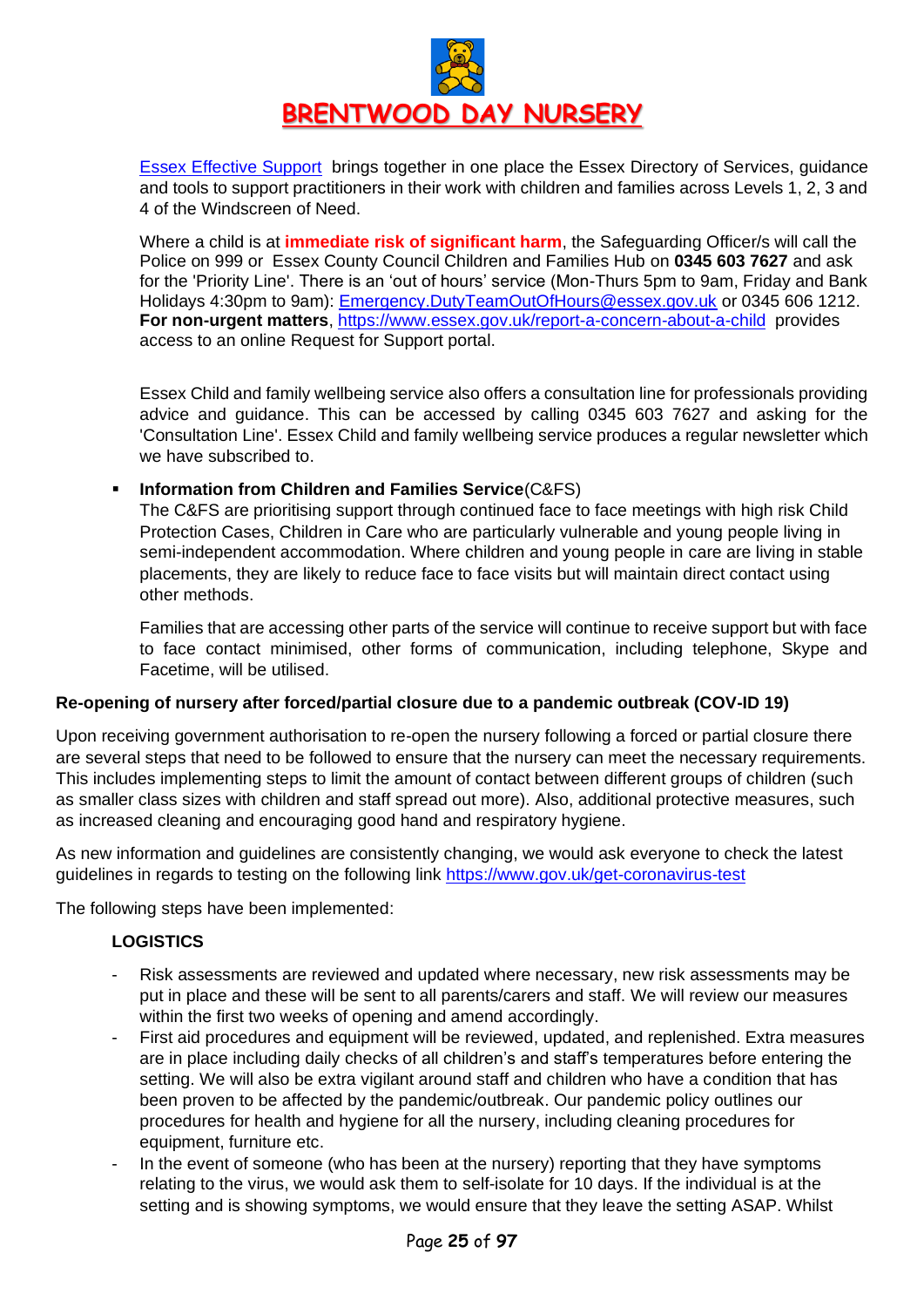

they are awaiting collection, we would isolate them in a designated, well ventilated area, supervised by a staff member. Immediately after collection, all areas will be cleaned, and staff members will follow the guidelines for washing hands. Our pandemic risk assessment outlines the nursery's cleaning measures. If there is a confirmed case, we will inform Public Health England and will follow the advice delivered by NHS Business Services Authority for nurseries, schools and colleges. Their advice may result in full nursery closure.

There is a dedicated helpline for queries relating to pandemics, (DFE coronavirus (Covid 19) helpline, the number is: 0800 0468687, 8am – 6pm Monday to Friday, 10am - 6pm Saturday and Sunday. If other people within the setting have been in contact with the individual but are not showing symptoms, according to the government guidance they do not need to self- isolate, outlined here: <https://www.gov.uk/coronavirus/education-and-childcare>

If anyone, who has been in contact with the individual does start to show symptoms we would ask them to self- isolate. We would ask all individuals who are showing symptoms to be tested. If the results are negative that person may return to the setting. If positive, they would have to stay at home for 10 days. If you choose not to go for testing, then we would ask you to stay at home for 10 days.

Our pandemic risk assessment outlines our hygiene and cleaning procedures in more detail. Here we outline the main points;

- PPE will be worn when cleaning or attending to a child or adult who is showing symptoms of Coronavirus. PPE will also be worn during nappy changing. These will be changed for each child.
- Increased handwashing, following the guidance. Children and adults are informed of the extra handwashing benefits. Hand sanitiser is available throughout the setting.
- Visitors and parents are reminded to remain 2 metres apart. At the setting we will endeavour to remain at 2 metres apart where possible.
- All surfaces, equipment and areas are regularly cleaned. Disposable blue paper is used and disposed of straight away. Checklists record the cleaning duties
- All clothing for children and staff must be changed and washed daily
- All hygiene and cleaning supplies are well stocked, monitored and replenished regularly.

#### **SOCIAL DISTANCING**

- We have a social distancing plan in place for staff, parents, and children where possible. It is easily identifiable by markers and tape in the approach and waiting area.
- Staff are required to wear face masks where socially distancing can not be adhered to. Signage will be displayed notifying all about the social distancing and the procedures.
- Communications regarding social distancing plans have been sent and will continue to be communicated to parents and staff
- We have re-structured the furniture and the equipment so that children can sit further apart during mealtimes and activities.
- Children will be supervised in smaller groups, in separate areas throughout the day and their personal hygiene will be supervised in the same small group, where possible
- New rotas have been created so that staff are able to have breaks and continue training in a socially distanced manner

## **HR/STAFFING**

Staff are asked to read and sign the nursery COVID 19 terms agreement form. If consent has not been given for any of the outlined terms, we will discuss this with you. If terms are still not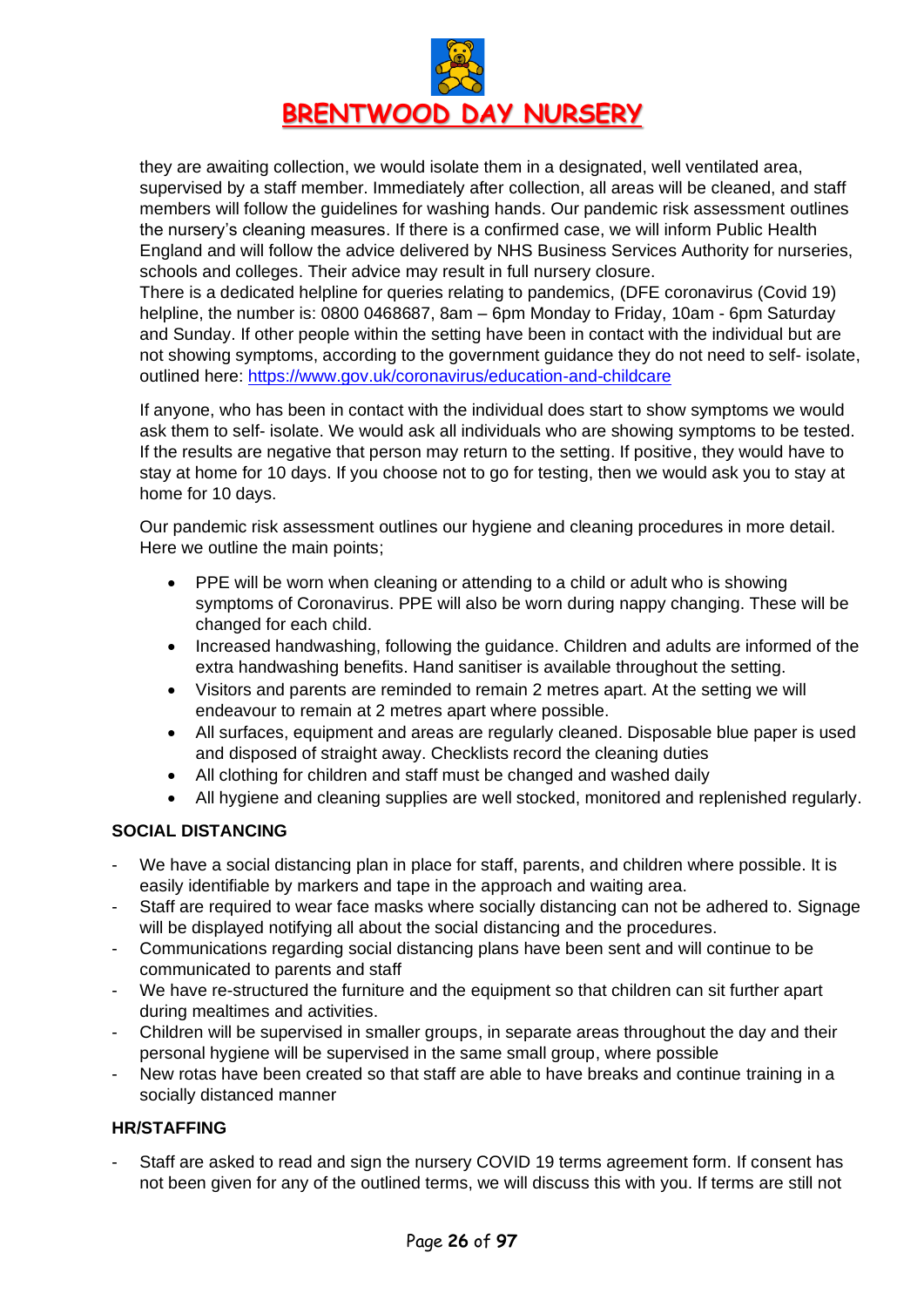

agreed, government advice will be sought and depending on this advice staff may be suspended whilst further information is sought

- Staff ratios are maintained in line with the EYFS Welfare requirements. If staff attendance falls due to illness or self-isolating/shielding, we will call on our bank staff for temporary cover. Where this is not possible, we will follow the government's guidance on making our own judgement for operating. This will be based on the numbers of children to adults, considering the individual's needs and decide whether it is safe to operate with that number. If we feel this is not practical, we will reduce sessions for the remaining children. We will aim to give as much notice as possible and make it fair for everyone. Where, staff have to go home suddenly due to sickness, without notice, and we cannot get immediate cover, we will again, assess the situation and make a decision whether to combine groups and/or call parents to collect children early (starting with those leaving at the earlier finishing session times).
- For staff who are vulnerable but not in receipt of a shielding letter or live with those who are shielding, we will hold a meeting to discuss the situation and safety of working during this time. We may discuss the possibility of the staff member working from home, carrying out alternative duties. Alternatively we will place them on the government furlough scheme.
- We will support staff's wellbeing, mental health, and resilience, including bereavement during this time by regularly checking on and discussing any concerns with them in a private area. We regularly check with our staff throughout the week and after the weekend their emotional wellbeing. We will also offer information for different services which may help staff going through difficult times. We have a separate staff wellbeing section in staff employment which details our day to day duties.
- We are mindful of the extra responsibilities and tasks during the pandemic and the possible effects this could have on staff and mental wellbeing. We ensure that responsibilities and tasks are shared equally and encourage staff to input their own ideas for shared working.
- We strive to help raise staff morale and keep a pleasant environment by rewarding with treats and snacks and always showing that we are appreciative with praise.
- As we are a nursery setting we have priority to testing and all staff are able to get themselves tested at a testing facility if showing symptoms. We have also been provided with self testing kits from Department for Health and social care, and we follow the current guidelines regarding home testing. Booking a test can be done by following the steps in the Employer Referral Portal on this link ...<https://www.gov.uk/guidance/coronavirus-covid-19-getting-tested> All staff have been made aware that they are able to go to a testing clinic. The administrator/manager will help all staff members process this.
- More advice for employees is available here [www.gov.uk/get-coronavirus-test](http://www.gov.uk/get-coronavirus-test)
- Where a staff member is awaiting test results as a result of the virus, or returning after, we will keep in regular contact and offer any support where required. In more serious cases where a staff member may have had more serious symptoms, we will discuss a 'return to work' plan which may include it being in gradual stages.
- For new recruits, returning staff after illness or from furlough we will provide thorough induction/refresher training of all necessary procedures and systems. We will also provide copies of new or updated contracts. Staff are asked to read and discuss any concerns before signing the contract
- Staff and contractors understand that all the measures put in place are to protect them from catching COVID 19 and if they do catch it, they will not hold the nursery responsible. Staff should also understand that if they submit information that poses them as a risk to spreading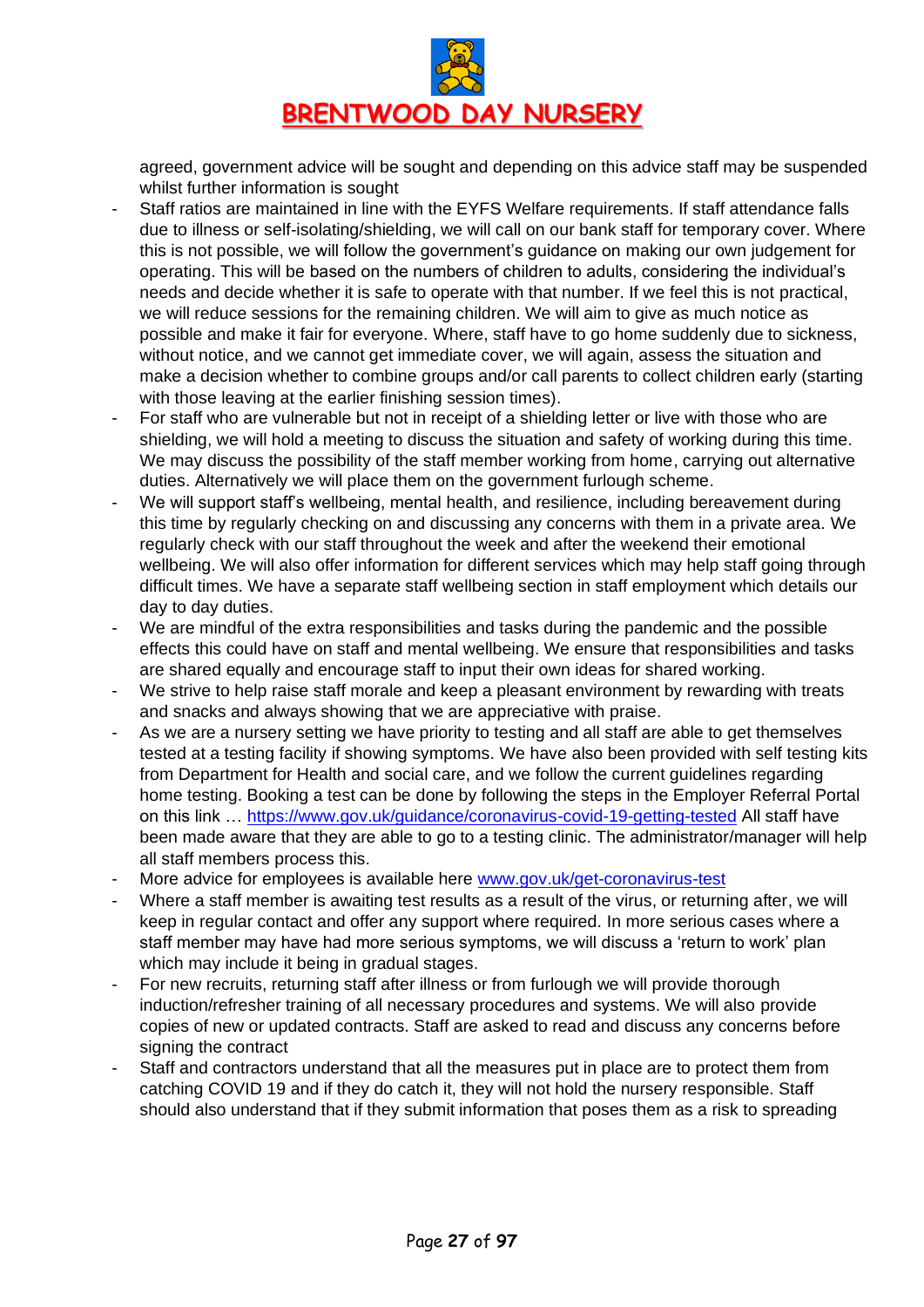

COVID 19 or that they have information which we believe makes them contagious, they may be refused entry to the nursery

- The nursery staff privacy notice and consent form asks staff to sign that they have read and understood our pandemic policy and will adhere to this
- Further documentation and declarations may be issued to staff which will need to be agreed and signed
- If a forced lockdown results in the nursery being unable to sustain and reopen at normal capacity, and there being a financial deficit we will review our staffing and this may result in staff redundancies. However this would be a last resort and we would endeavour to avoid this situation.

#### **CHILDREN/REORIENTATION**

- For children returning to the setting after a period of closure/being at home we will offer the following support to help prepare them
	- Provide information related to the new routine and procedures on EYLog and/or email
	- Hold regular Zoom meetings to keep familiarity of staff and other children in the nursery
	- Provide clear and informative instructions of new routines and requirements for children during their first days back, visual aids will be included to further support understanding of new routines.
- For supporting children's wellbeing, mental health and resilience, including bereavement support we will provide literature, activities, stories and links to supportive websites such as: [https://childmind.org/article/helping-children-deal-grief/.](https://childmind.org/article/helping-children-deal-grief/) We also alert all the team of the child's situation so they can be more aware of any changes and provide necessary support to help them through this time.
- It is important to consider the impact the pandemic may have had on each family. We will provide necessary support to help parents/carers during this time such as:
	- Be sensitive and open to discuss any financial issues parents may have with fees and come to an arrangement of a suitable payment method
	- Explore possibilities for FEEE 2 eligibility where this may help families needing extra childcare. Places for current children will be prioritised if funding is agreed by the local council. We will review financial circumstances and if it is sustainable for the setting for any new families requiring this funding before offering the place.
	- Where children or families may be requiring additional external support such as from social care, health visitor, speech and language therapists, we will discuss and provide relevant advice and contact details. We may contact the services directly on behalf of the parent/family if the parent consents to this. However, in the case of a Safeguarding incident where we feel a child is at immediate risk or danger, we have the authority to contact the relevant services without parental consent.
- Children in the vulnerable groups such as with Care plans, EHCP's or receiving Early Years Pupil Premium (EYPP) will be provided with additional support such as access to multiple resources, dependent on their specific need.
- We will encourage parents of vulnerable children to send their children in regularly, as we this helps with consistency of care and their wellbeing. If they stop attending at any time we will notify their social worker and will take the necessary steps.
- Parents should understand that all the measures put in place are to protect their children and staff from catching COVID 19 and if they do catch it, they will not hold the nursery responsible. Parents should also understand that if they submit information that poses them as a risk to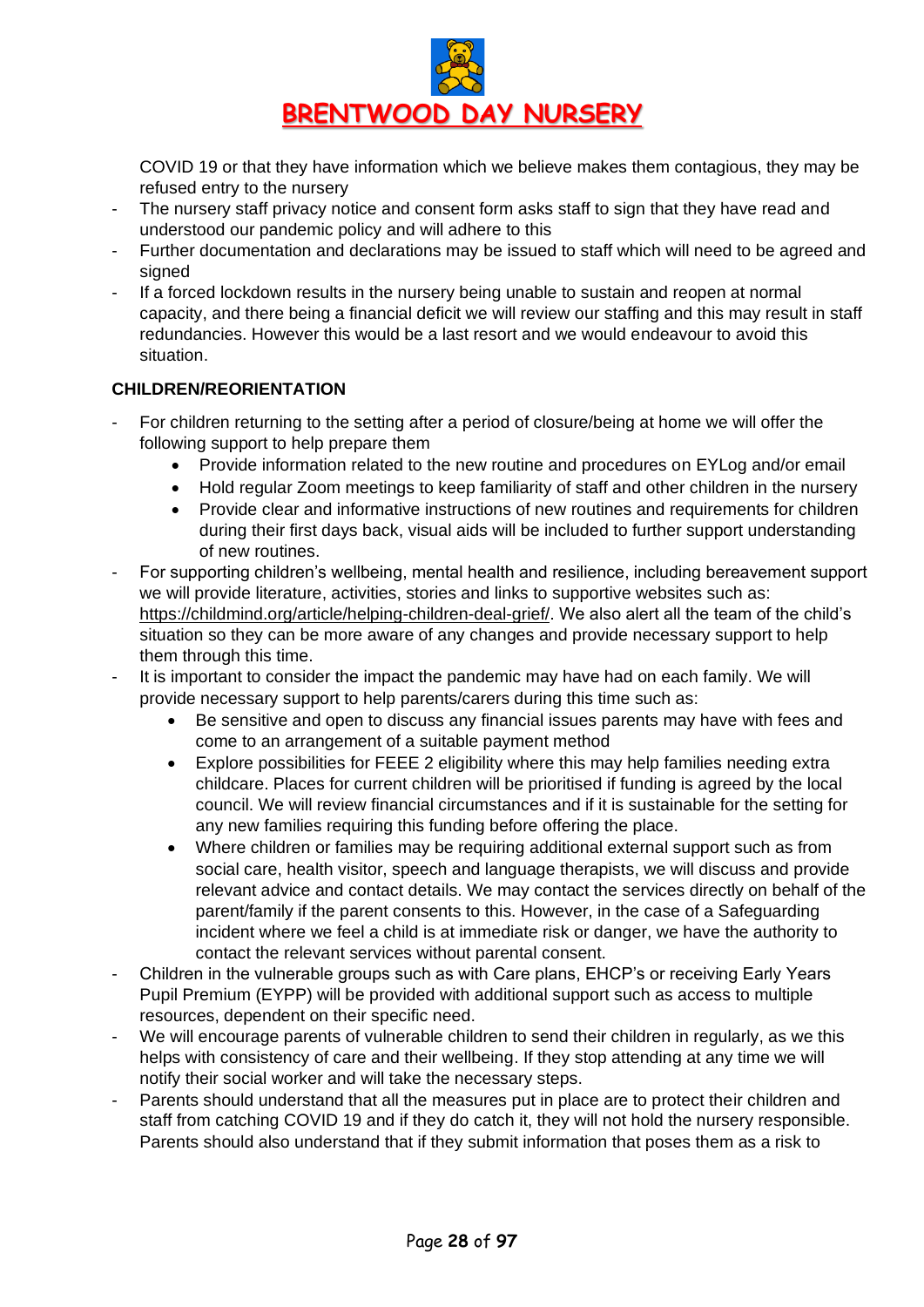

spreading COVID 19 or that they have information which we believe makes them contagious, their child may be refused entry to the nursery

- The parent privacy notice and consent form asks parents to sign that they have read and understood our pandemic policy and will adhere to this
- Further documentation and declarations may issued to parents which will need to be agreed and signed

#### **PARTIAL RE-OPENING**

- For staff returning from Furlough we will give 3 week's notice and discuss their required working days and hours and arrange a 'back to work' induction training session prior to them starting work. During the induction training session, we will provide information about any new procedures and a refresher on current ones.
- Parents have been consulted before re-opening regarding their children's sessions, and they have been informed that due to social distancing, we will operate on the government guidelines re maximum number of children allowed in to the nursery at any one time, therefore the hours for each child will be different to the hours that they were allocated before lockdown. The only exception will be keyworker and vulnerable children who will continue to attend for as many sessions as is needed
- To ensure children have consistency in their play and interaction with peers we will create a clear visual rota showing children's pictures and who their appointed teacher is for the day.
- We would prefer children to only attend our setting, if this is unavoidable, we ask that you keep us informed of any cases at the other setting or symptoms that you or your immediate family are showing
- All risk assessments will be reviewed and updated to incorporate new methods and systems, using advise from Essex County Council (ECC/EYCC). These will be shared with all staff and parents via email. Regular reviews (every 2 weeks) in the initial stages of re-opening will take place to ensure these new systems are effective, making any necessary changes if required.
- During the early stages of re-opening, we will limit the numbers of visitors to the setting. Where possible, we will arrange for visitors to come during the afternoon when numbers of children are lower. This may include new parents viewing, specialist workers, trade and service personnel. All visitors will need an appointment arranged to ensure we can safely facilitate them. The health and safety procedures for entry will be explained prior to arrival and social distancing kept during their time on site.
- Where children have a letter to indicate they are shielding it has been advised by the government that they remain home until advised by the Department of Health (i.e. as was the case for Coronavirus 2020). We will review and discuss individual circumstances after this time considering their GP's advice on the safest time for them to return. We will continue to support them with home learning activities through EYLog and will also keep in regular contact with them through phone and email communications, zoom meetings and the extra curricular activities that we are conducting across zoom.
- In the event where there is a lockdown, and the nursery is only open for keyworker children, for those children leaving, we will invite them in to the nursery at a time when there are no other children in order to have their leavers photo taken, so that we are able to present them with a leavers folder. Should it be permitted at a later date, the nursery may look in to holding an event for those children to celebrate the time they have had at the nursery and to wish them farewell

#### **TRANSITION**

During this period, arrangements for transitions may need to be adjusted. We aim to make transitions run as smoothly as possible for children moving on to school and for new children joining. The following have been put in place: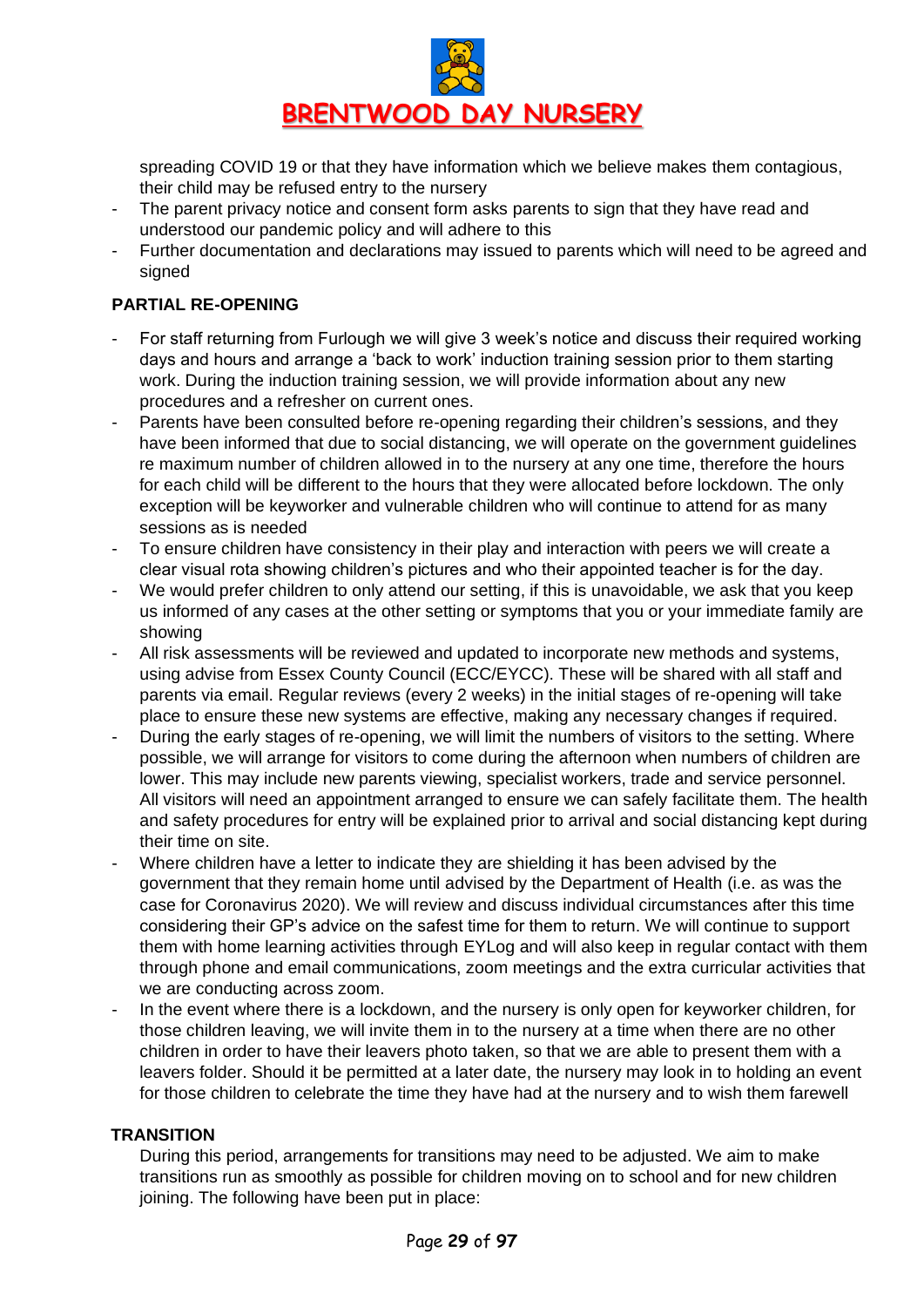

- Clear information around transitions is provided to parents of all children moving on to school. This includes Online/website support from ECC, the Essex Child and Family Wellbeing Service for families etc. added on the weekly newsletter.
- Liaisons with schools and teachers via phone/email to provide information to support individual transitions. On site visits from teachers which were previously conducted during this term have been temporarily postponed.
- Individual learning and developmental reports (Passports) completed for each child moving on to school by their key person and given to their parents to pass on to the child's form teacher/school.
- School preparation activities will be incorporated during the Summer period to help increase children's understanding of school rules and routines.
- Additional discussions with teachers of children with SEND or with a care plan are carried out during the Summer term to discuss the current strategies and support methods for these children. This will be via phone or email.
- Settling in sessions for newcomers will be arranged at the end of the Summer period where numbers of children will be reduced. Parents will be asked to complete the 'All about me' section on their EYLog accounts and provide other important information such as educational, health, medical additional requirements prior to their settling in sessions. These will be discussed in more depth during the settling in sessions and agreed plans drawn up.

#### **SAFEGUARDING**

- We will check all staff's validity to work with children during our re-opening checklist meeting before the children start back on the proposed re-opening date. All staff will be asked to complete and sign the form to confirm they are suitable to continue in their role.
- For children not returning during this period, we will continue to offer weekly opportunities to join our planned Zoom activities and meetings. We will also keep in contact via telephone, email or through EYLog.
- For children who are considered as vulnerable and not attending, we will continue to communicate more regularly. However, we will continually check with parents whether they would like their child to return or if they are happy with the existing arrangement.
- Processes will remain the same for any referrals that are needed to be made to social care. Information will be reviewed during the re-opening checklist meeting and 6 monthly unless anything changes beforehand.

Safeguarding training for designated officers, DBS and reference checks remain as set out in our current Safeguarding policy. We have recently added a policy for Safeguarding Vulnerable children during COV-ID 19. Further safeguarding guidance is available on EYCP webpage:

[https://eycp.essex.gov.uk/covid19-coronavirus/.](https://eycp.essex.gov.uk/covid19-coronavirus/)

Additional info available for parents when caring for children at home during phased return: [https://www.escb.co.uk/safeguarding-children-during-coronavirus-covid-19/resources-for](https://www.escb.co.uk/safeguarding-children-during-coronavirus-covid-19/resources-for-families/)[families/.](https://www.escb.co.uk/safeguarding-children-during-coronavirus-covid-19/resources-for-families/)

For supporting staff/children's wellbeing, mental health and resilience, including bereavement support we will provide literature and links to supportive websites such as [https://www.gov.uk/government/publications/covid-19-guidance-for-the-public-on-mental-health](https://www.gov.uk/government/publications/covid-19-guidance-for-the-public-on-mental-health-and-wellbeing)[and-wellbeing](https://www.gov.uk/government/publications/covid-19-guidance-for-the-public-on-mental-health-and-wellbeing)

[https://learning.nspcc.org.uk/news/2020/april/supporting-children-young-people-mental-health.](https://learning.nspcc.org.uk/news/2020/april/supporting-children-young-people-mental-health) We will regularly check on individuals during informal meetings and during supervisions. We will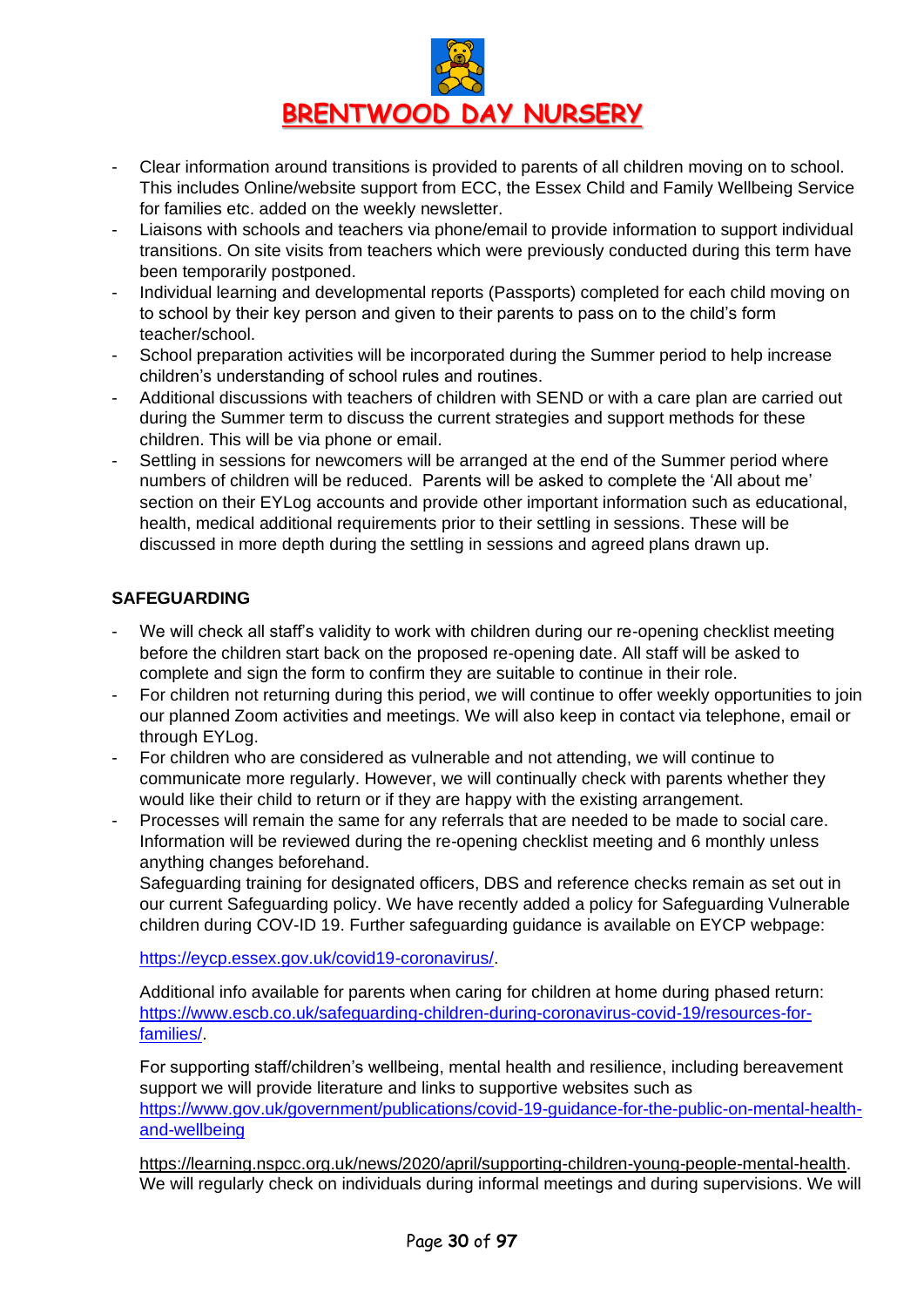

also alert other members of the team of the staff's situation so they can be more aware of any changes to work practice and provide necessary support to help them through this time.

#### **EYFS LEARNING ENVIRONMENT**

- We will continue to support the learning and development of, and care for the children who attend and also those who choose to stay at home, as set out in the EYFS.
- The learning environment will be adapted to take into consideration children and staff's safety. This will include removing different types of equipment and materials that could potentially spread the virus. We will be reducing the amount of toys on offer by rotating them on a weekly basis. All toys and equipment will be cleaned before they are stored and have a coloured sticker to indicate cleaning has been done.
- Children will be in separate groups and zones, so that we are able to monitor the area, toys and equipment that the children are using, ensuring that they are deep cleaned before the next group uses them. Specific staff members will be responsible for their own group, they will remain with that group during play activities.
- All routines and teaching will continue to incorporate the seven areas of learning. Children will be kept further apart where possible.
- Where possible we will aim to conduct as many of our activities outside, where germs are less likely to be harboured.
- All activities taking place inside will be in a well ventilated room
- We will review collection details and emergency contacts for children before everyone returns by sending an email to ask parents/staff to update us.
- We will ensure that all parents and carers limit the amount of adults that are picking up and dropping off. We are familiar with all regular adults with all our families so we will able to monitor this and will address this with a family if we feel they are coming in to contact with too may adults outside the nursery
- For children who are unable to attend the setting we will carry out remote learning programmes. Children's identity is always protected when carrying out activities online. A staff member is assigned as the Remote learning officer.

#### **CHILDREN WITH SEND / ADDITIONAL NEEDS**

- To continue the support for children with SEND we will keep communications with professionals working with the child to discuss supportive measures and future arrangements. One plans may need to be carried out via Zoom if face to face is not appropriate. We will keep in regular contact with parents/carers of non-attending children with SEND as to when they will return to ensure we have correct staffing and equipment ready. We will also review with support agencies along with parents when observations or meetings are due.
- Funding for children with SEND such as SEN Premium and Inclusion grants will be continually applied for where required and Provision and outcomes forms completed at the end of each term.

#### **ATTENDANCE & FEES**

- We will inform parents/carers via email of our re-opening strategies such as social distancing, drop/pick up procedures etc. prior to children returning, this will also be added to our re-opening risk assessments.
- All materials and equipment will be purchased in preparation for the methods for drop off and pick up.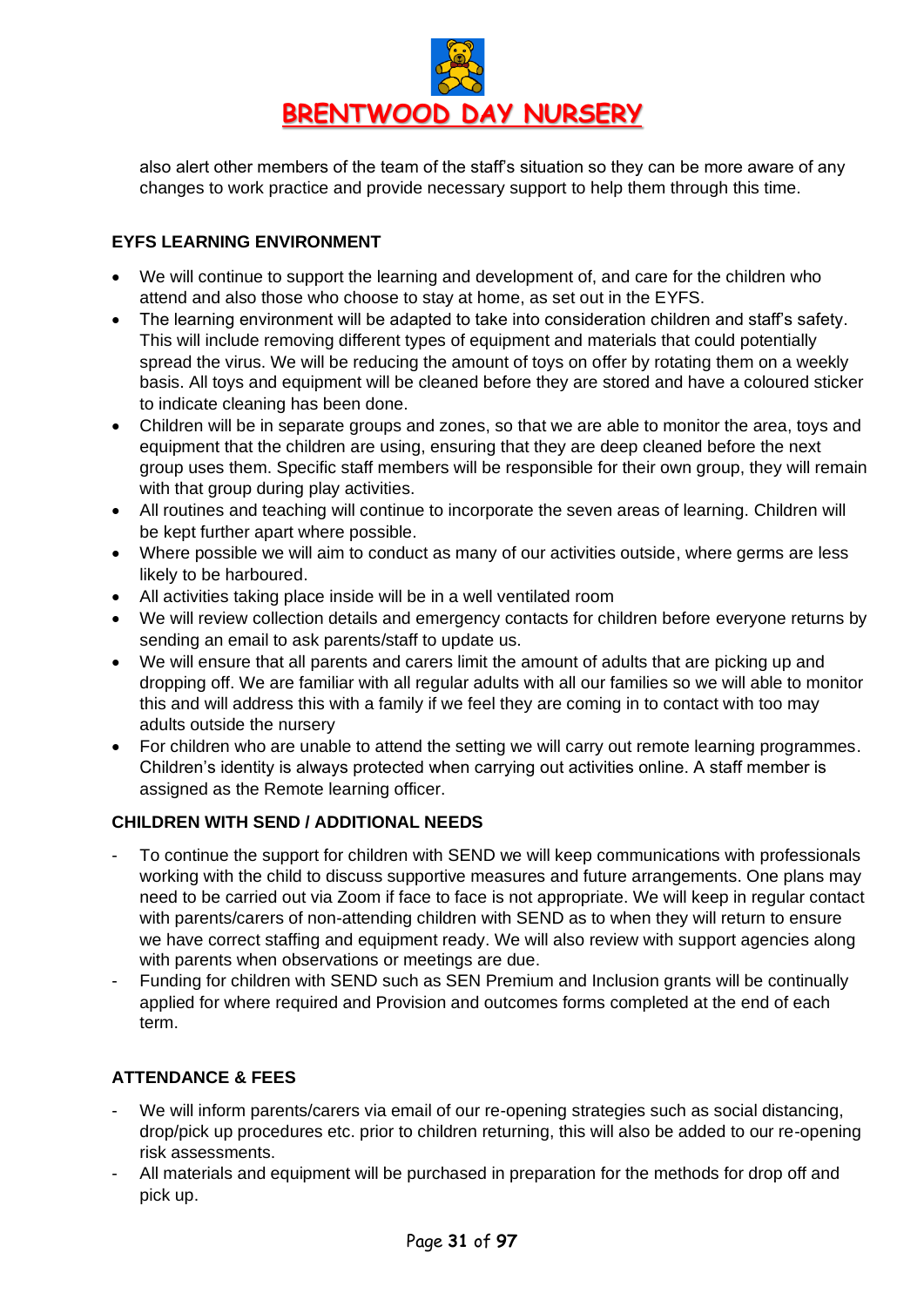# **BRENTWOOD DAY NURSERY**

- For any non-attending children due to isolation, we will continue to offer support through virtual means and provide activities through our EYLog system while they are at home. The government funding will continue to be accessed during this time and fees charged for their normal attendance times. However, all extra costs including food, extra-curricular activities and craft/cookery materials will not be charged and deducted from the following months invoice.
- If the nursery has to close, due to an outbreak of COVID or other pandemic, we will review the situation regarding the continued provision of the curriculum and activities via Zoom and through the online journal system. Funding will still be accessed, for those children who are in receipt of it to maintain sustainability. However, for fee paying spaces, we ask for a weekly nominal contribution of 25% to assist with the running costs and expenses. Please speak to the owner or manager if you are experiencing difficulties and we will do our best to work together to find a solution.

#### **Agreement**

The 'Logistics' section details that anyone with symptoms should follow the procedures for testing and isolation. Parents also agree to all our terms and conditions set in our pandemic policy by signing their consent in the EYlog

Staff are also made aware of all our pandemic policies, and agree to our terms and conditions in the staff disclaimer

For any parent/carer or staff member not agreeing, we will seek further input from government guidelines which may result in suspension in attending the setting whilst we seek further information

#### **COMMUNICATIONS**

- The manager or deputy manager has been in touch with staff throughout the forced/partial closure and they have been kept updated with all developments
- Upon receiving confirmation that the nursery is to reopen, the staff rota will be reviewed and those that are furloughing may be asked to come back to work
- Should any staff be 'at risk' and therefore delaying returning to work, alternative staffing will be sought in the interim
- Prior to reopening all staff will be debriefed with all developments
- All parents have been consulted throughout to establish if they wish to send their child back to the nursery, they have received information that the hours may be different to their usual hours as we will be maintaining a social distancing setting
- For any children who will not be returning to the nursery, all home learning procedures will continue, via EYLog, phone, email communications and zoom calls
- We are in regular contact with our parents, ensuring that are managing at home and that we are able to support them. We have a record of the communications that we have had with parents, and have discussed those that we feel would benefit form more contact. We will also continue to send communications to parents reminding them of emergency contact details should they need them.

#### **Test and Trace**

The NHS has a system in place so that anyone who has tested positive for a pandemic (such as Coronavirus) can be contacted and given the relevant information to self-isolate including those that they may have been in contact with. More information can be found here <https://www.gov.uk/guidance/nhs-test-and-trace-how-it-works>

If we are alerted by the NHS to say that we have been in contact with someone who has tested positive, we will follow the procedures to alert all those who have been in contact with us or the infected person, giving them the advise set by the government and NHS.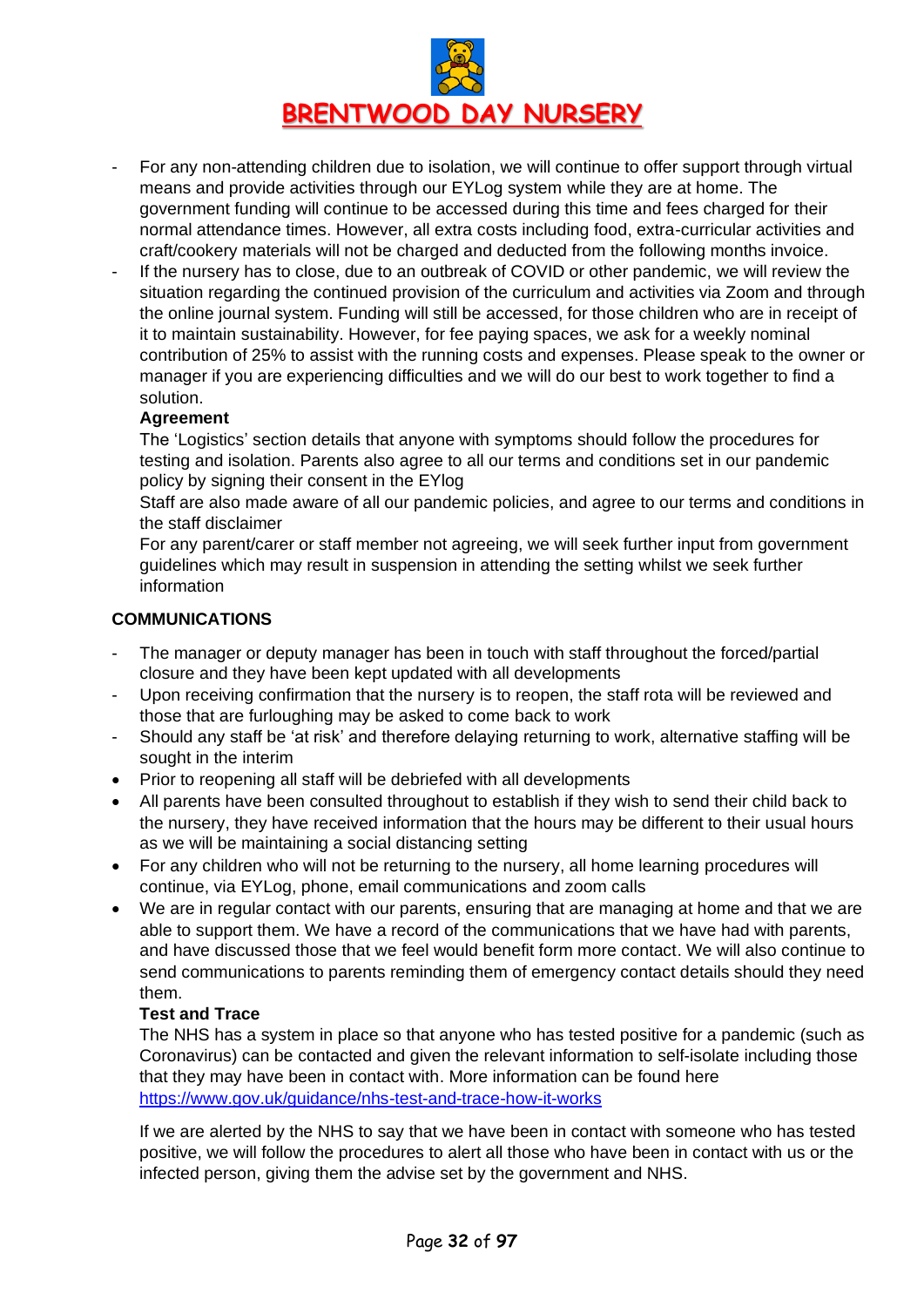

The nursery records all visitor details and has a register of all children attending with parent details so that we can trace and notify all people who have come in to contact with a Covid19 positive person.

The free NHS Covid app is now available (SEP 2020) and the government are encouraging all to download it so that it can be used as a tracking system. More information can be found here [www.covid19.nhs.uk](http://www.covid19.nhs.uk/) \*\* please see *appendix A* for our steps to take for someone feeling unwell.

#### **FINANCE**

It may be that the setting has incurred additional costings during this time in respect of cleaning services, materials, PPE, barriers, and staff wages. Our fixed costs and overheads have remained the same, but we have suffered a large reduction of income due to limited attendance of children during the shutdown period. We felt that during this period we were not in the position to charge parents/carers fees for non-attending children.

In order to maintain the financial running of the business the following steps and implementations have been made:

- A full evaluation to assess the sustainability of the business has been conducted Analysis of expenditure and cutbacks made on less important materials and equipment
- Training prioritised by importance with Safeguarding at the forefront. Other training that can wait until finances increase will either be conducted in- house by senior members who have the knowledge of the area or via research or online versions.
- Alternative arrangements have been made for the purchasing of food and provisions. Menus tailored to the group size and preferences of the children to avoid wastage.
- Staffing hours and days will remain the same unless they are required to be off for shielding purposes or their role is not currently required. In these cases, we will utilise the governments furlough system accordingly.
- Staff may be requested to take 1-2 days holiday per month over a lockdown period to avoid holidays building up and being taken at one time. Staff can carry over government specified holiday allowance in to the following years (taken within that year).
- Fees will now be paid in advance instead of historically in arrears. This is something we were going to be addressing for the sustainability of the setting but have brought this forward as a result of COV-ID19.
- The setting will adjust opening hours to enable daily cleaning to take place at the end of each working day after children have been collected. Parents/carers and staff will be informed of any changes beforehand.

We will continue to regularly review our cashflow and financial position throughout the coming months to assess the ongoing situation and try to address any shortfalls as best we can. Once reserves and other funds have been exhausted, and the income is no longer covering all outgoings, we may then utilise the government loans.

#### **1.7 Child collection policy**

#### **Policy statement and procedures**

During the child's registration and induction parents/carers give full personal details, and we identify them face to face, all staff are also introduced to them to familiarise them before the child starts. Only those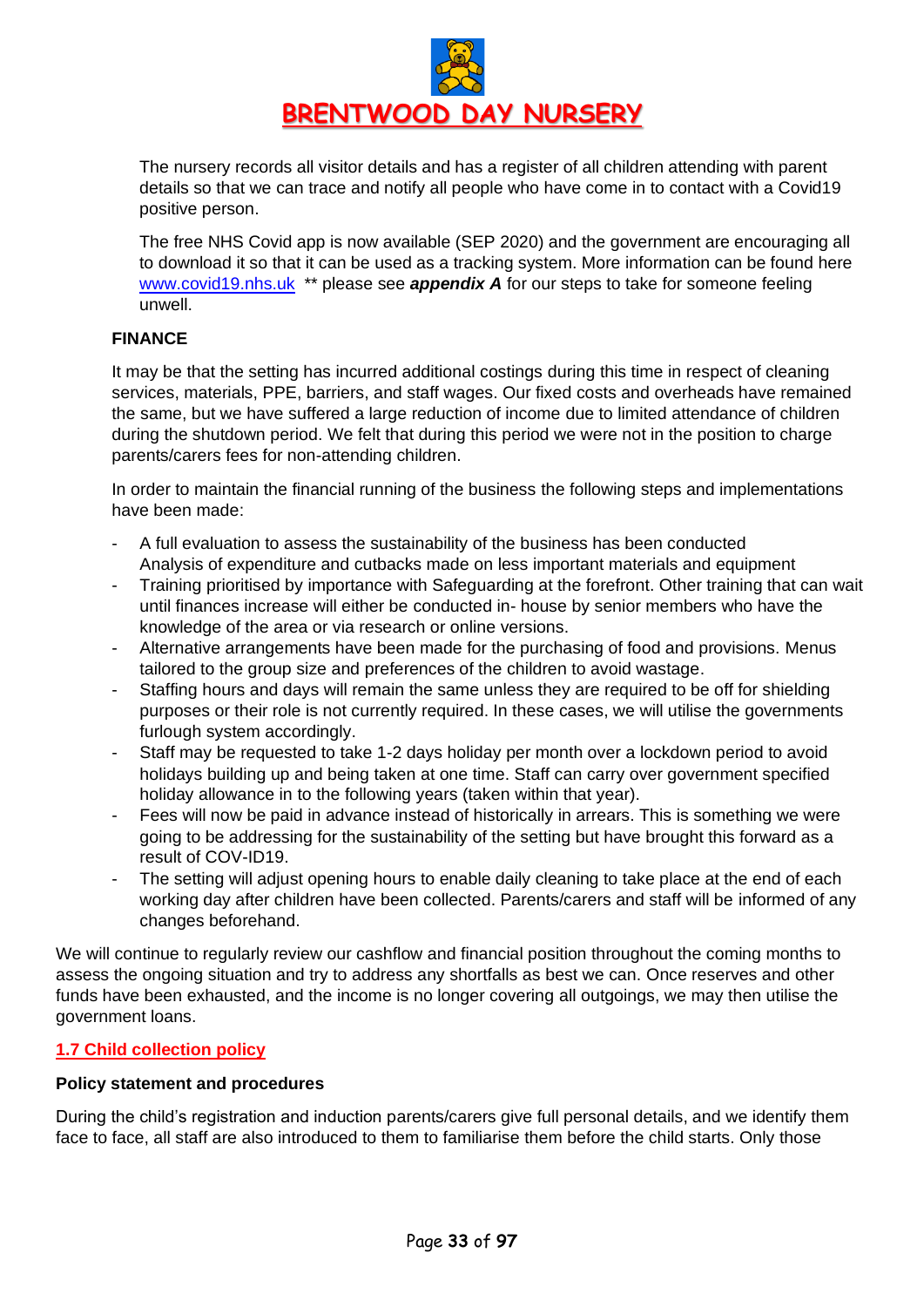

specified on the registration form are permitted to collect the child from the nursery (including authorised emergency contact persons).

#### **Procedures**

Parents of children starting at the nursery are asked to provide specific information, which is recorded on our Registration Form, including:

- Home address and telephone number if the parents do not have a telephone, an alternative number must be given.
- Parents place of work, address and telephone number (if applicable).
- Parents mobile telephone numbers (if applicable).
- Names, addresses, telephone numbers of at least two adults who are authorised by the parents to collect their child from nursery, for example a child minder or grandparent.
- Information about any person who does not have legal access to the child.

On occasions when parents or the persons normally authorised to collect the child are not able to collect the child, they record the name, and on arrival staff member will request a password that has been provided to the nursery by the parents during the registration process. We agree with parents how the identification of the person who is to collect their child will be verified; this will be by either a password or full description

Parents are informed that if they are not able to collect the child as planned; they must inform us so that we can begin to take back-up procedures. We provide parents with our contact telephone number.

There are occasions were an alternative person, whose details are not mentioned on the registration form, may be asked to collect the child. In this instance we need a password and full description, including their name, before we allow the child to be taken off the premises. The password must match that which is recorded in their induvial files.

If an unspecified or unarranged adult arrives to collects a child, we will not allow them into the building until we have verified their identity with the child's parents. We have a right to refuse the collection of the child by this person if we are unsure of their identity.

In instances where parents are separated both custodial and non-custodial parents have rights to visit the nursery and collect the child unless a court order exists restricting their contact with the child.

In the instance that a parent (whether in a relationship or separated from the other parent) has given permission for a parent of another child currently attending the nursery to collect the child we would allow this, (providing we can verify their identity, we would not require a password in this instance), unless a court order exists restricting their contact with the child.

If a parents/carers new partner (non-biological) has been authorised to collect a child, on behalf of that parent, we will allow this (providing the identity procedures as above have been followed), unless a court order exists restricting their contact with the child.

We are not in a position to refuse entry or collection from a new step-partner/step-parent if it has been authorised by the partner of the new step-partner/step-parent (unless a court order exists restricting their contact with the child).

We have the right to refuse collection of children from anyone who we believe to be under the influence of drugs or alcohol. In this instance we would contact the next of kin or the emergency contact person on the registration form. The children will remain in our care until an alternative collection person arrives and we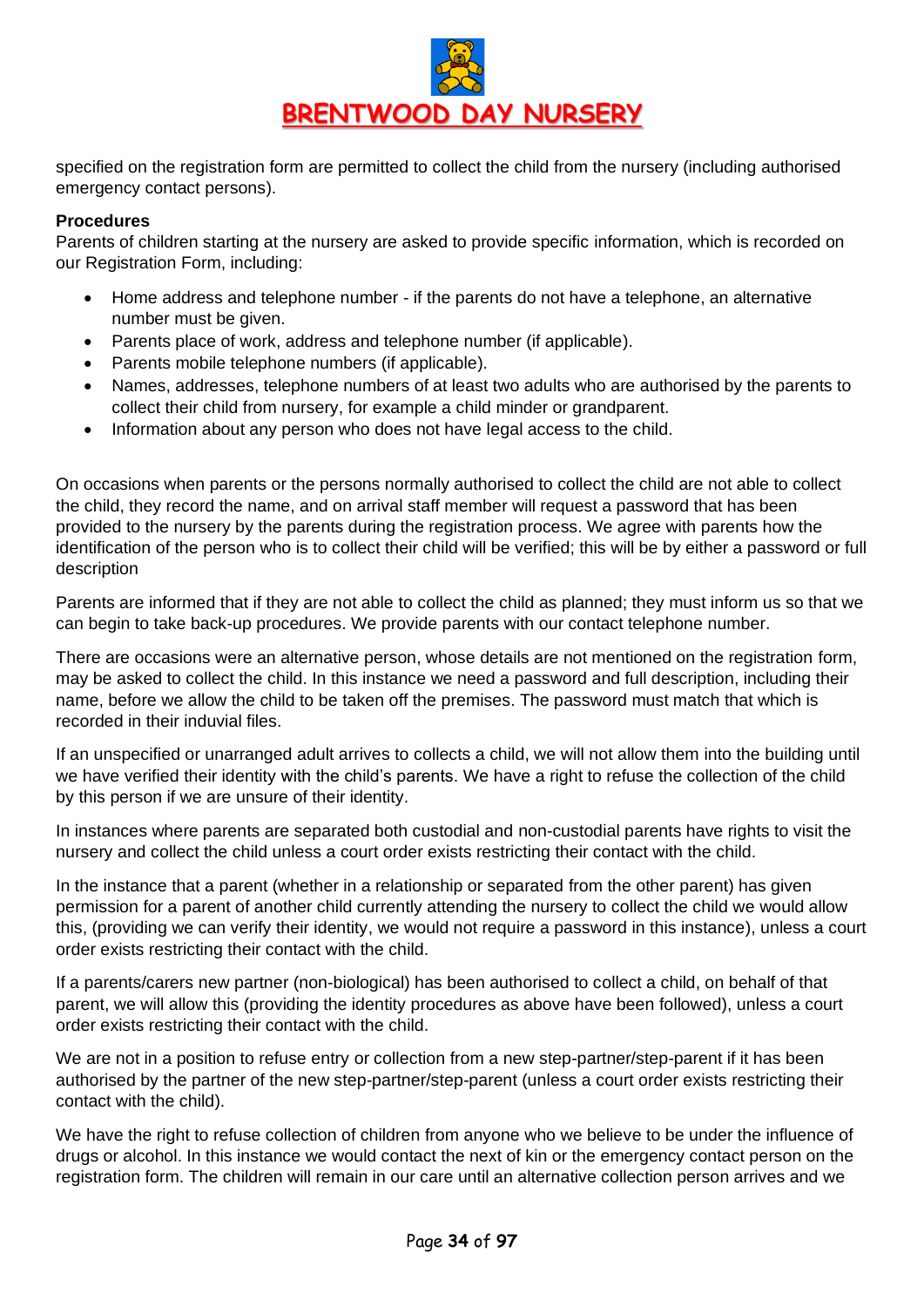

will ask the person who we believe to be under the influence of drugs and alcohol to leave the premises. If we are unable to arrange alternative collection, we will contact social care and we would inform the parents.

#### **1.8 Uncollected Child Policy**

#### **Policy Statement**

In the event that a child is not collected by an authorised adult, we will ensure that the child receives a high standard of care in order to cause as little distress as possible. We inform parents/carers of our procedures so that, if they are unavoidably delayed, they will be reassured that their child will be properly cared for.

If a child is not collected at the end of the session/day, we follow the following procedures:

- Check staff awareness and emails for any information about changes to the normal collection routines.
- If no information is available, parents/carers are contacted at home or at work.
- If this is unsuccessful, the adults who are authorised by the parents to collect their child from nursery- and whose telephone numbers are recorded on the Registration Form - are contacted.
- The child stays at nursery with at least one qualified member of staff until the child is safely collected.
- The child does not leave the premises with anyone other than those named on the Registration Form or have been notified of by parents or carers
- If the child has not been collected after one hour and attempts have failed in contacting the registered carers, the following procedures will be applied:
- The child stays at the nursery with a qualified member of staff and contact will be made with the manager/safeguarding officer who will then contact Social Care.
- Social Care will aim to find the parent or relative if they are unable to do so, the child will become looked after by the local authority.
- A full written report of the incident is recorded in the child's file.
- Ofsted may be informed.

#### **1.9 Missing Child Policy**

#### **Policy statement**

Children's safety is always maintained at the highest priority both on and off the premises. To ensure that children are not lost while in the care of the nursery we:

- Carefully always supervise children
- Always maintain appropriate staff/child ratios
- Carrying out daily exit and entrance procedures to ensure the security of the children is always maintained
- Closely monitor children in and out of the building
- Closely monitor children on outings and trips
- Ensure that visitors to the Nursery are always supervised.

In the unlikely event of a child going missing, our missing child procedure is followed.

#### **Procedures**

*Child going missing on the premises*

- We will check the register to confirm the child came to nursery. A quick search of all rooms, cupboards and all areas in the nursery and outdoor play area will take place.
- The session supervisor will send a member of staff to carry out a thorough search for the child. The search will start immediately, with the member of staff searching the outside areas and checking the road also around the parked cars and other visual obstructions.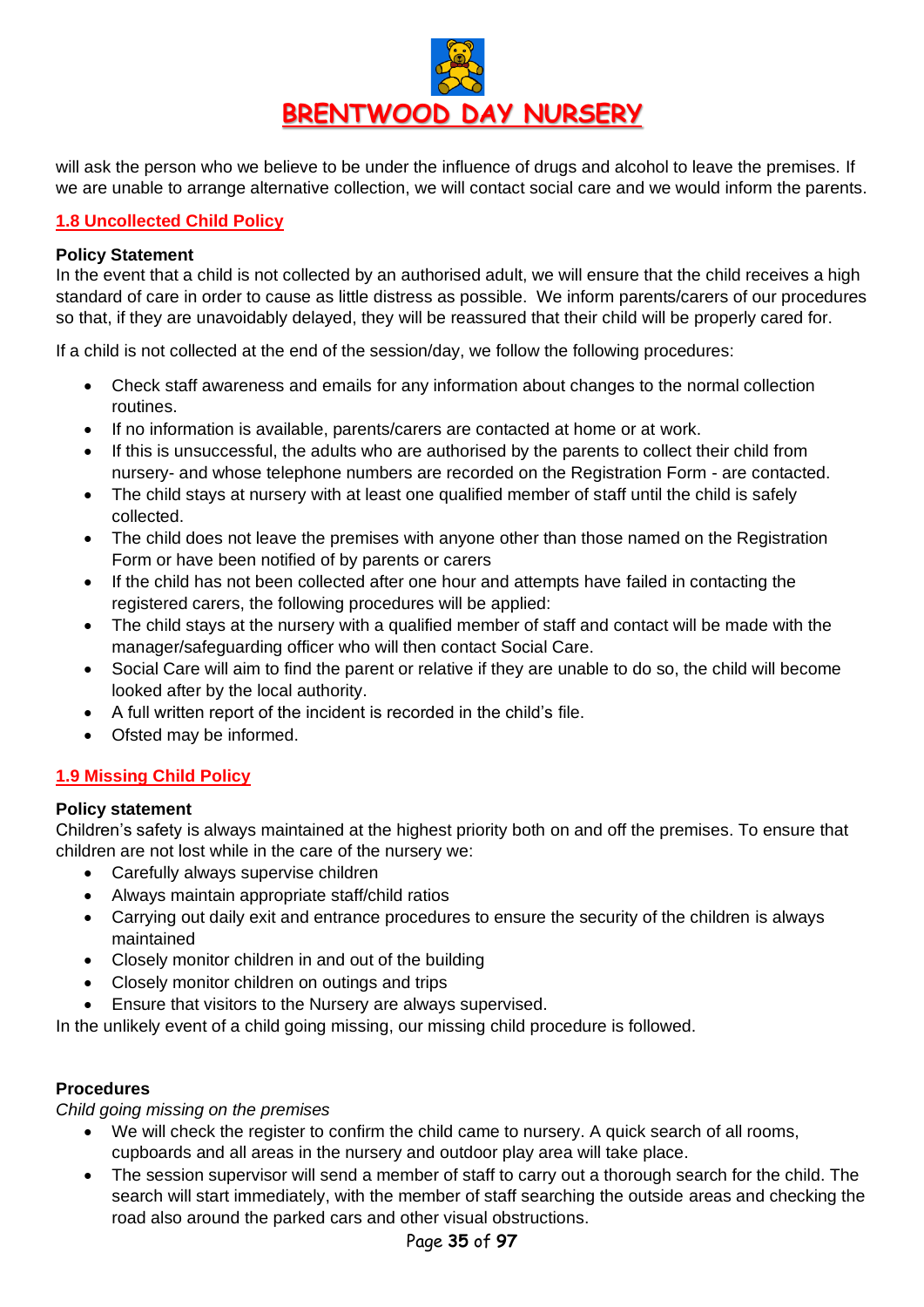

- While the initial search is made, a staff member will make enquiries of all adults at the nursery to establish the last sighting and time, clothes that the child was wearing, and the mental state of the child (happy, upset etc).
- If the child is not found within 5 minutes, the manager on duty will telephone the police and report the situation and follow their advice.
- The parent will then be notified and requested that a family member attend the nursery setting as soon as possible.
- The manager/deputy manager will ask the parent/carer or family member to come to the nursery, by using the normal route that the child would take and preferably by walking. The manager/deputy manager will then send a different member of staff to make a search of the area and continue the search until instructed otherwise.
- When the parent/carer arrives at the nursery, and the child is still lost, we will ask the parent/carer to return home and wait, in case the child has managed to make their way home.
- Telephone lines should remain as free as possible so that messages are not delayed.
- The nursery activities for the remaining children will continue as normal as possible and will ensure that children do not become anxious or worried, and all staff not involved in the search will give the children full and proper attention.

#### *Child going missing while on a nursery outing/field walk*

- As soon as it noticed that a child is missing, carry out a headcount to ensure that no other child has gone astray.
- One staff member to immediately undertake a thorough search of the immediate vicinity
- Phone 999, giving your name, location, name and description of the child/staff, name of the nursery, and any other relevant information
- Nominated person to phone the nursery manager, and inform manager of shop/area etc that is being visited (if applicable)
- Manager or deputy manager to go to the venue / area being visited
- Staff to return other children safely to the nursery
- Manager or deputy manager wait for police/ ambulance.
- Follow procedures from number 5 as above

The incident will be logged and signed by Manager and parent. The following information will be recorded:

- the date and time of the report
- what children were involved in the incident
- the time it is estimated that the child went missing
- when the child/ren was last seen
- name of the staff member responsible for the missing child, if a member of staff is directly responsible
- written statements from all staff who were involved
- what has taken place in the nursery since the child went missing
- Ofsted and the insurance company will be notified

When the situation has been resolved, members of staff must review the reasons for it happening and carry out relevant measures to ensure that there is not a reoccurrence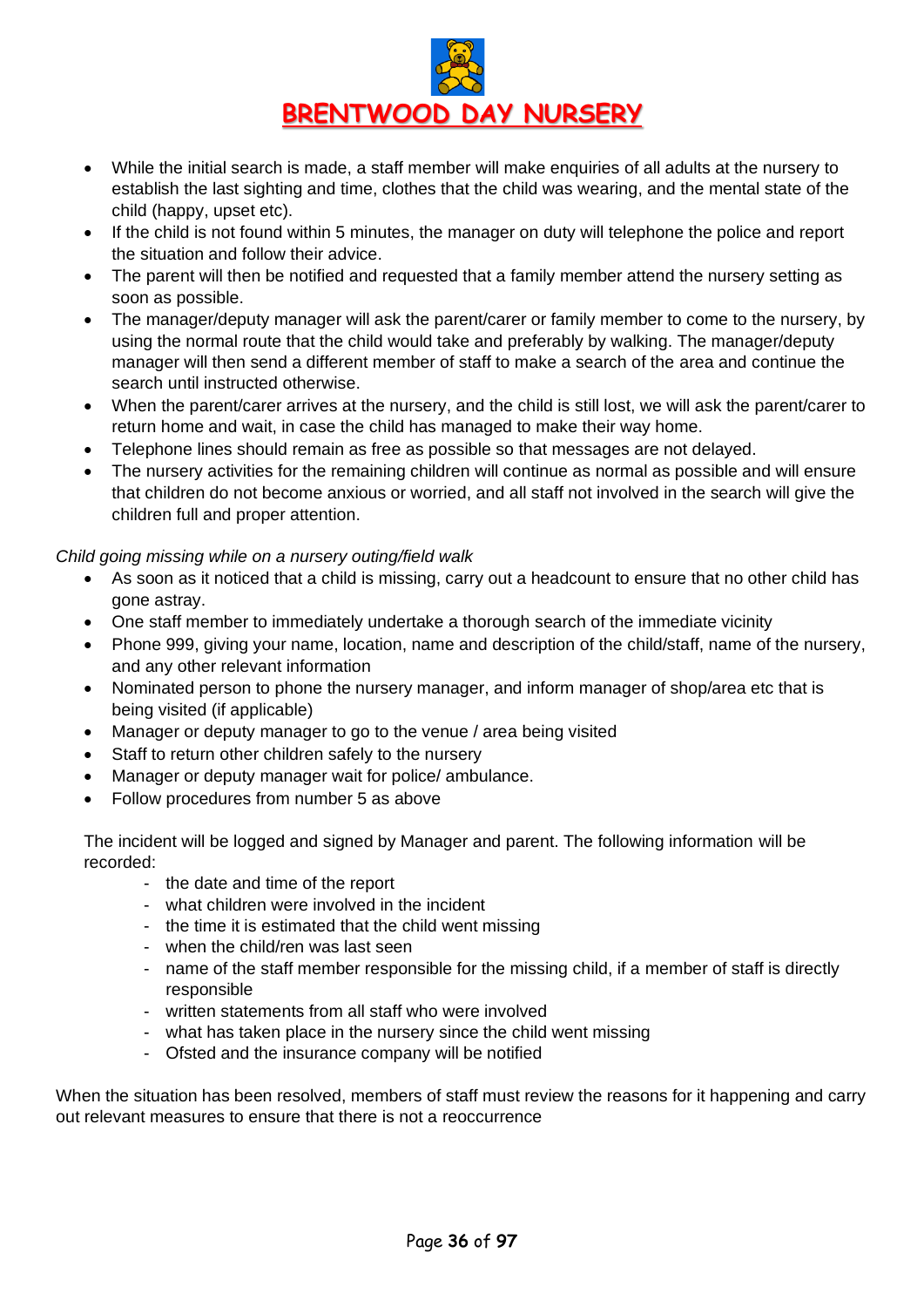

# **1.10 Complaints Procedure**

## **Policy Statement**

Our nursery believes that children, parents and carers are entitled to expect courtesy and prompt careful attention to their needs and wishes. We welcome suggestions on how to improve our nursery through the method of feedback forms, children's home/setting diary books and informal liaisons with all staff members. We also have a Complaints book readily available located on the parent information table. We will give prompt and serious attention to any concerns about the running of the nursery and act accordingly to settle concerns. We anticipate that most concerns will be resolved quickly by an informal approach to the appropriate member of staff. If this does not achieve the desired result, we have a set of procedures for dealing with concerns, these are listed below.

## **Aim**

We aim to bring all concerns about the running of our nursery to a satisfactory conclusion for all parties involved.

## **Methods**

To achieve this, we operate the following complaints procedure:

## **How to complain:**

## **Stage 1**

• If any parent/carer is uneasy about any aspects of the nursery's provision, preliminary liaisons take place to discuss his/her worries and anxieties with the nursery owner Janet Torris, manager Rachel Austin

#### **Stage 2**

- If this does not have a satisfactory outcome, or if the problem reoccurs, the parent/carer moves to stage 2 of the procedure by putting the concerns or complaint in writing to the nursery line manager. The complaints book is located on the parent's information table.
- Most complaints should be able to be resolved informally at Stage 1 or at Stage 2.
- All written complaints from parents are kept in the child's personal records, stored in a separate file with access only from designated persons.
- Discussions may be held after the complaint has been resolved between the parent and the Manager to establish the outcome.

#### **Stage 3**

- If the parent is not satisfied with the outcome, he/she may request a meeting with the nursery Manager. Both the parent and the leader should have a friend or partner present if required. An agreed written record of the discussion will be made. All parties present at the meeting sign the record and receive a copy of it.
- The signed record signifies that the procedure has concluded.

## **Stage 4**

- If at the stage 3 meeting the parent/carer and the nursery cannot reach agreement, an external mediator is invited to help to settle the complaint. The person should be acceptable to both parties, listens to both sides and offer advice.
- A mediator has no legal powers but can help to define the problem, review the action so far and suggest further ways in which it might be resolved.
- Staff or volunteers within the Pre-school Learning Alliance or National Day Nurseries Association are appropriate persons to be invited as mediators.
- The mediator keeps all discussion confidential. She/he can hold separate meetings with the nursery personal and the parent/carer, if this is decided to be helpful. The mediator keeps an agreed written record of any meetings that are held and of any advice she/he gives.

#### **Stage 5**

• When the mediator has concluded her/his investigations, a final meeting between the parent/carer and the nursery leader is held. The purpose of this meeting is to reach a decision on the action to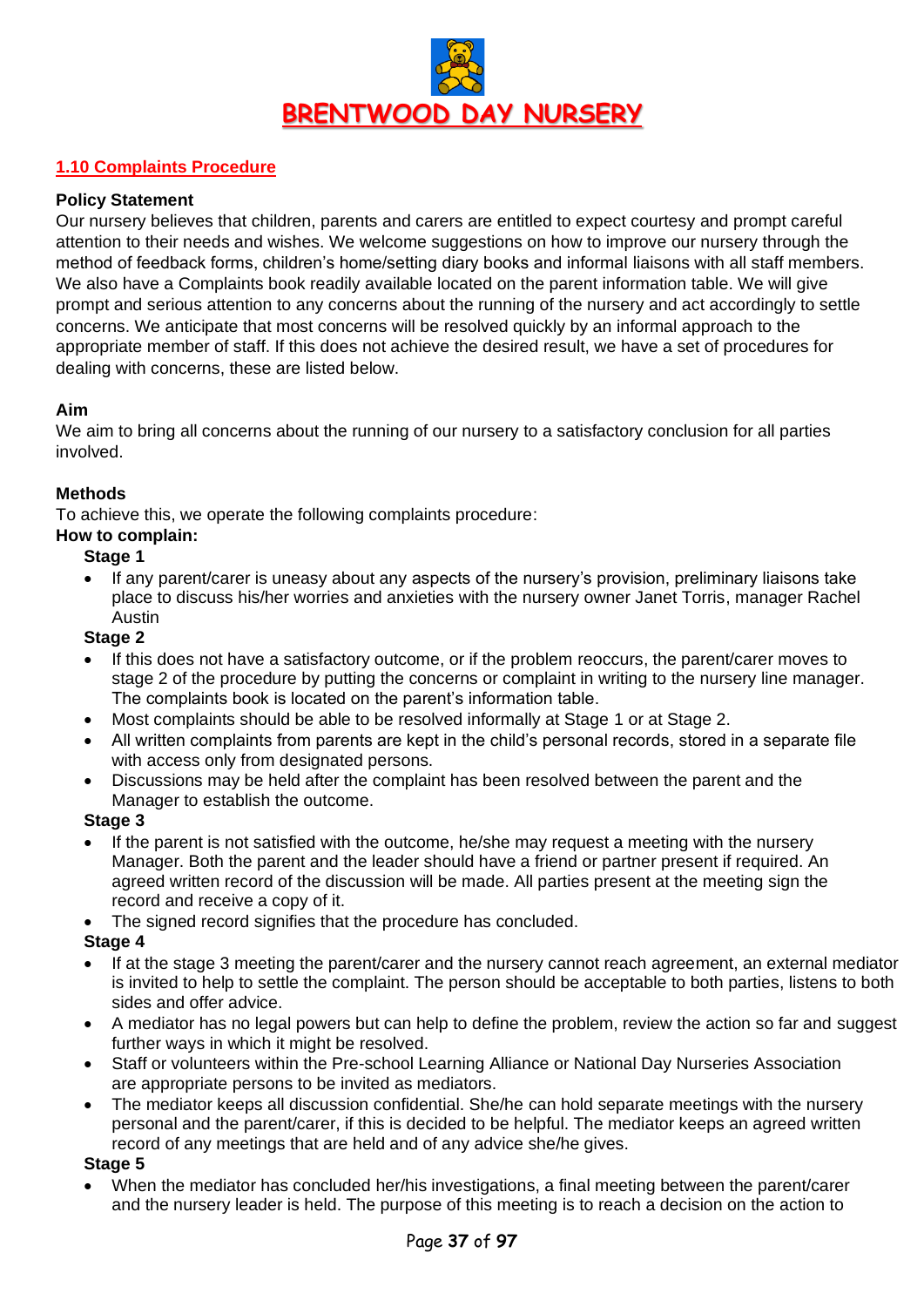

be taken to deal with the complaint. The mediator's advice is used to reach this conclusion. The mediator is present at the meeting if all parties think this will help a decision to be reached.

- A record of the meeting, including the decision on the action to be taken, is made. Everyone present at the meeting signs the record and receives a copy of it. The signed record signifies that the procedure is concluded.
- Parents/persons making the complaint will be responded to in writing within 28 days.

The role of the Ofsted Early Years Directorate and the Area Child Protection Committee. Parents may approach Ofsted directly at any stage of this complaint's procedure. In addition, where there seems to be a breach of our registration requirements, it is essential to involve Ofsted as the registering and inspection body. The setting has a duty to ensure the Statutory Framework for the Early Years Foundation Stage 2017, revised September 2021, is adhered to. The contact details for complaints at Ofsted is:

Tel: 0300 1234666 Email: [enquiries@ofsted.gov.uk](mailto:enquiries@ofsted.gov.uk)

These details are displayed on our nursery's notice board. If a child appears to be at risk, our nursery follows the procedures of the Area Child Protection Committee in our local authority. In these cases, both the parent/carer and the nursery are informed, and the nursery Manager works with Ofsted or the Local Area Child Protection Committee to ensure a proper investigation of the complaint is carried out with appropriate action.

#### **Records of complaints**

All records of complaints against our nursery and/or the children and/or the adults working in our nursery will be kept in a secure cabinet. This includes the date, circumstances of the complaint and how the complaint was managed.

This policy has been reviewed and updated by Rachel Austin and Claire Holdgate on 26<sup>th</sup> February 2021. It has also had the input from all staff members and approved by them.

\_\_\_\_\_\_\_\_\_\_\_\_\_\_\_\_\_\_\_\_\_\_\_\_\_\_\_\_ \_\_\_\_\_\_\_\_\_\_\_\_\_\_\_\_\_\_\_\_\_\_\_\_\_\_\_\_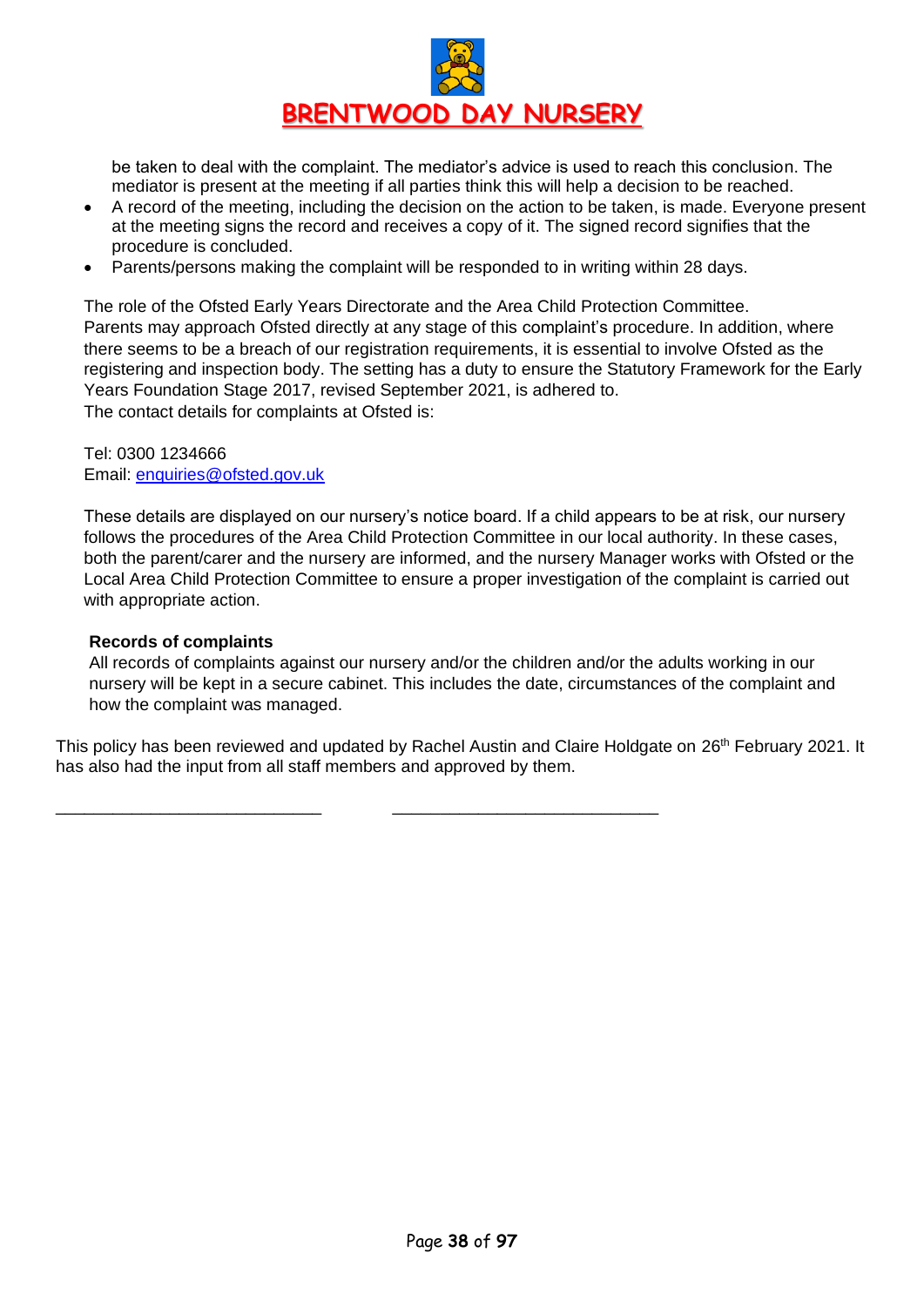

# **SECTION 2 SAFEGUARDING CHILDREN - Promoting Health and Hygiene**

# **2.1 Administering medicines**

# **Policy Statement**

While it is not our policy to care for sick children, who should be at home until they are well enough to return to the setting, we will agree to administer medication as part of maintaining health and well-being or when they are recovering from illness. In many cases, it is possible for children's GPs to prescribe medicine that can be taken at home in the morning and evening. As far as possible, administering medicines will only be done where it would be detrimental to the child's health if not given to the child in the setting. These procedures are written in line with current guidance in 'Managing Medicines in Schools and Early Years Settings'; the manager is responsible for ensuring all staff understand and follow these procedures. The Manger or Supervisors are responsible for overseeing the correct administration of medication to children. This includes ensuring that parent consent forms have been completed, that medicines are stored correctly and that records are kept according to procedures.

If Calpol/Nurofen needs to be continually given to children in order to keep them well, we will not do this.

## **Procedures**

- Children taking prescribed and non-prescribed medication must be well enough to attend the setting
- Prescription medicines must only be administered if it has been prescribed by a doctor or dentist and is for the named child and in date
- All medicines must be in the original packaging with the child's name on, and cannot be dispensed into other bottles
- Children's non-emergency medications are stored in their original containers in the store cupboard and are clearly labelled and inaccessible to the children. Emergency medication such as asthma (asthma pumps are administered using spacers) pumps and EpiPen's will be taken out of the store cupboard if that child is attending that day and placed on a tall cabinet with the main room (out of reach of children). Medicine's that need to be kept in a fridge will be stored in the kitchen refrigerator, in a named bag or with the child's name label
- For all children requiring EpiPen's, we require two for each child. EpiPen training is covered in our First Aid
- Parents must give prior written consent for the administration of ALL medication (prescribed and non-prescribed). The staff receiving the medication from the parent should ask the parent to sign the medication form stating the following information. No medication may be given without these details being provided:
	- Full name of child and date of birth
	- Name of medication and strength
	- Who prescribed it (if prescription medicine)
	- Dosage to be given in the setting
	- How the medication should be stored and expiry date
	- Signature, printed name of parent and date

The administration is recorded accurately each time it is given and is signed by staff.

The medication record form is stored in the child's individual file and kept in the locked filing cabinet.

• In the event where a child is unwell and medication administration has not been approved by a parent, we will always endeavour to alert parents prior to administration, however, if condition worsens and parent, carer contact cannot be made, the manager (or senior supervisor on duty) will follow instructions and advice from the emergency services in administering a non-prescribed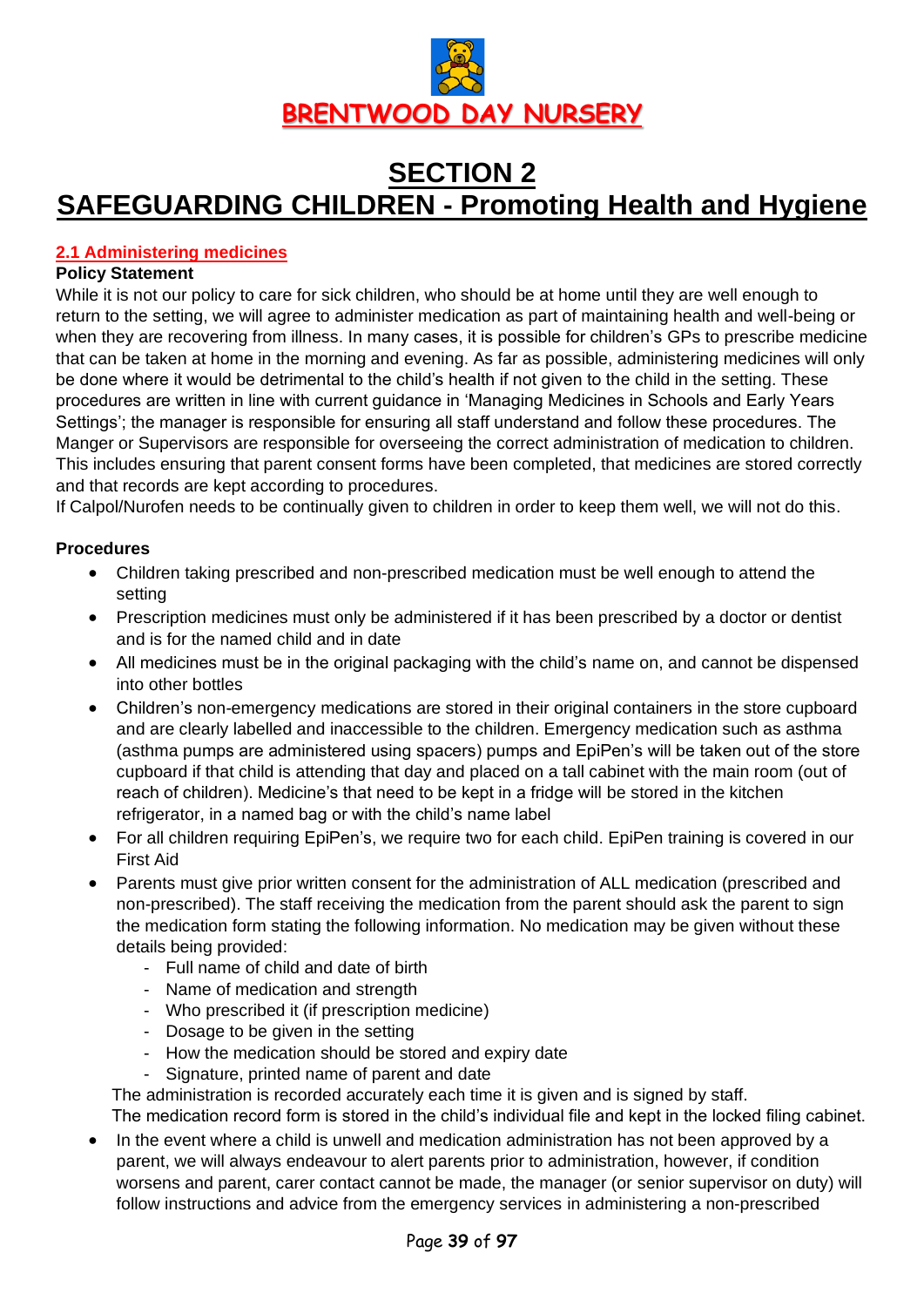

medicine such as Paracetamol, Nurofen or Piriton. This may be to prevent febrile convulsion or possible anaphylaxis until the parent or named person arrives to collect the child. Parents are informed on collection of their child exact details of the medication administered. Details are also recorded on the care diary of the child's EY Log account.

- Parents' consent is always sought at induction regarding administering medication. Where parents do not consent, we will explain our responsibility and the procedures we will follow in the event of an emergency.
- Staff are asked to make us aware of any medication that they require and how to administer it. We have full details on the staff board of the medications that are required by staff.

# **2.2 Managing children who are sick, infectious or have medical conditions**

#### **Policy Statement**

We provide care for all children and promote health through identifying allergies and preventing contact with the allergenic substances, chemicals and through preventing cross infection of viruses and bacterial infections. To ensure that children are safe and fully included (rather than excluded) we provide training to all staff and additional planning.

## **Procedures for children with allergies or medical conditions**

When parents join their children at the setting, they are asked if their child suffers from any known allergies or medical conditions. This is recorded on the registration form and details:

- The allergen and the trigger for these.
- The nature of the allergic reactions, e.g. anaphylactic shock reaction, including rash, reddening of the skin, swelling, breathing problems etc.
- What to do in case of allergic reactions, any medication used and how it is to be used (e.g. Epipen).
- Type of medical condition and how this is managed (care plans may be required).

Details are kept in the child's personal file. Details of the child's allergies are displayed on the kitchen serving hatch, medical care plans are displayed on staff notice board on the store cupboard door. All staff and students are made aware of children's allergies and medical conditions during their induction, these are reiterated at regular intervals. By ensuring that this information is widely available to all staff we are able to consistently provide for those that need it.

Parents are expected to keep us fully up to date with any changes to children's medical conditions. **At all times the administration of medication must be compliant with the welfare requirements of the Early Years Foundation Stage and follow procedures based on advice given in the statutory Framework for the Early Years Foundation Stage (2017) revised September 2021.**

## **Procedures for children who are sick or infectious**

- If children appear unwell during the day- have a temperature, sickness, diarrhoea or pains, the manager calls the parents who either collects the child or sends a known person on their behalf. If the symptoms of the child appear to be replated to pandemic virus, we would refer to the pandemic policy
- If a child has a temperature, they are kept cool by removing top clothing and sponging heads with cool water (fans may be used).
- Temperatures are taken with a fever scan or ear thermometer.
- In extreme cases of emergency an ambulance will be called, and the parents informed.
- After diarrhoea/sickness the child should be kept at home for 48 hours or until a full stool is passed. In the event of an outbreak we will follow and complete the checklist supplied by Public Health England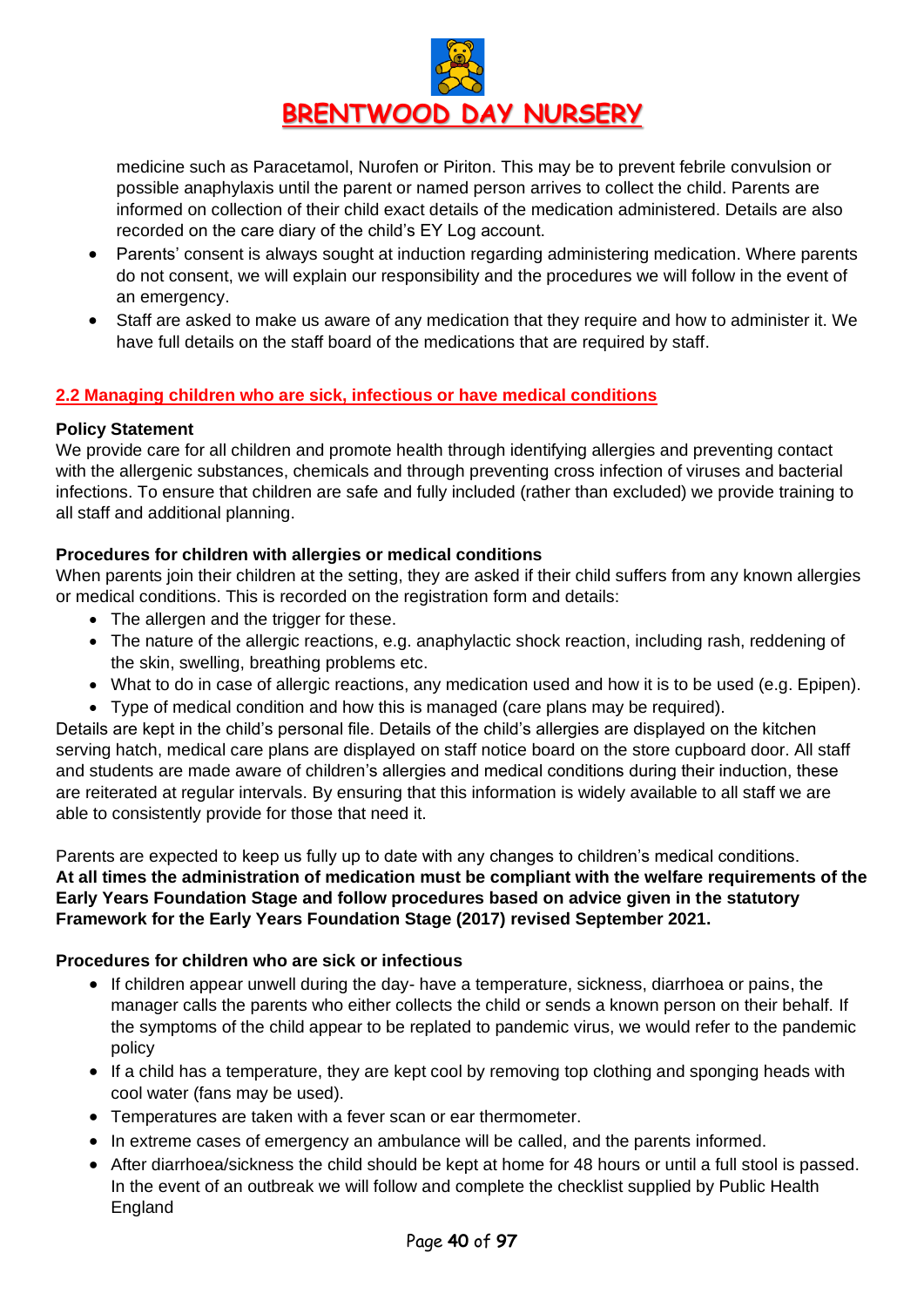

[https://assets.publishing.service.gov.uk/government/uploads/system/uploads/attachment\\_data/file/6](https://assets.publishing.service.gov.uk/government/uploads/system/uploads/attachment_data/file/625991/Appendix_3.pdf) [25991/Appendix\\_3.pdf](https://assets.publishing.service.gov.uk/government/uploads/system/uploads/attachment_data/file/625991/Appendix_3.pdf)

- We follow the Government guidelines for exclusion periods. Other common illnesses amongst children:
	- Chicken pox until the last blister has scabbed over
	- Scarlett fever 24 hours after starting the first antibiotic

Please refer to this:

[https://assets.publishing.service.gov.uk/government/uploads/system/uploads/attachment\\_data/file/7](https://assets.publishing.service.gov.uk/government/uploads/system/uploads/attachment_data/file/789369/Exclusion_table.pdf) 89369/Exclusion table.pdf or contact the nursery for exclusion periods for all other illnesses not listed here. The exclusion list can also be found in the starter pack.

- Parents/Carers must inform us if children are ill and will be absent from nursery before the start of their session. Any child who is absent without any notification for 3 days or more, the parents will be contacted by the nursery to find out the reason for this absence. All details of absences of more than three days will be recorded in children's records.
- All significant illnesses such as chicken pox is recorded on their individual files. Recurrent illnesses such as sickness, frequent high temperature will also be recorded

# **Procedures for those who have short- or long-term medical conditions**

- If the child comes to us with a pre-existing or develops a condition whilst at the setting, such as allergy, asthma, chromosomal or genetic condition, we would ensure that we have full details and a care plan would be created with parent and/or medical professionals advice. All staff would be made aware of this and relevant training will be carried out. We would also draw further guidance from the Government 'Supporting pupils with medical conditions at school' <https://www.gov.uk/government/publications/supporting-pupils-at-school-with-medical-conditions--3>
- This will be regularly reviewed and updated

## **Reporting notifiable diseases and pandemic, virus outbreaks**

Ofsted is notified of any infectious diseases, which a qualified medical person considers necessary (Rachel Austin or Janet Torris). Please see 1.1 in the safeguarding section for pandemic and virus outbreaks.

# **2.2a Staff medications, allergens and conditions**

- Staff are asked to make us aware of any medications, allergens and medical conditions that they have or require and how to administer or carry out the relevant procedures. We have full details on the staff board of the medications that are required by staff, and any allergens they may have
- Care plans for those with conditions are also displayed on the staff notice board and all staff are made aware of these conditions during their staff induction and at staff meetings. The care plan is devised with the staff member and a medical practitioner where necessary

## **2.3 Nappy Changing**

No child is excluded from participating in our setting who may for any reason, not yet be toilet trained and who may still be wearing nappies or equivalent. We work with parents towards toilet training, unless there are medical or other developmental reasons why this may not be appropriate at the time.

We make necessary adjustments to our bathroom provision and hygiene practice in order to accommodate children who are not, yet toilet trained.

We see toilet training as a self-care skill that children have the opportunity to learn with the full support and non-judgemental concern of adults.

## **Nappy changing procedures**

• Parents are asked to provide nappies, wet wipes and any creams their child might need.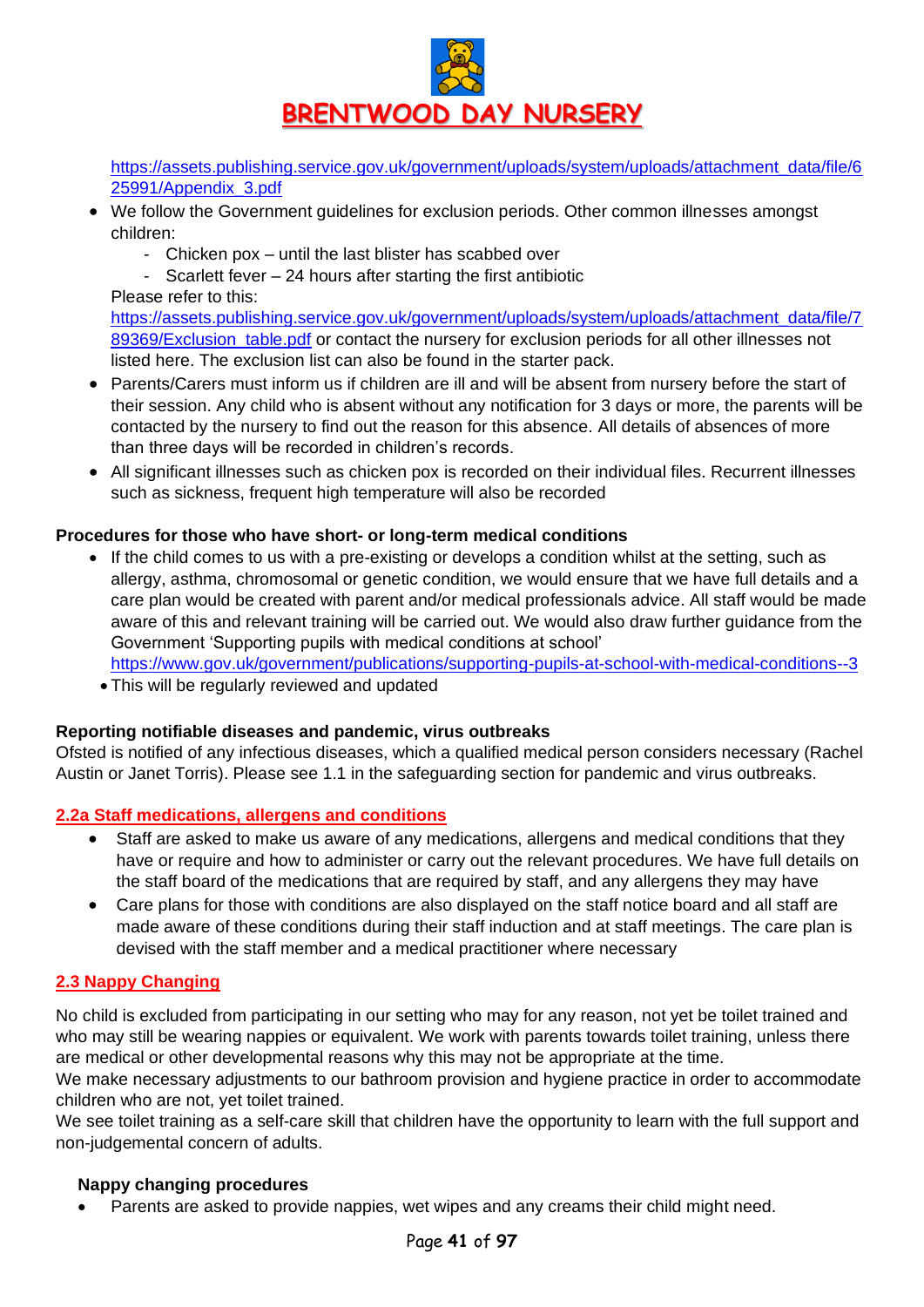

- Children will be changed at specific times throughout the day to keep them comfortable and avoid nappy rash. They will also be changed as necessary if they are dirty or considered overly wet. At times, where children may be sore and have no creams in their bags, Vaseline will be applied to prevent the area worsening (records will be checked prior for allergies).
- The daily staff rota outlines when each person is responsible for this duty.
- Changing areas are warm and there are safe areas to lay young children when nappy changing is taking place.
- Gloves and aprons are put on before changing starts and the area checked for cleanliness. This area is appropriately cleaned following each nappy change.
- All staff are familiar with the hygiene procedures and carry these out when changing nappies.
- Nappies and pull-ups are disposed of hygienically. This is emptied after each session.
- Children are never left unattended when nappy changing is being carried out

## **Toileting**

- Young children are encouraged to take an interest in using the toilet, if they just want to experience the feeling.
- Children will be encouraged to wash their hands and have soap and hand towels to hand.
- Older children access the toilet when they have the need to and are encouraged to be independent.
- Any soiled clothes are bagged for the parents to take home.
- All toileting accidents are reported to the appropriate person (one who will be present at collection time) and recorded in the children's daily record books.

# **2.4 Drugs, alcohol, and smoking/vaping policy**

## **Policy Statement**

We comply with health and safety regulations and the Welfare Requirements of the EYFS (2017) in making our setting a no-smoking/vaping, drug and alcohol-free environment-both indoor and outdoor.

# **Procedures**

- All staff, parents and volunteers are made aware of our drug, alcohol and smoking/vaping policy
- No-smoking signs are displayed
- We actively encourage no smoking/vaping
- Staff who smoke or vape do not smoke during working hours unless on a break and off the premises
- Staff who do smoke or vape during their break or before or after their session must remove their work top and wear their own top to reduce the effect of the odour for children and colleagues. The work top should be replaced before they return and thoroughly wash their hands before re-entering the room.
- Smoking/vaping is only permitted away from the building, and out of the sight of the children.
- We will monitor staff of any drinking and drug use, either intermittent or continuous which interferes with an induvial health, work or capabilities, which affects the work performance and/or safety of others.
- If we feel that they are unfit due to alcohol and drug consumption we will follow the necessary disciplinary procedures. If the staff member needs time away from work for this matter, pay will be at the managers discretion. We will provide them with the relevant information to assist with their actions.
- All staff are asked during the interview process if they smoke/vape, drink or take drugs regularly, a record is kept.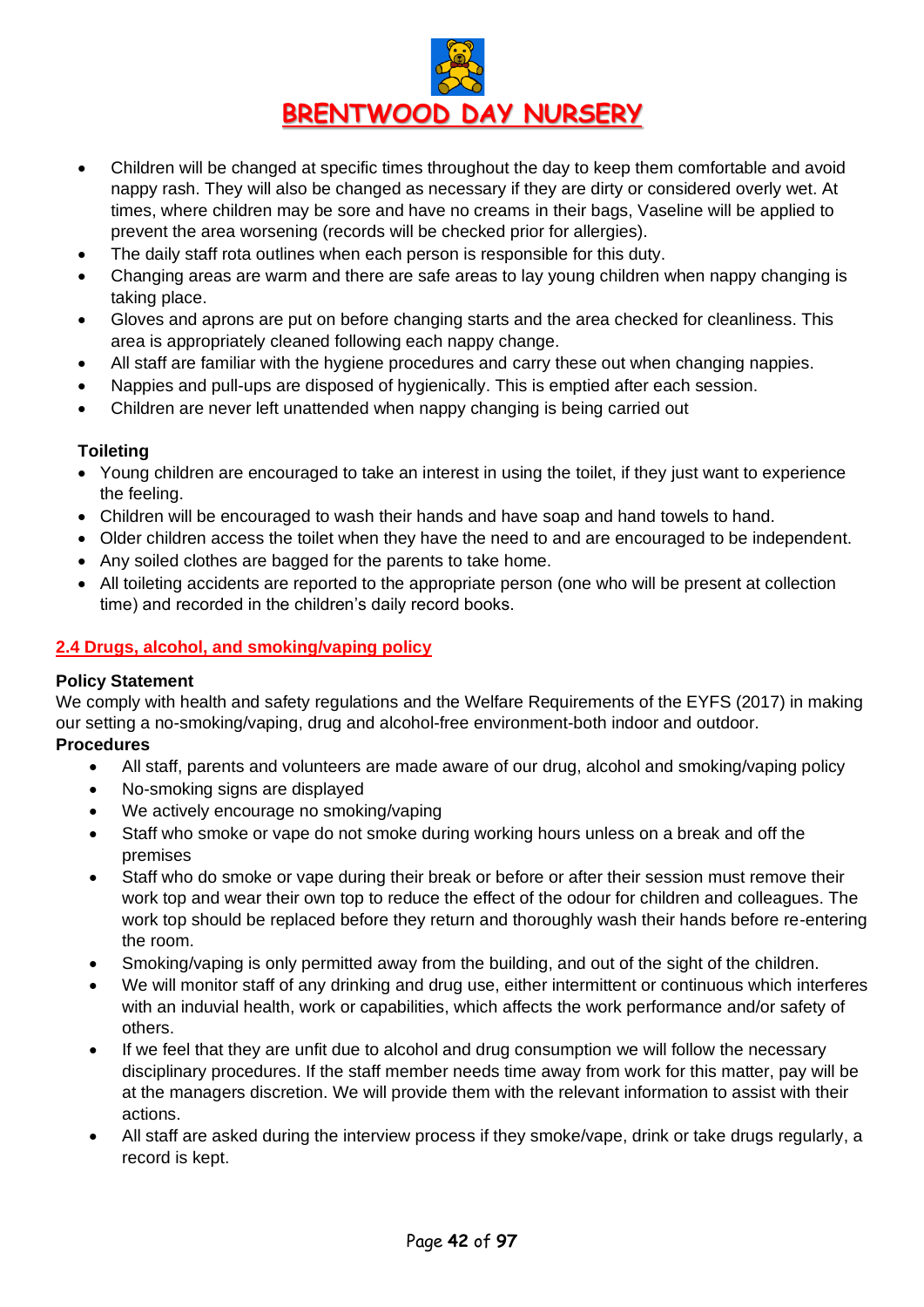

# **2.5 Food and Drink**

## **Policy Statement**

The nursery regards snack and mealtimes as an important part of the day. Eating represents a social time for children and adults to interact and helps children to learn about healthy eating, food type and origins. At snack and mealtimes, we aim to provide nutritious food, which meets the child's individual dietary needs. We aim to meet the General Welfare requirements of the Statutory Framework for the Early Years Foundation Stage (revised 2017, revised September 2021): Safeguarding and Promoting Children's Welfare.

## **Procedures**

- Before a child starts to attend the nursery, we find out from the parents/carers their children's dietary needs, including any allergies, intolerances and dietary requirements
- We record information about each child's dietary needs in his/her registration records and parents sign the record to signify that it is correct.
- We regularly consult with the parents/carers to ensure that our records of their children's dietary needs including any allergies and intolerances are up to date.
- We inform all staff and students during their induction of nursery procedures for allergies and dietary requirements. We display current information about individual children's dietary needs, allergies and intolerances so that all staff, students and volunteers are fully informed about them.
- We are vigilant to ensure that children only receive food and drink which is consistent with their dietary needs and their parents'/carers' wishes.
- Signs are displayed documenting the allergies, likes, dislikes of a child and it is discussed with staff
- We plan menus taking account of parents and children's ideas and requests. We display the menus of all food prepared for the children on the notice board and weekly in their diary books.
- We provide nutritious food at all mealtimes avoiding large amounts of fat, sugar and salt and artificial preservatives and colourings.
- We include the following elements in meals which are offered:
	- Protein for growth; and
	- Essential minerals and vitamins in raw foods, salads and fruits.
- We include foods from the diet of each of the children's cultural backgrounds, providing children with familiar foods and introducing them to new ones.
- Through discussion with parents/carers and research by staff, we obtain information about the dietary rules of the religious groups, to which children and their parents belong, and of vegetarians and vegans, and about food allergies and intolerances. We take account of this information in the provision of food and drinks.
- We require staff to show sensitivity in providing for children's diets and allergies. Staff do not use a child's diet or allergy as a label for the child or make a child feel singled out because of his/her diet or allergy.
- We organise meal and snack times so that they are social occasions in which children and staff participate in preparation.
- We use meal and snack times to help children develop independence through making choices, serving food and drink and feeding themselves.
- We provide children with utensils that are age and stage appropriate, taking into account of the eating practices of their cultures.
- We are especially vigilant where we have a child who has a known allergy to nuts.
- We have fresh drinking water available for the children throughout the day.
- For children who drink milk, we provide whole and pasteurised milk. Parents are asked to provide alternative milk for children who cannot drink this type.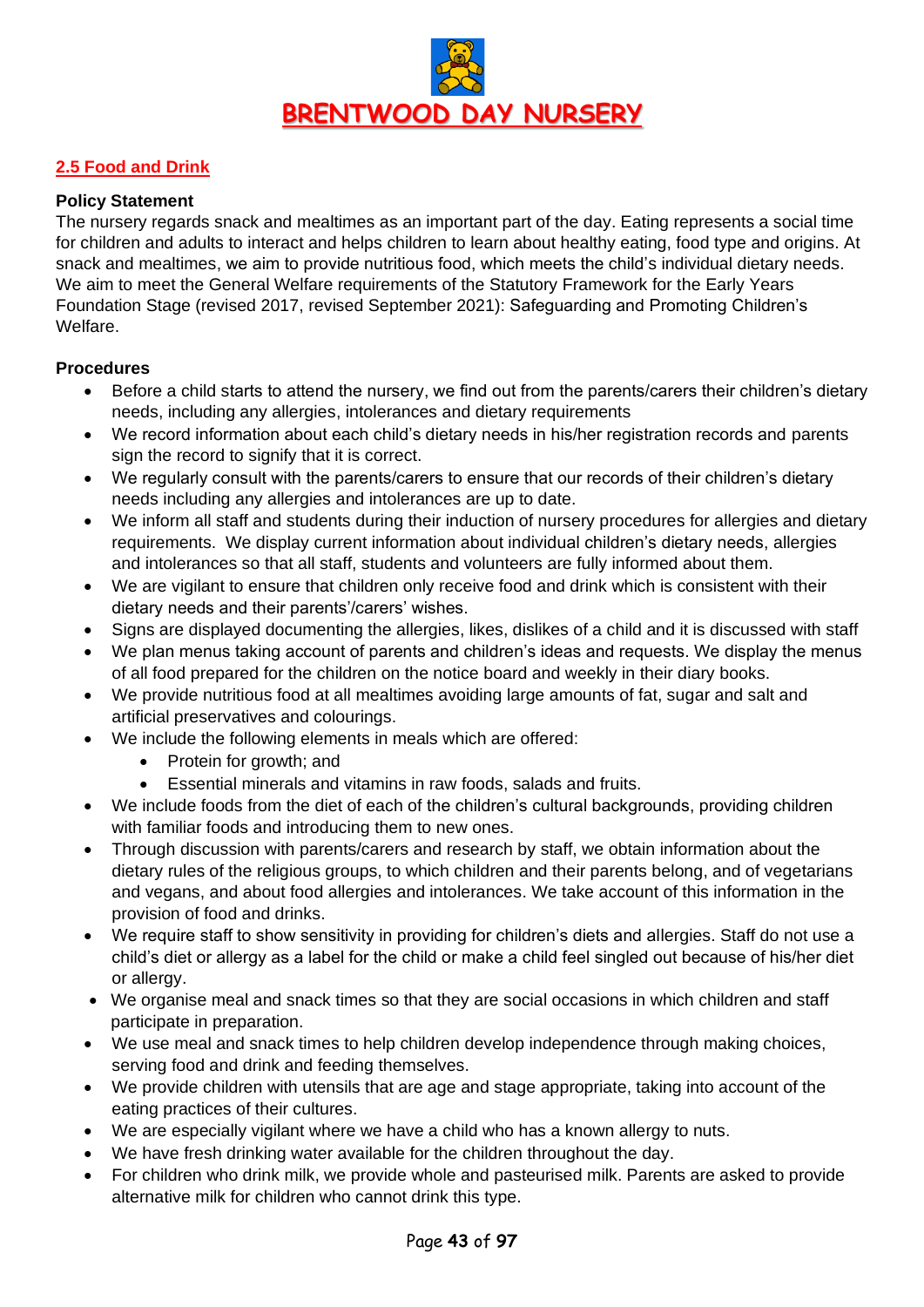

- We ask parents that any food gifts that are bought in are nut free, and that all children now take them home with them so that the parent or carer can decide whether to give it to them.
- We promote independence, encouraging older children to manage their own requirements when serving food and to feed themselves where possible.

We have a list of food allergens which can be accessed where necessary.

## **2.6 First aid**

#### **Policy statement**

In our setting we ensure that there are staff members who can take action to apply first aid treatment in the event of an accident involving a child or adult. At least one member of staff with current first aid training is on the premises at any one time, although the majority of our staff are qualified. The first aid qualification includes first aid training for infants and young children: 12 hours paediatric first aid level 3.

#### **Paediatric first aid**

Majority of staff at the setting hold a current first aid training certificate level 3 (relevant to infants and young children). Epi pen training will be provided as and when we have a child who requires it. Training for this is completed at the staff induction.

#### **Administering first aid treatment**

\_\_\_\_\_\_\_\_\_\_\_\_\_\_\_\_\_\_\_\_\_\_\_\_\_\_\_\_

\_\_\_\_\_\_\_\_\_\_\_\_\_\_\_\_\_\_\_\_\_\_\_\_\_\_\_\_

Parents are made aware at registration/induction that a qualified staff member will carry out emergency first aid treatment where necessary. If we require further professional help to meet the patient's needs, we will contact the emergency services and act on their instructions. Parents and/or next of kin will be notified immediately and informed of the next steps.

#### **First aid kit**

Our first aid kit complies with the health and safety (first aid) regulation 1981. We follow the guidance of the Health and Safety Executive and stock the kit according to the nursery needs.

The first aid box is clearly marked, is easily accessible and kept in the cupboard (out of children's reach). It is regularly checked by a designated member of staff and re-stocked as necessary.

At the time of admission to the setting, parents' written permission for emergency medical advice or treatment is sought. Parents sign their written approval. Non consent to emergency first aid may result in the nursery retracting an offer of a space.

A defibrillator is located in the tennis club at the back of the building which can be accessed.

This policy has been reviewed and updated by Rachel Austin and Claire Holdgate on 26<sup>th</sup> February 2021. It has also had the input from all staff members and approved by them.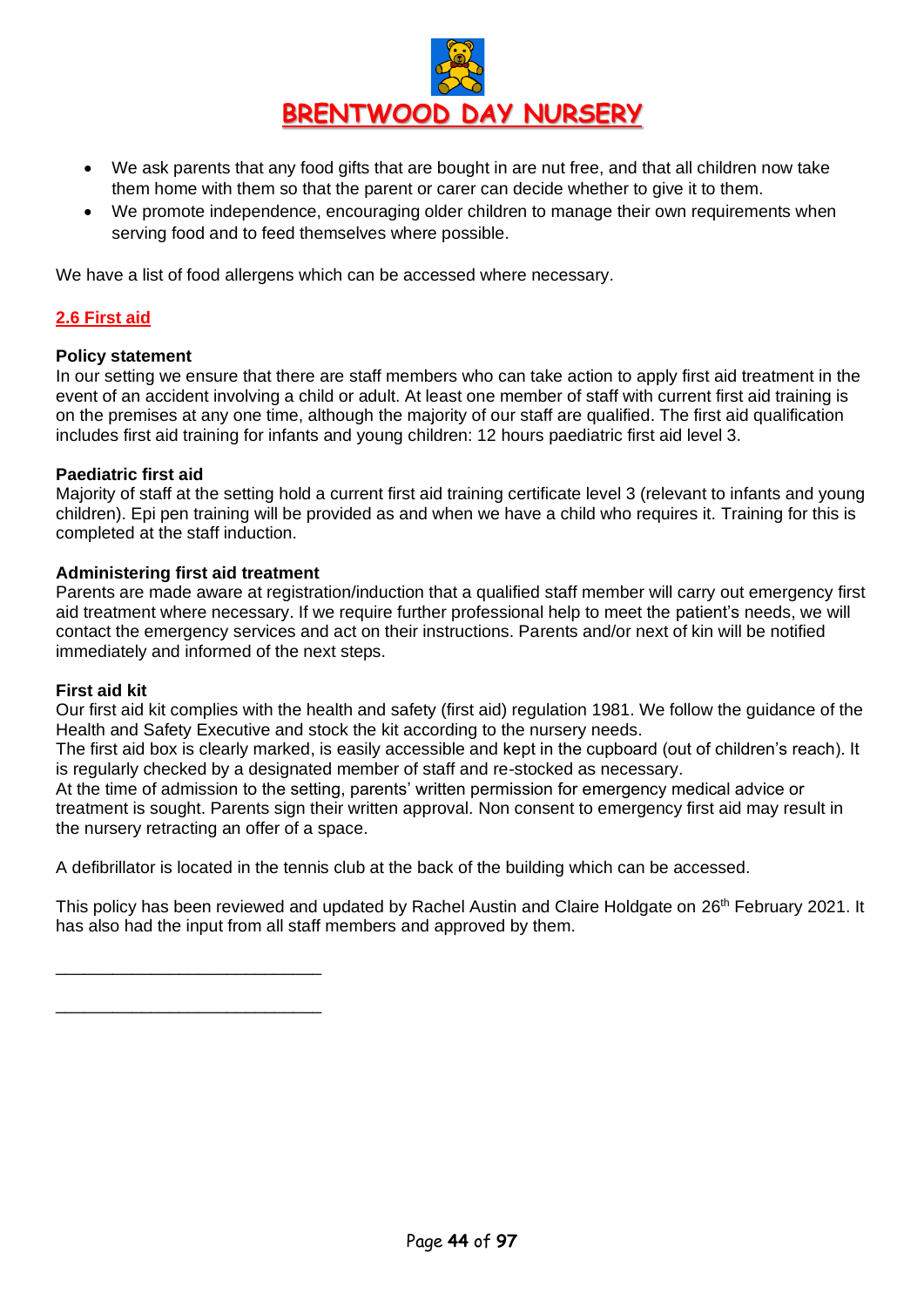

# **SECTION 3 EQUALITY OF OPPORTUNITY**

# **3.1 Valuing diversity and promoting equality**

## **Policy Statement**

Our nursery is committed to providing equality of opportunity and anti-discriminatory practice for all children and families.

**Our Vision:** *"Inclusion is a process of identifying, understanding and breaking down barriers to participation and belonging. Our setting does everything possible to ensure children can participate, belong and develop, whatever their background or level of ability. We aim to provide an environment where everyone who visits our nursery feels equally welcomed, valued and accepted."*

## **Aim:**

We aim to provide a secure environment in which all our children can flourish and in which all contributions are considered and valued.

- Learn and develop at their own pace
- Feel safe and well at the setting
- Develop a sense of belonging
- Reach their full potential
- Include and value the contribution of all families to our understanding of equality and diversity.
- Provide positive non-stereotyping information regardless of their religious persuasion, racial origin, cultural and linguistic background, gender, sexual orientation, social group or disability.
- Improve our knowledge and understanding of issues of equality and diversity.
- Treat everyone as individuals, regardless to their religious persuasion, racial origin, cultural and linguistic background, gender, sexual orientation, social group or disability.
- Recognise festivals and events for cultures around the world.
- All activities and equipment, for example music, books, cooking and home corner will reflect different cultures.
- We will ensure that all children will be cared for and educated in an environment that is free from prejudice and discrimination

## **Methods:**

Our nursery is open to all members of the community.

- We provide information in clear, concise language, whether in spoken or written form. Where possible, we will endeavour to provide suitable literature for parents/carers and children in relevant languages
- We base our admissions policy on a fair system.
- We do not discriminate against a child or refuse entry to a child because of their religious persuasion, racial origin, cultural and linguistic background, gender, sexual orientation, social group or disability
- We ensure that all parents/carers are aware of our equal opportunities policy, a link to our latest policies and procedures is sent to all parents
- We take action against discriminatory behaviour by staff, students, parents and visitors. Displaying of openly discriminatory and possible offensive materials, name-calling or threatening behaviour are unacceptable on or around the premises and will be dealt with in the appropriate manner.
- The nursery allocated ENCO officer is: Demi Turpin, Deputy Officer: Mrs Rachel Austin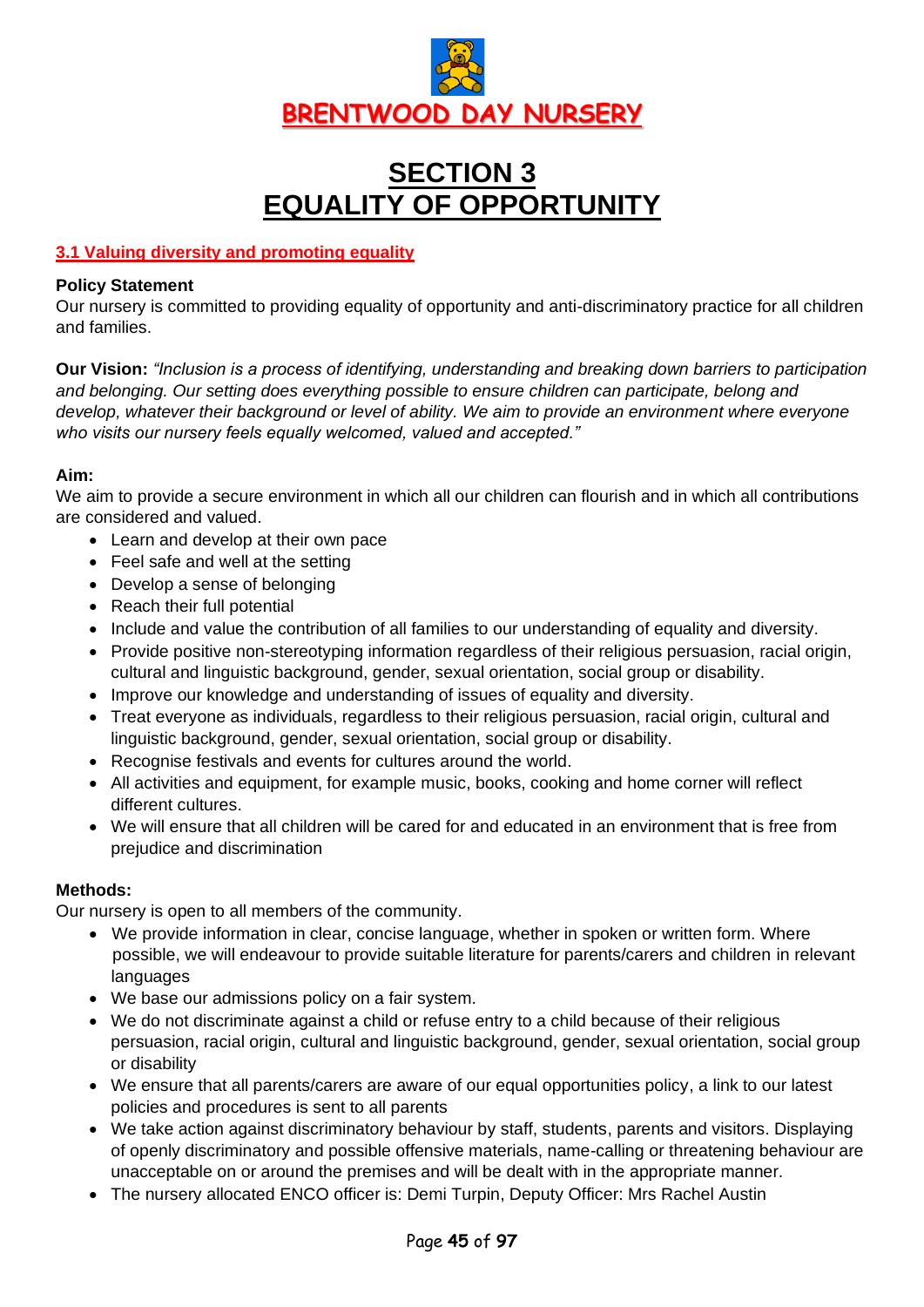

## **Employment**

- Posts are advertised and all applicants are judged against explicit and fair criteria.
- The applicant who best meets the criteria is offered the post, subject to references, eligibility to work in the UK and checks by the Disclosure and Barring Services. This ensures fairness in the selection process.
- We may use the exemption clauses in relevant legislation to enable the service to best meet the needs of the community.
- We review our practices to ensure that we are fully implementing our policy for equality and diversity.

## **Training and knowledge**

- We seek out training opportunities for staff and volunteers to enable them to develop anti discriminatory and inclusive practices such as for supporting children with EAL (English as an additional language) which enable all children to flourish and feel welcomed.
- We regularly review our practices and resources to ensure that we are fully implementing our policy for equality and diversity.
- We regularly review and include the latest updates and information from NDNA, PSLA, PACEY (Professional Association for childcare and early years), Quality Matters in Essex, Essex local offer website in to our provisions and approaches

# **Curriculum**

The curriculum offered in the nursery encourages children to develop positive attitudes to people who are different from themselves. It encourages children to empathise with others and to begin to develop the ability to respect each other.

## **We do this by:**

- Making children feel valued and good about themselves.
- Ensuring that children have equality of access to learning e.g. recognising the different learning styles of girls and boys, age and stage etc.
- Reflecting the widest possible range of communities in the choice of resources.
- Celebrating a wide range of festivals.
- Creating an environment of mutual respect and tolerance.
- Helping children to understand that discriminatory behaviour and remarks are unacceptable.
- Ensuring that the curriculum offered is inclusive of children with different religious persuasions, racial origin, cultural and linguistic background, gender, sexual orientation, social group or disability.
- Ensuring that children whose first language is not English have full access to the curriculum and are supported in their learning.

## **Community Links**

We regularly invite members of the community in such as: local police/fire officers, the elderly, charity organisations such as Guide Dogs, parents from different cultural backgrounds and various other representatives of the community to share information about their services or experiences. This greatly helps promote children's knowledge and understanding of the world around them and enriches their life experiences. We advertise our community days on the parents greeting board.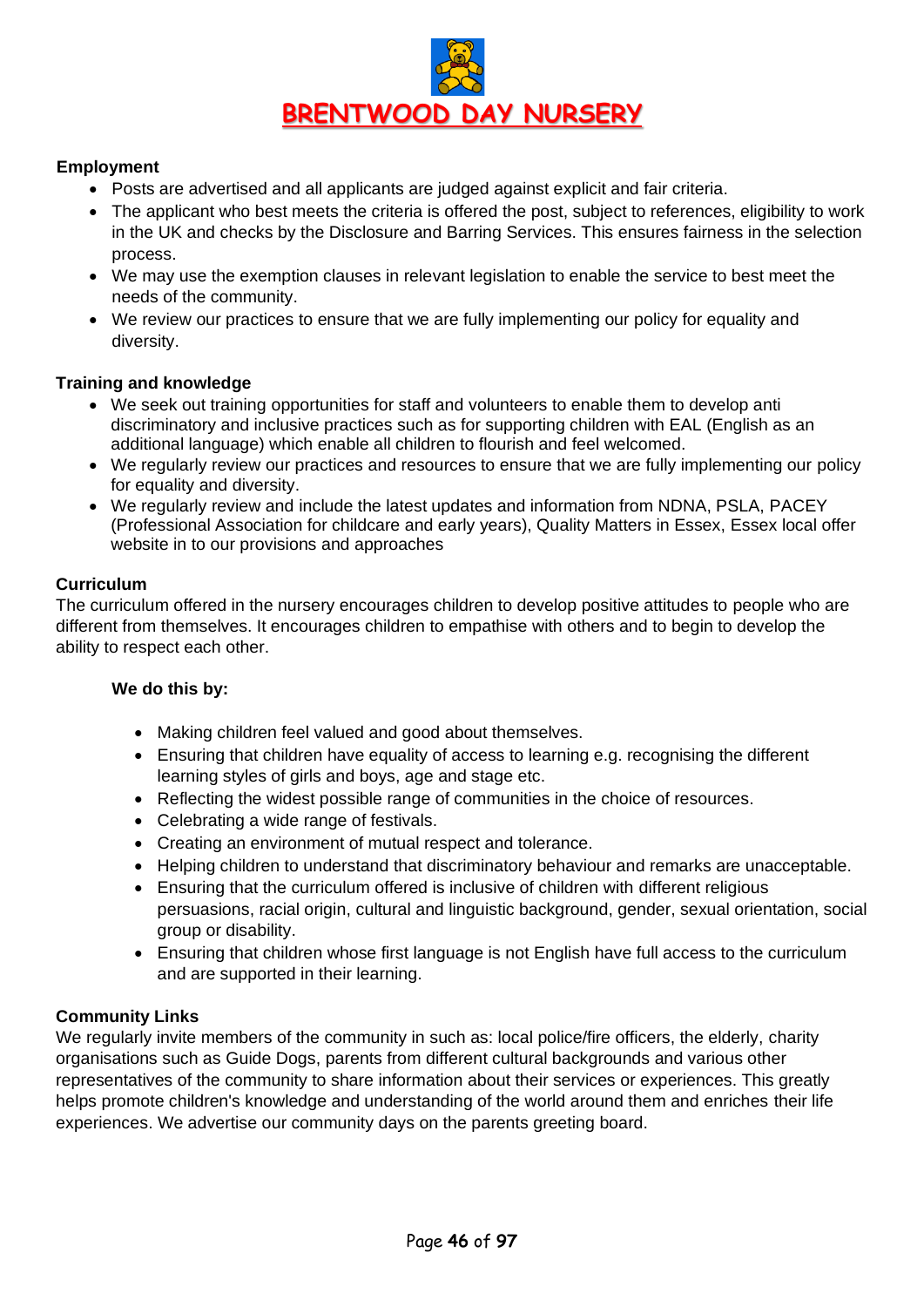

## **Valuing Diversity in Families**

- We have an equality working group consisting of one or more parents from different cultural backgrounds, along with the ENCO officer and assistant. These regularly meet to discuss any areas of provision or practice that can be adapted or included to suit the needs of all families in our setting
- We welcome the diversity of family life and work with all families.
- We encourage parents/carers to engage in the life of the setting and to fully contribute.
- We encourage children to contribute stories of their everyday life into the nursery.
- For families who have a first language other than English, we value the contribution of their culture and language offer. We support children by learning words from their language to help understanding of individual needs and desires.
- We offer a flexible payment system for families of differing means.

## **Food**

- We work in partnership with parents/carers to ensure that the medical, cultural and dietary needs of children are met.
- We help children to learn about a range of food, cultural approaches to mealtimes and eating to respect the differences among them.

## **Monitoring and Reviewing**

- To ensure our policies and procedures remain effective we will monitor and review them annually to ensure our strategies meets the overall aims to promote equality, inclusion and valuing diversity. However, where new ideas, legislation is implemented may require more regular reviews.
- We provide a complaints procedure and parents are made aware of this. Please see 1.9 of policies and procedures.

## **3.2 Supporting children with special educational needs and disabilities (SEND)**

## **Policy Statement**

We provide an environment in which all children including those with special educational needs or disabilities are supported to reach their full potential. All our children are assessed when they join our nursery, so that we can build upon their prior learning. Information is provided by parents and other professionals such as health visitors and paediatricians working with the child in order to create an accurate assessment. We use this information to provide starting points for their development. Where a child appears to be behind expected levels, or where a child's progress gives cause for concern, staff should consider all the information about the child's learning and development including formal checks, staff observations and any other detailed assessment of the child's needs. Staff should particularly consider information on a child's progress in communication and language, physical development and personal, social and emotional development. Any specialist advice will assist in making decisions about whether or not a child has SEND. All the information will be considered when meeting and discussing the child's developments with the parents/carers.

Children may have Special Educational Needs either throughout or at any time during their nursery development. A delay in learning and development in the early years may or may not indicate that a child has SEND. Difficult or withdrawn behaviour does not necessarily mean that a child has SEND. We will assess a child to determine whether there are any contributing factors such as an underlying learning or communication difficulty. If other factors such as housing, family or other domestic circumstances are contributing to their behaviour, we will discuss this with parents and by using the Early Help Assessment to develop ways of further supporting the child and family.

Prior written consent is obtained prior to any information sharing about their child. Even after recommendation from the nursery, a parent has a right to refuse any additional support, at any stage, for their child. However where we feel that by not arranging any additional support would be detrimental to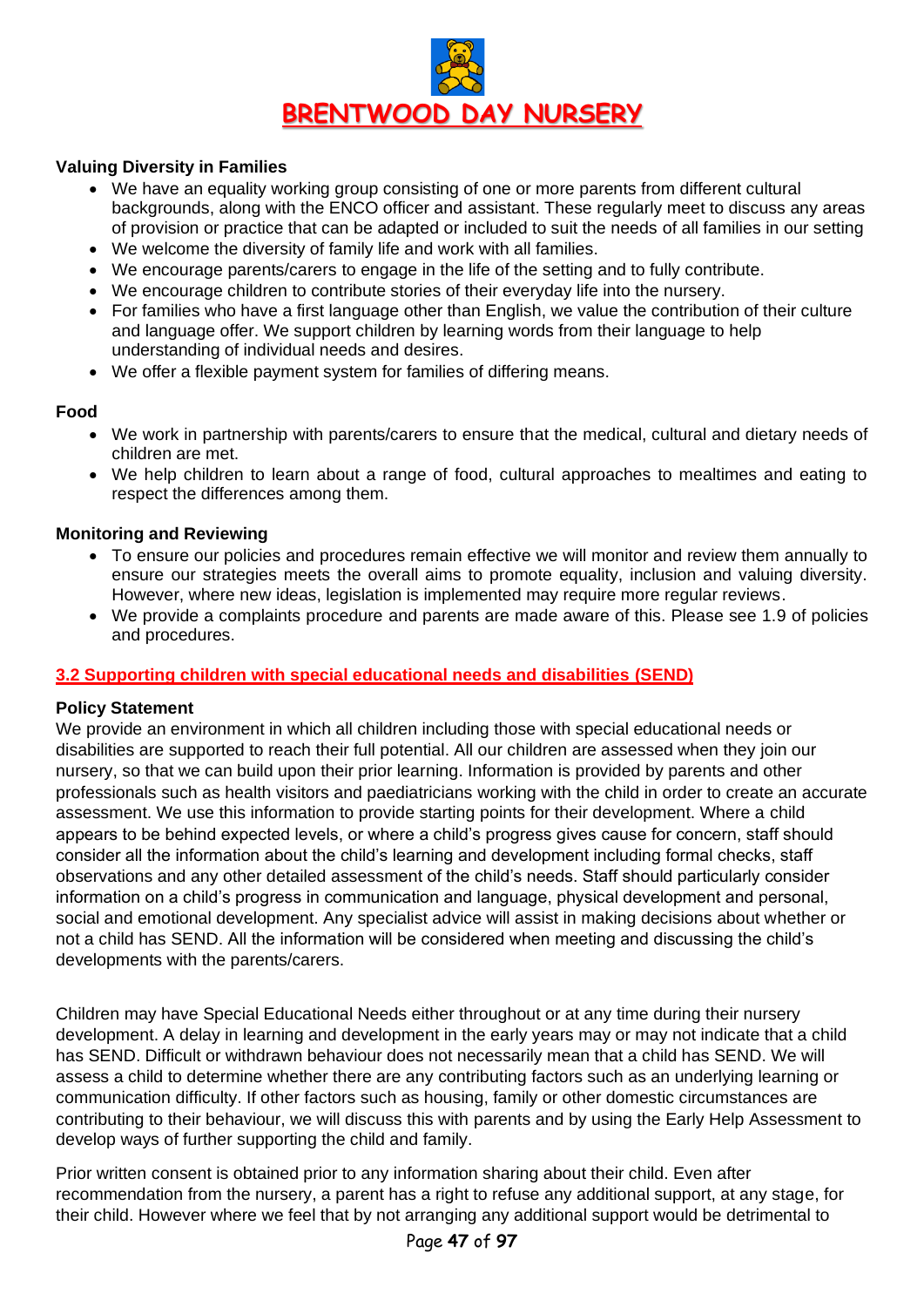

their health, growth and development and we would be failing to abide by our childcare responsibilities or may have an impact on the other children in the nursery, we will endeavour to work with the family to establish suitable support.

Identifying and assessing SEND for young children whose first language is not English requires particular care. Early year's practitioners should look carefully at all aspects of a child's learning and development to establish whether any delay is related to learning English as an additional language or if it arises from SEND or disability. Difficulties related solely to learning English as an additional language are not SEND.

Our setting is wheelchair accessible.

## **Aims**

- The nursery has regard for the DfES Special Educational Needs and Disability (SEND) Code of Practice 0-25 years (2015)
- We include all children in our provision.
- We will identify the specific needs of children with SEND and meet those needs through a range of strategies and programmes
- We support parents and children with special educational needs and disabilities (SEND).
- We will work in partnership with parents and other agencies in meeting individual children's needs.
- We will monitor and review our practice and provision and, if necessary, and if feasible, make adjustments or updates.

## **Methods**

- The nursery has a designated Special Educational Needs and Disabilities Coordinator (SEND co) in the setting. Our SEND coordinator is the manager Rachel Austin, and assistant Chrissie Searle. They monitor children with SEND and provide staff with regular updates of the child's progress and requirements
- We ensure that the provision for children with SEND is the responsibility of all members of the setting, primarily the keyperson to oversee their day to day welfare and education
- We will ensure that our inclusive admissions practice ensures equality of access and opportunity.
- We will ensure that our physical environment is as far as possible suitable for children with disabilities.
- We will help children manage their behaviour and emotions, particularly trauma and stress and to take part in learning effectively and safely.
- We will work closely with parents of children with SEND to create and maintain a positive partnership.
- We will ensure the privacy of children with SEND when intimate care is being provided.
- We will ensure that parents are informed and involved at all stages of the assessment, planning, provision and review of their children's education.
- We will provide parents with information on sources of independent advice and support.
- Additional funding may be available for children with SEND, the nursery will work with parents and support services to process this. This is based on a child's individual support and learning needs.
- We liaise with other professionals involved with children with special educational needs and their families, including transfer arrangements to other settings and schools.
- We occasionally access funding to help support children's development and welfare at the nursery such as Inclusion grant and SEN premium.
- We will ensure that children with SEND are appropriately involved at all stages of their graduated response, taking into account their levels of ability.
- We will provide a broad and balanced curriculum for all children with SEND.
- We use a system of planning, implementing, monitoring, evaluating and reviewing individual One-Page Profiles and One Plans for children with SEND. We will record the strategies used to support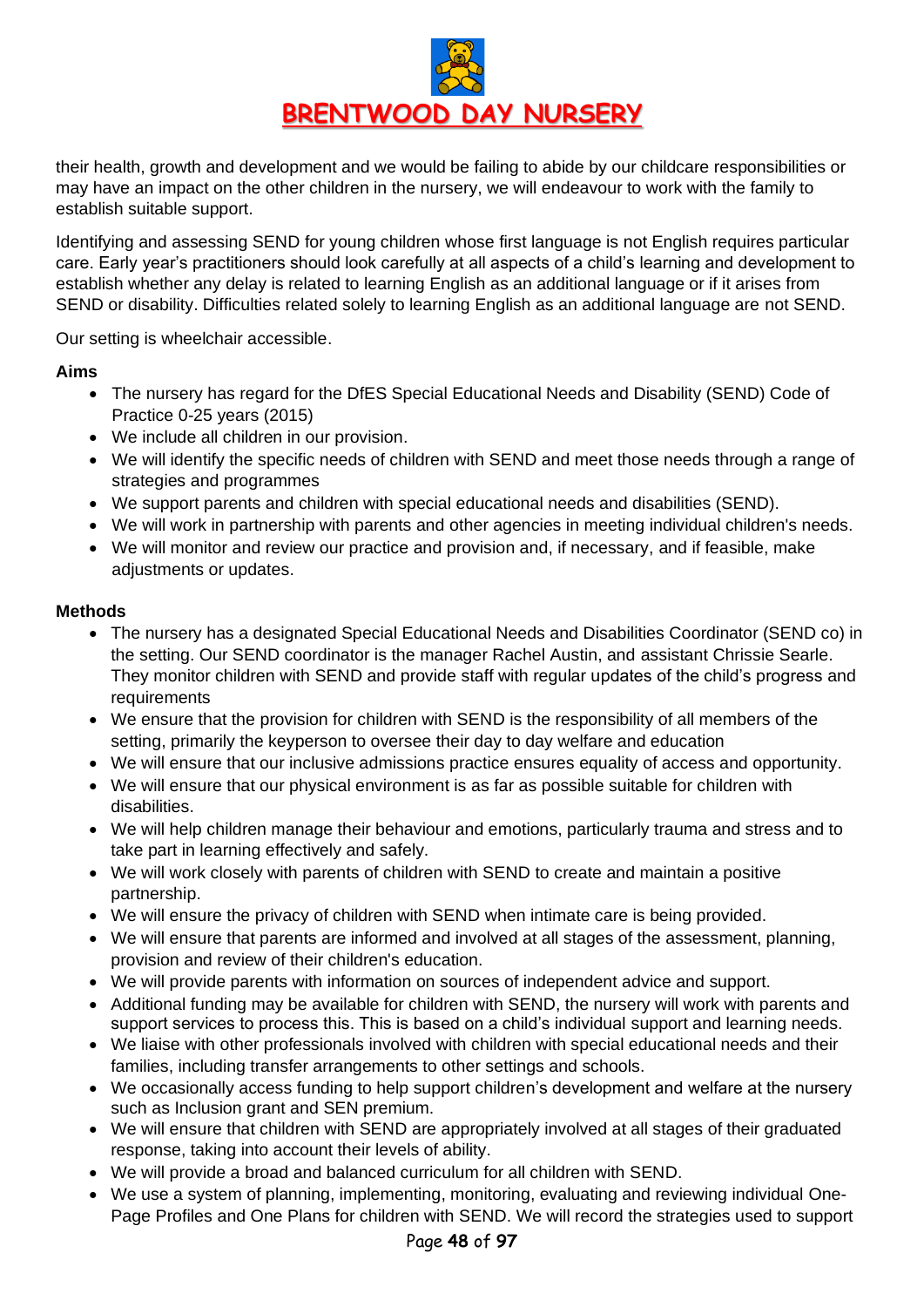

the child within a one plan. This will outline the short-term targets set for the child within the nursery and the supporting strategies to be used. It will also indicate the planned outcomes and the date for the plan to be reviewed, in most cases, this review occurs 3 to 4 months. Parents will be involved in the process along with any agreed professionals such as Health CO, school SENDCO, or teacher from the school they are transferring to. If an EHCP is requested, this will be applied for after two One Plan meetings have been arranged.

- We use a system for keeping records of assessments, planning, provision and review for children with SEND.
- We provide resources (human and financial) to implement our Special Educational Needs and Disabilities Policy.
- The child's behaviour and performance will be observed and recorded, and all information shared with the parents. We will then work together to create plans to fully support next stages of development.
- Provision of interventions, learning material and equipment will be included.
- We will create small groups within the setting where the child will receive extra support.
- Staff training and research to introduce more effective teaching strategies will be carried out where needed.
- The nursery will assess resources available for children with SEND
- We use the Essex Local Offer for support and guidance for children with SEND and their families. The information on the Essex Local Offer is also provided to parents where necessary
- The nursery's local offer outlines the facilities and provision for children with SEND. This can be accessed via our website: [www.brentwooddaynursery.co.uk.](http://www.brentwooddaynursery.co.uk/) Alternatively, you can view a hard copy at the nursery. This is located in the basket on the parent information desk.
- When writing and providing information we follow the Government guidance document on inclusive language [https://www.gov.uk/government/publications/inclusive-communication/inclusive-language](https://www.gov.uk/government/publications/inclusive-communication/inclusive-language-words-to-use-and-avoid-when-writing-about-disability)[words-to-use-and-avoid-when-writing-about-disability](https://www.gov.uk/government/publications/inclusive-communication/inclusive-language-words-to-use-and-avoid-when-writing-about-disability)

Early action is crucial. It is particularly important in the early years that there is no delay in providing special educational provision. A delay could contribute to their learning difficulty and subsequently to loss of selfesteem, frustration in learning and to behaviour difficulties.

There may be occasions, even after following relevant steps to identify and meet the needs of a child with SEND, where we would consider requesting an Education, Health and Care plan (EHCP). We would contact the local authority who would arrange for the relevant professionals to assess the child. An EHCP identifies educational, health and social needs and sets out the additional support to meet those needs for children transitioning to school.

## **Supporting looked after and disadvantaged children**

\_\_\_\_\_\_\_\_\_\_\_\_\_\_\_\_\_\_\_\_\_\_\_\_\_\_\_\_

\_\_\_\_\_\_\_\_\_\_\_\_\_\_\_\_\_\_\_\_\_\_\_\_\_\_\_\_

We recognise the importance of providing all children with the best opportunities and support to enable them to reach their full potential whilst in our care. In some cases, this may include working more closely in partnership with parents to offer advice, signpost to services (where necessary) and/or contact professionals to further support children and families. In some cases, funding, such as Early Years Pupil Premium, 2 year funding and income deprivation may be provided to further support an individual. This will be applied for by the Manager or Owner.

This policy has been reviewed and updated by Rachel Austin and Claire Holdgate on 26<sup>th</sup> February 2021. It has also had the input from all staff members and approved by them.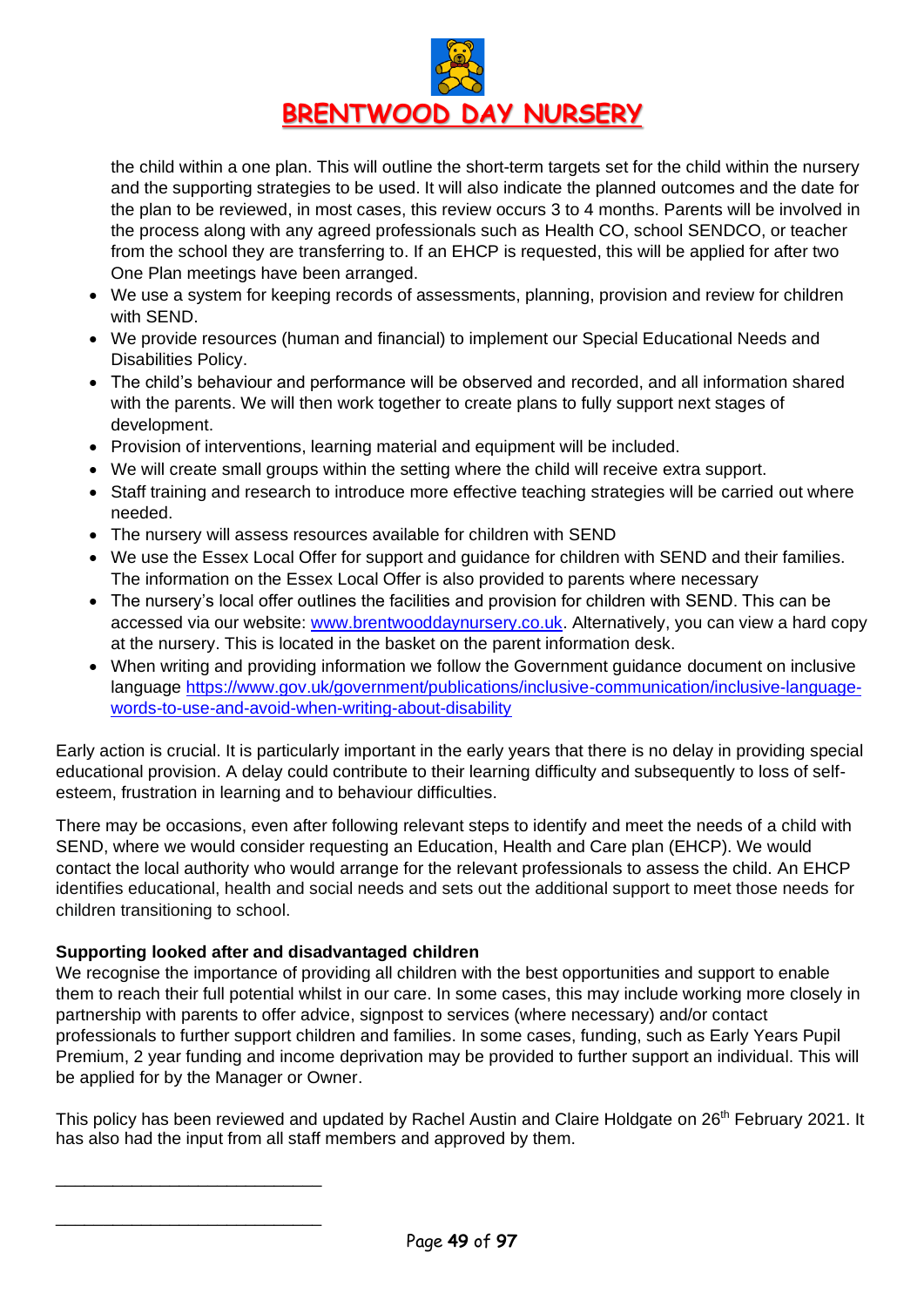

# **SECTION 4 BEHAVIOUR**

#### **4.1 Achieving positive behaviour**

## **Policy Statement**

 The nursery requires all staff and students to read and understand the Behaviour Management Policy and all persons must agree to abide by the policy.

Our nursery believes that children flourish best when they know how they are expected to behave and should feel free to play and learn without fear of being hurt or unfairly restricted by anyone else. We operate an open-door policy whereby parents/carers are welcome at any time to discuss any issues regarding behaviour at home.

#### **Discipline and guidelines:**

- Create reasonable limits.
- Discipline behaviour not the child.
- Teach what is to be expected through positive modelling.
- Carry out discipline immediately and directly related to the inappropriate behaviour.
- Adapt discipline according to the child's developmental stage and understanding

#### **How to manage behaviour (including physical restraint)**

In order to appropriately react to children's behaviour, it is essential to take into account the development stages of the children. We must first question if the behaviour is age or stage appropriate. Our expectations must also be tempered by ability to prioritise, which behaviours require redirecting and which can be dealt with by children themselves.

#### **Aim**

Our aim is to provide an environment, which encourages acceptable behaviour, enabling children to learn to respect themselves, other people and their environment.

Our Behavioural Management Coordinator is Jessica Austin

#### **Methods**

- We require all staff, volunteers and students to provide a positive model of behaviour by treating children, parents/carers and one another with friendliness, care and courtesy.
- We require all staff, volunteers and students to use positive and consistent strategies for handling any conflict by helping children find solutions in ways, which are appropriate for the children's ages and stages of development – for example distraction, praise and reward.
- We familiarise all new staff, parents, volunteers and students with the nurseries behaviour policy and its procedure for behaviour management, by issuing the policy before joining.
- We explain to the children by using the expected behaviour through regular discussions and sharing the nursery visual rule book
- We expect all members of the nursery, children, parents/carers, staff and volunteers to adhere to the behavioural management procedures consistently.
- We praise and endorse desirable behaviour such as kindness and willingness to share.
- We avoid creating situations in which children receive attention only in return for undesirable behaviour. We divert children away form the situation which may be creating the behaviour.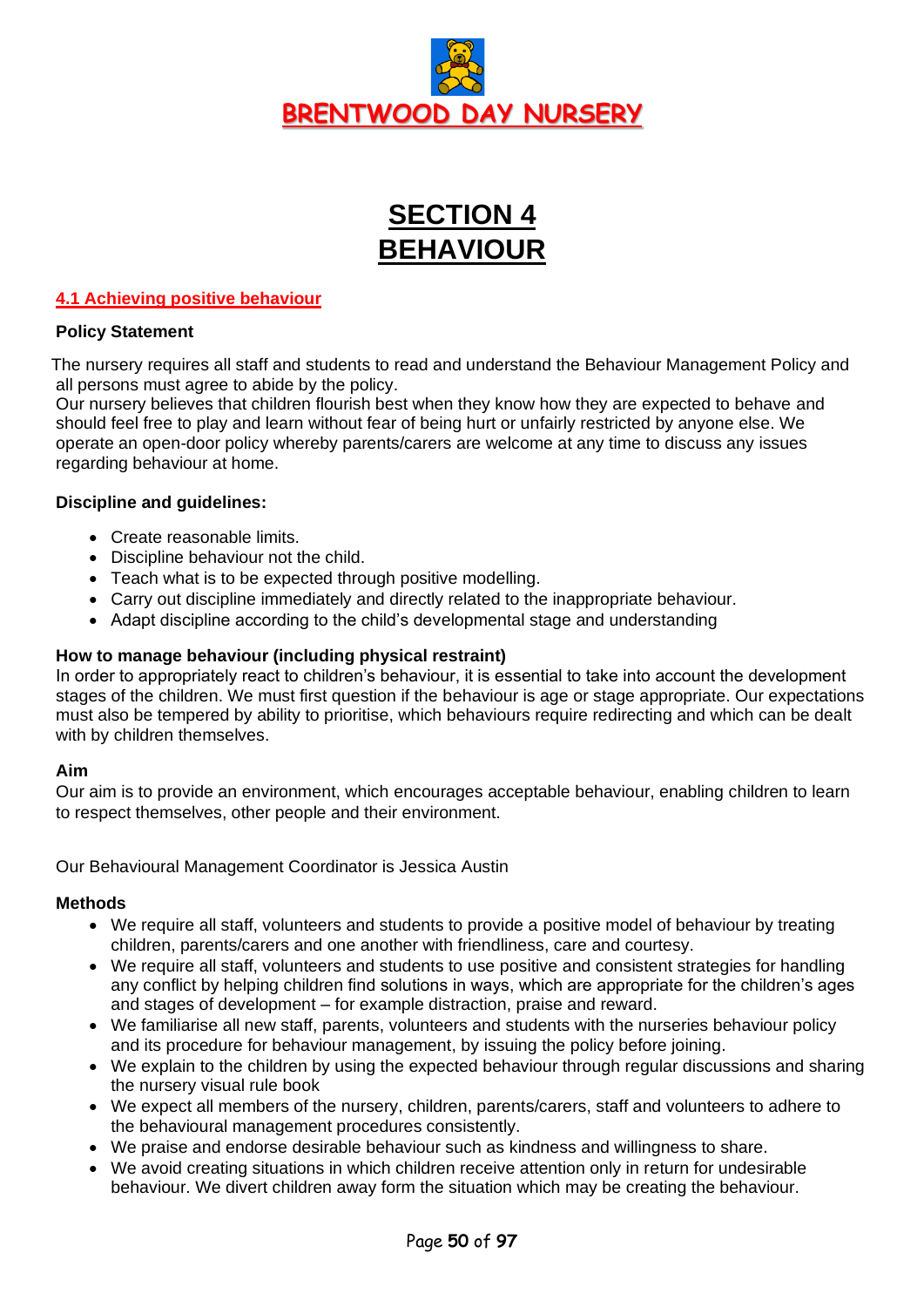

- We recognise that interaction with other people may vary between cultures, also those with English as an additional language. This may require staff to more sensitive in dealing with specific issues.
- We also recognise that certain cultures and backgrounds may have different disciplinary approaches and we would expect them to understand the methods within our setting which reflects the English law, which may at times differ.
- When children behave in unacceptable ways, we help them to see what was wrong and how to cope more appropriately in future.
- We never use physical punishment, and children are never threatened with it. In the case of an emergency we will risk assess the situation to prevent personal injury and injury to others. This may require action such as physical restraint, or moving the child to another area.
	- Physical effective handling would only be used as a last resort when all other possible methods have been used and where there is significant risk of harm occurring, for example when a child is injuring themselves or others or they are damaging property.
	- Physical restraint would never be used out of anger or as a punishment and will always be necessary, reasonable and proportionate
	- Where we feel a child needs physical restrictive handling methods, this would be discussed, and methods agreed with the parent or carer. Occasionally other professionals may be consulted for further advice
- We do not shout or raise our voices in a threatening way to respond to children's behaviour. However, to prevent a situation that may lead to a child being hurt we may raise our voice to gain immediate attention of those or others around.
- Children will be addressed in an appropriate manner according to their level of understanding where inappropriate behaviour is being demonstrated
- We handle children's unacceptable behaviour in ways which are appropriate to their ages and stages of development – for example by distracting, discussion or by withdrawing the child from the situation for a short period allowing them to reflect on the reasons for withdrawal
- We try to avoid scenarios where there is an audience by isolating the discussion
- Offering the opportunity of a physical outlet of their aggression by means of physical play
- Parents are informed regularly about their children's behaviour. We work with parents/carers to address recurring unacceptable behaviour, using objective observation records to help us understand the cause and decide jointly how to respond appropriately. We will also devise strategies to support them in the future, where the nursery and the home are using consistent approaches.
- Where problems are identified, we will endeavour to support parents in any referrals with outside agencies such as health visitors, speech therapists, educational psychologists, occupational therapists etc. and implement any plan of action they recommend.
- In extreme cases of serious disruptive behaviour and where all efforts made have failed to overcome the problem, parents/carers could be asked to remove their child from the nursery. See our procedures below.
- We attend regular consultation meetings with local services for advice on individual children within the setting.

# **Discipline Guideline Procedures**

The following procedures will be followed where an incident is regarded as serious, or where there is a collective amount of inappropriate behaviours where our current interventions have been unsuccessful;

- Address the child displaying the inappropriate behaviour/s to determine why this has happened. The manager will log all details of the incident/s on an incident form. The parent will be informed of the incident/s on collection of their child and discuss how we can help support the child in using more positive behaviour.
- If this occurs for a second time, or the collective behaviours become more persistent, we will again try to ascertain why this is happening and discuss strategies where we can help promote and model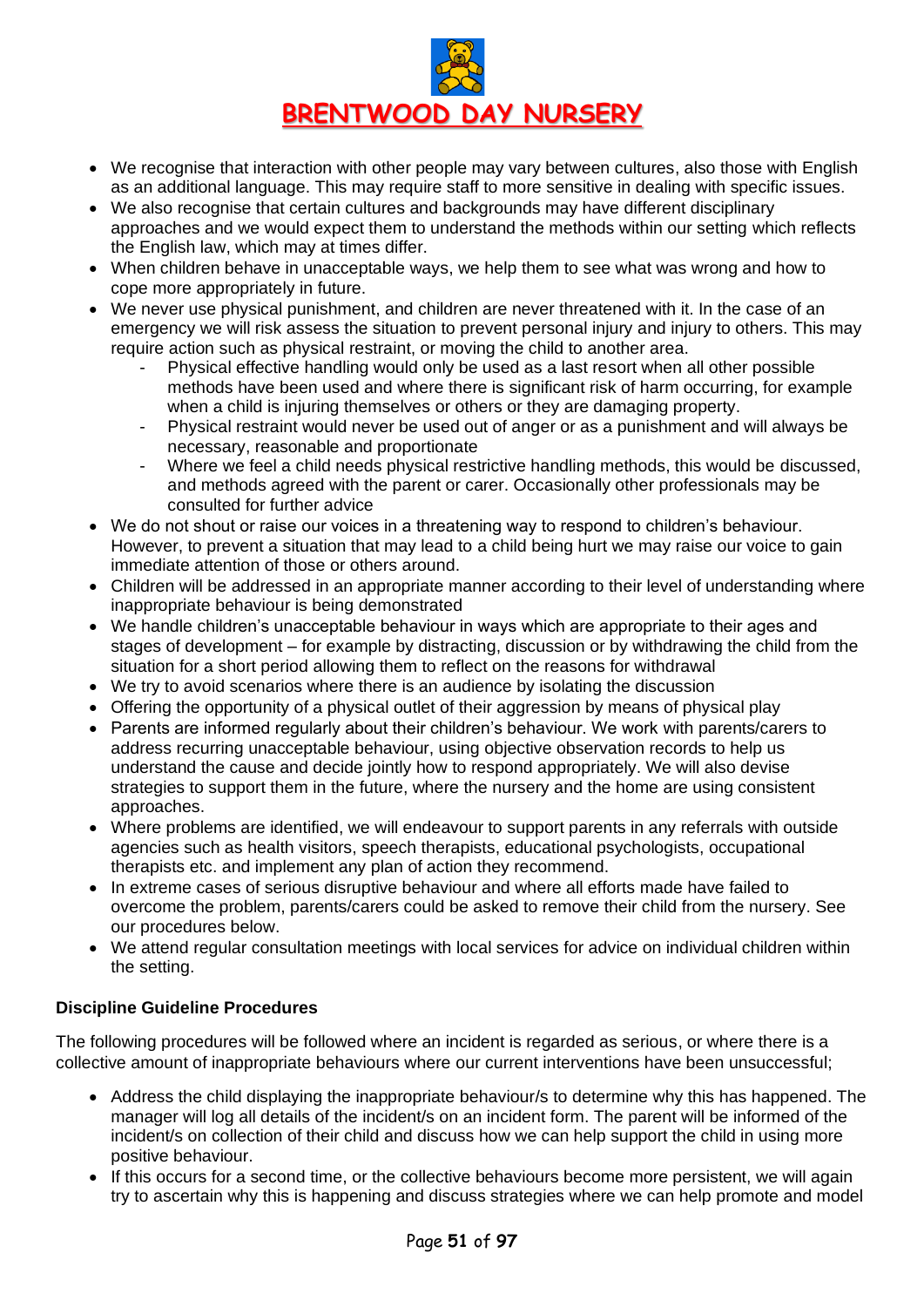

more positive behaviour. The incident/s will be logged, and the parent informed on collection. We will agree methods of supporting the child through this time.

- On a third event, or the collective behaviours become more persistent, full details will be taken and logged and discussed with the parent on collection. The parent will be issued with a written warning explaining if any future incidents of this nature re-occurs, we will have to ask them to remove their child from the setting. We will discuss with the parent methods and strategies of helping prevent any future episodes, this may include speaking to outside professionals. After ongoing discussions, with parents/professionals, we will review if the setting is appropriately equipped to support the child and make decisions accordingly.
- A fourth incident, or the collective behaviours become more persistent, will result in the setting asking for the child to be removed and their contract terminated with immediate effect. A letter will be issued detailing the reasons for this decision. These decisions will be made quickly if it is impacting on other children's wellbeing.

## **Peer on peer abuse/bullying in children**

Peer on peer abuse/bullying involves the persistent physical or verbal abuse of another child or children. We ensure that all staff understand that 'it could happen here' where safeguarding is concerned. When concerned about the welfare of a child, staff must always act in the best interests of the child. Staff are made aware of the nurseries policies and procedures and that children can abuse other children. Whilst some of the points in the list below is unlikely to affect the children within our setting because of their age, we should be aware that it may affect their older siblings. We should therefore be aware of the signs of it having an effect on the younger sibling at our setting. This is most likely to include, but may not be limited to:

- bullying (including cyberbullying)
- physical abuse such as hitting, kicking, shaking, biting, hair pulling, or otherwise causing physical harm
- sexual violence
- sexual harassment such as sexual comments, remarks, jokes and online sexual harassment, which may be stand-alone or part of a broader pattern of abuse
- emotional abuse such as name calling, and intimidating behaviours
- upskirting which typically involves taking a picture under a person's clothing without them knowing, with the intention of viewing their genitals or buttocks to obtain sexual gratification, or cause the victim humiliation, distress or alarm
- sexting (also known as youth produced sexual imagery)
- and initiation/hazing type violence and rituals

We take bullying very seriously. If staff have any concerns or suspicions that a child is a victim of bullying or notice a child is bullying another child or children:

- We intervene immediately to stop the child harming the other child or children.
- We explain to the child doing the bullying why her/his behaviour is inappropriate.
- We give reassurance to the child or the children who have been bullied.
- We help the child who has inflicted the bullying to show empathy for their actions by either apologising or taking time to reflect on their behaviour with an adult's supervision.
- We make sure that children who bully receive praise when they display acceptable behaviour.
- We do not label children who bully. We address the behaviour in a positive way.
- When children bully, we discuss what has happened with the parents/carers and work out with them a plan for handling the child's behaviour; and
- When children have been bullied, we share what has happened with the parents/carers explaining that the child who did the bullying is being helped to adopt more acceptable ways of behaving.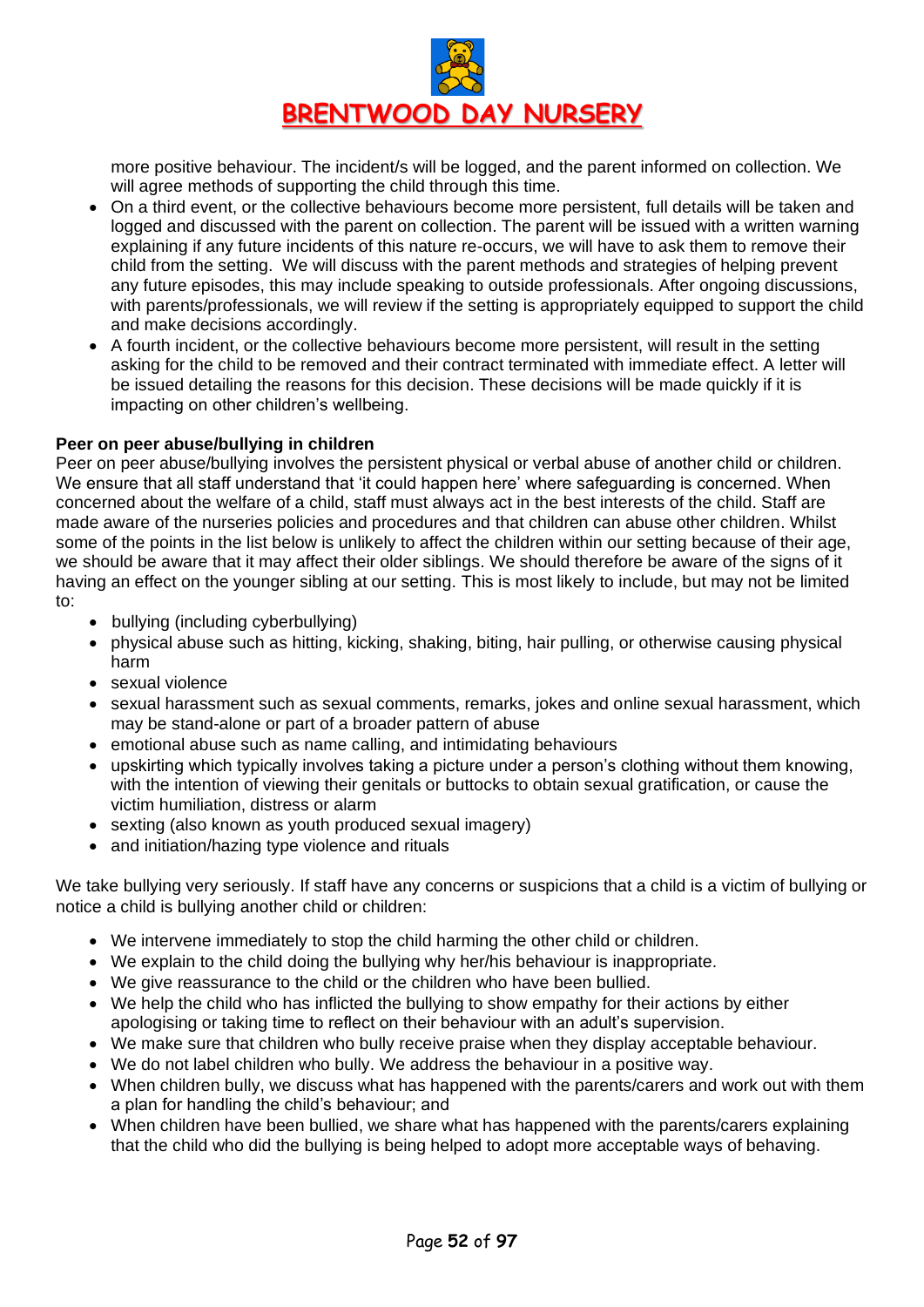

#### **Self-harm in children and staff**

If we suspect that a child or staff member was causing harm to themselves, we will discuss this with them in a very private sensitive manner.

• **Child**

We will discuss it with the child's parents and would record all the information during these discussions.

We would liaise with the relevant agencies and would work closely with the parents whilst we continue to seek help for that child.

• **Staff**

We will continue to have close discussions with staff members and would encourage them to seek professional help and will monitor their behaviours whilst at the nursery.

If we felt that anyone was at immediate risk, we would contact emergency services

#### **Verbal behaviour management**

It is central to our philosophy that all staff members should always act as positive role models towards the children, their colleagues, parents and the nursery. Any issues or problems arising with the children, other members of staff or parents should be discussed in private with the manager of the nursery. The passing of negative comments about parents, other staff or children is not acceptable in any form. We recognise that children will occasionally pick up an unacceptable word or phrase from various sources e.g. family member, TV, public spaces etc. We work alongside parents and carers to support the child in using more acceptable words and phrases. We discourage inappropriate words used such as swear words, racial comments, aggressive words e.g. 'shut up'. We recognise that often children are just repeating what they have heard and do not understand its meaning. If this happens, parents will be informed, and the circumstances explained. They will be asked to work alongside staff, with the nursery policy to encourage alternative words e.g. 'be quiet please'.

The incident may be written down and recorded on an incident form for monitoring purposes. If the issue is not resolved, we will follow the discipline guidelines procedure as stated above.

## **Parents Behaviour Policy**

Parents are expected to display appropriate behaviour towards their child, other children, other parents or staff/volunteers or visitors at our setting.

We do not find any of the following acceptable examples of a parent's actions and could ask the parents to leave the premises immediately or on a permanent basis if they were to:

- Physically hurt or threaten their child in the nursery
- Intimidate, threaten or physically hurt another child or adult on our premises
- Encourage their child to threaten or physically attack another child.
- Use foul language or threatening behaviour towards staff, volunteers, visitors, management, children or any other parents on the premises
- Use racist, discriminatory, derogatory language and abuse towards staff, volunteers, visitors, management, children or any other parents on the premises

#### **Discipline Guideline Procedures**

The following procedures will be followed where an incident is regarded as serious, such as foul language or threatening behaviour: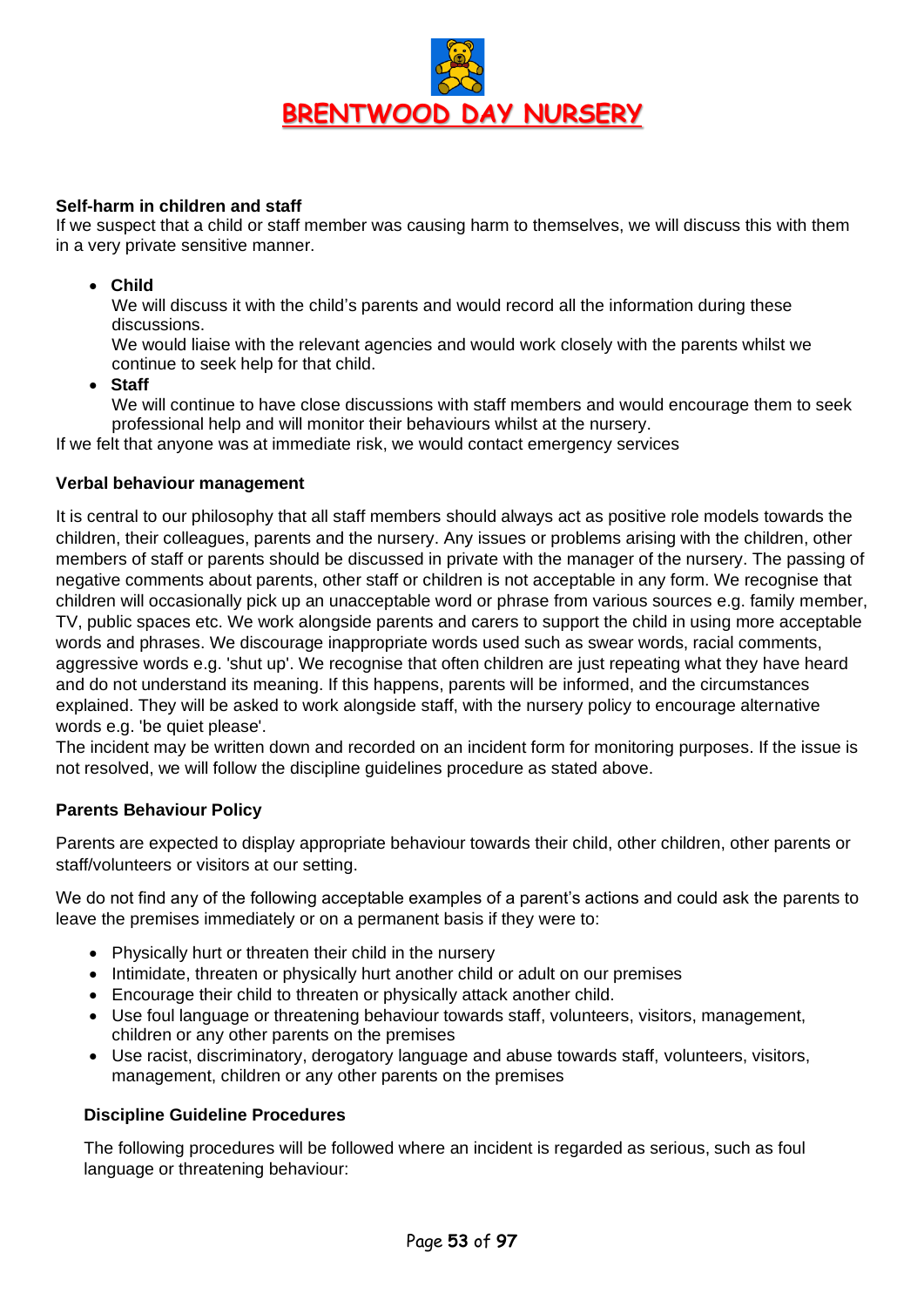

- **•** Discuss with the parent in a private area why they have acted towards another person in the setting in this manner. The owner or manager will listen to the reason for this outburst and try to resolve this as amicably as possible. The owner or manager will then log all details (accurately) of the incident on an incident form, taking into account each person's grievance.
- **.** If this occurs for a second time, we will again try to ascertain why this behaviour has re-occurred and discuss strategies to prevent any future events of this nature. The incident will be logged as before. The parent will be issued with a written warning explaining if any future incidents of this nature re-occurs they will be asked to leave and remove their child indefinitely.
- On a third event, full details will be taken and logged and discussed with the person involved. The person will be asked to leave the premises and to remove their child from the setting indefinitely. The parent will be issued with a letter explaining the reasons for this decision. These decisions will be made quickly if it is impacting on other children's wellbeing.

#### **Positive points for behaviour management for staff and parents**

| Be fair:<br>Be clear:<br>Be firm: | Don't make any child feel picked on or suffer as a result of your personal feelings.<br>Think ahead, state the rule clearly and in advance and keep them simple.<br>But friendly, make sure children keep to the rules – look them in the eye, repeat the request<br>once, using a quiet tone and don't raise your voice. |
|-----------------------------------|---------------------------------------------------------------------------------------------------------------------------------------------------------------------------------------------------------------------------------------------------------------------------------------------------------------------------|
| Be trusting:                      | Use positive affirmations                                                                                                                                                                                                                                                                                                 |
|                                   | Be positive: Praise and rewards work better than punishments. Describe what it is you see and like and<br>praise the process and effort rather than the product.                                                                                                                                                          |
|                                   | Be creative: A confrontation avoided is better than a battle won. Use humour, distraction and compromise<br>wherever appropriate.                                                                                                                                                                                         |
|                                   | Be sensitive: Consider individuals' feelings and moods. A child may need some time and space to adapt to<br>their surroundings before they can be expected to conform.                                                                                                                                                    |
| <b>Be honest:</b>                 | Let children know what they have done, and how it makes you feel.                                                                                                                                                                                                                                                         |
| Give time:                        | Don't let bad behaviour be the only way to gain attention. Attention seeking behaviour is                                                                                                                                                                                                                                 |

## attention needing, so respond to this need at appropriate times.

## **Nursery Rules**

- Being Kind
- Sharing
- Listening
- Taking turns
- Respecting others
- Respecting toys
- Good Manners
- Table etiquette
- Respect and tolerance of your community and the world
- Recognising right from wrong

\_\_\_\_\_\_\_\_\_\_\_\_\_\_\_\_\_\_\_\_\_\_\_\_\_\_\_\_

\_\_\_\_\_\_\_\_\_\_\_\_\_\_\_\_\_\_\_\_\_\_\_\_\_\_\_\_

This policy has been reviewed and updated by Rachel Austin and Claire Holdgate on 26<sup>th</sup> February 2021. It has also had the input from all staff members and approved by them.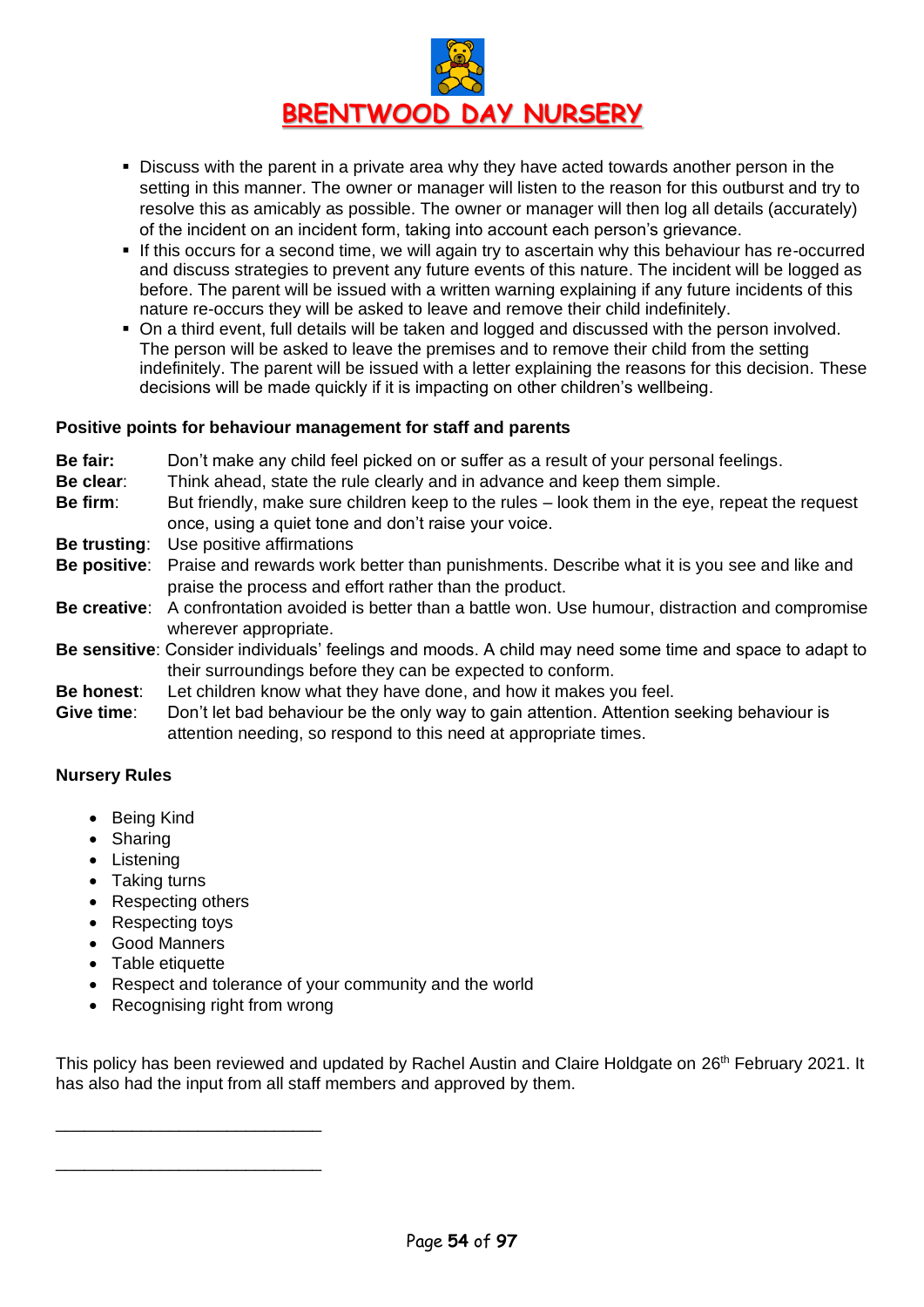

# **SECTION 5 General Data Protection Regulation (GDPR)**

# **Policy Statement**

It is our intention to respect the privacy of children and their parents and carers, while ensuring that they access high quality nursery care and education. We ensure that all parents, carers and staff, can share their information in the confidence that it will only be used to enhance the welfare of their children.

# **GDPR requirements**

On the 25th May 2018 the General Data Protection Regulation (GDPR) was introduced and it replaced the Data Protection Act (1998). It sets out requirements for those who have responsibility for data protection, and we have introduced this in to our procedures. The ICO (Information Commissioner's office) set out 12 steps to take when preparing for the transfer from the DPA to GDPR. When incorporating GDPR in to our setting, these 12 steps, as follows, were included:

- **1. Awareness**
- **2. Information we hold**
- **3. Communication privacy**
- **4. Individuals rights**
- **5. Subject access records**
- **6. Lawful basis for processing personal data**
- **7. Consent**
- **8. Children**
- **9. Data breaches**
- **10. Data Protection by Design and Data Protection Impact Assessments**
- **11. Data protections officers**
- **12. International**

These are further enforced up by the 7 privacy principles of GDPR and these are implemented throughout our approach and procedures:

**1. Lawfulness, fairness and transparency**

There must be a lawful reason for collecting the data and this must be done in a fair and transparent way

**2. Purpose limitation**

Data must only be used for the initial reason that it was sought for

- **3. Data minimisation**
	- Only collect the data that is necessary
- **4. Accuracy**

This information must be accurate and kept up to date

**5. Storage limitation**

There must be a system in place to keep the data for the period that is needed and should not be kept after this period

- **6. Integrity and confidentiality** It must be stored, safely and securely
- **7. Accountability**

To be responsible for the data that has been sought and stored, and to be able to demonstrate that the correct measures are in place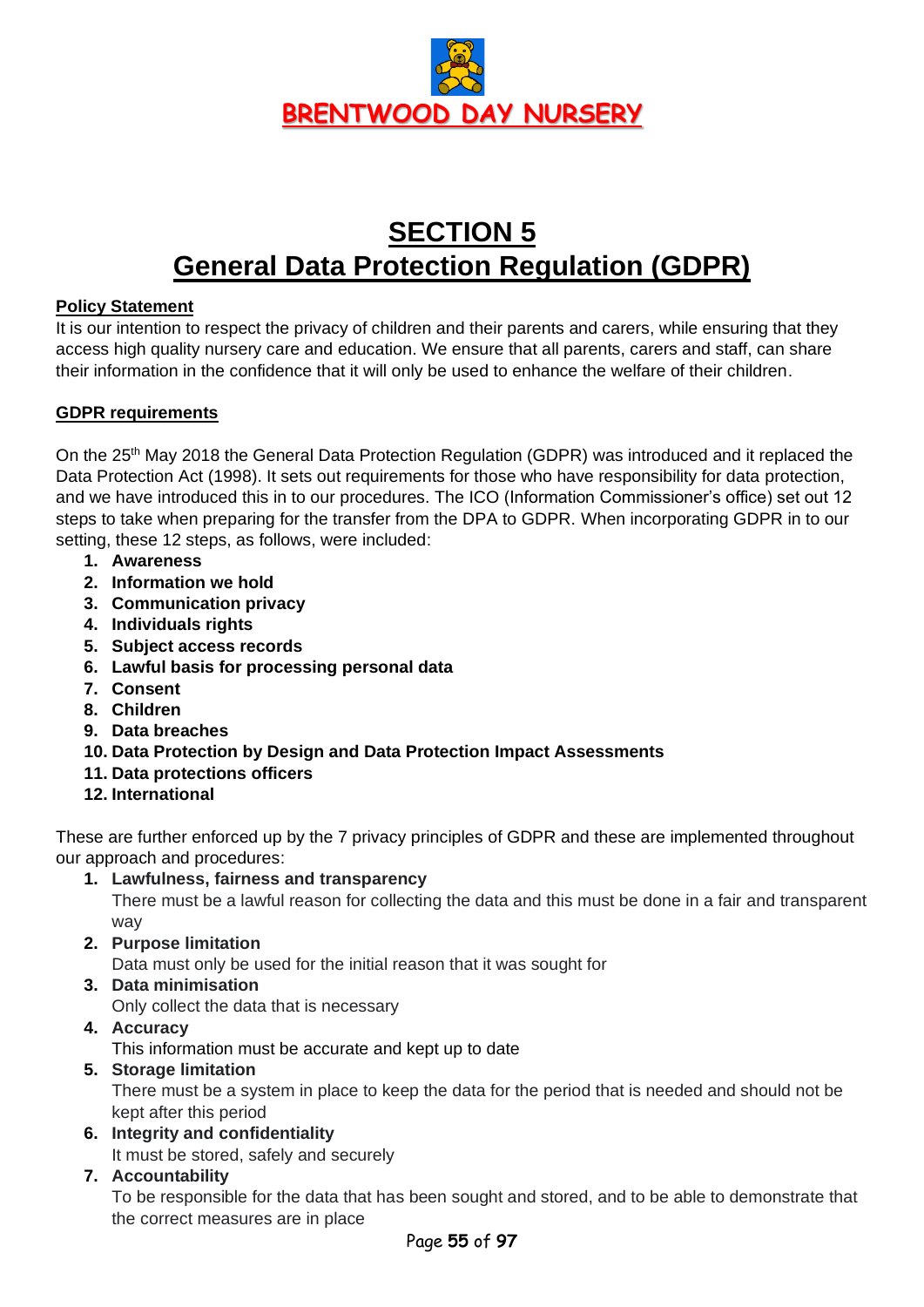

## **1. Awareness**

All staff are aware of GDPR law and that it has replaced the Data Protection Act. Personal data is any data that can be linked to a single person and which identifies them in some way. The GDPR regulations require us to let everyone know what data we hold on them, and that it has been agreed that we can hold the data, how we store it, who we might share it with (if anyone) and how long we keep the data on file for. GDPR is discussed at office meetings and staff are notified of the impact it will have on them; they are aware that the new GDPR procedures have been incorporated in to our setting and regular training and updates are given to staff. There are new obligations regarding personal data and new rights for individuals. Regular reviews of our GDPR gives us the opportunity to establish strong, secure data protection procedures. If any personal data is lost, destroyed or unwittingly shared it is our responsibility to report this breach to the Information Commissioners Office (ICO) to which we are registered. Our registration number is ZA389011. All senior managers are responsible for implementing GDPR procedures. The manager, Rachel Austin and the admin assistant Claire Holdgate, have overseen the introduction and monitoring of GDPR and a data audit is held annually, and any changes made are recorded.

## **2. Information we hold**

For the operation of the setting and support of children's development, we need to maintain different records as outlined in the EYFS framework 3.69/70. These records are only accessed by authorised personnel such as Safeguarding officer/s and senior staff members. These records are kept safely in a locked cabinet onsite. Occasionally, records may be taken off the premises when senior members are working from home. The manager is made aware of any records being removed and the staff taking them off site must understand their responsibility with ensuring records are always kept safe and secure. Our privacy notice details the personal data we hold, where it came from and who we share it with. This is given to all parents/carers when a child starts the setting and consent to adhere to the terms is sought in the EYLog registration. We also have a copy of it on our website. We have a separate privacy notice and consent form for staff and contractors which is given to them on the first day of employment and this is a signed agreement. Our social media (private Facebook page), photo usage, consent & permissions and EYLog (our online journal) procedures are explained in our privacy notice and terms and conditions document which is given to parents and carers when a child join. Parents are asked to indicate their consent on several matters on the EYLog registration process. Staff and parents/carers are made aware of the settings confidentiality procedures in their privacy notices. Should information be shared in error, we will be able to refer to our records so that this can be corrected. Essex County Council, NHS, and our online learning journal, EYLog have an extensive GDPR policy outlining their data protection rules and regulations to which we adhere to. For any private professionals arranged by the parent or carer, we would ask that they provide us with their relevant privacy notice.

We are obliged to share confidential information without authorisation from the person who provided it or who relates if it is in the public interest. That is when:

- It is to prevent a crime from being committed or intervene where one may have been or to prevent harm to a child or adult; or
- Not sharing it could be worse than the outcome of having shared it.
- The decision should never be made as an individual, but with the backup of management committee officers. The three criteria are:
	- Where there is evidence that the child is suffering, or is at risk of suffering, significant harm.
	- Where there is reasonable cause to believe that a child may be suffering or is at risk from suffering significant harm.
	- To prevent significant harm to children and young people or serious harm to adults, including the prevention, detection and prosecution of serious crime.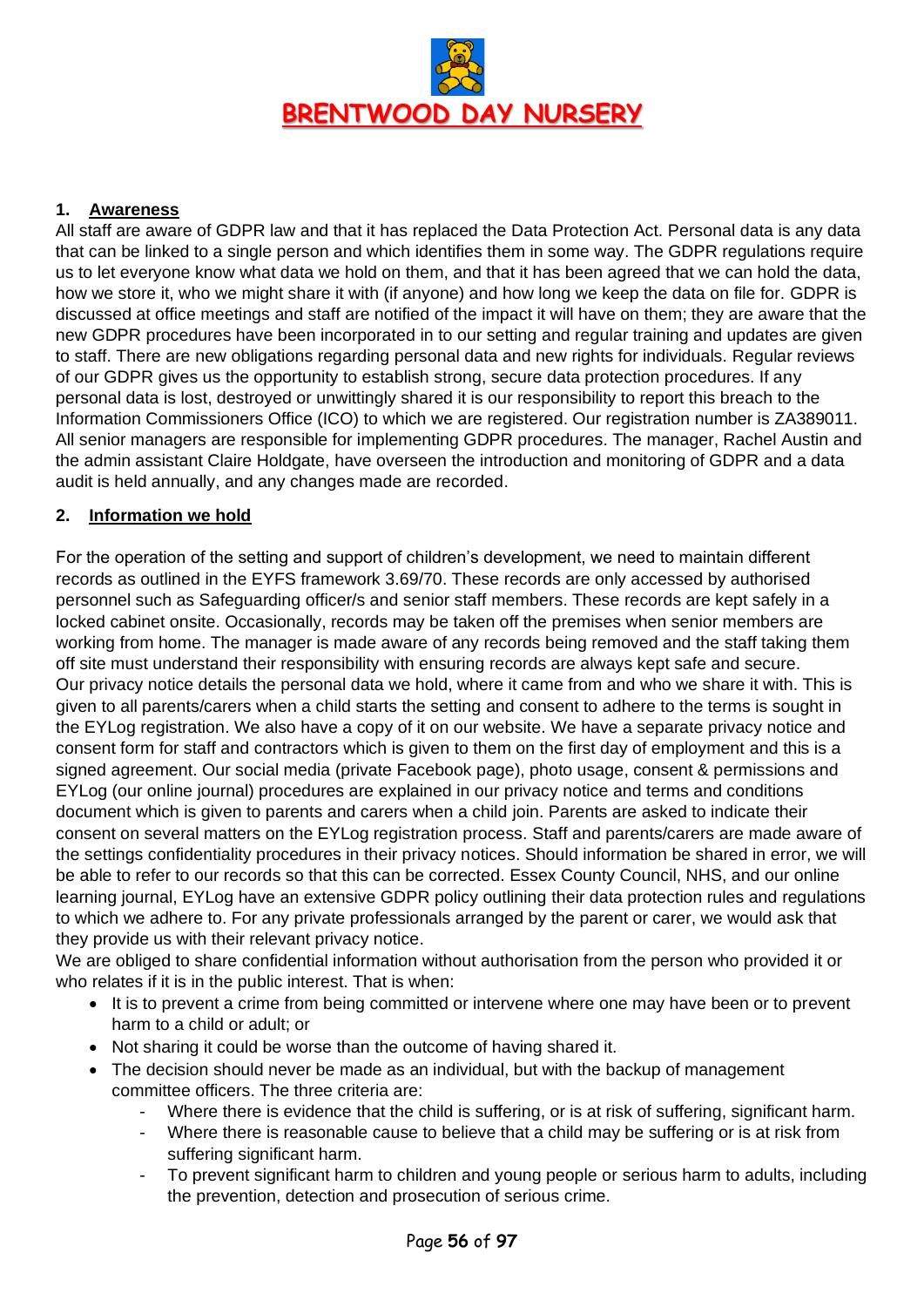

# **3. Communicating privacy**

Our lawful basis for processing this data is to ensure that your child is entitled to a place at the setting and that the nursery receives the statutory funding from the government that it is entitled to, we ask for your consent to retrieving and subsequently recording this information in the consent section at the end of the privacy notice/terms and conditions document. For staff, our lawful basis for processing data is to ensure that you are eligible to work in the UK and that you are safe to work with children.

We hold hard copies of every current child; all registration documents, any personal notes, external professional notes, we retain this information as we provide childcare for returning children up to the age of 8 years old (up to the day of their  $8<sup>th</sup>$  birthday). We do have many returning children in the school holidays. For this reason, we retain all children's records until their 9<sup>th</sup> birthday. At this point, all information is destroyed, but for child protection purposes, accident/incident forms (including any shared information regarding a child's health and wellbeing) (electronic and hard copy) are kept for 21 years or in the case of a child who is on the child protection register, the records will be kept for 24 years. All creative work is given to the parent or carer on their last day, all developmental and observational records uploaded to EYLog, our online developmental tracking system, are saved as a PDF which can be downloaded, or alternatively emailed. We then remove this from our EYLog system within one month of the child leaving (in the event of a child who is on the child protection register, we would back up the data to our computer system and it would be retained with the accident and incident forms for 24 years).

Once a child, or staff member has left the nursery to go to another setting, or primary school, all their documents are scanned and held electronically on an encrypted folder on the nursery laptop. We have a password protected database which is used to record when their details are scanned, so that we can accurately record when data can be destroyed or deleted. The database includes information such as name, date of birth, start date and leave date and when their data can be destroyed. Once all their details have been scanned, all hard copy paperwork is destroyed. Destruction of hard copies involves shredding and we use the McAfee shredder to delete all electronic documents.

Dropbox is used to store all our work on the laptops and iPads, this is a secure cloud-based service for storing and sharing documents, it backs up our work so that we can retrieve it should we need to. All folders within Dropbox are encrypted (from our end to their servers) and we use two step verification to access Dropbox, a highly secure method to protect our documents from attack.

Electronic documents include Word, PDF and Excel.

Strong passwords (using lower case, upper case, symbols and numbers) are used on all personal or sensitive data. If passworded documents are to be emailed, the password will be provided in a separate form to email, i.e. text, phone call

All confidential information sent to external agencies, about a child will be sent via Egress switch, a highly secure encrypted software that delivers information electronically.

All laptops, tablets and iPads have antivirus software and firewall installed and this is automatically renewed. The laptops also have very strong passwords, which include lower case, upper case, symbols and numbers.

Our policies and procedures are reviewed annually. We also have copies of our Public Liability Insurance certificates.

If you are not happy with our data handling procedures, we would ask you to contact us in the first instance, so that we may have the opportunity to resolve any issues. However, you have the right to complain further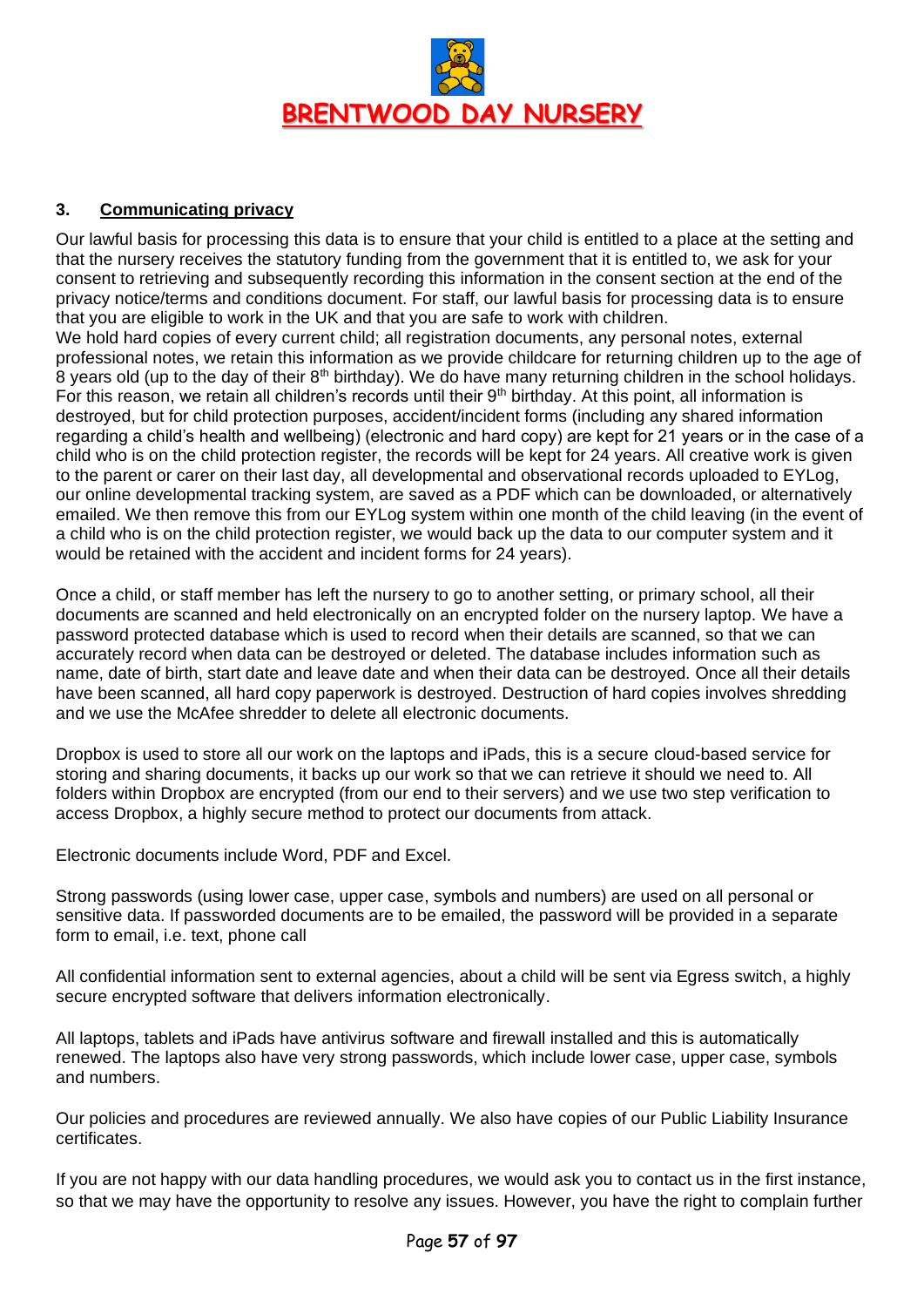

to the Information Commissioners Office (ICO) if you think there is a problem with the way we are handling the data.

# **4. Individuals rights and 5. Subject access records**

In accordance to the GDPR we respect the rights of individuals. All staff has the right to view their own records. Every parent has the right to view their child's folder and records that we hold on that child, we will do this within one month of asking and make no charge for this service. Parents/carers are not allowed to have access to any other child's records. When a parent/staff member requests access to information there are several steps that must be taken, these are outlined in our privacy notice. Should a parent/staff member ask us to delete information, we will view the information and where we feel we must fulfil our safeguarding duty, we would make a managerial decision on how this would affect the child/staff member and if necessary, we would seek advice from the Essex Child and Families wellbeing service or OFSTED.

- It is to prevent a crime from being committed or intervene where one may have been or to prevent harm to a child or adult; or
- Not sharing it could be worse than the outcome of having shared it.
- The decision should never be made as an individual, but with the backup of management committee officers. The three criteria are:
	- Where there is evidence that the child is suffering, or is at risk of suffering, significant harm.
	- Where there is reasonable cause to believe that a child may be suffering or is at risk from suffering significant harm.
	- To prevent significant harm to children and young people or serious harm to adults, including the prevention, detection and prosecution of serious crime.

Our procedure for sharing information is based on the 6 points of good practice as set out in information sharing practitioners guide (HM Guidance 2015)

1. Explain to families how, when and why information will be shared about them and with whom. That consent is normally obtained, unless it puts the child at risk, or undermines criminal investigation.

- We ensure parents receive information about our information sharing policy when starting their child in the setting and they sign the form to say that they understand circumstances when information may be shared without their consent. This will only be when it is a matter of safeguarding a child or vulnerable adult.
- We ensure parents have information about safeguarding children.
- We ensure parents have information about circumstances when information will be shared with external agencies for example with regard to any special needs the child may have or transition to school.

2. Consider the safety and welfare of the child when making a decision and sharing information- if there are concerns regarding 'significant harm' the child's well-being and safety is paramount.

- We record concerns and discuss these with the settings designated person. Record decisions made and the reasons why information will be shared and with whom.
- We follow the procedures for reporting concerns and record keeping.

3. Respect the wishes of children and parents not to consent to share confidential information. However, in the interests of the child, we will judge when it is reasonable to override their wish.

- Guidelines for consent are part of this procedure.
- Managers are conversant with this and are able to advise staff accordingly.
- 4. Seek advice when there are doubts about possible significant harm to a child or others.
	- Managers contact Essex Child and Family wellbeing service for advice when they have doubts or are unsure.

5. Information shared should be accurate and up-to-date, necessary for the purpose it is being shared for and shared only with those who need to know and shared securely.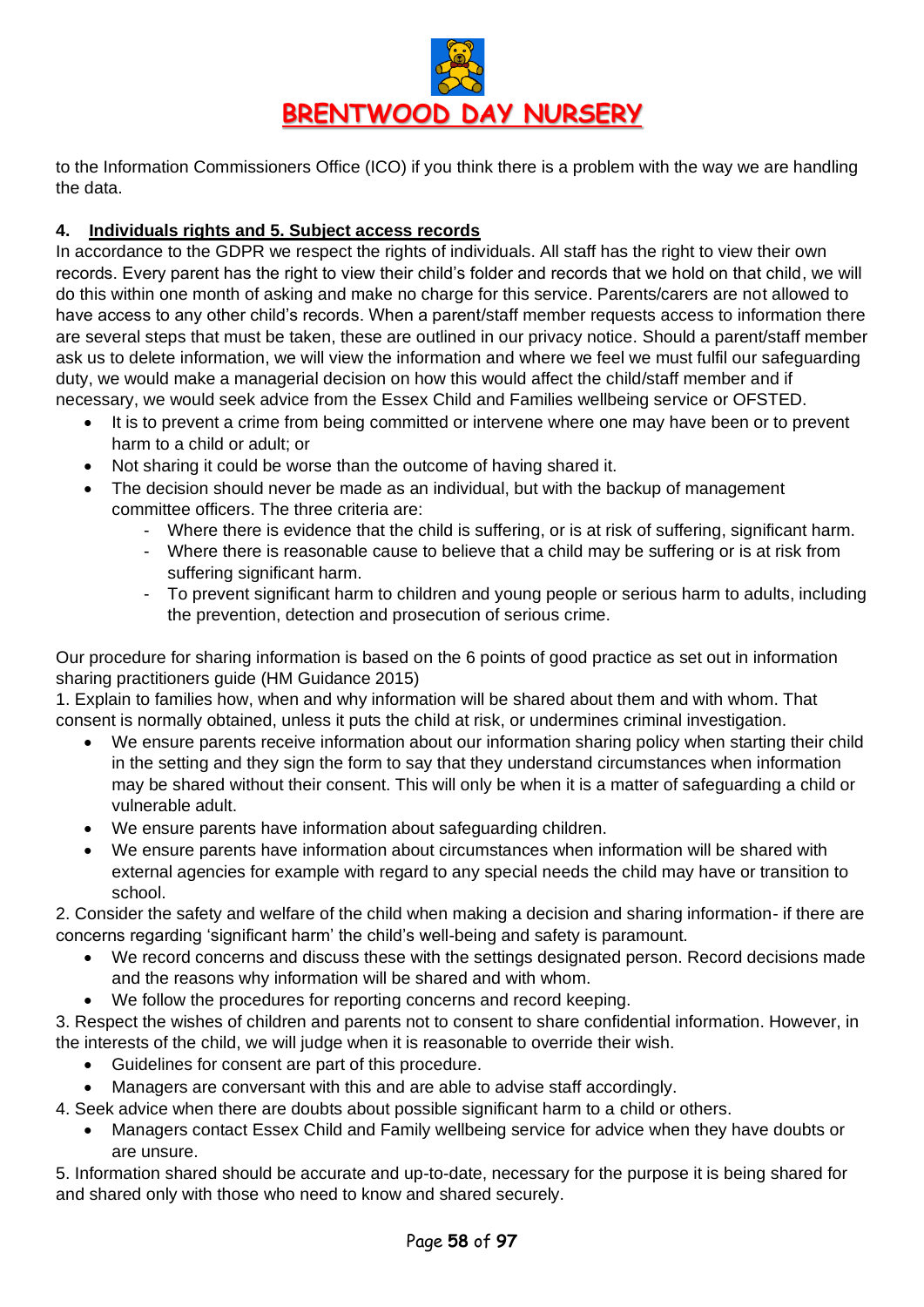

- Our safeguarding children and child protection procedures and record keeping procedures set out how and where information should be recorded and what information should be shared with another agency when making a referral.
- 6. Reasons for decisions to share information, or not are recorded

# **6. Lawful basis for processing personal data**

We require the information to ensure that your child is entitled to a place at the setting and that the setting receives the statutory funding which it is eligible for and so that we are able to provide the relevant care and education for that child. For staff, it is to ensure that you they are eligible to work in the UK and are safe to work with children. Our website is for information purposes only, we do not ask you to log in, nor do we ask for any personal information, so we do not have any form of recording your data or your browsing, so we therefore do not have a cookies requirement.

# **7. Consent**

Consent within our setting is of the highest priority. Before a child starts parents are sent our privacy notice and consent form and policies and procedures to which the parent signs and consents and returns a copy to the nursery. Staff members, volunteers, students, and contractors are also given the same staff relevant paperwork. Within consent parents have the right to consent and object to different communication methods, direct marketing etc. Consent is ongoing within our nursery as we require permission continually throughout the year. You are able to retract your consent any time, procedures for this are as set out in our privacy notice. The new GDPR regulations do not prohibit the sharing of information if there are child safeguarding concerns. In accordance to the ICO terms and conditions on 'Consent', we have a lawful basis to share information without your prior consent, under the lawful basis 'vital interest' rule where we feel that processing that data is necessary to protect someone's life.

## **8. Children**

Birth certificates are seen to verify a child's age. If we require further information other than the birth certificate (or are dissatisfied about the birth certificate given), we will contact Essex Child and Family wellbeing service. Parental permission and consent are given on many subjects relating to the data processing activity of children's records, detailed information is within our privacy notice in the terms and conditions document. We also ask to see proof of your current address that has been registered for funding purposes.

## **9. Data breaches**

We have procedures in place in the unlikely event of a data breach, either access to electronic files or hard copy files.

- If a child's records have been accessed in error, the parent or carer of the individual would be notified immediately
- For any information unwittingly emailed to the wrong email address, we would contact the recipient and ask that they delete the email, without reading its content
- If an email about a child has been received by a person in error, unaware to the nursery, we would ask that they contact us immediately and delete the email without reading its content
- If staff, volunteers, students, details have been breached the staff member would be alerted
- If we become aware that there had been unauthorised access to records within the building, we would notify all parents and staff, students, volunteers immediately
- We would check the folders for every single child and staff member, students, volunteers, ensuring that all the information is still within the folder
- Any data breach would be recorded
- We would evaluate our procedures for recording and sharing data
- We would also contact the Information Commissioners Office (ICO) who are responsible for the GDPR and OFSTED. In some circumstances, we would notify the police and social services.
- We do not ask for nor record bank details for parents or children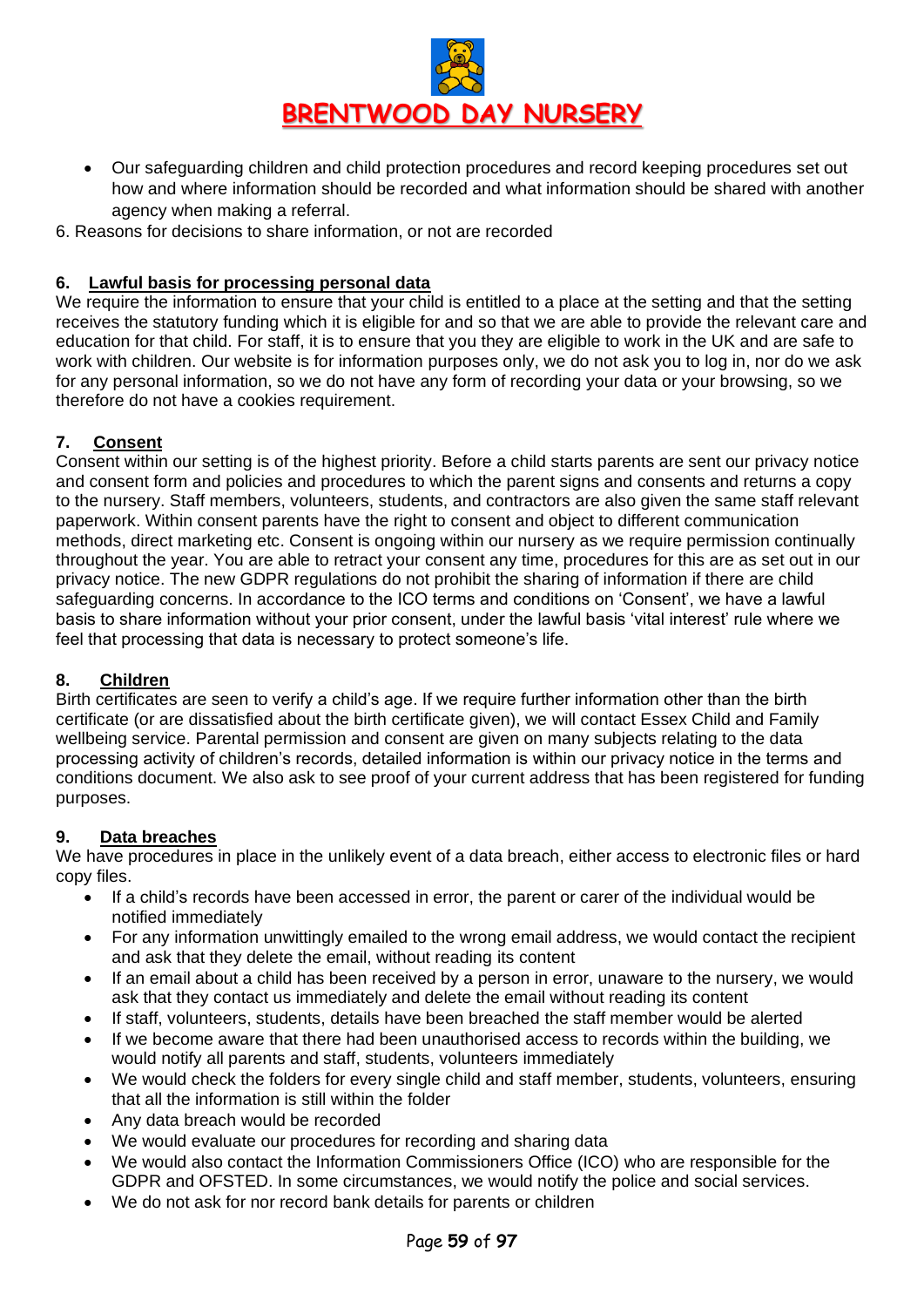

# **10. Data Protection by Design and Data Protection Impact Assessments**

Our approach is to assess and evaluate all the work that we do in terms of the impact it may have on data protection. As a nursery, we do not have a need for software or apps that record or control large amounts of data. We aim to identify problems at an early stage to minimise any negative effect they may have. We are governed by many legislations and this has to be incorporated into the day to day practice within the nursery. When evaluating our policies and procedures we examine and make careful notes on any new law that has been implemented and we do this continually as new updates are constantly received by OFSTED, NDNA and Essex County Council, EYLog, our online learning journal and the government.

Having assessed DPI, we conclude that we do not currently need to make additional assessments in relation to impact of data protection within our company.

#### **11. Data protection officers**

\_\_\_\_\_\_\_\_\_\_\_\_\_\_\_\_\_\_\_\_\_\_\_\_\_\_\_\_

\_\_\_\_\_\_\_\_\_\_\_\_\_\_\_\_\_\_\_\_\_\_\_\_\_\_\_\_

All senior managers are responsible for implementing GDPR procedures. The manager, Rachel Austin and the admin assistant Claire Holdgate, oversee the introduction and monitoring of GDPR.

#### **12. International**

We are an independent company and with one setting in Brentwood, Essex, UK. International GDPR is not relevant to our setting.

This policy has been reviewed and updated by Rachel Austin and Claire Holdgate on 26<sup>th</sup> February 2021. It has also had the input from all staff members and approved by them.

Page **60** of **97**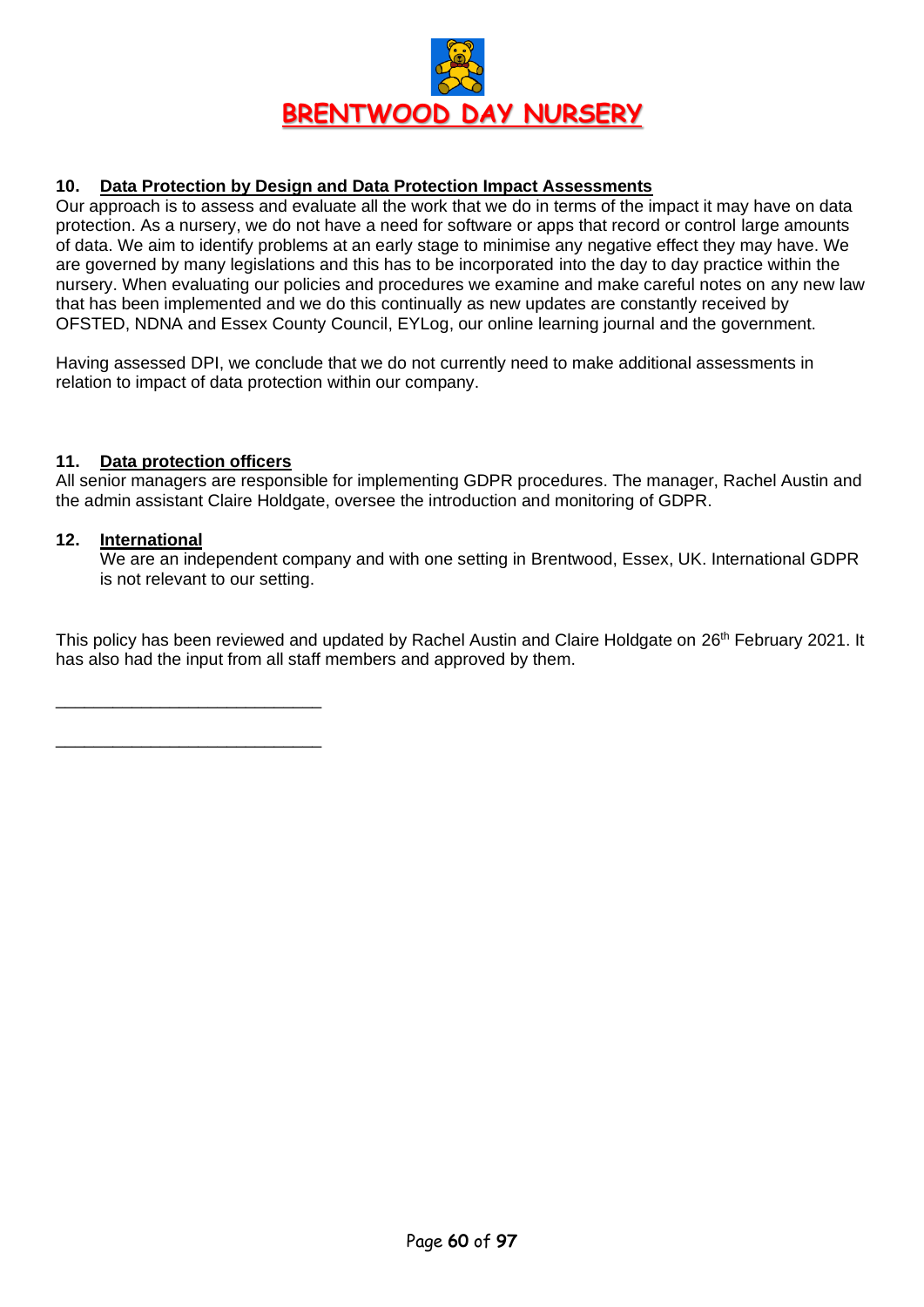

# **SECTION 6 - EMPLOYMENT**

# **6.1 Staffing and Employment Policy**

## **Policy Statement**

We provide a high staffing ratio to ensure that children have sufficient individual attention and to guarantee care and education of a high quality. This ensures that children and their parents are offered high quality nursery care and education and a service that promotes equality and values diversity. Our recruitment officer is Rachel Austin.

# **ALL STAFF, APPRENTICES, STUDENTS, VOLUNTEERS AND CONTRACTORS**

## **Meeting welfare requirements**

- To meet this aim we use the following minimum ratios of adults to child:
- Children aged  $2 3$  years of age: 1 adult to 4 children
- Children aged  $3 5$  years of age: 1 adult to 8 children
- Children aged  $5 8$  years of age: 1 adult to 8 children
- A minimum of two staff is on duty at any one time during opening hours of which one is level 3 qualified.
- We use a key worker system to ensure that each child and each family has a particular member of staff for discussion and consultation. When a member of staff is away another member of staff member 'buddy' will be assigned the responsibility of overseeing the education and welfare of their children and parents will be informed. In the event of both of these people being absent the deputy manager or manger will take on this role.
- We hold regular meetings with parents to undertake individual planning and to discuss children's progress, areas requiring support. We also discuss their achievements and any behaviour management issues.
- Volunteers, new staff on trial days, parent helpers, visitors (including those doing extra-curricular activities) do not work unsupervised. Also, volunteers, new staff who are awaiting DBS completion.
- All apprentices are given time within in their weekly rota for 'off the job training'. Off the job training will include administration of any training that is directly relevant to the apprenticeship, teaching and or developing new knowledge skills and behaviours required to reach competence in the occupation. It will also include ..

• Practical training: Work shadow, mentoring, industry visits, attendance at competitions. *Example(s): the apprentice observing colleagues carry out functions or processes that will enhance their knowledge. Attending meetings where the apprentice can build their knowledge. -* Time given for research and study, online training.

*Example(s): reading sector specific news, articles and journals and completing assignments set by our trainers.* 

*-* Supported or structured tasked with feedback given from employer, peer or trainer/ assessor. *Example(s): one to one meeting with managers and other supporting roles to improve and feedback on practice. Completing clear set tasks with a goal which can be evaluated, and feedback given at the end of the day*.

*-* Practical training, lectures, role playing, simulation exercises.

*Example(s): This could be from a wide range of tasks/ conditions you may set which supports the apprentice to develop in their role- in line with their qualification aims.*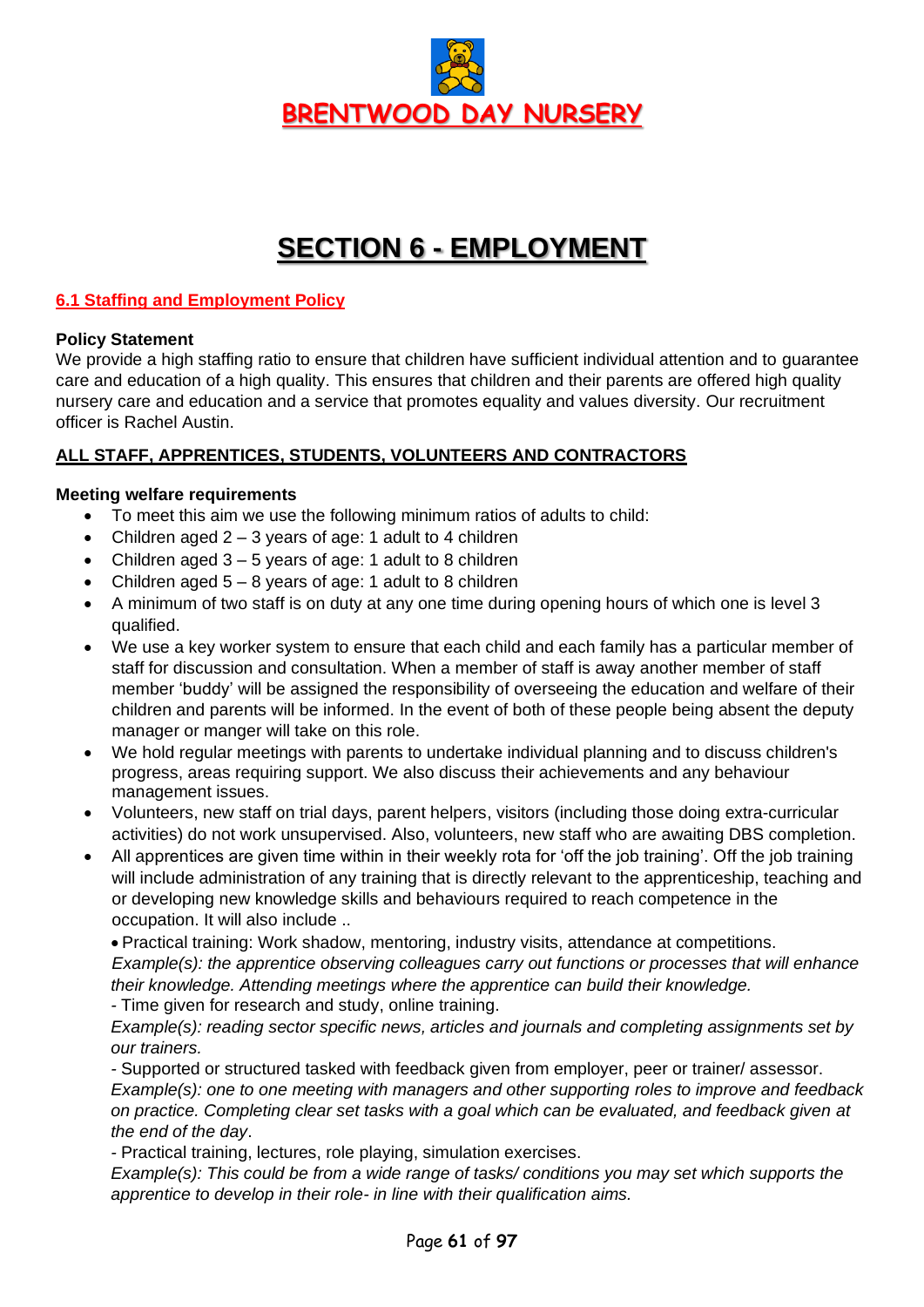

## **Safer recruitment**

Brentwood Day Nursery is committed to safeguarding and promoting the welfare of all attending children and expects all its staff, volunteers, external workers, contract staff and visitors to share this commitment. We will safeguard and promote the welfare of all children at our setting in compliance with the DCSF guidance 'Safeguarding children and safer recruitment in education'.

- A current staff member has received safer recruitment training and this is updated where needed
- We work towards offering equality of opportunity by using non-discriminatory procedures for staff recruitment and selection.
- Ensure that the details of the position make reference to the responsibility for safeguarding and promoting the welfare of children
- Our job descriptions outline the competences and qualities that the applicant should have in addition to qualifications and experience relevant to the position.
- Each 'role/post' is detailed in the 'Roles and posts job description' document and staff members are provided with an outline of their role as and when they are allocated. When a role has been assigned to a staff member the manager or deputy manager discusses in full the requirements of the role and the expectations.
- We require a full CV in addition to the completed application form
- We scrutinise the applicant's employment record looking for any gaps in employment and any discrepancies and question these should the applicant be invited to attend an interview
- We will check previous employment history and experience by obtaining 2 references, personal and professional. We may follow this up by telephone to a past employer to check authenticity of information.
- Our staff are appropriately qualified and checked for criminal records by an enhanced disclosure from the Disclosure and Barring Services. All applicants are subject to a satisfactory enhanced DBS check clearance and this is mentioned on our job descriptions. If a potential new staff member or volunteer has worked or lived abroad, we would carry out extensive checks, similar to DBS, for the country that they have worked or lived in.
- Employment will only commence once two satisfactory references have been received alongside a satisfactory DBS certificate. However, there may be occasions where a staff member is needed to start immediately in order to meet the staff/children ratio. The staff member will not be on their own, or left unsupervised with children while we await the satisfactory references.
- We state clearly in the verbal and written offer of employment that any position offered is subject to satisfactory references and enhanced DBS check clearance
- We will ask all applicants for any criminal history information that they feel may affect their suitability to work in our nursery. OFSTED may be consulted for further advice depending on the nature of the information disclosed.
- We welcome applicants from all sections of the community. Applicants will be considered on the basis of their suitability for the post, regardless of marital status, age, gender, disability, culture, religious belief, ethnic origin or sexual orientation.
- Applicants will not be placed at a disadvantage by us imposing conditions or requirements, which are not justifiable.
- We organise and conduct face to face interviews with suitable applicants for the position, this may be followed up by inviting the applicant in to attend a trial session.
- We check the applicant's identity and right to work in the UK, by checking their passport and we would keep a record of this.
- We require proof of the successful candidates' qualifications, academic and vocational, as stated on the application form
- All staff are provided with a job description in their induction, this sets out their roles and responsibilities. This is reviewed at the end of their first week, end of first month and during each staff supervision meeting.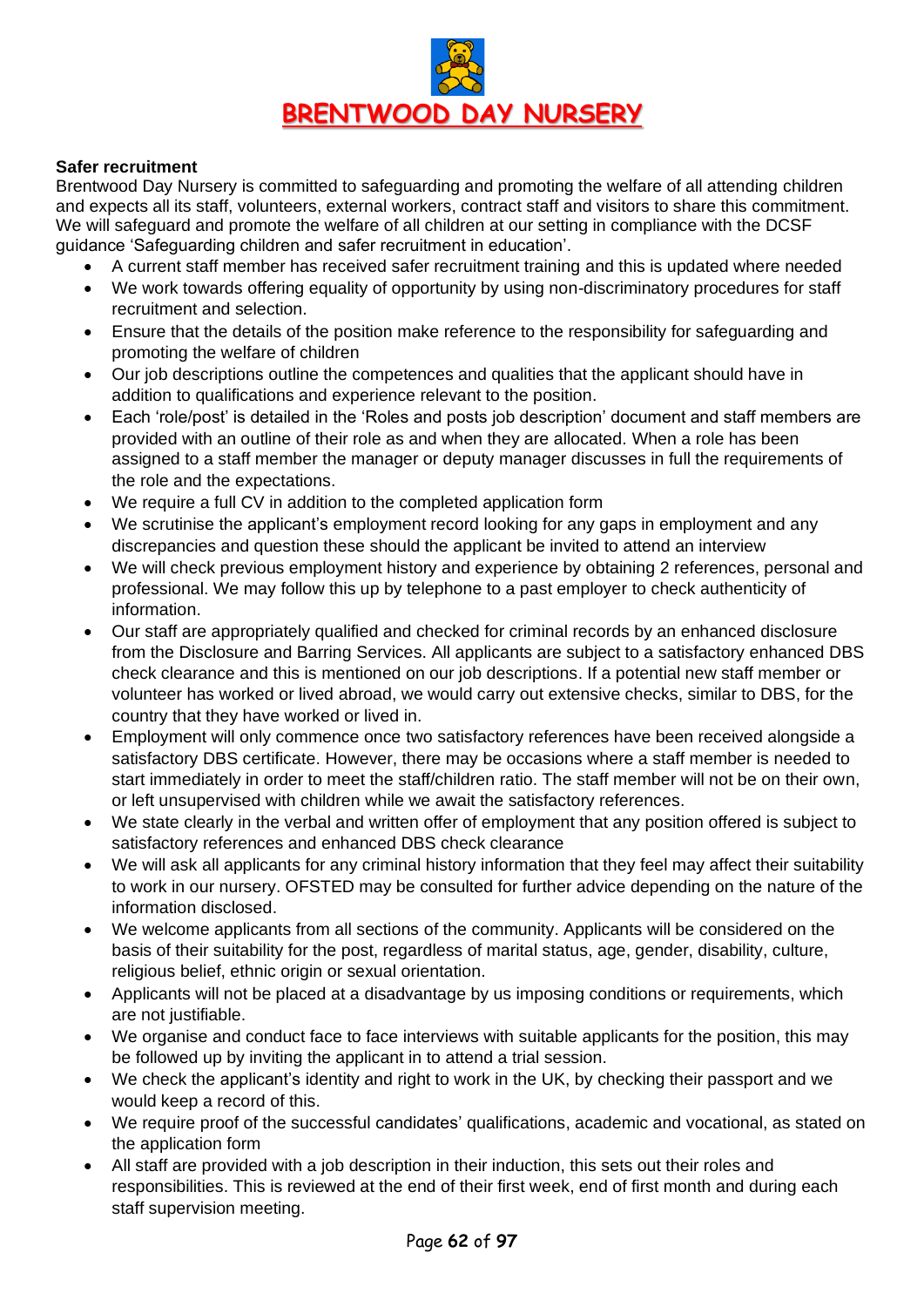

- We keep a documented record of roles carried out within the first 3 months of employment in order to ascertain that the staff member has fully understood the requirements within a reasonable time period
- Essential training must be passed within a reasonable time period
- The above 2 points are clarified in the employer's contract and failure to meet these could result in dismissal

## **Staff wellbeing**

We have systems in place to support our staff as we recognise that childcare can be quite demanding along with personal lives and commitments.

We are committed to ensuring that our staff wellbeing is at the forefront of our setting. We do this by...

- Introducing all staff to the new team member on their first day during the induction
- Allocating the new team member a staff mentor, this person is the person that they would go to for any personal or work related matters, although all staff including the management team are open and available should a staff member need to confide in them
- At the end of every day within the first week, the managers will check in with the staff member to ensure that they are feeling comfortable in the role and discuss accordingly should there be any issues
- At the end of the first week, management will review the week with the new staff member
- We have a staff wellbeing 'board' which staff can refer to for advice and in-house activities
- We award a staff member each month with 'employee of the month'. Staff members and parents are encouraged to leave comments for staff and the management will review these at the end of the month and award accordingly. The employee of the month is advertised on the parents greeting board and they are given a £10 gift voucher.
- Every morning before the nursery opens, we will have 'tea and talk' time where we informally chat about their personal events and discuss the day ahead
- On Fridays, before the nursery opening hours, staff will meet for 'breakfast' such as bacon sandwiches and croissants, tea and coffee. We informally chat about the week and have a topic of the week to discuss, such as 'visit a new place this week', or 'sign up to a new course or activity'.
- We have termly supervisions where we include asking about their personal lives and any matters that may affect their work or wellbeing
- We have staff outings and meals, and these are arranged throughout the year
- We also have a staff WhatsApp group, which we regularly communicate via

# **Training**

- We encourage and support all staff to gain qualifications and to undertake regular CPD (continual professional development) training; online, face to face or independent research. This should be a minimum of three times a year.
- Our nursery budget allocates resources to training as and when it is required.
- We provide staff induction training before the first day of employment. This is a recorded checklist that includes introduction, nursery routine, children's individual requirements, training requirements, responsibilities, contract (this includes details on the workplace pension for those eligible), all nursery policies and procedures, risk assessments and check lists. We emphasise the importance of our Health and Safety and Safeguarding Policy and Procedures and the location of reporting incidents contact details, at the induction. They are also made aware of the location of the Early Years Foundation Stage statutory framework and development matters and given a full briefing. Staff are provided with company policies and procedures via email – these are discussed at staff meetings. Staff will be trained on completing all relevant risk assessments, check lists, fire evacuation within the first week.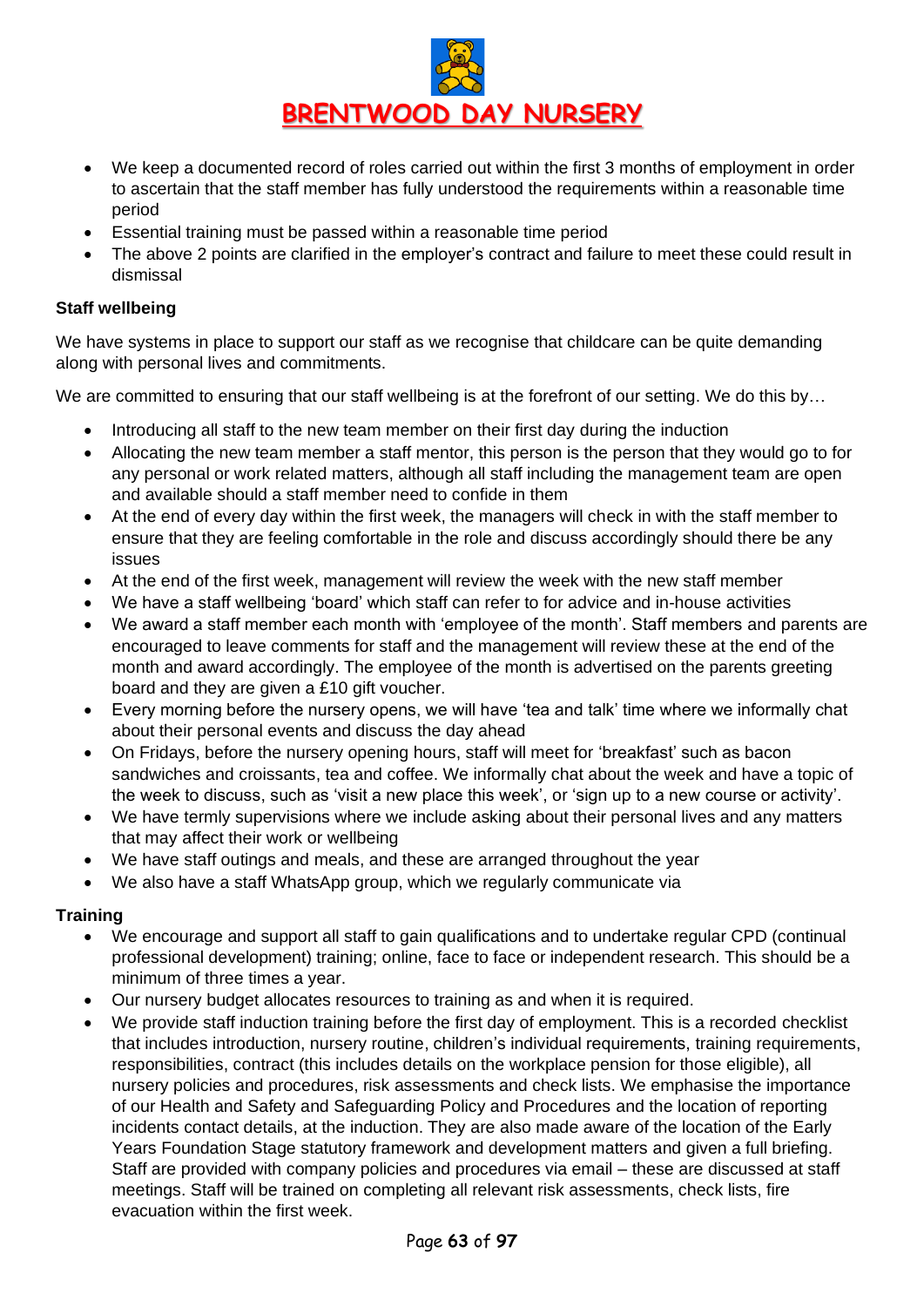

## **Personal records**

- We obtain written personal information on staff information forms, please refer to our GDPR policy and privacy notices
- Our company policies and procedures are individually reviewed and discussed during staff meetings and periodically whenever required. This will help familiarise themselves and promote understanding.

## **Staff approach to teaching**

- All children will be cared for in a positive, safe and indiscriminate manner.
- All children will be educated in a positive age and stage related environment, following the Early Years Foundation Stage (2014, revised 31<sup>st</sup> March 2021).

## **Parent Partnership**

• All parents/carers will be respected and addressed in a professional, confidential and indiscriminate manner.

#### **Staff uniform, appearance and conduct**

- Low-healed footwear, no open-toed sandals to be worn in the nursery.
- Only simple jewellery is appropriate through the working day.
- No ripped jeans, trousers or shorts, shorts should be at a respectable length (on or just above the knee). Leggings should be of good thick quality material and not see through.
- All staff are provided with uniform; embroidered t shirts and jumpers (2 of each, after the probation period). Staff are not permitted to wear their own tops (unless permitted by management). Clothing should be presentable; no tears, spillages/stains.
- When your employment is terminated, you must hand your uniform back to the nursery, fully washed. If the uniform is not returned, an invoice will be sent to you to cover the cost. Uniform should be returned within one week following the last day of employment.
- Uniform will be replaced once every two years. Uniform negligence will result in the staff member replacing the uniform at their own cost.
- Visible tattoos should be covered
- Piercings of an offensive nature should be removed; facial piercings other than simple ear piercings is not allowed. Simple small earrings should be worn in the ears, no hoops or large dangly earrings.
- Fingernails should be kept at a manageable length, including acrylic and gel nails, this would be at the managers discretion
- Smoking/vaping in the nursery premises or outdoor areas where children will be present is strictly prohibited. Staff are asked to refrain from smoking/vaping whilst wearing nursery uniform out and about
- All hot drinks must be in cups with screw on lids and be kept in the kitchen. They can be used in the back bar room.
- Bad or offensive language will not be tolerated
- We encourage staff to use correct language and ensure children are exposed to correct vocabulary
- All staff members will conduct themselves in a professional, respectable and respectful manner throughout the day. All employees are expected to be reliable and punctual.
- It is the responsibility of all members of staff to make themselves familiar with nursery routine and to work as a team to ensure that the day-to-day running of the nursery is smooth and uncomplicated.
- All staff should work effectively together and strive for a kind and positive working environment, where each staff member feels valued and respected. Staff should be pleasant and courteous to each other throughout the working day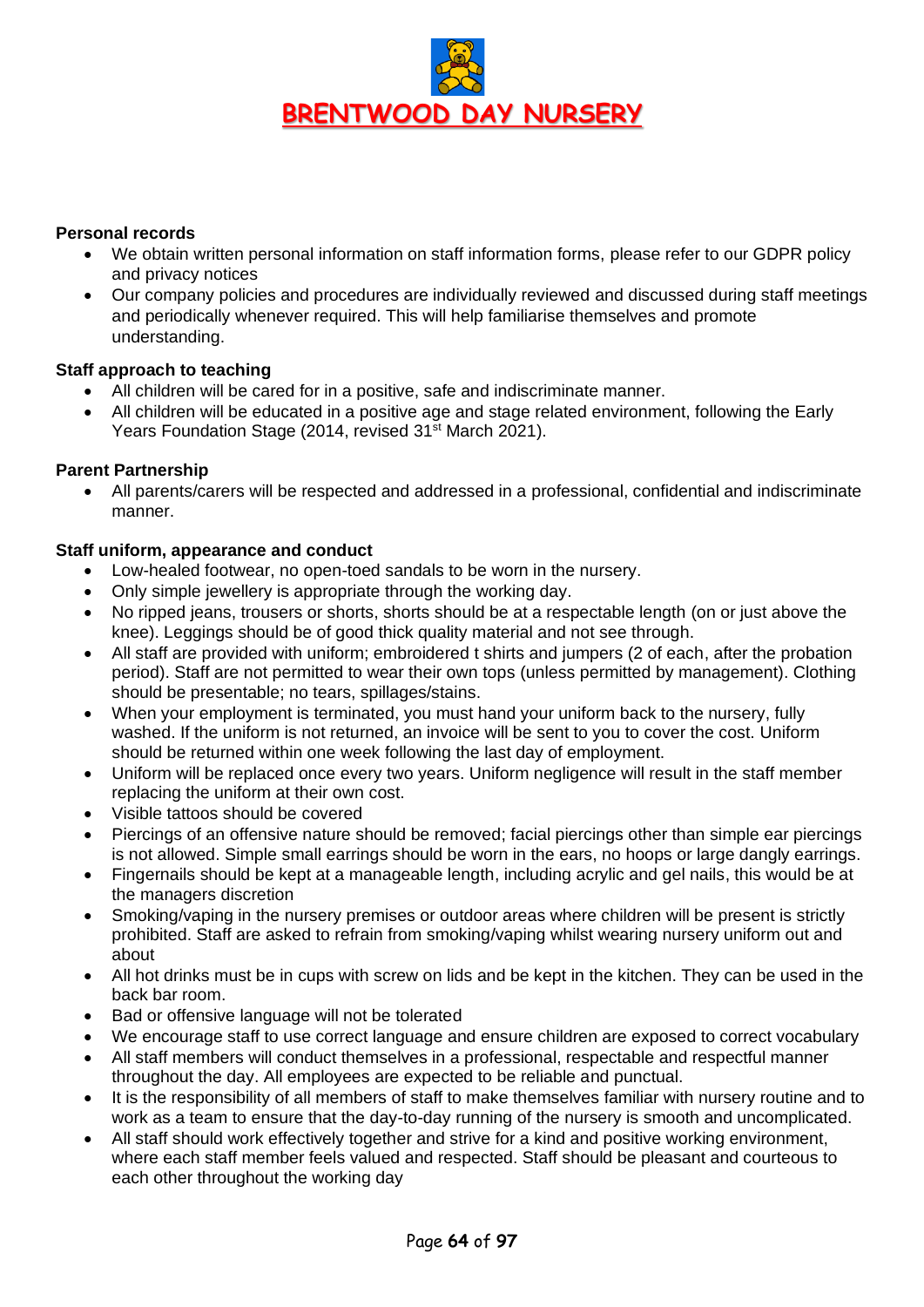

#### **Staff children attendance not permitted**

• We do not permit children of current staff to attend the setting, due to previous experiences where this has not been effective

## **Mobile telephones and I watches**

- Mobile phones should be switched off or to silent throughout the working day. These to be placed in the nursery safe and used only in emergencies with permission by the manager/supervisors. Mobile phones may be used in the nursery only with the permission of the Manager/s or in the case of an emergency. The safety of children in the setting is paramount. Therefore, the use of a mobile phone must not detract from the quality of supervision and care of the children. Any staff using a mobile phone other than for emergency purposes will be given a disciplinary. Mobile phones may be used by staff during their lunch hour providing they are used solely in the staff room or out of the building
- I phone watches must be stored in the safe during the working day. They may be used by staff during their lunch hour providing they are used solely in the staff room or out of the building

#### **Staff holidays, shifts and hours**

- All staff are required to start their work shift promptly; staff should ensure that they are available on the floor at the start of their shift (this will mean arriving at least 5 minutes earlier than your shift start time)
- There may be occasions where you are required to stay beyond your shift, this is a very rare occurrence, however if parents have been delayed in collecting children and our staff ratio would drop below what is required, we would require you to remain at work until such time that there are adequate staff ratios
- Should staff be required to work outside the normal shift hours, including attendance of staff meetings, they will accumulate these hours and can take extra holiday or be paid for their time
- Notification of holidays should be requested by staff members to the administrator Claire Holdgate by completing a holiday request form. Once this has been processed, she will confirm verbally and record dates on the electronic holiday form and wall chart. It will be unlikely that more than one member of staff can take holiday leave at the same time due to staff organisation, although every effort will be made to meet the desires of all our staff.

## **Staff Absence (including sick pay)**

- Full hourly rate will be paid to you for up to 5 days taken as sick leave in any one year. Pay for any sick days taken after the 5<sup>th</sup> day will be at the managers discretion. The sickness allowance for this year will take effect immediately
- Notification of absence from work due to illness or any other causes should be made by text to Chrissie/Rachel's mobile by 7am on the day you are absent from work. If you are unable to contact Chrissie/Rachel, then the nursery must be called, and this must be done by 8am on the day you are absent from work. You must keep contact with the nursery every day throughout your continued absence (refer to the contact methods).
- Whilst off on sick leave, you are expected to take reasonable measures in order to get yourself fit and well so that you can return to work, this will include rest and over the counter medicines, appointment with the doctors, physio, other private professionals. Should the nursery obtain information to the contrary, then you may be asked to attend a meeting and discipline procedures may follow.
- Brentwood Day Nursery does not have a company sick pay scheme, but you are entitled to statutory sick pay (SSP). SSP is paid to you if you have been off work sick for 4 or more days in a row. A fit note from the doctor that declares you are 'unfit for work' must be given to the manager on the 5<sup>th</sup> day of your sick leave in order for the nursery to process SSP. Brentwood Day Nursery would have regular contact with you and would ask for regular updates in regards to your diagnosis/illness.
- 'Return to work' meetings may be held with you if there is a frequent pattern to an employee's sick leave or if the sick leave becomes increasingly frequent.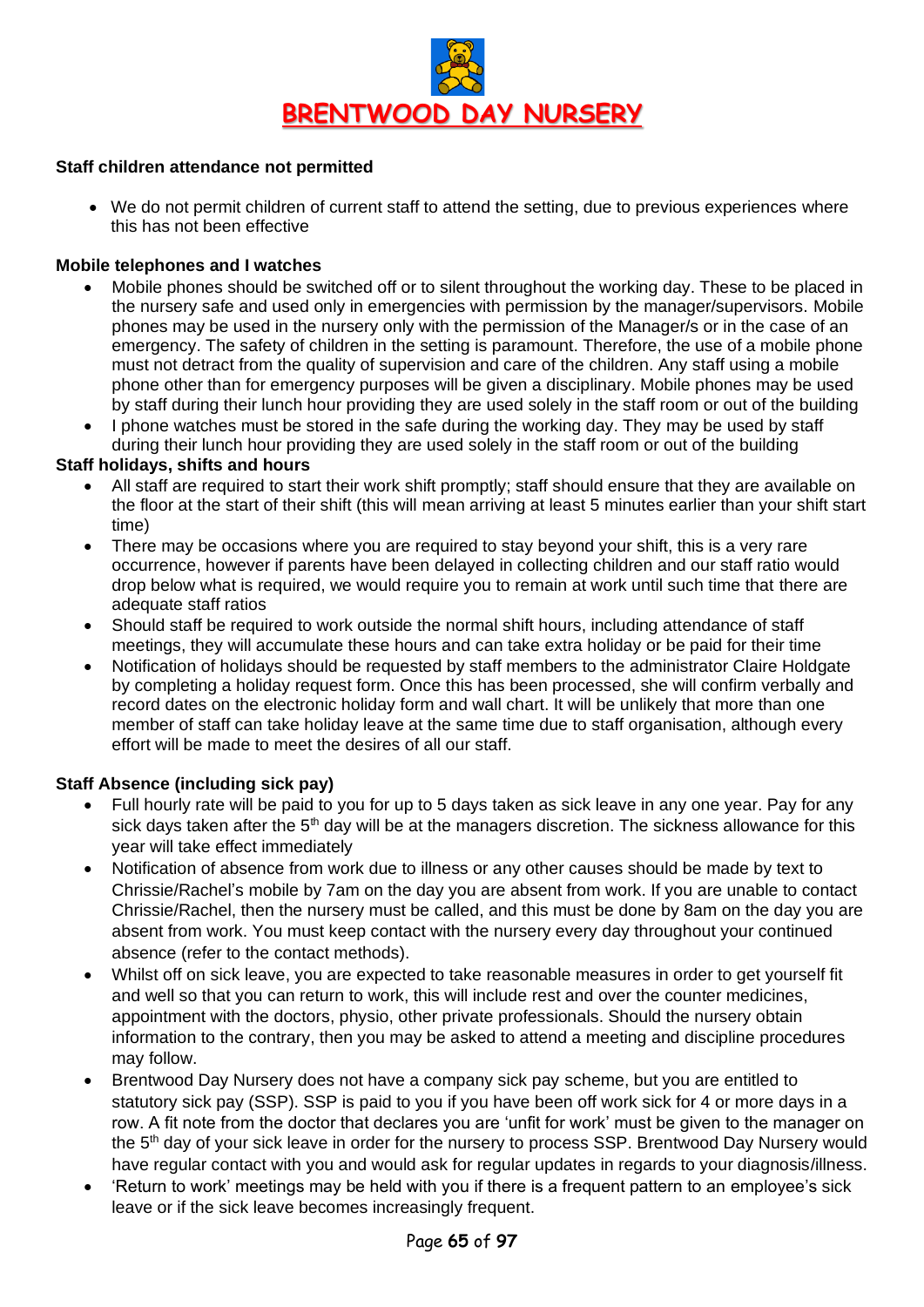

#### **Fit for work after long term absence**

- We would offer support and guidance to help an employee return to work and all reasonable adjustments will be made in order to aid someone's return to work after a long illness/physical condition, if this the condition was still having an impact on their performance. If after all adjustments have been made and agreed and the nursery is unable to find an alternative role, further advice regarding the employees capabilities of fulfilling their contract may be sought and the necessary decisions made as to whether we terminate their contract.
- All employees are eligible to apply for compassionate leave. Leave will be granted in the event of a bereavement or serious illness and to attend funerals of an employee's immediate relative. Each case will be judged on its own merits and amount of leave (paid or unpaid) awarded should be appropriate to the circumstances, length of service and previous attendance record.

#### **Staff disqualifications**

If a member of staff receives a disqualification during their employment at the nursery, we will record this within their file with full details of the disqualification. Depending on the nature of the disqualification received, the nursery will follow instructions from OFSTED and will make the necessary decisions.

If a member of staff receives a disqualification and they subsequently leave the nursery, then we will inform DBS immediately of their resignation. DBS will be able to make the appropriate steps regarding the disqualification within their next setting.

#### **Disqualification by association**

According to a government consultation about 'Disqualification by Association' (August 2018) a change in the law means this will only apply on domestic premises.

However we expect staff to inform the setting where their relationships and associations, both within and outside of the workplace (including online) may have implications for the safeguarding of children in the setting. Staff are reminded in supervisions to let us know if their circumstances have changed. This information is kept in their individual files.

Depending on the information given, we may consult OFSTED or other professional services.

## **Staff disciplinary and termination**

- Failure to comply to any of the above by a staff member (who is employed with a current contract) will result in the nursery disciplinary procedures being actioned
- The nursery has the right to cease employment or placement with immediate effect for any staff members who are voluntary or where a staff member has exceeded the date of their contract (and is currently out of contract)
- Where we feel there is failure to comply by a student the college will be notified, and we would suggest the disciplinary procedures are followed

#### **Staff supervisions**

- We support all staff by holding regular (termly) supervision meetings. We review roles, responsibilities, well-being and training.
- We check for their current suitability or situations to work with children which may affect their role
- We remind staff in these meetings (or in joint 6 monthly meetings) of certain essential policies and procedures such as mobile phone and social media usage, evacuation procedures, and expect staff to update us on any changes in relation to dietary/medical needs and events that may have affected their current DBS. All staff sign to agree that they have met these conditions, at every supervision.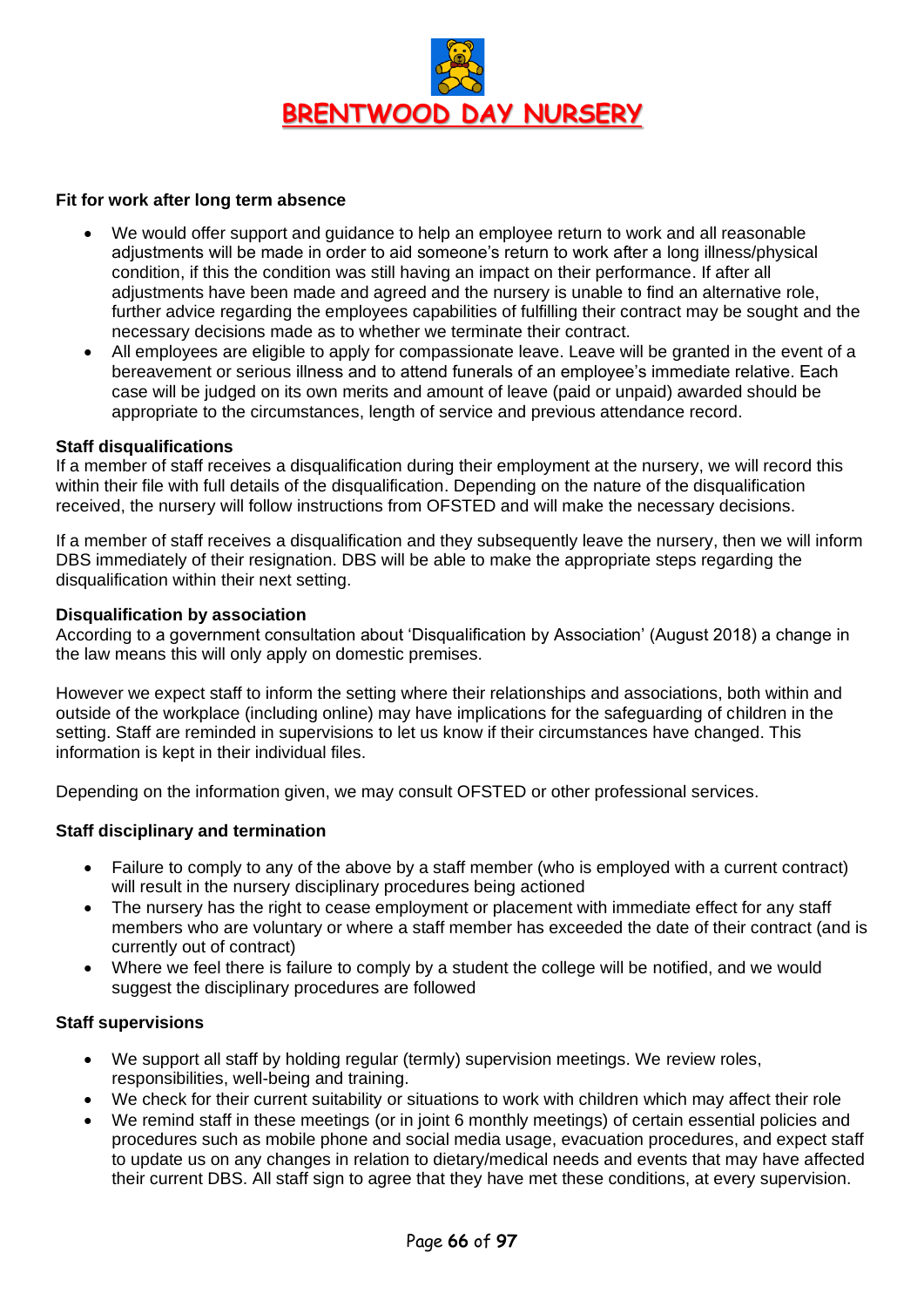

• From this meeting, new targets for the next term will be jointly set. These targets will be expected to be completed by the next supervision meeting unless an identified difficulty (out of their control) has prohibited completion. Where this occurs, staff should immediately inform the manager and work together to try to overcome any problems.

#### **Respect and dignity**

The setting is committed to providing a positive environment in which employees are treated with dignity, respect and courtesy and the different experiences, abilities and skills of each individual are valued by others. Our aim is to have an environment in which bullying, harassment and intimidation are acknowledged as unacceptable and are not tolerated. All staff members are made aware that they should behave appropriately and where necessary complain about bullying and harassment should it arise

- We will resolve issues promptly and professionally
- All discussions will be recorded, ensuring that confidentiality of both partied is always maintained
- We initially aim to resolve issues in house with mediation discussions, if instances persist or are more serious in nature, we will follow disciplinary procedures as set out below

#### **Peer on Peer abuse with staff**

Brentwood Day Nursery's main aim is to ensure the safety and welfare of the children within our setting. In order for this to be maintained, it is imperative that the following is adhered to:

- Staff should be approachable and informative. They will support each other's role within the nursery and any concerns should be communicated promptly in order for solutions to be reached.
- Staff are expected to be considerate to one another and refrain from being argumentative or patronising.
- At no time should any member of staff use threatening behaviour involving verbal or bodily/physical contact.
- Should any employee, volunteer, visitor or student continually upset or offend an individual (staff, children, parents, visitors) or create unpleasant atmosphere within the setting we will commence with the nursery disciplinary action procedures:

Examples of abuse can be as follows, but are not limited to:

- bullying (including cyberbullying)
- unwanted physical contact
- unwelcome advances, intentions or propositions
- deliberate exclusion of a staff members input and persistent unjustified criticism
- sexual violence
- verbal abuse, insults or intrusive questioning
- disclosure of personal preferences without prior consent and using that to cause upset
- sexual harassment such as sexual comments, remarks, jokes and online sexual harassment, which may be stand-alone or part of a broader pattern of abuse
- upskirting which typically involves taking a picture under a person's clothing without them knowing, with the intention of viewing their genitals or buttocks to obtain sexual gratification, or cause the victim humiliation, distress or alarm
- sexting (also known as youth produced sexual imagery)
- deliberate intentions to treat a colleague less favourably and encouraging others to do so
- intentionally blaming staff members for something they haven't done

Bullying has the effect of undermining, humiliate, or injuring the recipient and can be carried out by an individual or group

**Nursery Closure due to a short-term emergency situation (this does not include pandemics and outbreaks which result in a government forced closure)**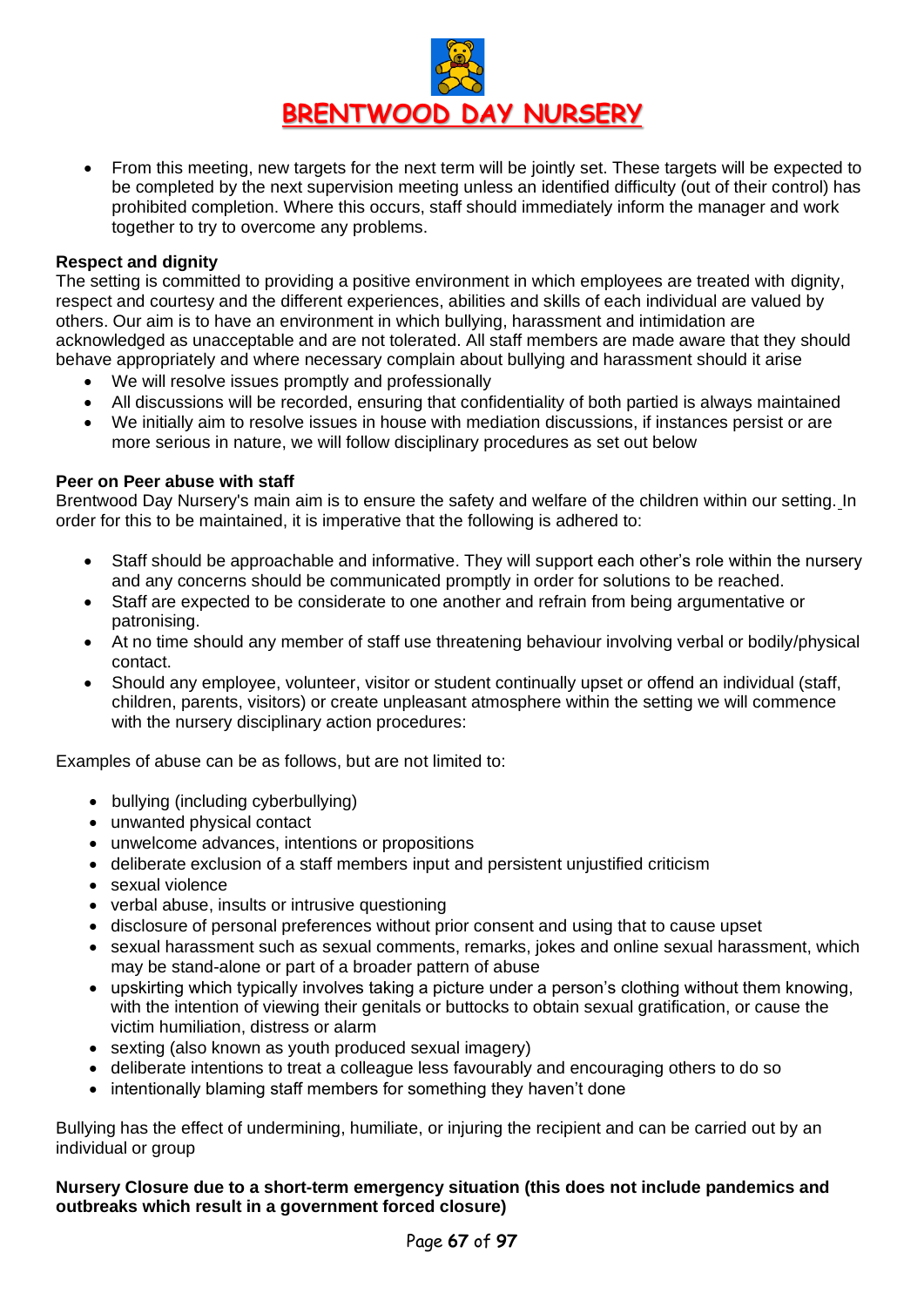

Should the nursery have to close in an unplanned emergency situation (such as flooding, or a gas leak) staff will be notified and dependent on the situation, paid as usual for the period in which it is closed

#### **Effective leadership of children's services 'joining the dots'**

Our nursery believe that staff will perform to a higher standard if they have effective leadership, which ultimately provides good practice which helps improve the lives of children and families within our setting. We follow the OFSTED 'Joining the dots' Effective leadership of children's services (March 2015) … [https://assets.publishing.service.gov.uk/government/uploads/system/uploads/attachment\\_data/file/424193/](https://assets.publishing.service.gov.uk/government/uploads/system/uploads/attachment_data/file/424193/Joining_the_dots__effective_leadership_of_childrens_services.pdf) Joining the dots effective leadership of childrens services.pdf

#### **Effective staff management**

Managers should address poor performance effectively, i.e. failure to meet deadlines, in ways that do not lead to misinterpretation of their actions as bullying or harassment. Managers and supervisors are expected to treat staff fairly, communicate effectively, and to use appropriate measures to help them improve performance when necessary

#### **Disciplinary Procedures**

- First incident a verbal warning will be given
- Second incident a further verbal warning
- Third incident a written warning will be given
- Fourth and final incident no further warnings will be issued; immediate dismissal will be given

Depending on the nature of the disciplinary, *we may have to proceed straight to the fourth step,* and it may be necessary to contact local authorities, OFSTED, and the police may be contacted.

#### **Protection of property**

If there is persistent misuse of property, i.e. dropping equipment, using it heavy handily, we will make a management decision as to the penalties that the staff member will face, it is likely to involve personal payment towards new equipment.

If property that contains personal information, i.e, laptops, iPads are lost or stolen, then we will inform the ICO and if it has been stolen we will contact the police. We will follow the necessary procedures given by ICO in order to protect any data on the iPads or laptops.

## **6.2 Induction for new staff**

All staff go through a rigorous induction and this includes the following …

- We have a written induction plan for all new staff, and it is continually referred to and updated
- Relevant paperwork such as passports, DBS (if they are on the update service), NI number, training company paperwork, immunisation record, medical history, will be checked and recorded before the first day of placement.
- Introduction to staff and volunteers including management.
- Familiarising with the building, health and safety procedures, safeguarding, registration and fire procedures.
- Ensuring policies and procedures have been read, understood and signed to agree that practice will reflect the terms set out in them.
- Introduction to parents and children-especially key children and their families.
- Familiarising them with confidential information where applicable in relation to key children or any children they will be working with for example any allergies or specific medical requirements they may have.
- Details and demonstration of daily tasks and duties will be carried out by an allocated staff member.
- The manager inducts new staff, students and volunteers. All new staff undertaking training will have a probationary period.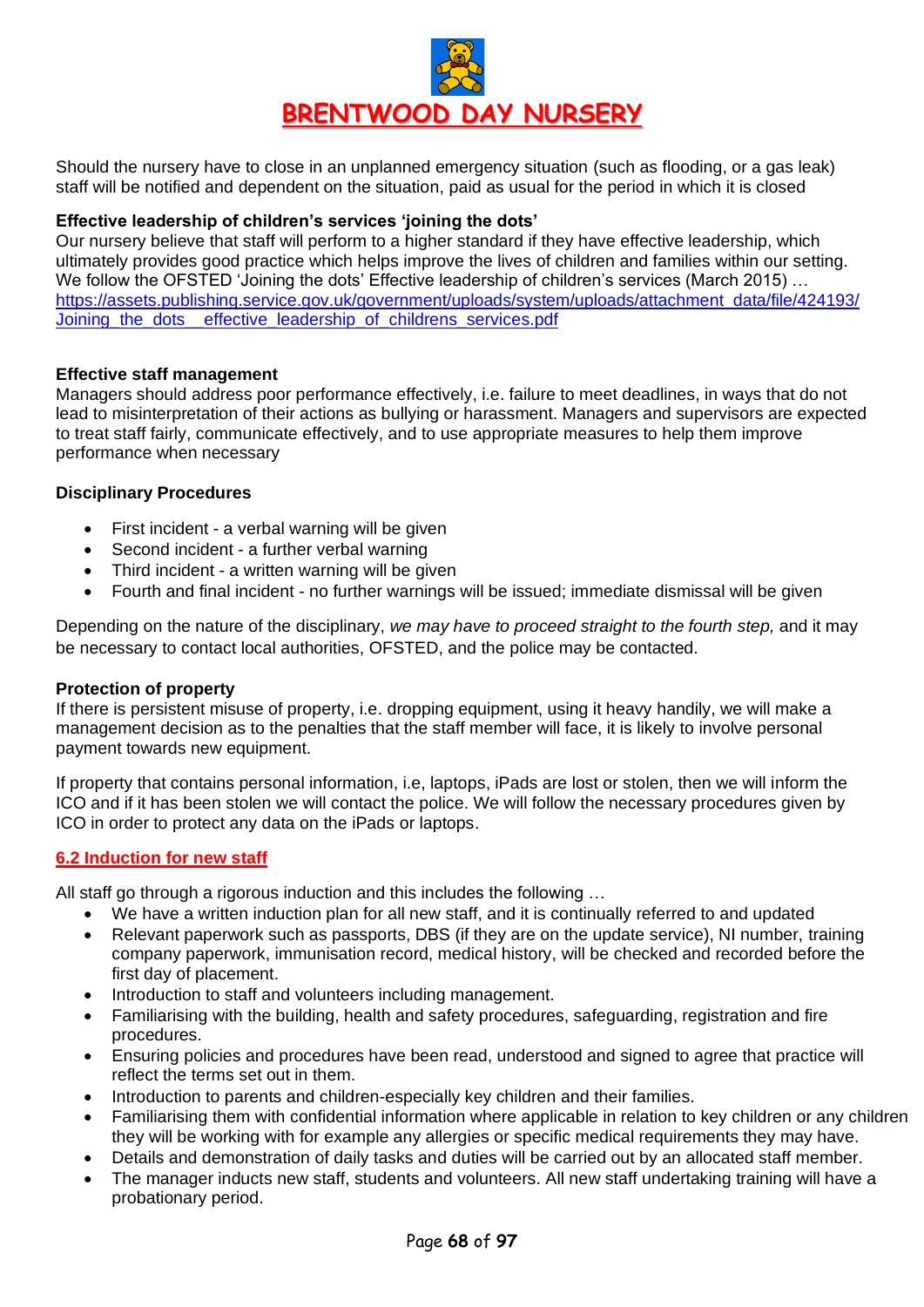

- All staff are expected to have a respectable appearance, to show respect for other members of staff, apprentices, students and volunteers. To treat all children as individuals and have respect for their cultures and beliefs.
- All new trainees will be informed of their duties and be given time to settle in and become acquainted with the staff and children.
- The new trainee must show evidence that he/she is capable of working co-operatively in a team and is able to show initiative and act accordingly in any situation.
- The trainee staff will be expected to show evidence that he/she has understood the policies and is aware of confidentiality.
- The trainee staff should be willing to undertake any training courses (when considered necessary) to further their understanding and knowledge of childcare.
- After the probation period a meeting will take place to discuss any problems or concerns that either the manager or the trainee staff might have, then if both parties are satisfied with the outcome of the meeting then a contract of employment will be drawn up and signed by both management and trainee.

# **6.3 Student Placement Policy**

#### **Policy Statement**

This nursery recognises that qualifications and training make an important contribution to the quality of the care and education provided by pre-school settings. As part of our commitment to quality, we offer placements to students undertaking qualifications and training

We aim to provide for students on placement with us, experiences which contribute to the successful completion of their studies and which provide examples of quality practice in early years and education.

#### **Procedures**

- We require students to meet the 'suitable person' requirements of Ofsted and have a current DBS check carried out. DBS and references are usually supplied and certified by the placement company.
- We provide staff induction training before the first day of placement. This is a recorded checklist that includes introduction, nursery routine, training requirements, responsibilities, contract, all nursery policies and procedures, risk assessments and check lists. We emphasise the importance of our Health and Safety and Safeguarding Policy and Procedures at the induction. Students are provided with company policies and procedures via email.
- We obtain written personal information on staff information forms, including their contact numbers, address, emergency contact details and any necessary medical details.
- We require schools placing students under the age of 18 years with the nursery to vouch for their good character.
- We will make a management decision, following a risk assessment, as to whether a student can be unsupervised with a child.
- Students who are placed in our nursery on a short-term basis are not counted in our staffing ratios.
- Students who are placed for longer periods for example a year may be counted in our staffing ratios provided we consider them to be competent.
- We have employers' liability insurance and public liability insurance, which covers both trainees and voluntary helpers.
- We require students to adhere to our confidentiality procedures at the setting
- We co-operate with students' tutors in order to help students fulfil the requirements of their course study.
- Students are expected to call before 8am on the day to inform us of absence or any delay.
- We make the needs of the children paramount by not including students in numbers, which hinder the essential work of the nursery.
- We ensure that students placed with us are engaged in *bona fide* early years' training which provides the necessary background understanding of children's development and activities.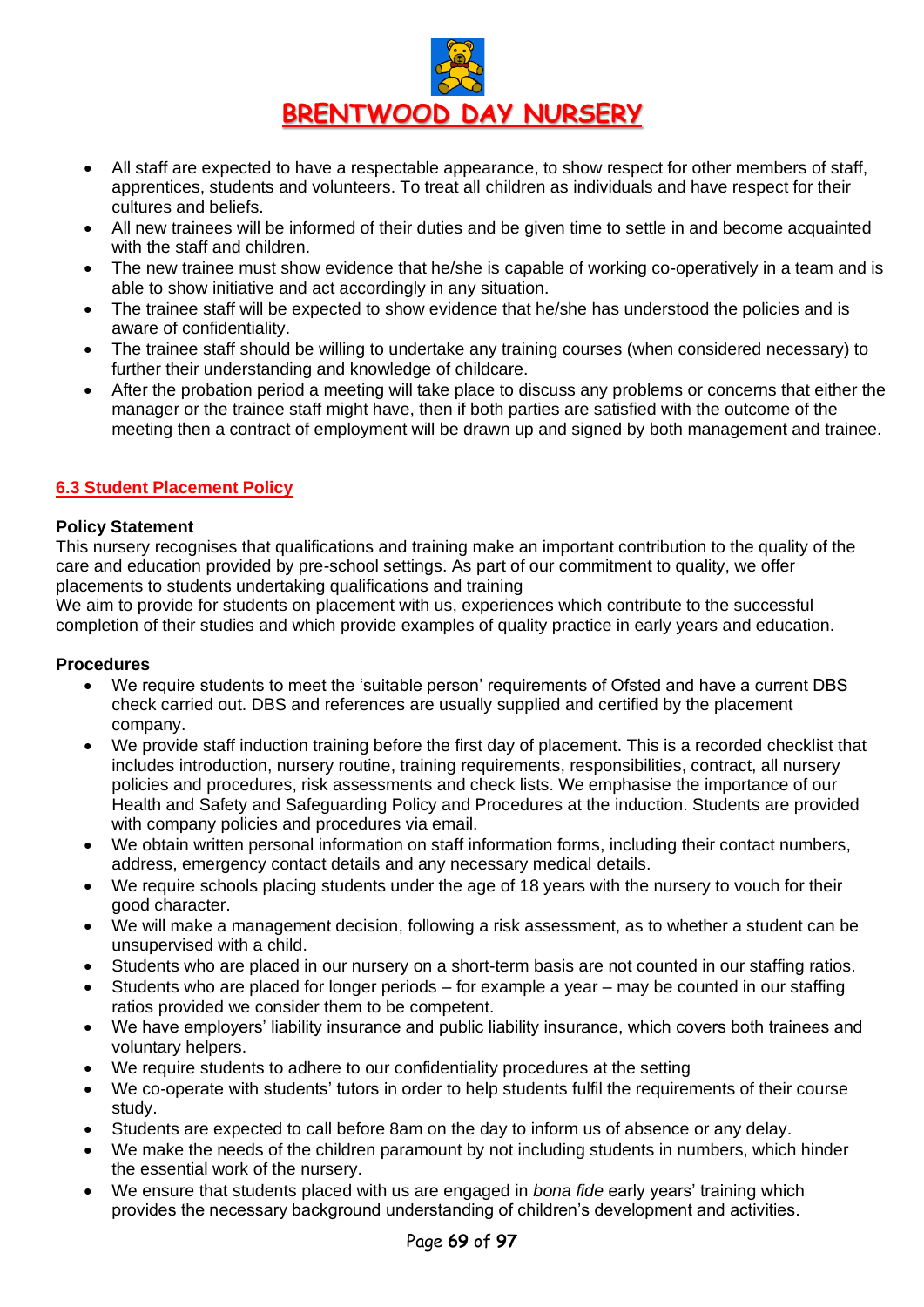

- Students and volunteers are not permitted to undertake any toileting tasks or sleep supervision
- We reserve the right to terminate a student's placement if they do not adhere to safeguarding and correct conduct

## **6.4 Lone Working Policy**

#### **Policy Statement**

Brentwood Day Nursery intend that no person should be working alone at the setting and will endeavour as far as is practical to ensure that at least two persons are on duty at any given time. However, it is recognised that there may be times that lone working is unavoidable and therefore this policy and guidelines are written to reflect this eventuality.

## **Aims**

To ensure persons who carry out lone working shall not face any additional degree of risk when doing so. The health and safety of employees who work alone shall be assured as far as is reasonably practical as shall others who may be affected by the actions of lone workers themselves.

#### **Procedures**

Managers and their employees must ensure that:

- Persons who are working at the nursery outside normal working hours should be made known to the Manager/Owner.
- In an emergency follow usual evacuation procedures and contact emergency services as well as a Manager/Owner.
- The worker will be advised of a nominated person from the senior Management team who will be the first point of contact for any issues.
- All appropriate steps are taken to control access to the building and that emergency exits are accessible.
- Alarm systems are tested regularly.
- When working alone, they are familiar with exits and alarms.
- There is access to a telephone and first aid kit.
- If there is any indication that the building has been broken into, they call the manager or county club maintenance manager for assistance before entering. If the intruder is still present, the staff member should not enter the building and call the police (999) immediately. The manager should also be alerted after this call has been made.
- External doors and windows are locked to avoid unwanted visitors if working alone.
- Door should be locked, or entry system kept activated when on the premises.
- Staff are familiar with the no-smoking/vaping rules and procedures and adhere to these.
- Whenever possible they park in a well-lit area and close to the building.
- Ensure sign-in and sign-out procedures are followed.
- Workers should not take any unnecessary risks.

\_\_\_\_\_\_\_\_\_\_\_\_\_\_\_\_\_\_\_\_\_\_\_\_\_\_\_\_

\_\_\_\_\_\_\_\_\_\_\_\_\_\_\_\_\_\_\_\_\_\_\_\_\_\_\_\_

This policy has been reviewed and updated by Rachel Austin and Claire Holdgate on 26<sup>th</sup> February 2021. It has also had the input from all staff members and approved by them.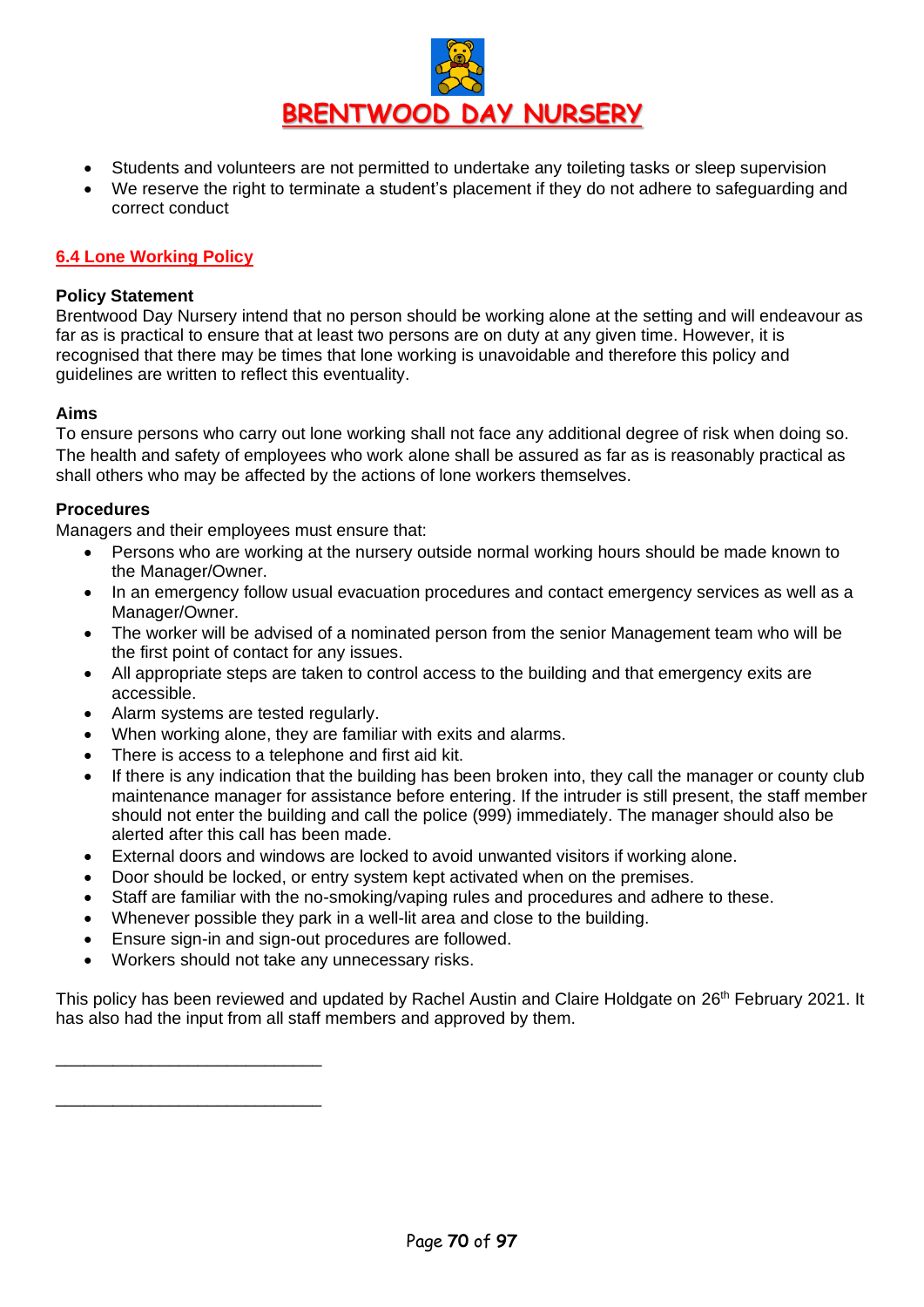# **SECTION 7 - HEALTH AND SAFETY**

# **7.1 Risk assessment**

# **Policy Statement**

Our setting believes that the health and safety of children, staff and visitors is of paramount importance. We make our setting a safe and healthy place for children, parents, staff and volunteers by assessing and minimising the hazards and risks to enable the children to thrive in a healthy and safe environment. The basis of this policy is risk assessment.

- Identification of risk: where is it and what is it?
- Who is at risk: Children, Staff, Students, Parents and visitors, volunteers and contractors
- Assessment is on the level of risk such as high, medium and low. This is both the risk of the likelihood of it happening, as well as the possible impact if it did.
- Control measures to reduce/eliminate risk: what we need to do, in order to reduce the risk.
- Monitoring and review: How do we know if what we have said is working, or is thorough enough? If it is not working, it will need to be amended, or maybe there is a better solution.

## **Procedures**

Our risk assessment process covers adults and children and includes:

- Checking (at the start of morning and afternoon sessions) for and noting, reporting/taking action for hazards and risks indoors and outdoors, and for different activities
- Additional risk assessments are carried out for when we have outings or walks at the time of the event
- Assessing the level of risk and who might be affected
- Deciding which areas need attention, and
- Developing an action plan that specifies the action required, the timescales for action, the person responsible for the action and any funding required.
- The full risk assessment is written and is reviewed yearly.
- We maintain lists of health and safety issues, which are checked twice daily before the session starts as well as those that are checked when a full risk assessment is carried out.
- The staff members responsible for ensuring risk assessment is carried out and taking appropriate measures to maintain a safe environment is Rachel Austin and Chrissie Searle. All other members have the responsibility of identifying, notifying the managers and dealing with any risks arising during session times.

We currently have the following risk assessments in place

- Bathroom risk assessment (including nappy changing)
- Full risk assessment (including COSHH and RIDDOR procedures)
- Indoor and outdoor risk assessment
- Kitchen risk assessment
- Staff risk assessment (including pregnant staff)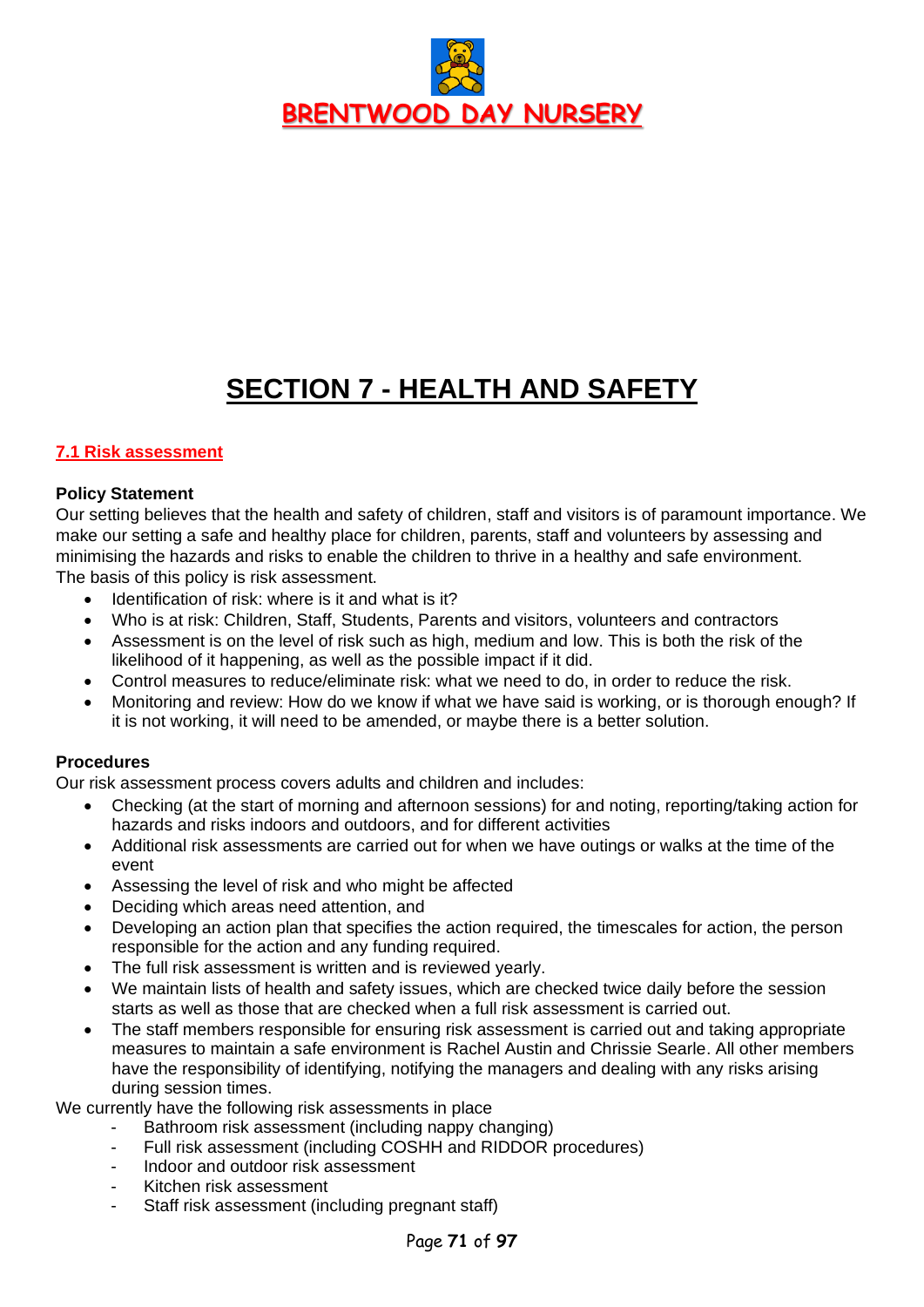

Walks (outings) risk assessment

Pandemic/virus outbreak risk assessment

These are subject to regular review and amendments

# **7.2 Health and safety general standards**

## **Policy Statement**

The nursery believes that the health and safety of the children is of paramount importance. We strive to maintain a nursery that is a safe and healthy place for children, parents, staff, student's volunteers and visitors.

- We aim to make children and staff aware of health and safety issues and to minimise the hazards and risks to enable the children to thrive in a healthy and safe environment.
- We follow the statutory guidance set out in COSHH and RIDDOR in order to protect all employees and persons at our setting
- The member of staff responsible for health and safety is Rachel Austin. Assistant coordinator is Chrissie Searle
- They are competent to carry out these responsibilities and undertake training and to regularly update their knowledge and understanding in this area.
- We display the health and safety law poster in the main hall which outlines the name of the nominated persons responsible for overseeing this area.
- We have up-to-date public liability insurance and employers' liability insurance. The certificate is displayed on the nursery notice board. This is renewed yearly.

## **Awareness raising:**

- Staff, Parents/Carers, Students and Volunteers are made aware and given a copy of the Nurseries Health and Safety Policy and Procedures on their initial meeting. This ensures that all adults are able to adhere to our policy and understand their shared responsibility for promoting health and safety within the setting.
- Health and Safety discussions and new strategies are regularly shared with staff via regular staff meetings.
- Children are made aware of health and safety issues through discussions, planned activities and routines. We also have a children's picture rulebook and children's rights book created by them to promote further understanding in this area.
- Children may bring in a small comforter from home, i.e. small teddy, muslin, but we must ask parents that they do not bring in large blankets as these are a trip hazard and we cannot allow the children to walk round the nursery with them.
- We also ask parents to refrain from bringing in children's bags with long strings.

## **Safety of adults and children (including manual handling):**

- All Staff members, students and volunteers are provided with guidance about the safe storage, movement, ladder moving, lifting and erection of large pieces of equipment during their induction.
- All staff are made aware of the safety requirements when manual handling objects, children or animal
- Manual handling includes lifting, lowering, pushing, pulling, carrying, moving, holding or restraining any object, children or animal
- Our full and staff risk assessment further details manual handling
- Equipment is stored in order of heavy items on lower shelving and lighter equipment above.
- All warnings signs are clear and extra signs are displayed at times when necessary.
- Adults should not remain in the building on their own or leave on their own after dark.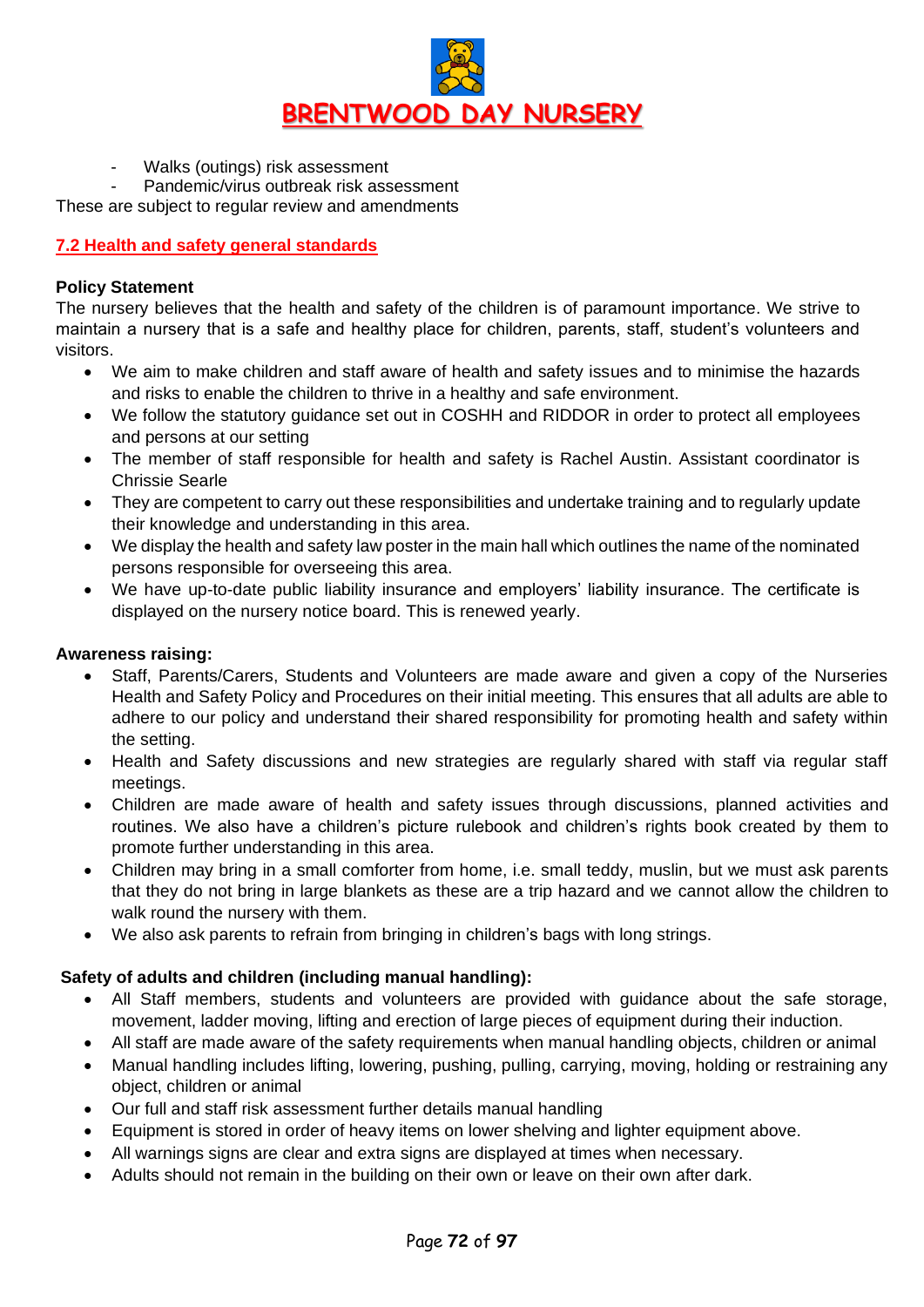

- Staff sickness and accidents are recorded, which are kept in a locked cupboard. The records are reviewed termly to identify any issues, which need to be addressed.
- We ask that all children wear suitable clothing and footwear for nursery and the weather conditions.
- During the warmer months, we ask that all children have **sun cream** applied before coming to nursery. Please could parents also provide sun cream for their children so that it can be applied while they are at the nursery to ensure a suitable level of sun protection.
- Sun hats must also be worn when the children are outside, please provide a sun hat for your children. We do have spare sun hats which the children can wear. If you do not want them to wear a nursery sun hat and do not provide one, they will not be able to go outside.
- We ask that no open toed sandals or footwear and no shoes with heels are worn to nursery.
- We ask that only simple earring studs are worn, to avoid any accidents in the nursery. Adults and children must not wear bracelets or necklaces, as these may get caught in equipment or toys.
- Only watches without recording capabilities, camera's and internet access can be worn in the nursery • Drinking water is available to all at all times
- All hot drinks must be in cups with screw on lids and be kept in the kitchen. They can be used in the back bar room.

# **Building and equipment**

Windows - The height of windows ensures all children's safety and prevents the occurrence of accidents. Only upper windows are opened; lower level windows remain locked during nursery opening hours unless during extreme weather conditions where the risk assessment has been carried out

Doors - We have finger guards fitted to all doors to prevent children's fingers from being trapped in them. Floors - All surfaces are checked daily to ensure they are clean and not uneven or damaged. After washing, warning signs are erected to indicate wet floors.

Electrical/gas equipment - All electrical/gas equipment conforms to safety requirements and is checked regularly by a competent person; our boiler/electrical switchgear/metre cupboard is not accessible to the children; fires, heaters, electric sockets, wires and leads are properly guarded and the children are informed why not to touch them; there are sufficient sockets to prevent overloading; lighting and ventilation is adequate in all areas including storage areas.

Storage - all resources and materials which children select are stored safely; all equipment and resources are stored or stacked safely to prevent them accidentally falling or collapsing.

# **Outdoor area**

- We have a nominated outdoor play co-ordinator. This is listed on the staff board.
- Our outdoor area is fenced off with a secure gate and the children are always supervised.
- The outdoor is checked before each session for safety and cleared of rubbish and unwanted items prior to use.
- Where water can form a pool on equipment, it is emptied before the session.

# **Hygiene**

- We seek information from the Environmental Health Department and the Health Authority to ensure that we keep up to date with the latest recommendations.
- Our daily routines encourage the children to learn about personal hygiene.
- We have a daily cleaning routine for the nursery, which includes playrooms, kitchen, toilet and nappy changing area.
- All bodily fluids are disposed of in a sealed bag and placed in the sanitary disposal bin. This is emptied regularly by a contract company.
- The toilet area has a high standard of hygiene including hand washing and drying facilities and the disposal of nappies.
- We regularly include cleaning of resources and equipment in our routines.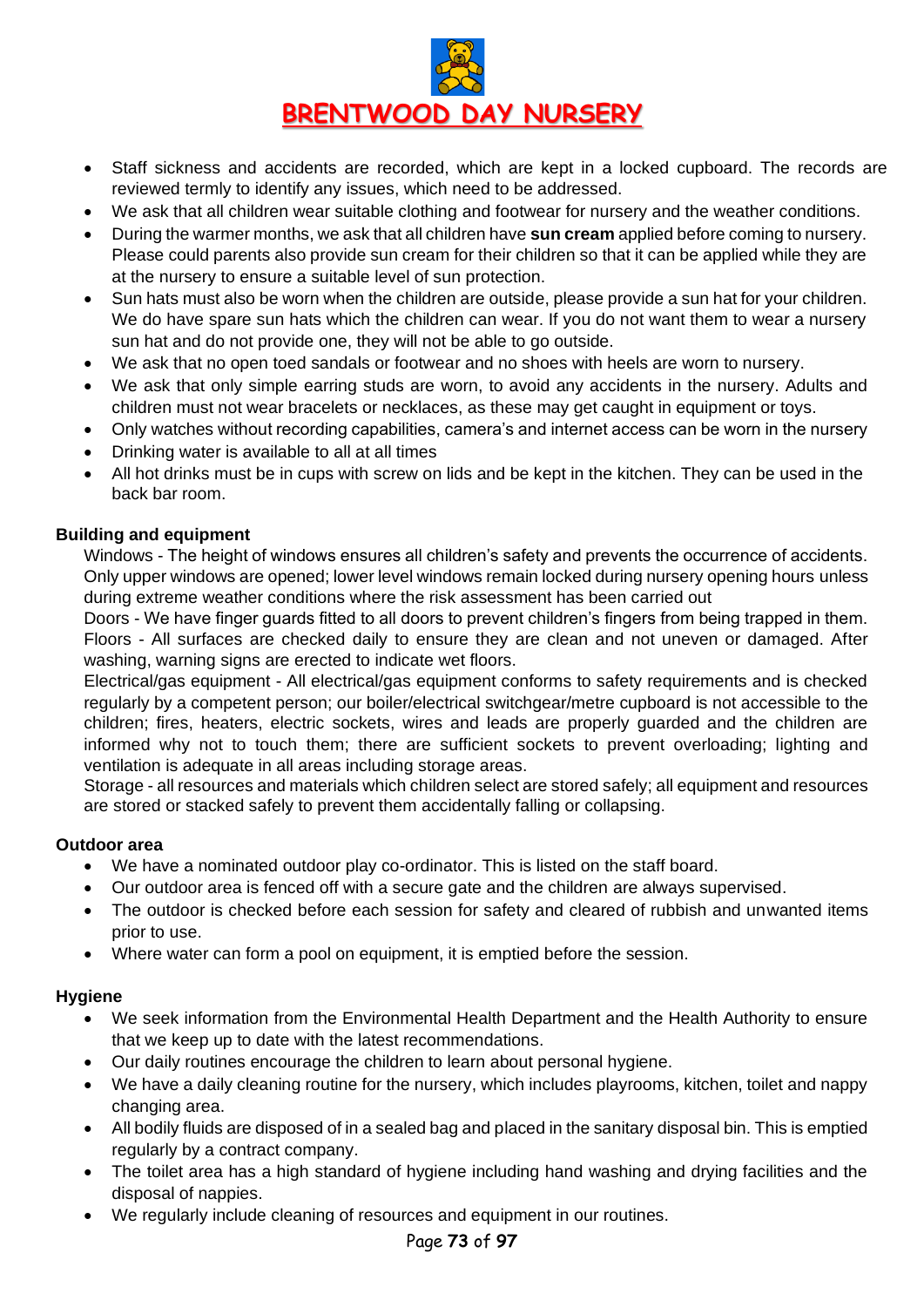

- A member of staff will escort children who require assistance to the toilet.
- We implement good hygiene practices by:
	- Cleaning tables between activities.
	- Checking toilets regularly.
	- Wearing protective clothing, such as aprons and disposable gloves as appropriate.
	- Providing tissues and wipes.
	- Providing sets of clean clothes.
	- And ensuring individual use of towels and wipes.
	- Weekly washing of bedding.

#### **Activities and resources**

- Before purchases or loans, equipment and resources are checked to ensure that they are safe for the ages and stages of the children.
- The layout of play equipment allows adults and children to move safely and freely between activities.
- All equipment is regularly checked for cleanliness and safety and any dangerous items are repaired or discarded.
- All materials including paint and glue are non-toxic.
- Sand is clean and changed weekly and is suitable for children's play. Floor spillages are discarded at the end of the session.
- Physical play is constantly supervised.
- Children are taught to handle and store tools safely.
- Children learn about health, safety and personal hygiene through activities we provide and the routines we follow.

# **Oral health**

The nursery aims to promote good oral health hygiene following the latest revised statutory framework (SEP 2021).

We aim to promote good oral health. We provide regular activities, where the children are able to gain an understanding of the importance of keeping teeth clean and having discussions to provide them with the knowledge of the correct foods and drinks to be consumed. We also share resources with parents and have regular discussions to raise parent's awareness of goof health, oral hygiene.

We regular access the Local Authority for information and schemes related to teeth brushing and these ideas are shared with parents.

# **Sleep and rest for children**

We provide flexibility and opportunities for children who require naps and rest throughout the day. This is in line with the EYFS statutory framework 3.60

[file:///C:/Users/rache/Desktop/EYFS\\_framework\\_-\\_March\\_2021.pdf](file:///C:/Users/rache/Desktop/EYFS_framework_-_March_2021.pdf)

During the induction we discuss any sleep routines with the parent/carer (updated where necessary) and it is noted on the children's requirements which is referred to by all staff members. We ensure that each child's individual sleep routine and well-being continues to be met by following these steps …

- A rest area with large cushions is located in the quiet area
- Soft gentle music is played to help relax and fall to sleep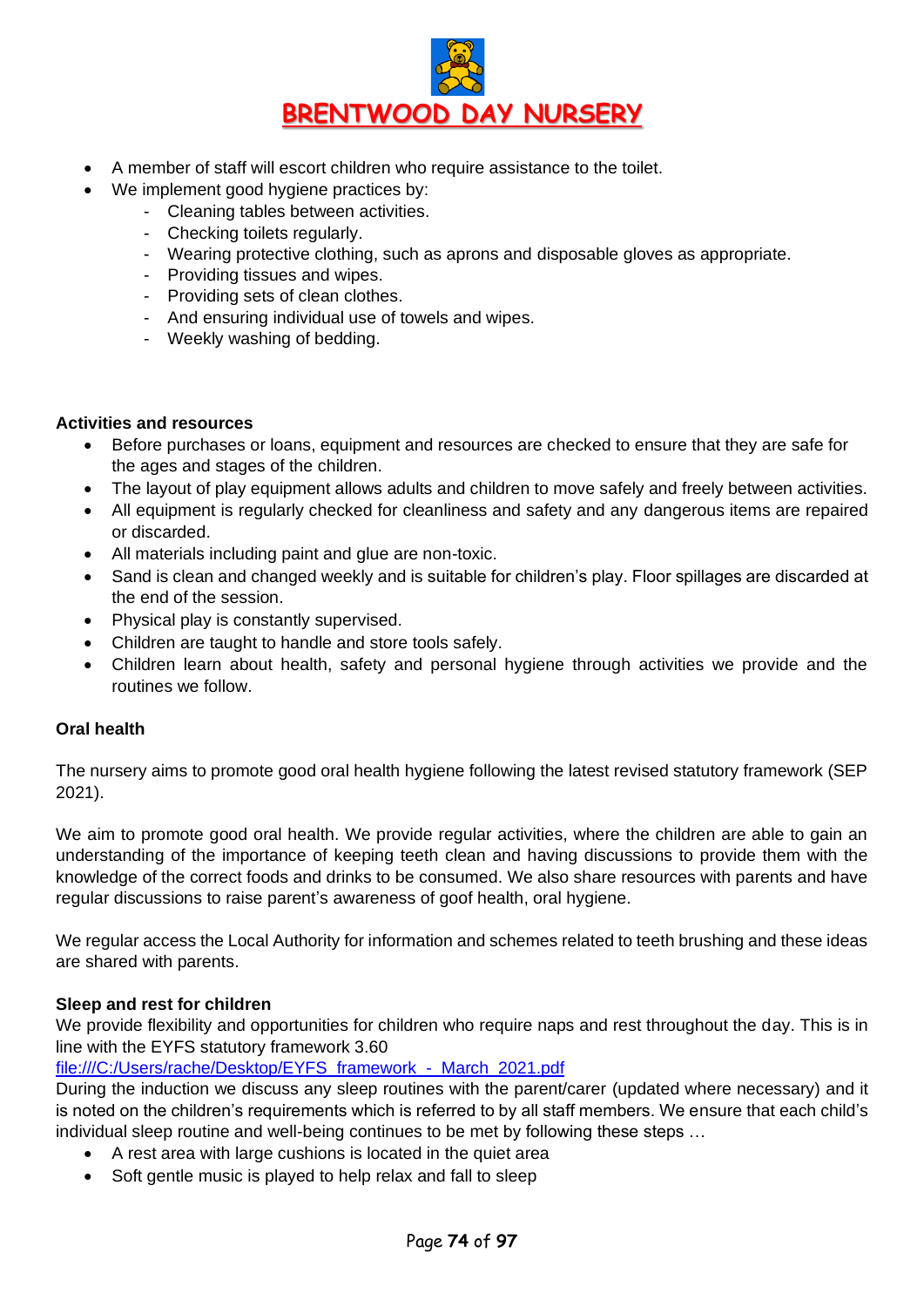

- We provide bedding (individual ready beds), comfort blankets and individual child's comforters (if required) during sleep times, as we realise that this gives the children enormous comfort and reassurance
- We do not encourage the use of dummies, but if a parent/carer requests that their child uses a dummy for sleep then we will provide this
- Staff will not force a child to sleep or keep them awake against their will
- All children are visibly monitored during sleep by a first aid qualified staff member. Staff members know the signs to look for to ensure that the child is sleeping peacefully and will look for the rise and fall of the chest
- Should a child fall asleep while being comforted by a staff member, they will be transferred to the sleeping area to complete their rest
- We do not use buggies/prams to help a child get to sleep
- All bedding is regularly washed

# **7.3 Fire Safety and emergency evacuation**

#### **Policy Statement**

We ensure our premises present no risk of fire by ensuring the highest possible standard of fire precautions. The nursery manager is familiar with the current legal requirements. Where necessary, we seek the advice of a competent person, such as a Local Fire Officer.

#### **Aims**

- No child or adult will take unnecessary risks.
- Staff fully understand the required procedure and understand their role.
- Staff will follow the day-to-day risk assessment procedures to reduce the risk of fire.
- We will follow the advice given by the Local Fire Officer.

# **Procedures**

- The nursery nominated Fire Safety Coordinator is Rachel Austin.
- Staff have attended online fire safety training and/or read the nursery Fire Safety manual. Any amendments or new legislation is discussed during staff meetings.
- Fire doors are clearly marked, never obstructed and easily opened from the inside.
- Records are kept of fire drills and the servicing of fire equipment.
- We will follow the advice of the fire brigade on any matters arising from their visit.
- We have a fire procedure on the wall. This outlines the responsibilities and procedures for each staff member.
- We have regular fire drill procedures each half term, and records are made.
- We ensure all staff are fully aware of the settings fire procedures.
- We perform a formal risk management assessment at least once a year and will monitor the risks each day.
- We keep registers of children, staff, students and visitors to the nursery each session.

In the event of a fire occurring, a member of staff will activate the alarm to alert everyone and gain their attention. The evacuation procedure is as follows:

• We will use the nearest available exit. The assembly point is outside the 'Merry Meads' building adjacent.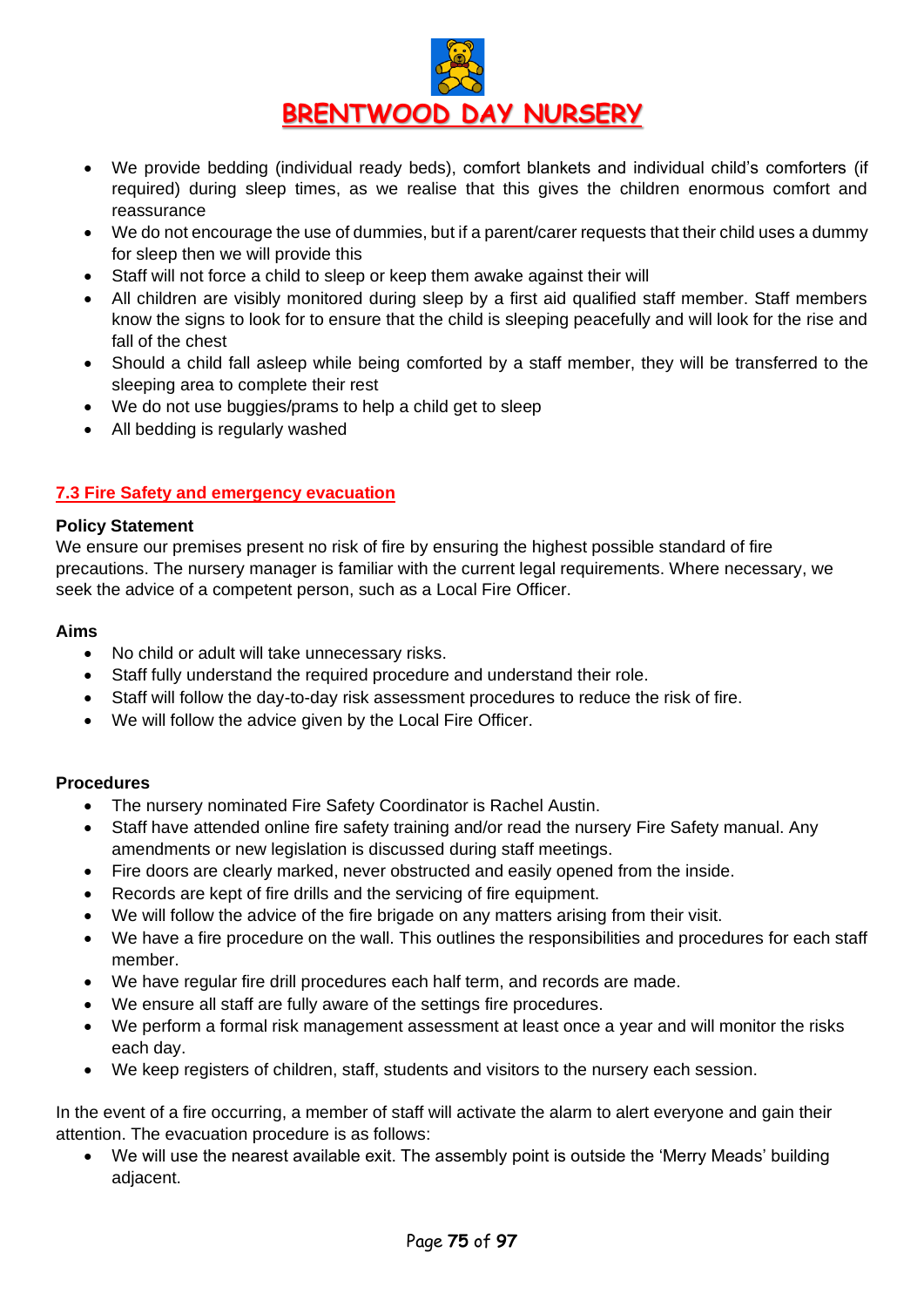

- The evacuation will start immediately, and people should not try to collect bags or other personal possessions (coats may be collected in colder months if putting no individual at risk).
- The fire brigade will be called and told of any missing people.
- A senior member of staff will collect the emergency contact details, the children's and staff register, a mobile phone, medication if necessary and take them to the assembly point.
- A senior member of staff will check all rooms, toilets and kitchen.
- A senior member of staff will direct the fire brigade to the premises.
- At the assembly point, the registers will be called and checked for any unaccounted adults or children
- Nobody will be permitted to return to the building until the fire brigade gives the all clear. For a fire drill, the above procedure will be followed except the senior staff member will give the all clear.

# **7.4 Recording and reporting of accidents and incidents at home and in the nursery policy**

#### **Policy statement**

We follow the guidelines set by RIDDOR (The reporting of injuries, diseases, dangerous occurrences, regulations 2013) for the reporting of accidents and incidents for children, staff, students, volunteers and visitors.

Staff must also record any visible injuries they see on children that have occurred at home on the relevant accident/incident form. Forms are kept in the child's personal file in a locked cabinet during a child's time at the nursery. When a child leaves, these documents are removed from the cabinet, scanned and held on the laptop in a secure encrypted folder – please see GDPR section for further information. Access is only permitted by senior staff and supervisors where prior consent has been given. A visible injury will include any bruising or marking on the face, hands, lower arms, lower legs (upper legs in the summer). Where the child has suffered a head injury or a strain/sprain, at home, we would expect the parent or carer to inform us so that it can be recorded. Any breakages with or without a sling or cast must also be recorded.

Should a member of staff suffer an injury off the premises, they must make the manager on duty aware and also record it on the accident/incident form.

# **Procedures**

# **Our Accident/Incident Forms:**

We have access to telephone numbers for emergency services, including local police. Where we are responsible for the premises, we have contact numbers for the secretary of the club and executive committee members. Where we rent premises, we ensure we have access to the person responsible and that there is shared procedure for dealing with emergencies.

We keep an accident/incident log for recording accidents or incidents at home or in the setting including those that are reportable to the Health and Safety executive.

The accident/incident record forms are:

- Kept safe and accessible.
- All staff are made aware of where they are kept and how to complete them.
- Reviewed termly to identify any potential hazards.
- Details of incidents and accidents will be logged on an electronic database, so that they can be reviewed and if there is a repetitive scenario, we will evaluate this and take steps to minimise or eradicate future occurrences.
- When recording accidents/incidents we record whether it took place at home (or off the nursery premises), or in the nursery, the date, time of the incident/accident, nature of event, who was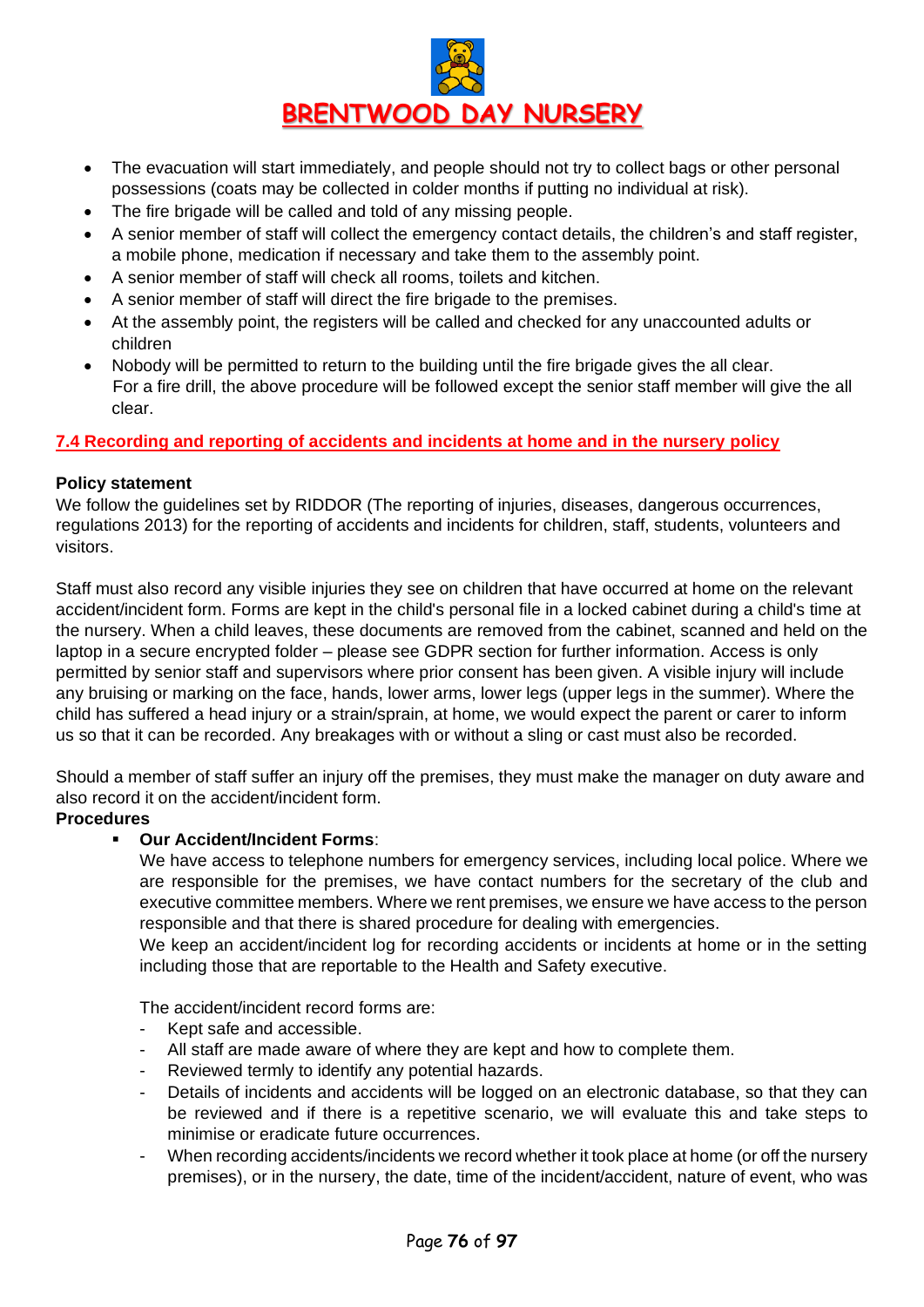

affected, where on the body they were injured, what was done about it, if it was reported to the emergency services, if so an incident number.

- The accident/incident is not used to record issues of concern for a child; this is recorded in the child's personal file.
- Where applicable any injury requiring hospital treatment to a child, parent/carer, volunteer, staff, student or visitor is reported to the local office of the Health and Safety Executive and notified to Ofsted telephone: 0300 123 1231.

# **7.5 Food Hygiene**

(Including procedure for reporting food poisoning)

# **Policy Statement**

In our setting, we provide and/or serve food for children on the following basis:

- Snacks
- Lunch
- Tea
- Light refreshments
- Children with own packed lunches

We maintain the highest possible food hygiene standards with regard to purchase, storage, preparation and serving of food.

We are registered as a food provider with the local authority Environmental Health Department.

# **Procedures**

Sue Rockliffe is the main person responsible for food preparation and understands the principles of Hazard Analysis and Critical Control Point as it applies to her role. This is set out in Safer Food Better Business. The basis for this is risk assessment as it applies to the purchase, storage, preparation and serving of food to prevent growth of bacteria and food contamination.

- All staff have received in house training of Safer Food Better Business publication from the Food Standard Agency.
- At least two people have an in-date Food Hygiene Certificate level 2.
- All staff handling food have an in date Allergen course certificate
- The nursery caterer and staff members carry out daily opening and closing checks on the kitchen to ensure standards are met consistently.
- Staffs who prepare and handle food receive appropriate training and understand and comply with food safety and hygiene regulations, this includes guidance on the most appropriate cutting methods of different foods. A poster is displayed on the kitchen wall when preparing and cutting food.
- All utensils, crockery etc. are clean and stored appropriately.
- There are separate colour coded chopping boards and knives for different food types
- All food and drink is stored appropriately.
- Children are fully supervised during eating and drinking activities, at least one supervising staff member will be fully first aid trained
- Children do not have access to the kitchen.
- We use reliable suppliers for the purchase of food.
- There are separate facilities for hand washing and for washing up. Signs are displayed to remind staff to wash hands.
- All surfaces are clean and non-porous.
- Waste food is disposed of daily.
- Cleaning materials and other dangerous materials are stored out of children's reach.
- Please see 2.2 in the safeguarding section for information on children and staff allergies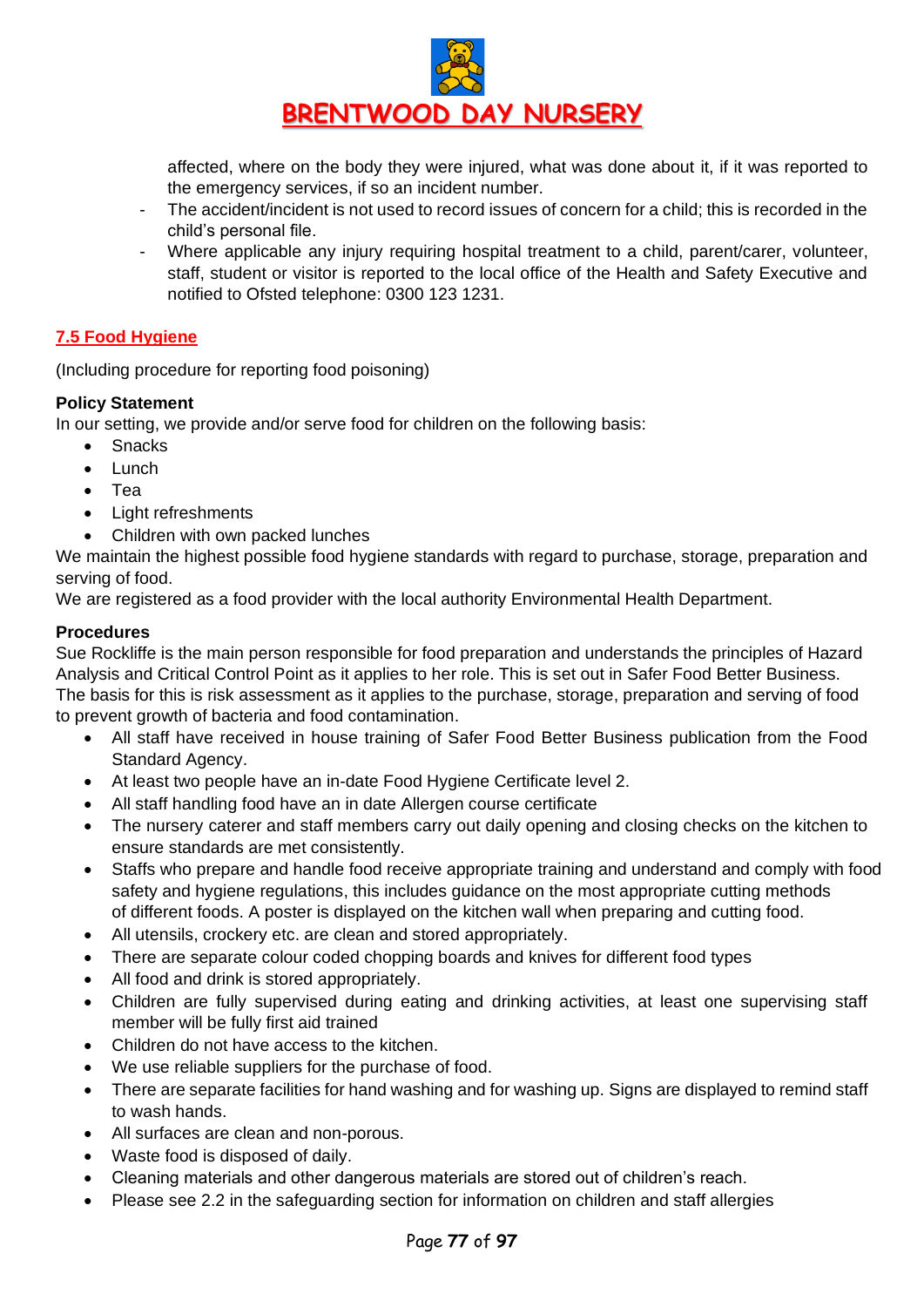

• Allergen information is available, please see a staff member for further details

# **When children take part in cooking activities, they:**

- Are always supervised
- Understand the importance of hand washing and simple hygiene rules
- Are kept away from hot surfaces and hot water
- Do not have unsupervised access to electrical equipment such as blenders etc.
- Checked prior to joining the nursery for any allergies of dietary requirements, this is displayed by the kitchen serving hatch so that all adults in the nursery can view it all times

#### **Reporting of food poisoning**

- Food poisoning can occur for a number of reasons not all cases of sickness or diarrhoea are as a result of food poisoning and not all cases of sickness or diarrhoea are reportable.
- Where children and/or adults have been diagnosed by a GP or Hospital to be suffering from food poisoning and where it seems possible that the source of the outbreak is within the setting, the owner will contact the Environmental Health Department and the Health Protection Agency, to report the outbreak and will comply with any investigation.
- If the food poisoning is identified as a notable disease under the Public Health (infectious diseases) Regulations 1988 the nursery will report the matter to Ofsted. Anyone suffering from food poisoning should not return to the setting for 48 hours after last bowel movement/bout of sickness.

# **7.6 Nutrition and Mealtime Policy**

# **Statement of intent**

The nursery regards snack and mealtimes as an important part of the day. Eating represents a social time for children and adults to interact and helps children to learn about healthy eating and different types of food from around the world.

# **Aim**

At snack and mealtimes, we aim to provide nutritious food, which meets the child's individual dietary needs. We aim to meet the General Welfare requirements of the Statutory Framework for the Early Years Foundation Stage revised 2017 (revised September 2021): Safeguarding and Promoting Children's Welfare.

# **Methods**

- Before a child starts to attend the nursery, we find out from the parents/carers their children's dietary needs, including any allergies and we discuss how we can support them
- We record information about each child's dietary needs in his/her registration records and parents sign the record to signify that it is correct.
- We regularly consult with the parents/carers to ensure that our records of their children's dietary needs including any allergies are up to date.
- During all mealtimes, we maintain the correct staff ratio as stated in the EYFS framework. With at least one member present always with a full and current Paediatric First aid certificate. At no time are children left unsupervised while eating.
- All staff and volunteers are made aware of children's allergies and dietary requirements before serving any food and drink to children
- Allergies and dietary requirements are regularly reviewed and shared with all staff and volunteers
- We display current information about individual children's dietary needs so that all staff, students and volunteers are fully informed about them.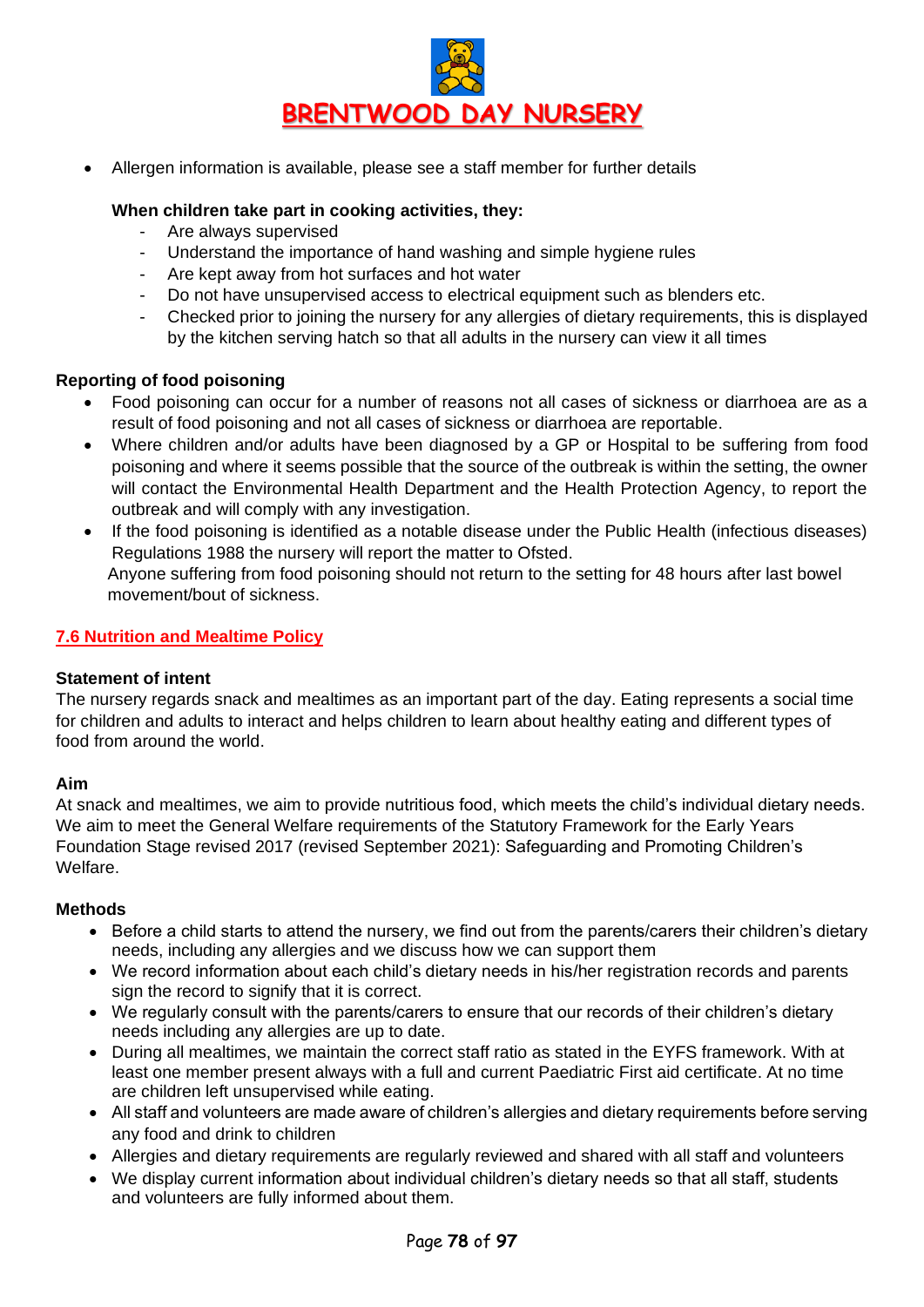

- We implement systems to ensure that children only receive food and drink which is consistent with their dietary needs and their parents'/carers' wishes.
- We plan menus taking account of parents and children's ideas and requests. We provide a fourweekly rotation of summer and winter menus of all food prepared for the children in children's daily diaries. This is also emailed in the weekly newsletter and displayed on the weekly information board.
- We provide nutritious food at all mealtimes including foods with lower fat, sugar and salt and avoid ones with artificial preservatives and colourings.
- We include the following elements in meals which are offered:
	- Protein for growth; and
	- Essential minerals and vitamins in raw foods, salads and fruits.
- We try to incorporate foods from the diet of the children's different cultural backgrounds, providing children with familiar foods and introducing them to new ones.
- Through discussion with parents/carers and research by staff, we obtain information about the dietary rules of the religious groups, to which children and their parents belong, and of vegetarians and vegans, and about food allergies and intolerances. We take account of this information in the provision of food and drinks.
- We require staff to show sensitivity in providing for children's diets and allergies. Staff do not use a child's diet or allergy as a label for the child or make a child feel singled out because of his/her diet or allergy.
- We organise meal and snack times so that they are social occasions in which children and staff participate and share discussions about healthy eating.
- We use meal and snack times to help children develop independence through making choices, preparing and serving food and drink and feeding themselves.
- We provide children with utensils that are age and stage appropriate, taking into account of the eating practices of their cultures.
- We take care not to provide food containing nuts or nut products and are especially vigilant where we have a child who has a known allergy to nuts.
- We have fresh drinking water available for the children and they can help themselves to water at any time during the day.
- For children who drink milk, we provide whole and pasteurised milk. We also provide lactose free alternatives.
- Where appropriate and on specific occasions we offer children arriving early in the morning or staying late, an appropriate meal or snack.
- Allergen information is available, please see a staff member for further details

# **7.7 Equipment and resources policy**

# **Policy Statement:**

We believe that high quality care and education is promoted by providing children with a safe, clean, and attractive environment including age and stage appropriate resources, toys and equipment.

# **Aim**

We aim to provide children with resources and equipment which help to consolidate and extend their knowledge, skills, interests and aptitudes.

# **Method**

In order to achieve this aim:

- We provide play equipment and resources which are safe and where applicable conform to the BSEN safety standards for toys (safety) regulations (2011) and carry the CE marking
- We provide a sufficient quantity of equipment and resources for the number of children present.
- We provide resources which promote all areas of children's learning and development, which may be child initiated or adult led.
- We provide equipment appropriate to the age and developmental stage of children present.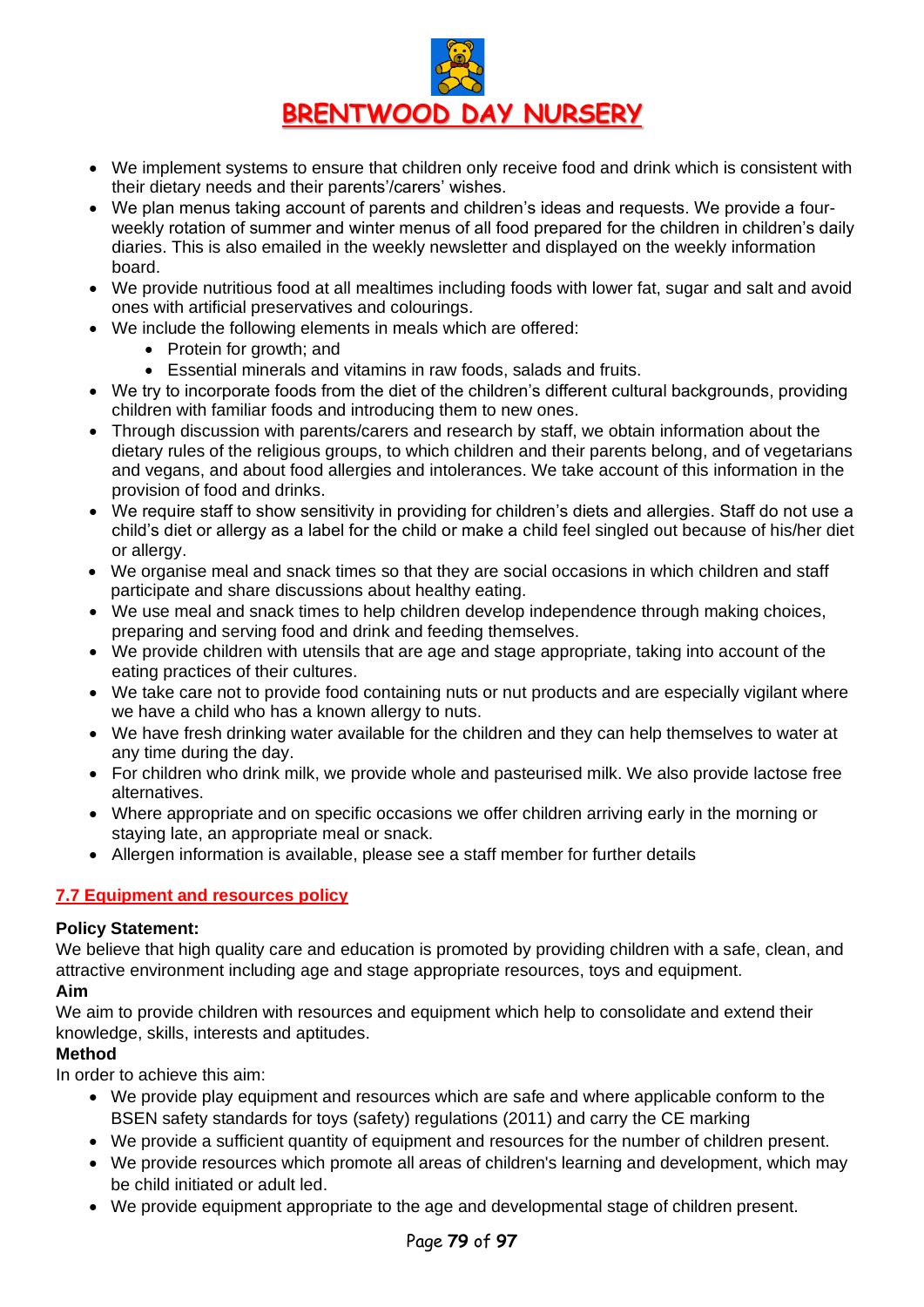

- We offer books, equipment and resources that promote positive images of people of all backgrounds, cultures and religions. These materials are non-discriminatory and avoid racial or gender stereotyping.
- We provide play equipment and resources which promote continuity and progression, to sufficiently challenge and meet the needs and interests of all children.
- We provide man-made, natural and recycled materials which are clean, in good condition and safe for children's use.
- We provide furniture, which is suitable for children and adults.
- We check all resources and equipment regularly, at the beginning of each session and at the end of the day. We repair and clean regularly, or replace any unsafe, worn out, dirty or damaged equipment when necessary.
- We keep an inventory of resources and equipment. We use the inventory to:
- Review the balance of resources and equipment so that they can support a range of activities across all areas of play, learning and development
- The purchasing officer regularly seeks new toys and equipment for the nursery.
- We provide adequate insurance cover for the nursery's resources and equipment.
- We plan the provision of activities and appropriate resources so that a balance of familiar equipment and resources and new exciting challenges is offered.

# **7.8 Playground Safety Policy**

Outdoor play is an integral part of daily activities for the children.

 With the knowledge that the highest risk of accidents occurs during outdoor play, the nursery has developed a policy to raise awareness to the potential hazards to minimise the possibility of accidents and to maximise the value of outdoor play.

The staff will provide an environment to promote creative and constructive play.

# **To this the nursery will ensure:**

The safety of the children by requiring all staff are vigilant with their supervision of the children and diligent in the inspection of play areas prior and during play sessions.

- Adequate outdoor staff ratios.
- A programme that will provide games and activities that will enhance gross motor play, also provide creative stimulation.
- All equipment will be carefully maintained to ensure the safety of the children.
- Staff will carry out a morning and afternoon visual inspection of the outdoor play area and equipment to ensure safety is maintained. All checks are logged.
	- Ensure age/stage appropriateness of the equipment.
- Safety of surrounding fence and gate.
- Record and remove any hazards or broken equipment.

# **Supervision:**

- Staff ratio must be kept at all times.
- Staff are to place themselves strategically around the play area so that all children may be observed and reached quickly.
- One staff will supervise each large play structure, sand and water trays.
- Emergency kits must be close at hand to deal with an emergency.
- Children are made aware of the safety rules through positive reinforcement**.**
- Any medication required will be readily available, i.e. EpiPen's

# **General safety rules:**

• Pushing and tripping will not be tolerated.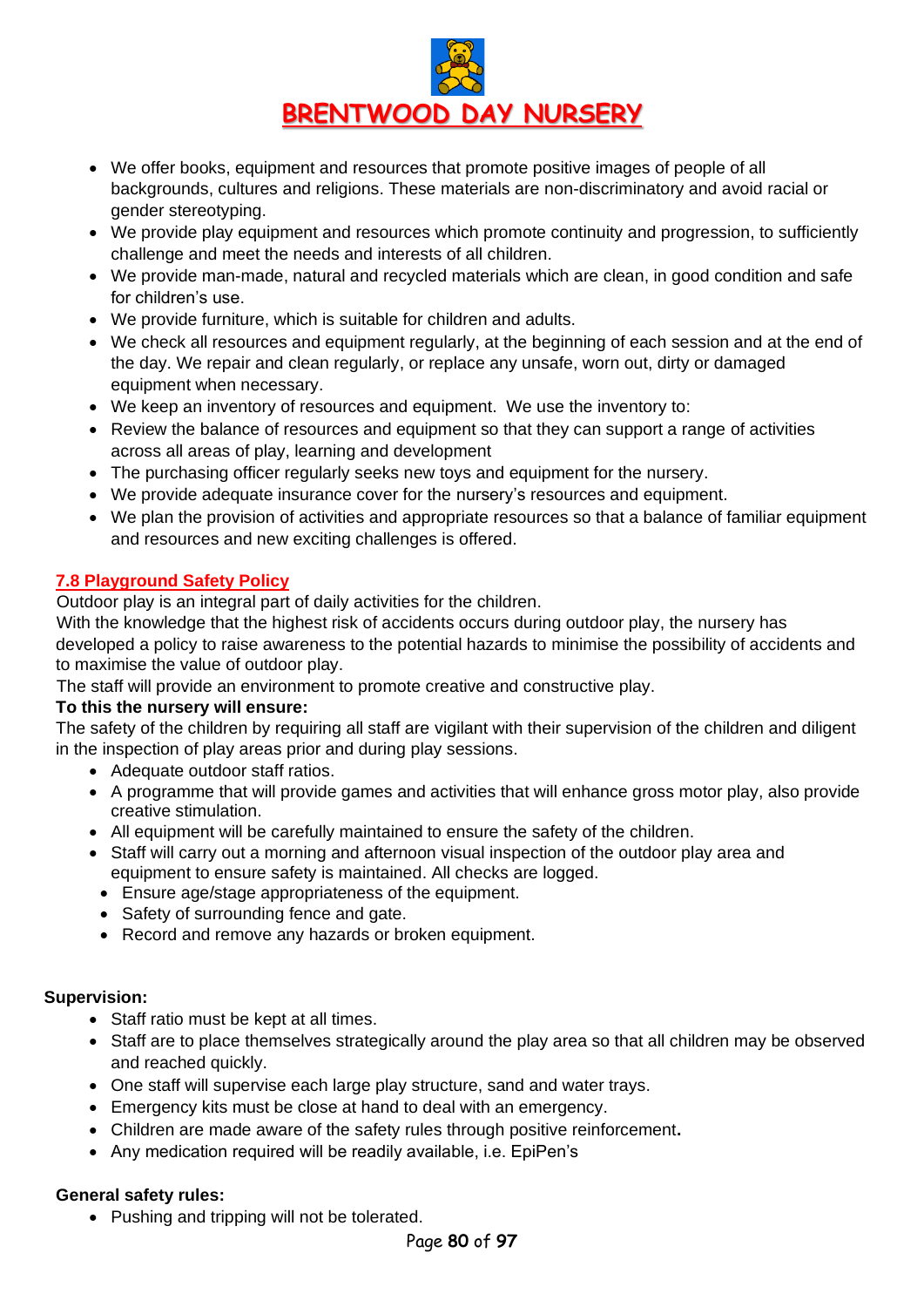

- Climbing on tables, fencing or benches is not permitted.
- Ensure children put feet first when on the slide.
- Never run up or down the slide.
- All structures and equipment are dry before playing, slippery surfaces can cause injuries.
- Limit number of children on equipment to ensure safety.
- Jumping off equipment is not permitted.
- We will not permit sand and water to be thrown around outside or in the nursery

# **7.9 Healthy Heads – Head Lice Policy**

# **Policy Statement**

This policy outlines the roles and responsibilities of The Brentwood Day Nursery efforts to control head lice. The nursery policy draws on information obtained from the Department of Health Publication *Healthy Heads – Without Head lice* and the Department of Education and Children's Services publication *Head licethe role of preschools and schools in the community head lice control.*

#### **Aim**

All members of this nursery will work in a cooperative and collaborative manner to assist families to manage head lice effectively. Evidence shows that we cannot eradicate head lice, but we can reduce the number of cases if all nursery members work together in a coordinated manner. In this nursery, there is a commitment to do this in the following ways:

- All families (i.e. the families of children, staff and others working in the nursery) will check at home the hair of all household members on a weekly basis, for live lice. They will use a head lice comb, for greater accuracy, and they will use an effective treatment if necessary.
- When an active case is detected, the nursery encourages immediate treatment
- Parents/carers are asked to notify the nursery if their child is found to have head lice and advise when appropriate treatment was commenced.
- The nursery will notify parents/carers of children when more than one case of head lice is detected in the nursery in a week, to alert these families of the need to check more frequently.
- Families will be asked to notify Parents/carers of their children's friends where appropriate, so they will have an early opportunity to detect and treat their children if necessary.
- A sympathetic attitude will be maintained by the entire nursery to avoid stigmatising/blaming families who are experiencing difficulty with control measures.

To support parents/carers and the nursery community to achieve a consistent, collaborative approach to head lice management the nursery will undertake to:

- Distribute up to date and accurate information on the detection, treatment and control of head lice to students, staff and their families at the beginning of the year or more frequently if required.
- Include information about head lice management in orientation and transition programs for new families/staff attending the nursery within the context of the state-wide school, preschool and childcare health support planning guidelines.
- Provide practical advice, maintain a sympathetic attitude and avoid stigmatising/blaming families who are experiencing difficulty with control measures.
- Include information and updates in the nursery's newsletters.
- Maintain (anonymous) records of head live cases detected through the nursery, for monitoring purposes.
- Access community educational resources and support, such as community health centres and local government (Environmental Health Officers)
- Accept the advice of parents/carers that appropriate treatment has commenced.
- Encourage the children to learn about head lice so as to help remove any stigma or any other negative experiences associated with the issue.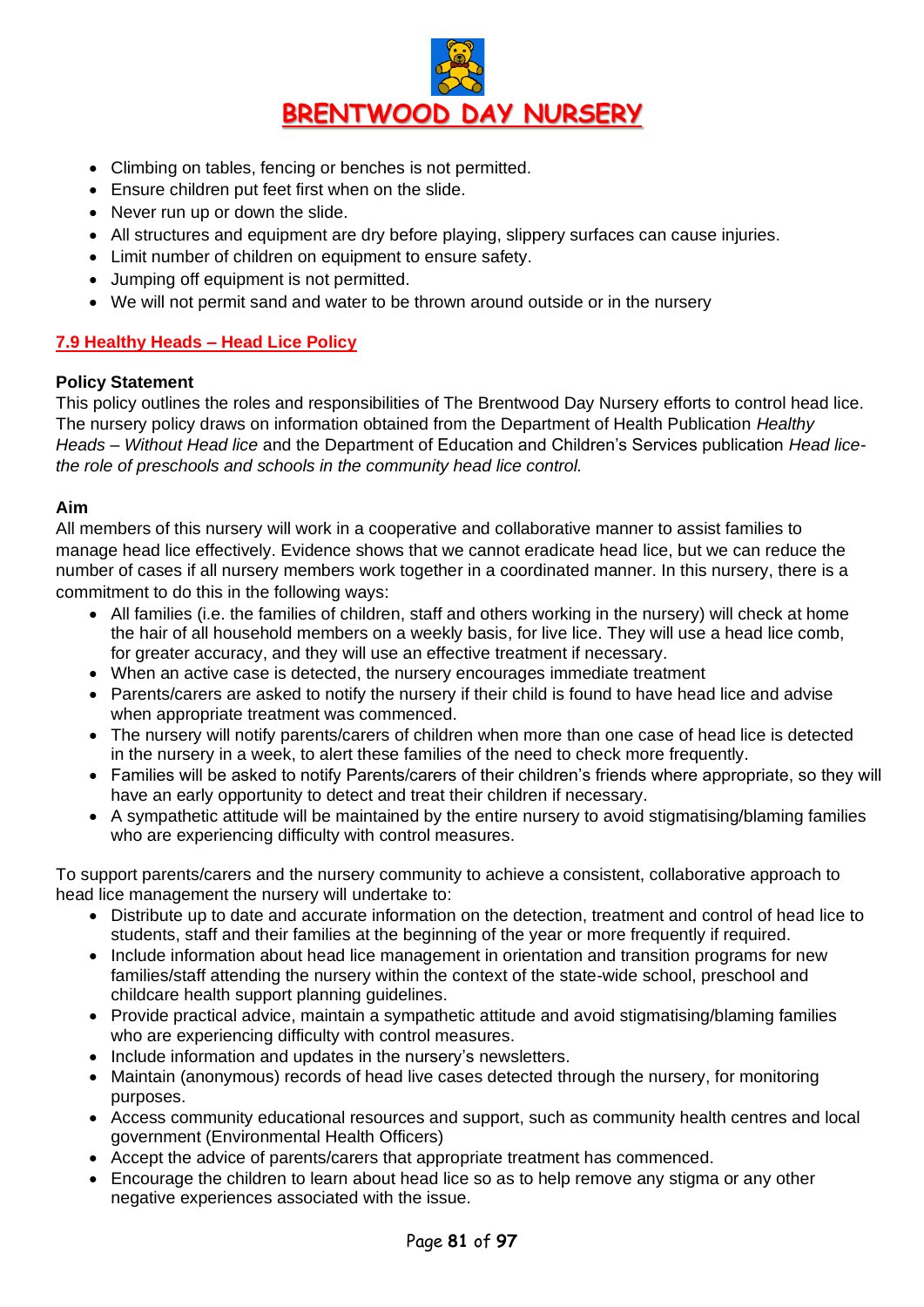

- Be aware of real difficulties, such as treatment failure, that some parents/carers may encounter and seek extra support from community health centres and local government (Environmental Health Officers) if required.
- We will review the nurseries policy annually.
- Continue to seek opportunities to increase our collective understanding and response to managing head lice.

Head lice screening by the nurseries staff are strongly discouraged. There are many reasons for this, including the fact that such programs:

- Take away the staff curriculum time.
- Are potentially intrusive of child privacy.
- Take away family rights and responsibilities.
- Convey the message that head lice management is a nursery issue rather than a household and wider community responsibility.

# **7.10 Adverse Weather Policy**

# **Policy Statement**

At the Brentwood Day Nursery, we have the following procedure in place to ensure our nursery is prepared for all adverse weather conditions.

If any of these incidents impact on the ability for the nursery to operate, we will contact parents via Phone or email. We may also use Facebook.

#### **Procedures**

If snow fall is threatened during a nursery day, then the Nursery Manager will take the decision along with the Proprietress as to whether to close the nursery or finish early. This decision will take into account the safety of the children, their parents and the staff team.

In the event of a planned closure during the nursery day we will contact all parents to arrange for collection of their children.

In the event of staff shortages due to snow we will call in available off duty staff and group the children appropriately until they are able to arrive. If we are unable to maintain statutory ratio requirements after all avenues have been explored, we will make the necessary steps:

- Refuse admittance of children arriving after the maximum number has been reached.
- If we feel the safety, health or welfare of the children is compromised then we will take the decision to close the nursery.

#### **Heat wave**

During extreme heats the nursery will take the following steps to ensure children and staff are kept safe:

- Ensure children are staff are kept hydrated by offering frequent drinks
- Reduce physical activities
- Remove thick layers of clothing
- Sun hats and sunscreen to be applied before outdoor activities
- Erect gazebos to protect children playing outside
- Close indoor blinds, open all windows and keep fans on where children and staff are present
- We include more water play activities when it is hot

If temperatures rise to extreme levels and we feel staff and children's health may be affected as a result, the nursery may have to take the decision to close. However, this will be only after all steps listed above have been taken and the temperature considered still too high.

#### **7.11 Nursery closure**

Whilst we will endeavour to maintain a full service and cause the minimum disruption to our Nursery provision, we may from time to time be forced to close the Nursery due to circumstances beyond our control. The decision to close the Nursery is not taken lightly and will be made based on the assessment of a number of factors and information which may include weather and travel circumstances, access to and condition of the Nursery, infection/sickness outbreaks and availability of appropriate levels of qualified staff.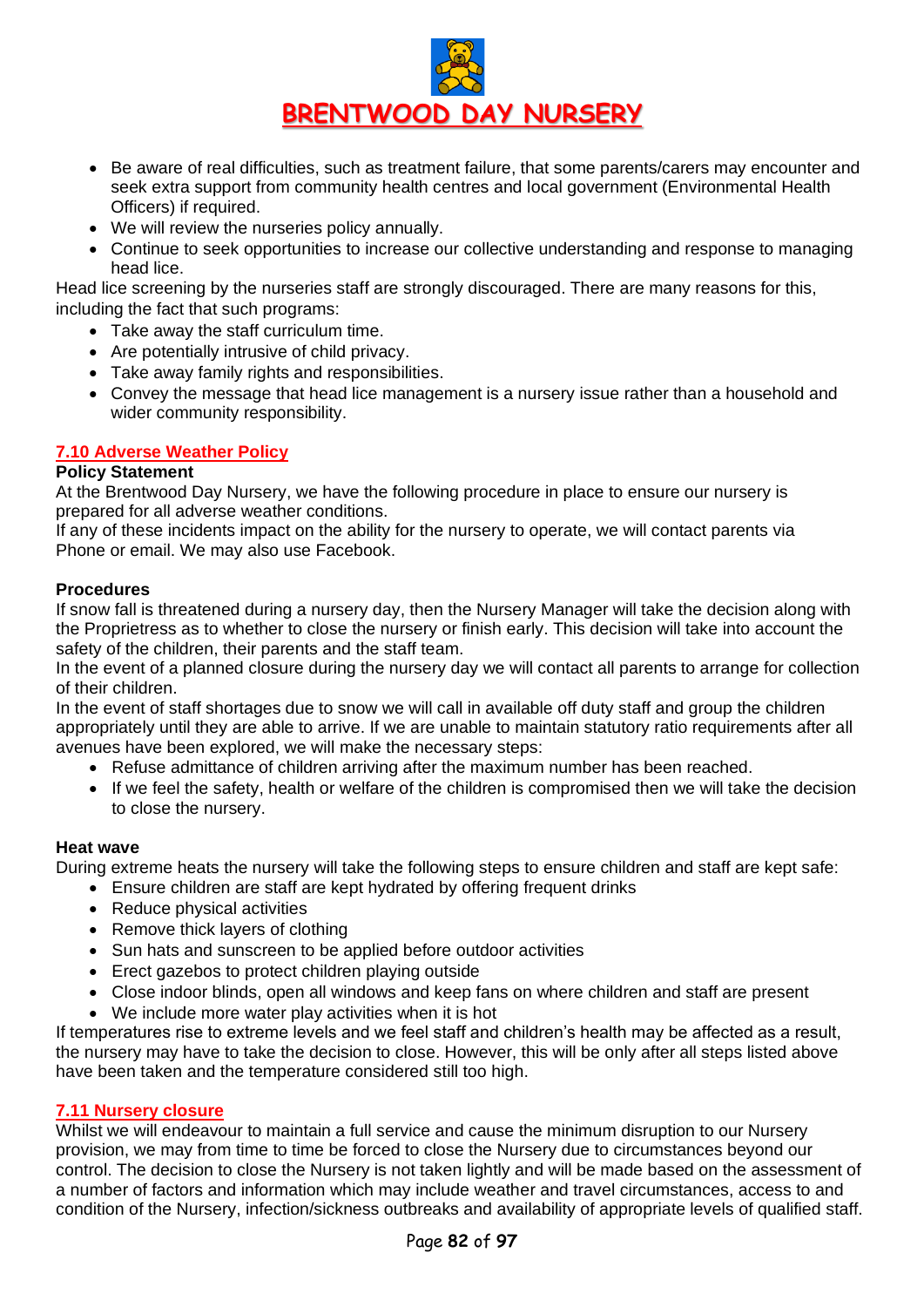

Ultimately the decision to open or close the nursery will be made by the nursery manager and proprietress and every effort will be made to contact all staff, parents and carers as soon as is practicably possible. The following procedures will be followed wherever possible:

- If there is a decision to close, all parents and carers will be emailed and posted on the nursery Facebook page, accordingly at the time of the decision.
- The decision for ongoing closures will be assessed during the day and on a daily basis.
- If we are required to temporarily relocate, we will let you as soon as possible
- In the event of unforeseen staff shortages, the nursery will endeavour to cover absences by calling in part -time staff or employing supply staff. If we are subsequently still unable to secure sufficient cover the above procedures will be implemented. We appreciate that closing the nursery at short notice may cause inconvenience for parents and carers, but we ask for your cooperation and understanding when we have to deal with circumstances out of our control.
- In the event of a nationwide pandemic, or virus outbreak whereby nurseries are forced to close please see 1.1 in the safeguarding section for procedures

# **7.12 Babysitting policy**

We appreciate that parents of children in the nursery may ask staff members to babysit their children, this policy has been implemented to provide clarification to all parties:

- The nursery must be informed of any private babysitting arrangements
- The nursery will not be responsible for the details of the arrangements such as, times, locations, and attendance.
- We have rigorous recruitment and suitability processes in place to ensure that we employ competent and professional members of staff and uphold our duty to safeguard children whilst on our premises and in the care of our staff. This procedure includes interviews, references, full employment history and DBS checks as well as several other processes. Whilst in our employment all staff are subject to ongoing supervision, observation and assessment to ensure that standards of work and behaviour are maintained in accordance with our policies. Although we would be confident and would expect our staff to act in the manner, we expect at the setting we cannot be held responsible and have no such control over the conduct of staff outside of their position of employment. Parents should make their own checks as to the suitability of a member of staff for babysitting
- We will not take responsibility for any health and safety issues, conduct, grievances or any other claims arising out of the staff member's private arrangements outside of nursery hours. The member of staff will not be covered by the nursery's insurance whilst babysitting as a private arrangement
- Out of hours work arrangements must not interfere with a staff members employment at the nursery
- Confidentiality of employment must always be adhered to and respected. Staff are bound by contract and they are unable to discuss any issues regarding Brentwood Day Nursery, other staff members, parents or other children
- We do not permit staff to take the children from the nursery to the location for the private babysitting arrangement

• We expect all staff to remain professional whilst working on their private babysitting arrangements The nursery has a duty of care to safeguard all children at their setting. We make all staff fully aware of their role and the necessary procedures and steps to be taken, in safeguarding children in their care which extends to private babysitting. Should a member of staff have any concerns about their private babysitting arrangements or have information that needs to be disclosed from something that has arisen on private babysitting duties, staff must immediately talk to the safeguarding officer at the nursery and we would contact Essex Child and families wellbeing service and in an emergency the police. In the case of an emergency and the staff member was unable to contact the safeguarding officer, the staff member must call Essex Child and families wellbeing service or the police immediately

This policy has been reviewed and updated by Rachel Austin and Claire Holdgate on 26<sup>th</sup> February 2021. It has also had the input from all staff members and approved by them.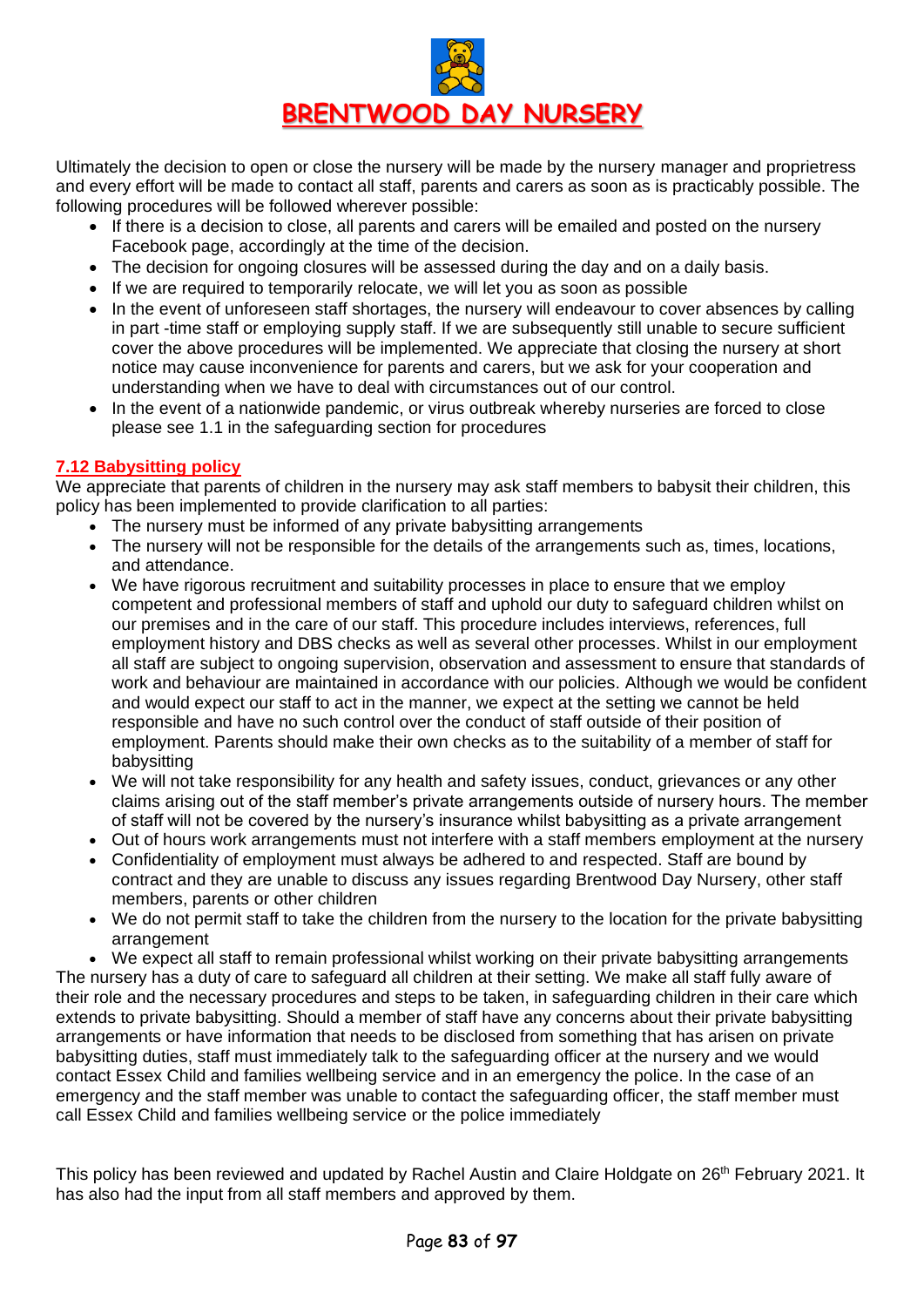

\_\_\_\_\_\_\_\_\_\_\_\_\_\_\_\_\_\_\_\_\_\_\_\_\_\_\_\_

\_\_\_\_\_\_\_\_\_\_\_\_\_\_\_\_\_\_\_\_\_\_\_\_\_\_\_\_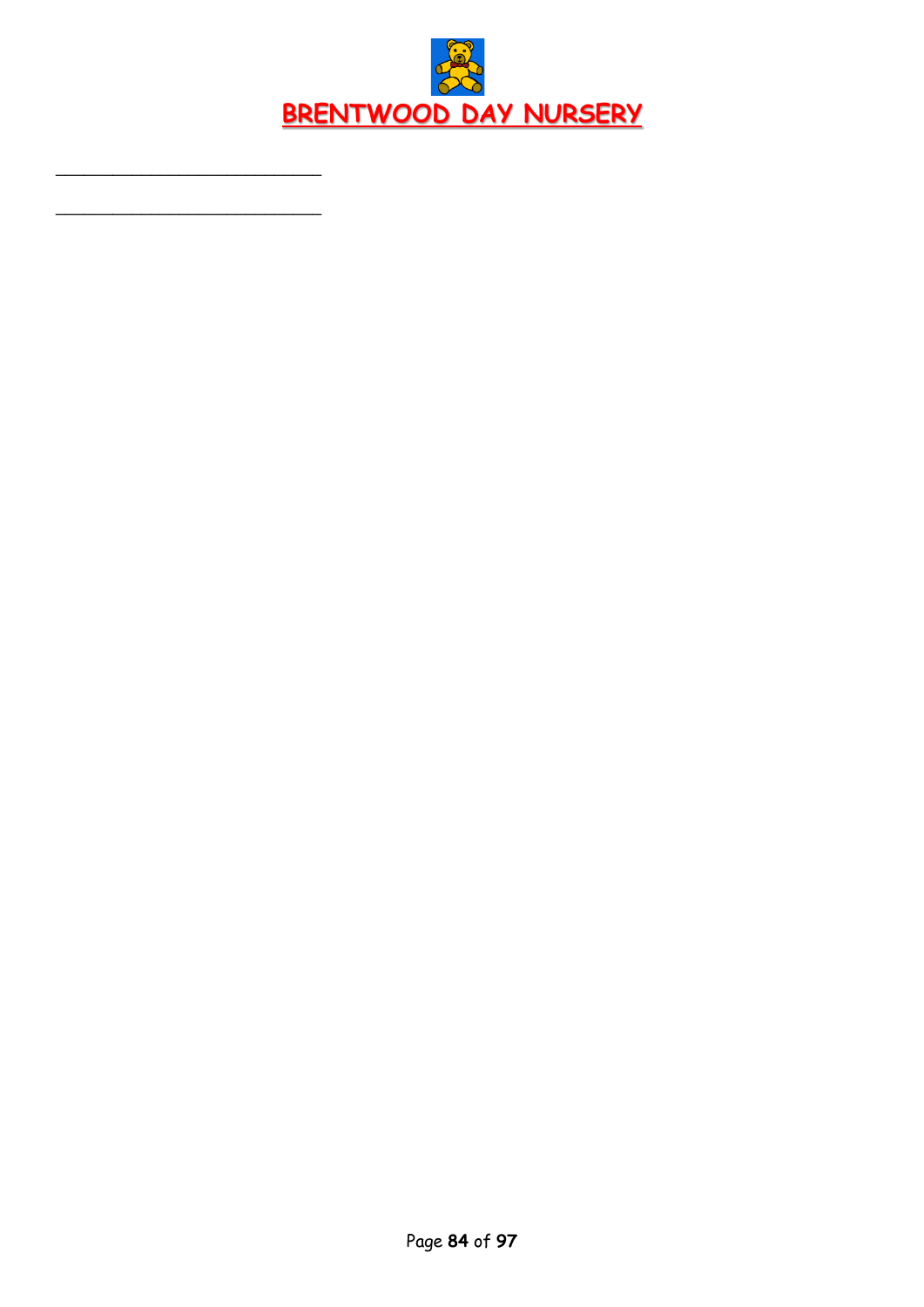

# **SECTION 8 - CHILD CARE PRACTICE**

# **8.1 Visiting and settling in**

We do ask all parents and carers to view the nursery, it is important that children are included in the viewing process. We ask that you bring your child in to the nursery when viewing so that s/he has the opportunity to explore the setting. It also enables us to discuss your child's needs and to ensure that we can fully meet their requirements. It is also a good opportunity for your child to meet the team and their new surroundings before settling in.

We can only confirm a space for a child once they have attended the nursery to view with a parent in order to establish that it is appropriate setting for that child.

We also offer 2 individual settling in sessions of an hour each to children prior to their start date. This helps familiarise them and parents with the setting and routine. The first hour is to familiarise children with the setting, key people and other children. Also, during this time, parents are invited to go over the registration documents and nursery procedures. At the second settling in session, children can be left for the hour to further adapt to their surroundings and parents are able to go off site. Children usually then go on to start their sessions, but we can arrange more settling in sessions, at a charge, if you or we feel the child would benefit from it.

# **8.2 Admissions and registration**

#### **Policy Statement**

It is our intention to make our nursery accessible to children and families from the local community. We aim to ensure that all sections of our community have access to the nursery through open, fair and clearly communicated procedures.

# **Procedures**

In order to achieve this aim, we operate the following admissions policy.

- We ensure that the nursery is widely advertised in places accessible to everyone in the community.
- We ensure that information about our nursery is available, through communications and emails with parents and carers, nursery prospectus and on the nursery website.
- A place is kept readily available, if this is financially viable, to accommodate an emergency admission.
- We describe our nursery and its practices in terms, which make it, clear that it welcomes all members of the child's family and any carers responsible for the child.
- We do not discriminate against any individual, including gender, special educational needs, disabilities, background, religion, ethnicity or competence in spoken English.
- We describe our nursery and its practices in terms of how it enables children with disabilities to take part in all nursery activities and routines.
- We monitor the gender, age and ethnic background, religious beliefs of children joining the group to ensure that no accidental discrimination is taking place and offer support to ease the transition.
- We make our equal opportunities policy widely known.
- Where feasible we are flexible about attendance patterns to accommodate the needs of individual children and families.
- Registration documents along with other important documents need to be completed and we require personal information such as immunisations, health or any other agency involvement etc. Full details of all the paperwork needed will be emailed to you once you have confirmed that you would like your child to attend the nursery. This information will be held in the secure EY log system.
- Where required we will seek to provide translated copies of all paperwork and documents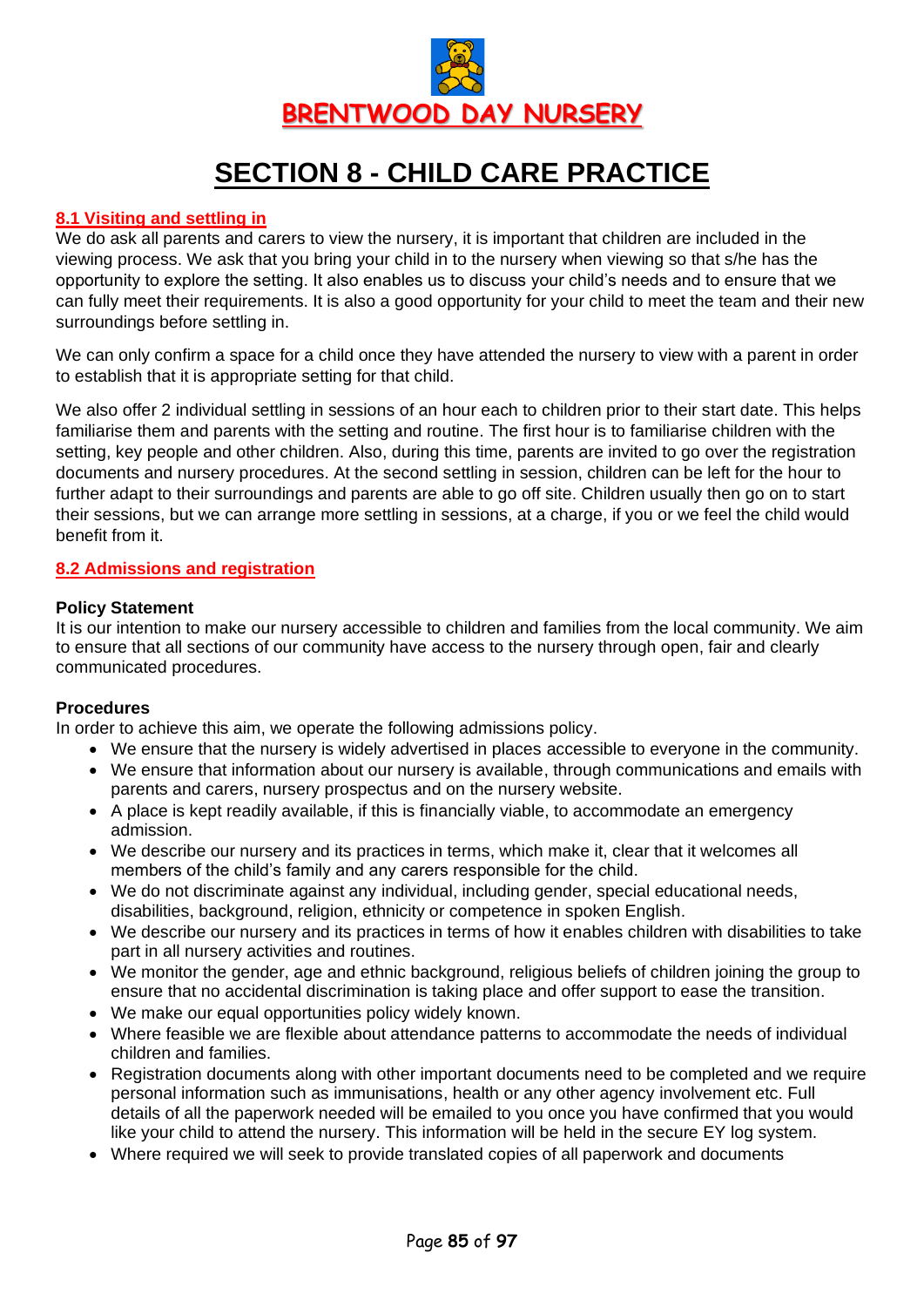

#### **Minimum sessions**

Children must attend for a minimum of 2 sessions across 2 days per week. We feel this helps with the consistency including education and access to the weekly activities, which forms part of our educational curriculum.

#### **EY Log [\(https://eylog.co.uk\)](https://eylog.co.uk/)**

We use an online learning journal called EYLog, parents/carers are able to register their child on the system, once they have been enrolled at the nursery. The system also offers a daily record of food, drink and sleep patterns. Observations and care diaries will be uploaded to the system and parents are able to log on to their child's account at any time. No data is stored either on the iPad or on the nursery computer. As soon as an observation has been recorded and uploaded to the EYLog server, it is manually deleted from the iPad.

All data is held in encrypted form and is accessed subject to a secure login and password. The only people who can access a child's learning journey are the relevant nursery staff (manager, supervisor, key persons) and you, the child's parents/carers. Parents/carers consent is sought so that their child can be registered on the system.

#### **Attendance**

When registering your child at the nursery, the attendance is based on attending for 51 weeks of the year excluding 1 week at Christmas where the nursery is closed. We also close on all bank holidays and in the past for 1 day for a major cricket event held on the grounds (held in July, but the date differs each year). The cricket club advises us each year if this event will be held. You are still charged for any holidays and absences.

#### **Unsettled child**

In the event that a child is not settling at the nursery, despite various methods to support this transition, we reserve the right to ask that you find an alternative setting for your child. This will be after all methods to settle the child have been explored and the child continues to be distressed and anxious at the setting. This decision will also be made after meetings between staff and parents and other advisors if necessary.

# **8.3 The role of the key person in the setting**

#### **Policy Statement**

We believe that children settle best when they have a key person to relate to, who knows them well and can meet their individual needs. This provides a secure relationship, which enables children to thrive, parents to have confidence, staff to be committed and the setting is a happy and dedicated place to attend and work in.

We want children to feel safe, stimulated and happy in the setting and to feel secure and comfortable with staff. We also want parents to have confidence in both their children's well-being and their role as an active partner with the setting.

We aim to make the setting a welcoming place where children settle quickly and easily through consideration to individual circumstances.

The key person's role is set out in the Welfare Requirements of the Early Years Foundation Stage (2017, revised 31<sup>st</sup> March 2021).

The procedures set out a model for developing a key person approach that promotes effective and positive relationships for children.

# **Procedures**

- Children are allocated their own key person following the settling in sessions, who will be introduced to the child and their parents.
- Children attending during holiday periods will be allocated a member of staff (introduced during induction) who will act as the keyperson and point of contact for the parents during their time at the nursery.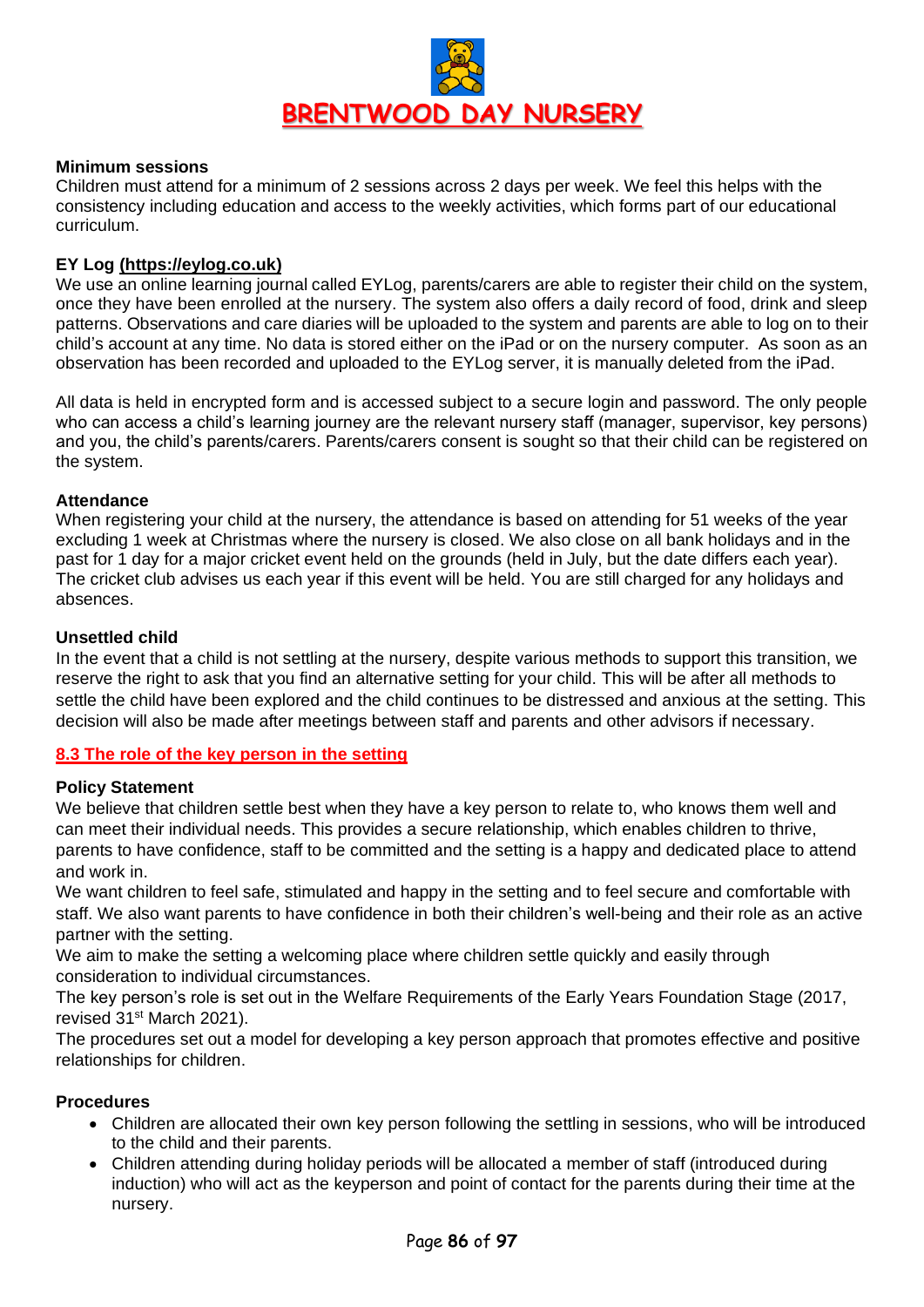

- The Key person will review the child's 'All About Me' information, provided by the parents, prior to the child attending. This will help the key person understand more about the child and their requirements. Discussions between parent and keyperson will take place to establish welfare requirements, stage of development, to agree support strategies. This will be reviewed and updated with parents, on a regular basis, taking the views of the child into account.
- The key person offers unconditional regard for the child and is non-judgemental.
- The key person supports the child by delivering personalised care for their well-being and supporting their learning.
- The key person is responsible for carrying out observations, recording and monitoring their key child's development, achievements and nursery experiences. This is regularly discussed and uploaded onto the online journal system to enable parents to see and be involved with their progression.
- The key person encourages positive relationships between children in his/her group, spending time with them each day.
- In the event of absence of the key worker, a back-up person 'buddy' will act in their place and will be the point of contact for the parent. In the event of both of these people being absent the deputy manager or manger will take on this role.

#### **8.4 Parental involvement**

#### **Policy Statement**

We believe that children benefit most from early year's education and care when parents and settings work together in partnership.

We aim to support parents as their child's first and most important educators by involving them in their children's education and in the full life of the setting. We also aim to support parents in their own continuing education and personal development.

Some parents are less well represented in early years setting these include some fathers, parents living apart from their children as well as working parents. In carrying out the following procedures, we will ensure that all parents are included and feel valued.

When we refer to parents we mean both mothers and fathers; these include natural or birth parents as well as step-parents, adopted or foster parents who do not live with their children, but have contact with them and play a part in their lives.

"Parental responsibility" is all the rights, duties, powers and responsibilities and authority which by law a parent of a child has in relation to the child and his/her property.

# **Procedures**

- We have regular consultations with all parents to find out what works best for them.
- Parents are required to complete an 'All About Me' document before their child starts attending. This helps keyworkers and staff provide education and care to suit the child's individual needs.
- We ensure ongoing liaisons with parents to improve our knowledge of the needs of their children to support ongoing development through a collaborative approach.
- During the induction, we inform all parents about how the nursery is run and the procedures. We provide policies via email which are reviewed and shared annually.
- We inform all parents on a regular basis about their children's progress and any areas of development requiring further support.
- We involve parents in the shared record keeping of their children formally and informally. Parents have access to their children's art journals and online learning journals. Summative assessments are carried out every half term and made accessible for parents to view and discuss with their child's keyperson. Parents can view these as and when they want. Children's art journals are available for parents to view at half termly intervals and take home to share with other family members throughout the week.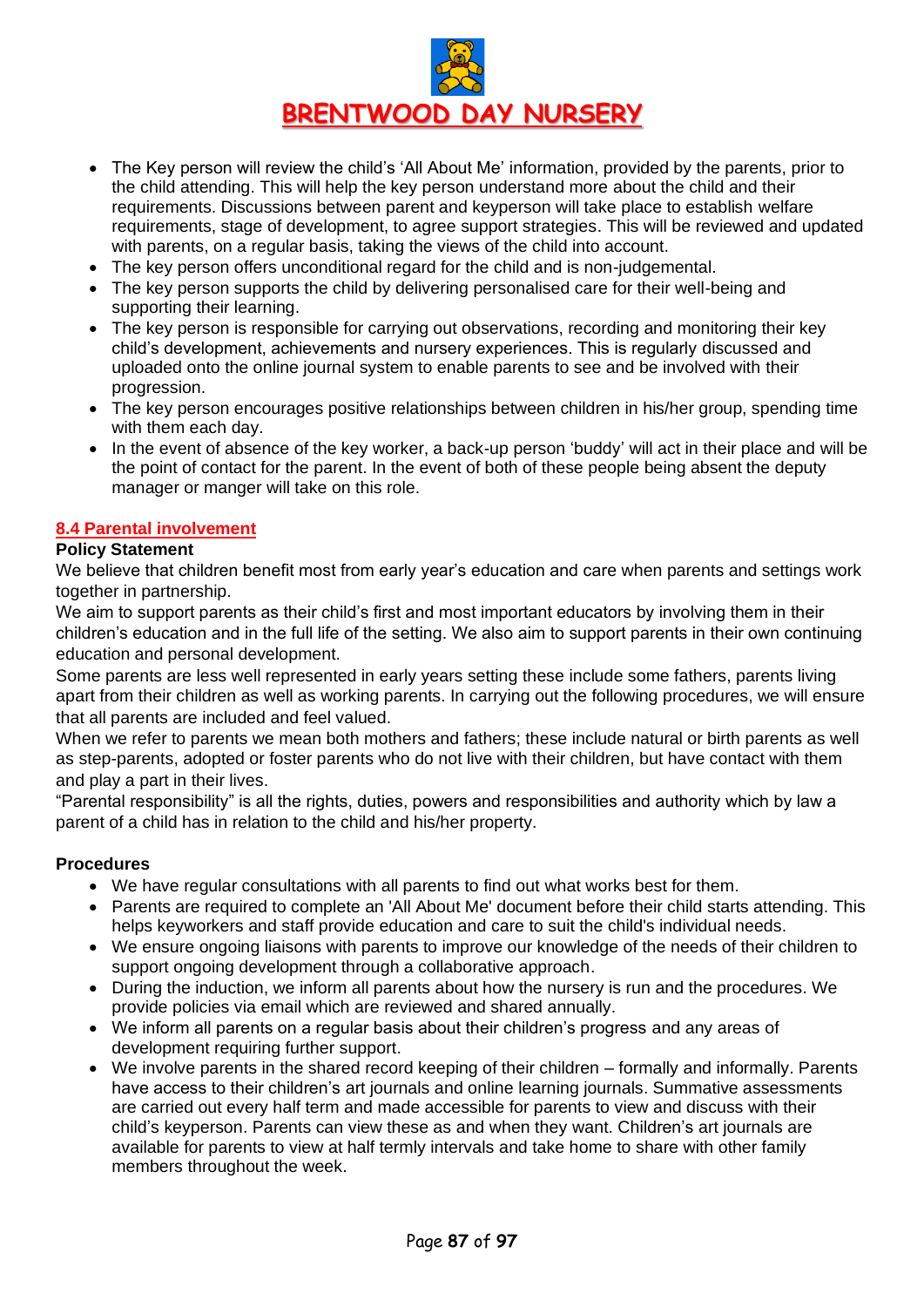

- We provide opportunities for parents to contribute their own skills, knowledge and interest to the activities of the setting, regularly inviting parents in during different activities throughout the year (where restrictions allow).
- We inform all parents of the systems for registering queries/complaints or suggestions during the parent induction. Complaints procedure is within this policy and the parents can access the complaints book in the basket on the parent information table.
- We provide opportunities for parents to learn about the curriculum offered in the setting and about young children's learning, in the setting and at home. Weekly learning information is attached to our weekly email newsletter and displayed on the weekly notice board for parents to view. We encourage parents to comment and share ideas and artefacts to help with children's ongoing development.
- Home learning is encouraged, we provide regular activities that children can complete at home and share at the nursery.
- We regularly review ways to enhance our partnership working with parents and carers and access information and sites such as<https://www.annafreud.org/engagingparents/> We provide this document for parents to see in our information basket

In compliance with the Welfare Requirements, the following documentation is in place:

- Admissions policy
- Complaints procedure
- Record of complaints
- Developmental records of children

# **8.5 Working in partnership with other agencies/settings**

## **Policy Statement**

We work in partnership with local and national agencies/settings to promote the wellbeing of all children.

We are registered with OFSTED and inspected according to the new OFSTED Inspection Framework (September 2019)

The Brentwood day nursery recognises the advantages of working in partnership with other agencies/settings to support the needs of families and children. We want the best outcomes for a child and happy and confident families. We recognise that other agencies have different knowledge, skills and resources that can often be used to support the children and families. We also recognise that we have knowledge, skills and resources that may need to be shared to support the work of other agencies/settings.

# **Procedures**

It is sometimes necessary to share information about the children and families in our care with other agencies/settings. The reasons for sharing information include.

- To access appropriate services for our families
- To allow for a smooth transition
- To work co-operatively with other service providers
- To meet the needs of a child
- To protect a child from harm or abuse

We will ask parents to provide the log in details for children's individual EYLog accounts so that the other settings/services can access the information in regard to their development records.

We obtain consent from parents/carers before a child joins the setting. However, we will always endeavour to speak to parents before sharing information, unless we feel that by doing so we are placing the child or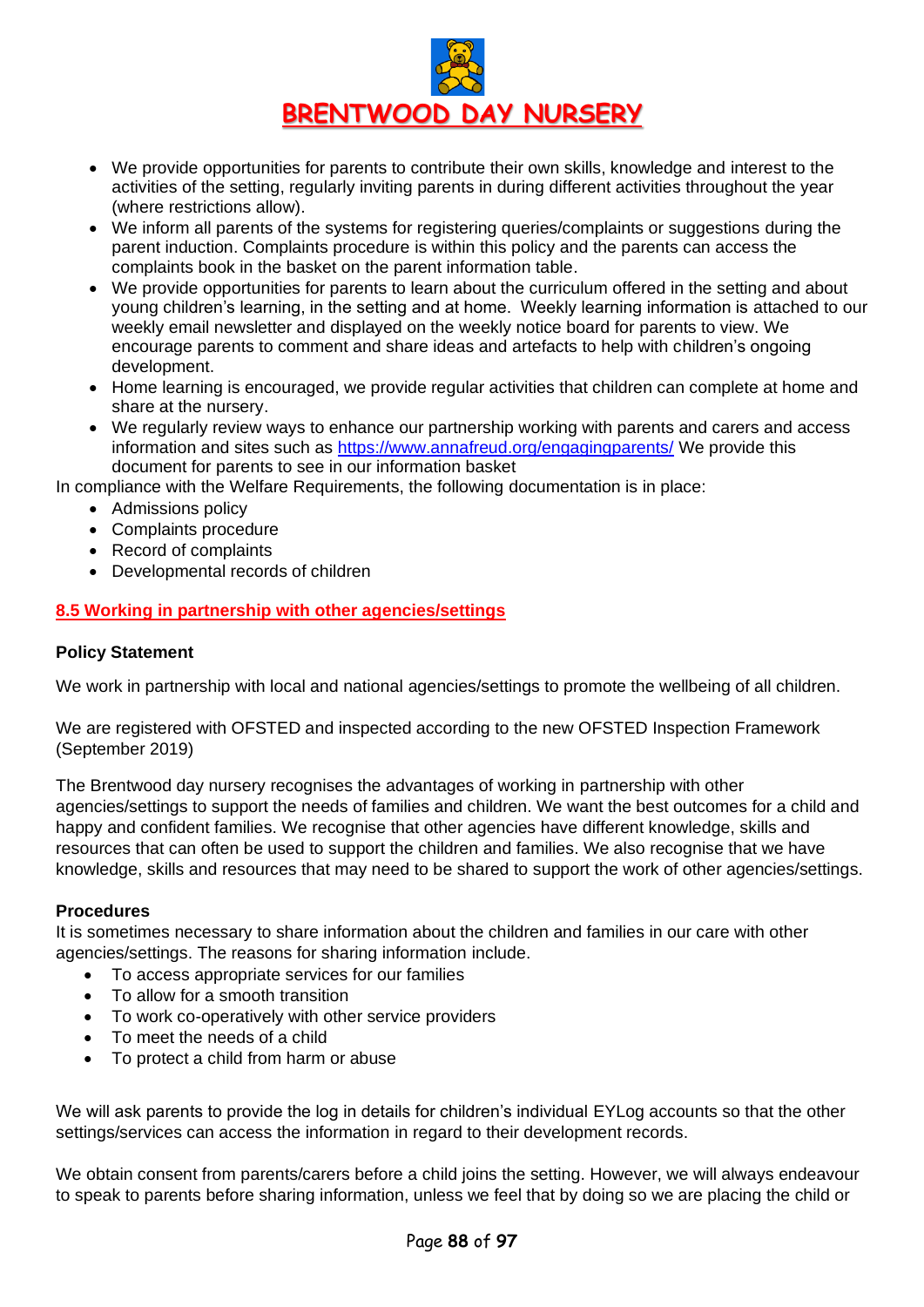

adult at greater risk of harm or to prevent serious harm to an individual through the prevention, detection and prosecution of serious crime.

#### **Transitions**

When a child leaves the nursery to attend school or another setting, we will:

- Provide the child's art journal and learning journey which can be downloaded from EYlog
- Provide personalised plans and assessment records detailing the achievements of the child during their time with us and the identified next steps.
- Also share their online developmental accounts with their new settings where prior parental consent has been gained. This is intended to be shared with the child's reception teacher to provide further insight into their developmental stage.
- Complete a transition passport document for all children moving on to school, this provides developmental and general information about the child. This allows for a smooth transition between settings and schools. We also provide parents with resources and ideas for school readiness, this includes government and local authority information
- Attend local events (managers only) where managers and school representatives can discuss children's preparation for school

Prior to school transitions we will carry out a yearly audit to assess any changes that need to be made

Many school representatives or teachers will often visit or call the nursery to build relationships and to find out more about the child before they start school. Following restrictions visiting restrictions due to COVID, these may take place across Zoom/Teams in the future

We regularly attend (virtual and face to face) community briefing meetings in which best practise and developments in early years are shared. We also work closely with early years' advisory personnel. We regularly have visitors from other pre-schools/childminders in the area to observe our practise and in turn visit other settings to learn from them, when restrictions allow

We share information regarding children's stage of development and the targets we are focusing on with other attended settings to help support their ongoing development.

# **Referrals and support**

**There are circumstances where we feel we may need additional support to help meet the needs of a child or family within our setting and we need to access support or advice from other professionals. This may require access to other professionals i.e. family care workers to gain further support and advice. Before doing so we would liaise with the parents and gain consent. This may involve referring the child or family to another agency using standard referral procedures. In some cases, the child's parents may prefer to do this themselves. We would follow the Essex Safeguarding children board 'Essex Effective Support windscreen', please see this link for further information**  <https://www.essexeffectivesupport.org.uk/request-support/>

Shared Family Assessment tool may be used as part of a multi-agency approach.

This approach ensures that families, children, siblings and parents contribute their views to enable good quality plans to be developed, with clearly outlined actions to deliver the desired outcomes. When necessary, the Shared Family Assessment can be used to involve other services and can be accessed through the Essex Child and Family wellbeing service. More information can be obtained by visiting https://www.essex.gov.uk/children-and-wellbeing-services-in-essex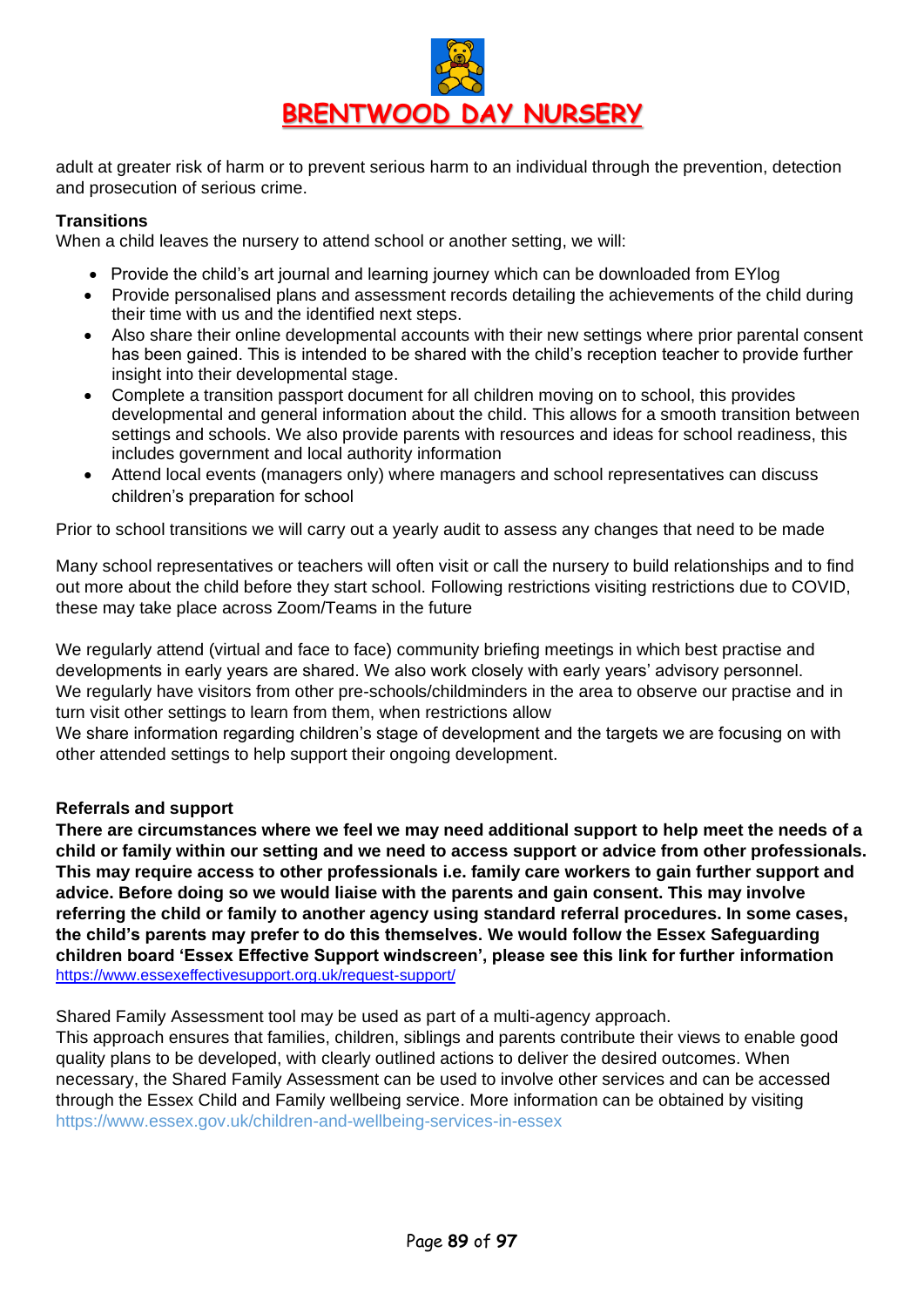

## **8.6 Nursery Fees and Funding Policy (FEEE)**

#### **Policy Statement**

On registering a child with our nursery, a contracting parent consents to the agreement of payment for their child's nursery fees. Payments can be made by either: Free Early Years Education Entitlement (FEEE) for 2-year olds (eligibility code is required) for the term after their  $2^{nd}$  birthday, 3 and 4-year olds (all children for the term after their 3rd birthday), Extended 30 hours Childcare Entitlement (eligibility code is required). We also accept Childcare vouchers (please speak to the owner). Other payment methods can be through bank transfers or in cash. We ask all parents to inform us of their chosen method of payment during their induction.

We have a fees and funding officer at the nursery if you would like further information regarding fees please ask to speak to her.

#### **Procedures**

# ▪ **Fees**

All invoices are calculated termly, of which the fees are to be paid in advance before the  $1<sup>st</sup>$  day of each month in which they are due. This covers all sessions for which a child is enrolled, including any additional sessions/services or materials and/or late collection charges incurred from previous sessions. There are no deductions for illness or holiday. We also charge a registration fee for all non-funded children; it includes a nursery t-shirt **OR** sweatshirt. Details of this can be found in the nursery fees document. Extra tops can be purchased if required.

We do not charge for the Christmas closure days between Christmas and new year. The nursery may also close for one day in July for an event held by Brentwood cricket club, the cricket club will inform us year on year if this event is going ahead. We do not charge for this day. Bank holidays will be charged at 50% of the daily rate as from the 31<sup>st</sup> August 2021.

The fees may be subject to periodic reviews. These increases will be notified 1 month in advance.

#### ▪ **Free Early Education Entitlement Funding (FEEE)**

The following applies for children eligible for 2, 3 and 4 year government funding:

The funding covers 38 weeks per year. The nursery requires a child to attend for 51 weeks per year (excluding 1-week Christmas closure). Therefore, the funding is stretched to cover the nursery term time, which is authorised by Essex County Council. There are 3 terms in each year (Spring, Summer and Autumn) of which the funding is calculated to cover the nurseries weeks in each term. The number of weeks in each term varies each year and this can be discussed during the induction or at any time with the owner/manager.

You may top up additional hours and sessions where required and if we have the availability – these are charged at the current nursery session/hourly rate. We include bank holidays and any closures within funding calculations. We do not use funding entitlement for the Christmas week closure.

Essex County Council funding applies to the education and care of the children only, we therefore, ask parents for a contribution towards additional services and equipment such as food (\*parents may bring in their own packed lunch if preferred), cookery and craft materials. Also, for extracurricular activities (external companies providing weekly; French, sports, dance lessons) - we charge for these and you can 'opt out' of these extra- curricular sessions if preferred.

Essex County Council require us to see proof of your current registered address to receive funding. Please provide the nursery with ID with proof of your address (e.g. drivers licence, utility bill).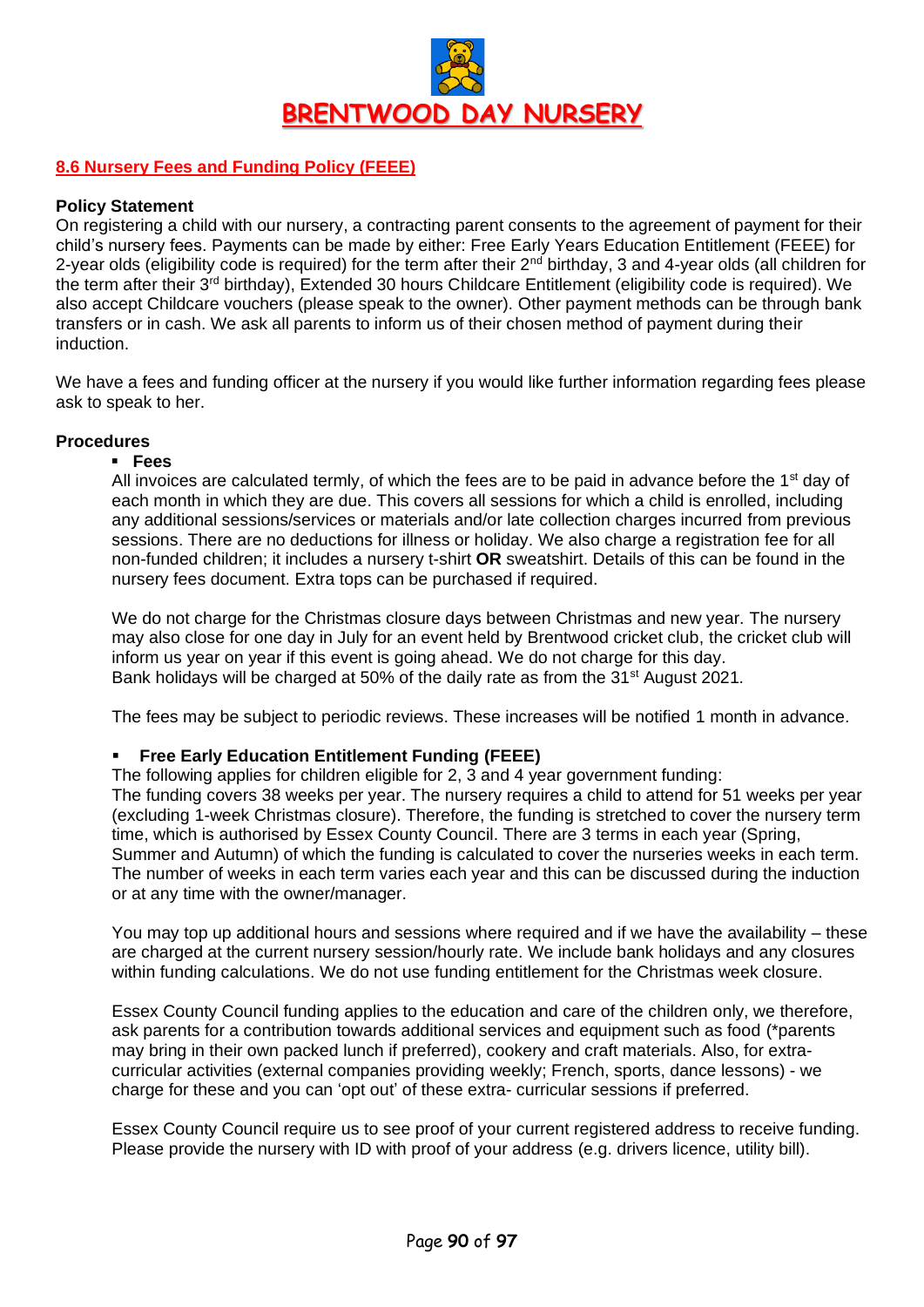

Children may also be entitled to the Pupil Premium Funding which does not affect other funding or benefits being received. This will be processed through the nursery and the funding will go towards assisting the child's learning and is not a supplement towards the nursery fees.

Additional funding is available for children with SEND, such as, Inclusion Grant Funding, SEN Premium or Disability Access Funding (more details of these can be found on our website). The nursery will work with parents and support services to process these. They are based on a child's individual support and learning needs and are not a supplement towards the nursery fees.

If parents require additional hours after the headcount has been submitted, we are entitled to charge for any extra sessions.

We provide information to parents regarding funding entitlement, this is displayed in the information basket.

#### **Late and non-payment of Fees Policy**

The nursery tries to avoid any situation which could lead to a dispute between the nursery and the parent over late payment or non-payment of fees. Parents must understand that non-payment of fees may jeopardise their child's nursery place.

After 1 week of overdue fees the contracting parent will be approached by the nursery to ascertain the reasons of non-payment. We hope to resolve any problems at this stage.

If after 4 weeks the fees have still not been settled in full, the nursery can then demand that the child is removed from the nursery until all monies have been settled in full.

After 8 weeks of non-payment, court proceedings will be initiated. All legal and court costs will be included in the final bill amount outstanding.

If parents at any time experience difficulties in the payment of their child's fees, we ask that you talk to the nursery proprietress sooner rather than later.

If a child space is no longer required, we ask that one month's notice is provided in writing. Failure to do so will result in parents having to make full payment for the month.

This policy has been reviewed and updated by Rachel Austin and Claire Holdgate on 26<sup>th</sup> February 2021. It has also had the input from all staff members and approved by them.

\_\_\_\_\_\_\_\_\_\_\_\_\_\_\_\_\_\_\_\_\_\_\_\_\_\_\_\_ \_\_\_\_\_\_\_\_\_\_\_\_\_\_\_\_\_\_\_\_\_\_\_\_\_\_\_\_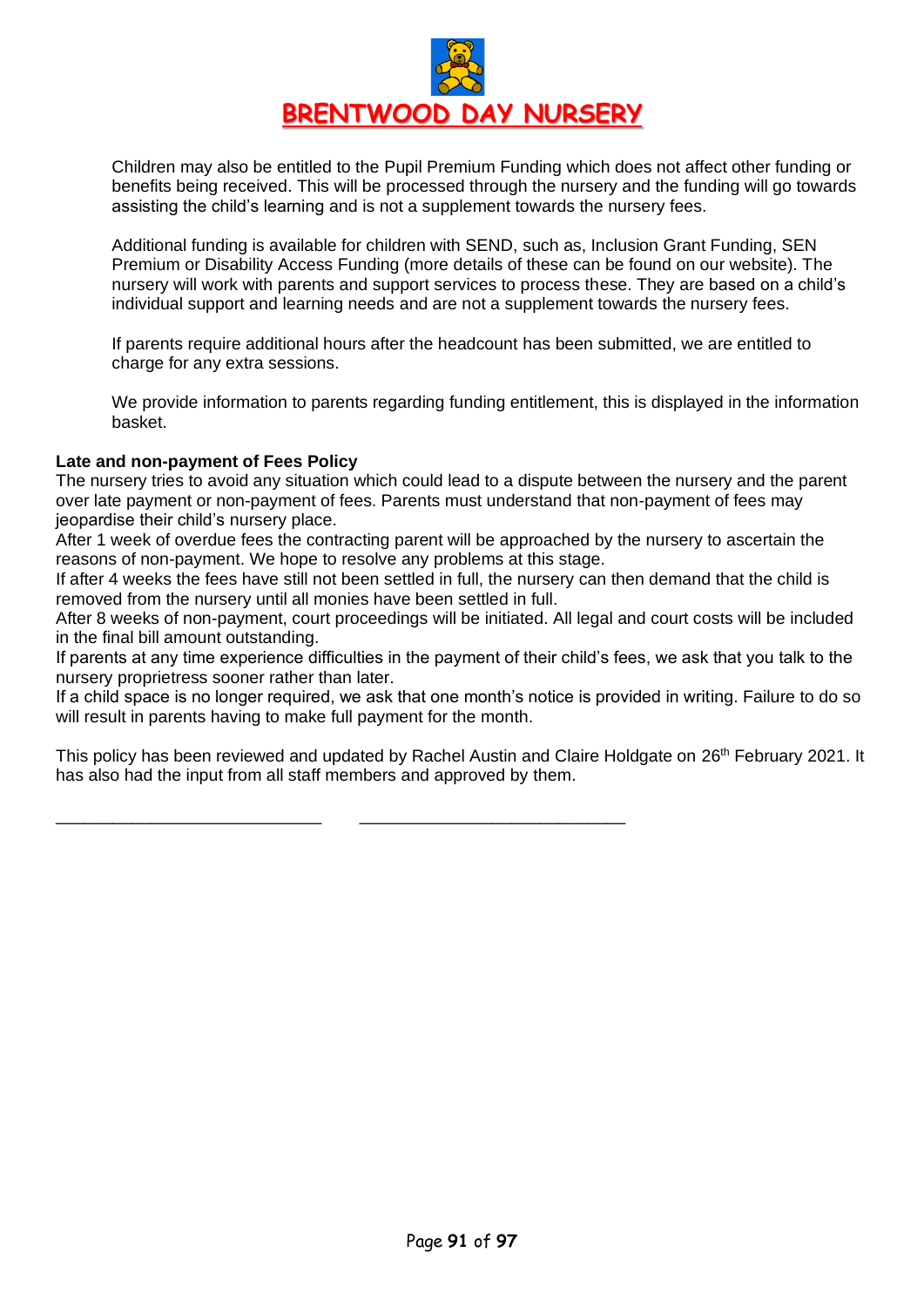

# **SECTION 9 – DOCUMENTATION**

# **9.1 Curriculum Planning Policy**

The nursery follows the Early Years Foundation Stage statutory framework (2017), revised September 2021, Development Matters in the Early Years (SEP 2021), and the Every Child Matters document in providing a curriculum for all children within the setting. A copy of the curriculum guidance is kept at the nursery for you to look at any time or alternatively available via the internet on [Development Matters -](https://assets.publishing.service.gov.uk/government/uploads/system/uploads/attachment_data/file/1007446/6.7534_DfE_Development_Matters_Report_and_illustrations_web__2_.pdf) Non[statutory curriculum guidance for the early years foundation stage \(publishing.service.gov.uk\)](https://assets.publishing.service.gov.uk/government/uploads/system/uploads/attachment_data/file/1007446/6.7534_DfE_Development_Matters_Report_and_illustrations_web__2_.pdf)

#### **Aims**

Our aim is to provide activities and experiences that will meet the diverse needs of all children and enable them to progress towards the Early Learning Goals, so that they are well prepared for when they start school or for when they attend another setting. Learning is encouraged through play and exploration and includes activities to incorporate each area of development.

# **Method**

- To provide the highest quality of education we follow the Intent/Implement/Impact format in our approach to childcare and education
- We coordinate child initiated and adult led activities to build on children's experiences and knowledge. Feedback from children's key workers, the children themselves and parents assist in developing plans for future activities and learning.
- Activities are planned around a theme, which runs half termly.
- Judgement is based on our professional knowledge and experience, we aim to do this through regular interactions with children and parents in a concise manner and aim to alleviate too much paper based assessments.
- Our assessments reflect the revised age categories which are  $0 3$  years,  $3 4$  years and reception age
- Children are observed and monitored during daily activities. Findings are documented to assess each child's progress and to assist in future planning.
- We will assess each child's development by reference to the Development Matters document half termly and share any areas of concern with a parent and discuss future supportive strategies.
- Parents/carers are informed of the planned activities and learning through a weekly information email, Facebook posts and EYlog system.
- We strive to build positive links with the families of each child by keeping them regularly informed about their child's progress through their online learning journal and during informal meetings.
- Parental involvement is encouraged to support children's development at home and assist in some of our activities at the nursery (where restrictions allow). This may be through sharing ideas, materials and expertise in different areas.

# **The curriculum provided by the nursery:**

The curriculum consists of the planned activities that are organised to promote learning and development. It includes not only the formal requirements of the EYFS, but also the range of extra-curricular activities that the nursery organises to enrich the experience of the children. It also includes the 'hidden curriculum', where children learn through others, this includes life skills such as manners, table etiquette, spatial awareness, this helps children learn their social responsibilities and how they are expected to behave. We aim to teach children how to grow into positive, responsible, and independent individuals, who can work and co-operate with others while developing knowledge and skills, so that they achieve their true potential.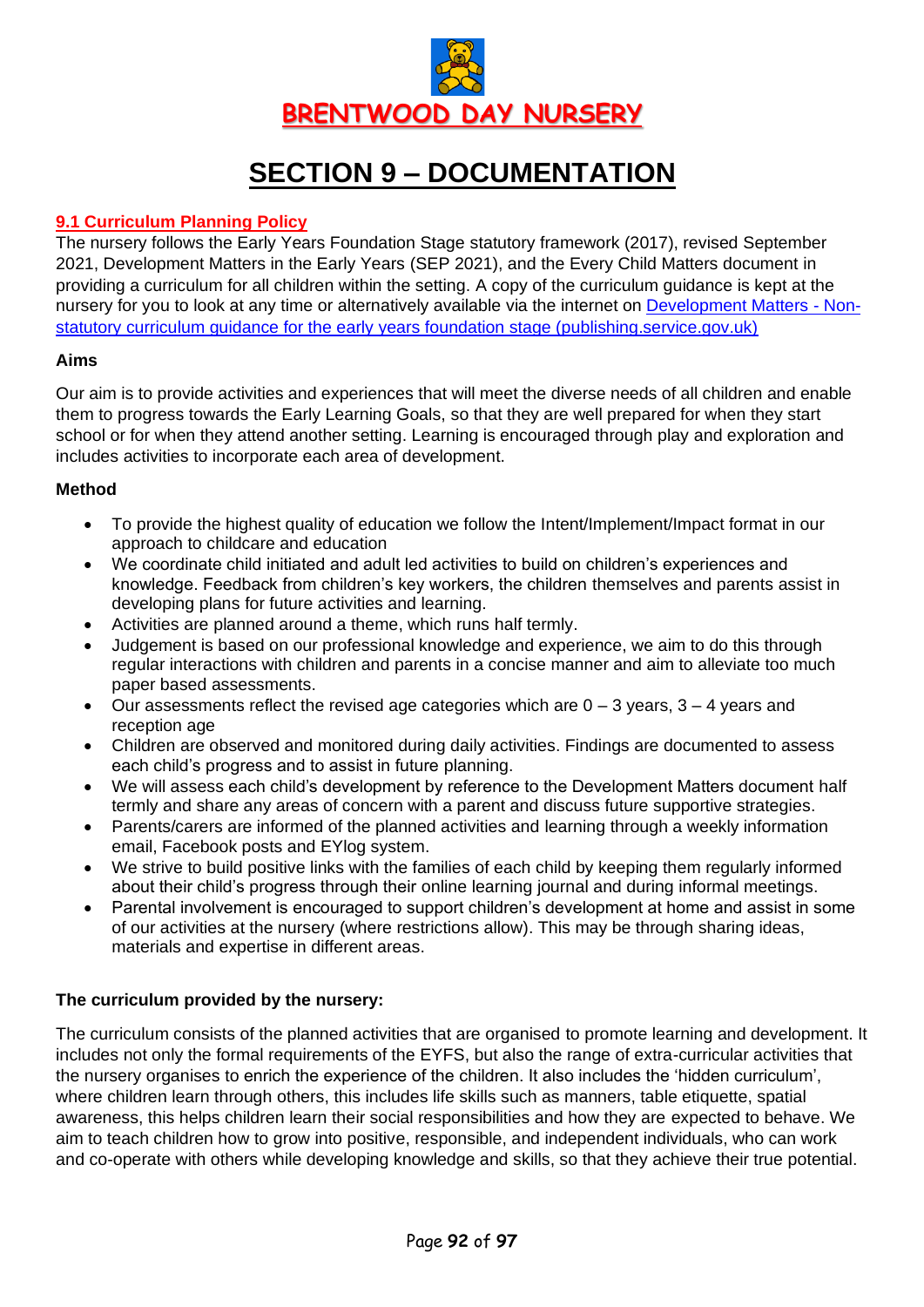

The planning process is carried out...

- 1. **Long Term (yearly):** this is broken down half termly, illustrating the areas of learning and the aspects within them. This establishes the overall aims of the group, the learning opportunities
- 2. **Short Term:** in the moment planning, which focuses on children's individual interests, where staff extend their knowledge, based on these

We plan the play areas carefully and progressively, built on children's current knowledge and interests to support their next steps of learning, so that there is coherence and full coverage of all aspects of the seven areas of the Early Years Foundation Stage, these include:

- Personal, Social and Emotional Development (PSED)
	- Making relationships
	- Self confidence and self awareness
	- Managing feelings and behaviour
- Communication and Language
	- Listening and attention
		- **Understanding**
		- **Speaking**
- Physical Development
	- Moving and handling
	- Self and health care
- Literacy
	- Reading
	- **Writing**
- Mathematical Development
	- Numbers
	- Shapes, space and measures
	- Understanding of the World
		- People and communities
			- The World
			- **Technology**
- Expressive arts and design
	- Exploring and using media and materials
	- Being imaginative

# **Personal social and emotional development (PSED)**

We aim to provide all children with support and experiences, taking into consideration their age and stage of development. This will enable them to develop a positive disposition to learning, a willing to try and cando attitude, which will help them feel good about themselves and others. The EYFS states that "personal social and emotional development involves helping children to develop a positive sense of themselves and others to form positive relationships and develop respect for others, to develop social skills, and learn how to manage their feelings, to understand appropriate behavior in groups and to have confidence in their own abilities". We believe that children's PSED underpins all their learning so aim to provide opportunities for children to effectively develop their PSED skills through;

- Respecting and celebrating differences; race, gender, specific needs, beliefs to promote a culture of understanding and tolerance
- Recognising and valuing experiences that all children bring from home and community and working in partnership with our families to promote a shared understanding of children's PSED
- Creating an environment that creates a feeling of belonging where all children feel safe and secure and able to trust the adults around them. The families feel confident that their children are being well cared for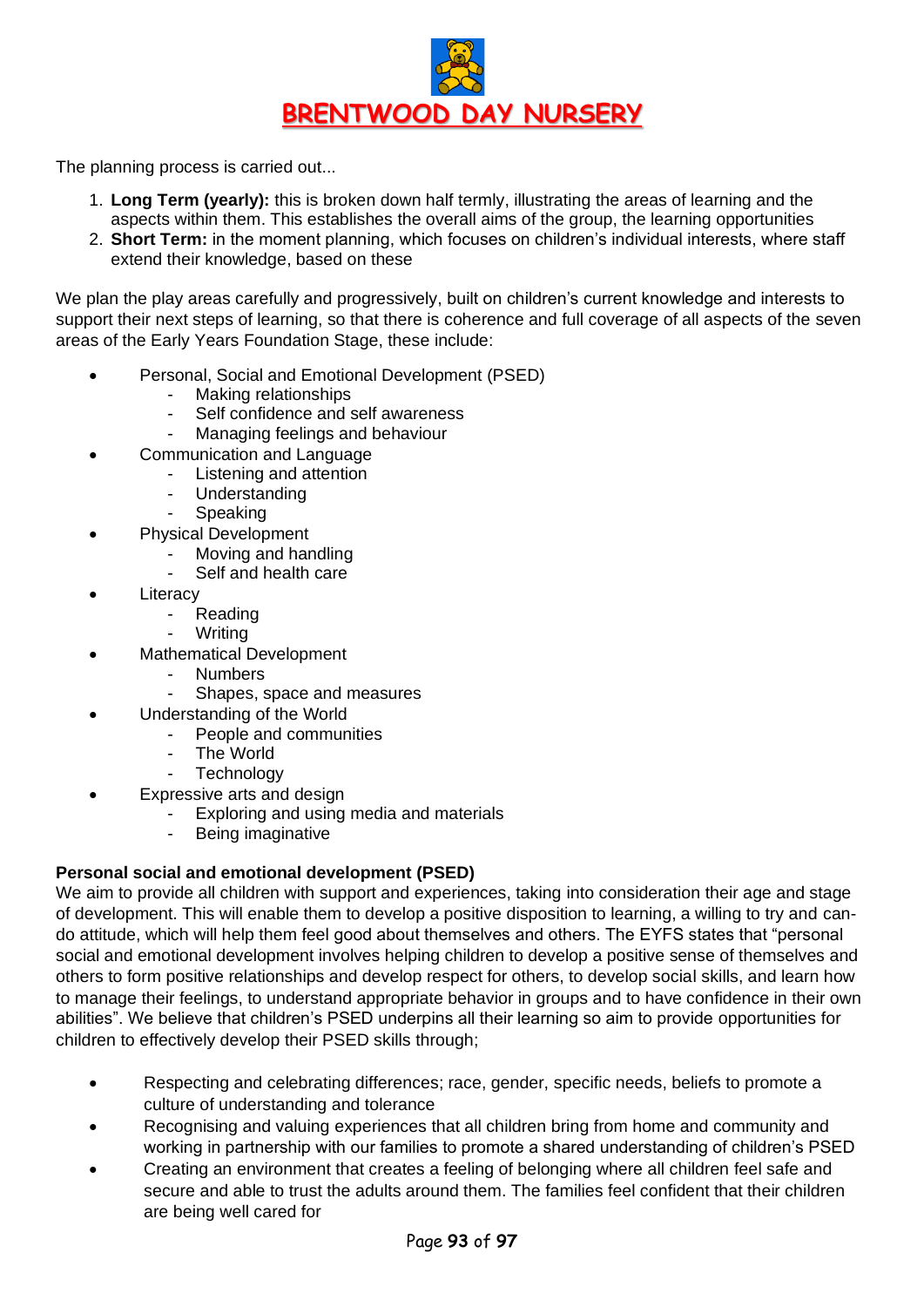

- Enabling all children to become confident and independent learners who are able to persist and feel proud of their achievements through the recognition and celebration
- Helping all children to develop social skills and relationships based on cooperation and shared experiences
- Role modelling and promoting positive behaviour and being clear in our expectations by setting consistent rules and boundaries using resources such as the nursery rule book and children's rights booklet to reinforce this

EYFS Curriculum for PSED covers various aspects of development including self-confidence and selfawareness, managing feelings and behaviours and social interaction. Our approach aims to provide opportunities for all children to develop their PSED skills;

- We plan and organise a stimulating environment so children have the time and space to independently explore and engage in their own interests, whether in a group or alone and with the support of individual staff members
- We plan challenging activities to meet their needs and interests of all children and celebrate all achievements
- We allocate each child a keyperson and 'buddy' in their absence, who shares the responsibility for building constructive relationships, supporting development and tracking progress to set new outcomes
- We build relationships with parents and carers in order to support their own child in the setting
- We set consistent standards of behaviour for all staff and adults and expect them to adhere to these to set a good example to children, taking in to account individual needs and expectations
- We have a daily routine that provides children with the opportunity to become independent and responsible for their own personal needs, i.e. handwashing, toileting, mealtime etiquette
- We praise and show appreciation for children's achievement and efforts
- We work closely with outside agencies to support children and families using advice and strategies to further support development
- We regularly review the impact of our practice on children's PSED as part of our mentoring process

Please see our ENCO, behavior management policy and parent partnership policy for further details

# **Children with Additional Needs, including Able, Gifted and Talented**

- The curriculum in our setting is designed to provide access and opportunity for all children who attend, as stated in our SEND policy.
- We always provide additional resources and support for children with special needs.
- If a child has a special need, our setting does all it can to meet these individual needs.
- We comply with the requirements set out in the SEND Code of Practice 0-25 years (2014, updated 2020) in providing for children with additional needs.
- If staff or a parent/carer raise a concern about a child, an assessment will be drawn up by the settings SEN & Disabilities coordinator to include resources and educational opportunities to meet the child's needs within the normal routine of the setting.
- Outside agencies may be consulted (with parent/carer agreement and consent) to advise and support the child where required.

If a child is excelling in specific areas, they will be offered additional strategies and support to extend/stretch their learning, this includes the use of open-ended questions also setting tasks which will encourage them to follow lines of thought independently.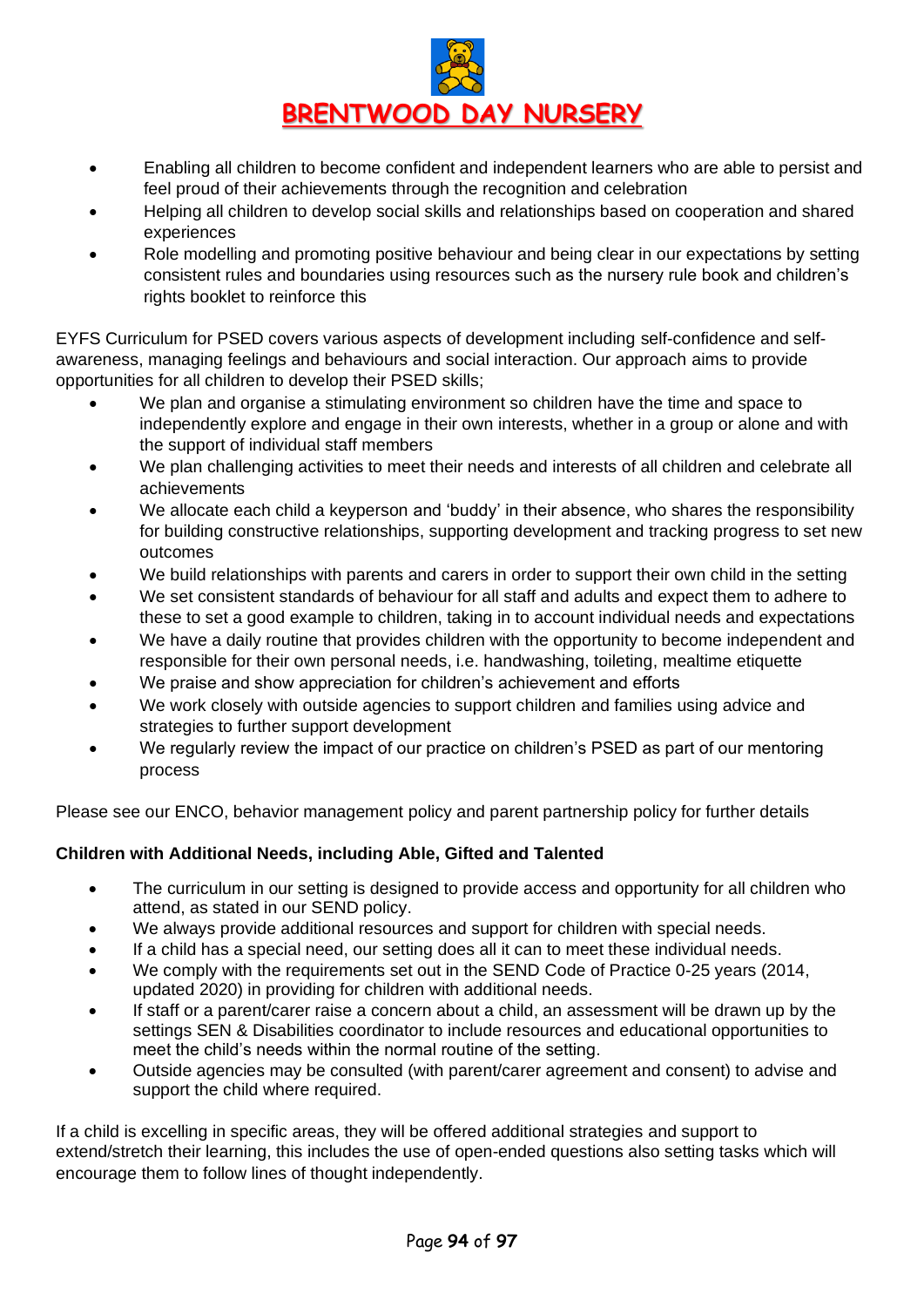

# **9.2 Developmental Learning Policy**

#### **Policy Statement**

Our setting aims to support children's development and learning by guidance from the Early Years Foundation Stage. Our provision reflects the four themes: Unique Child, Positive Relationships, Enabling Environments and Learning and Development and the sixteen commitments of the Early Years Foundation Stage. These are displayed in the setting and available on request.

#### **Procedures**

Children start to learn about the world around them from the moment they are born. The care and education offered by out setting helps children to continue to do this by providing activities and experiences that are age and stage appropriate. This is planned around the seven areas of development as mentioned in 9.1

The practice guidance also sets out in 'Development Matters' the likely stages of progress a child makes along their learning journey towards the early learning goals. Our setting has a regard for these matters when we assess children and plan for their learning. We carry out ongoing formative assessments (observations, discussions and parental feedback) and half termly Summative assessments on children to ensure we are always fully aware of their stage of development and share this with their parents to help plan their next steps.

#### **Our approach to learning and development and assessment:**

#### ▪ **Two-year-old provisions**

We provide the highest quality of education and care for all the children at our setting, we aim to offer a warm welcoming environment to all children and families and provide a caring atmosphere where children can learn and develop as they play. We review all our resources, equipment to ensure that they are suitable for 2-year olds and adapt activities accordingly.

#### **Two-year progress check**

The Welfare Requirements states that parents and carers of children between 2 and 3 years old must have a short-written summary of their child's development from the setting where the child attends. This report includes the child's developmental stage within the prime areas of the EYFS; Personal, Social, and Emotional Development, Physical Development, and Communication and Language. We discuss and gain feedback from parents/carers, this can then be taken and used to inform the health team of children's developmental stage during their health development check. Following this we can identify any areas of concern and agree appropriate support strategies. Where necessary if a child requires extra professional support, we will discuss this with the parents and take the necessary steps. Consent for carrying out this progress check is sought in the permissions section of the EYLog.

#### **Children attending more than one setting**

In the case of children who are attending more than one setting, the progress check will normally be carried out by the child's keyperson, at the setting where the child spends the greatest amount of time each week.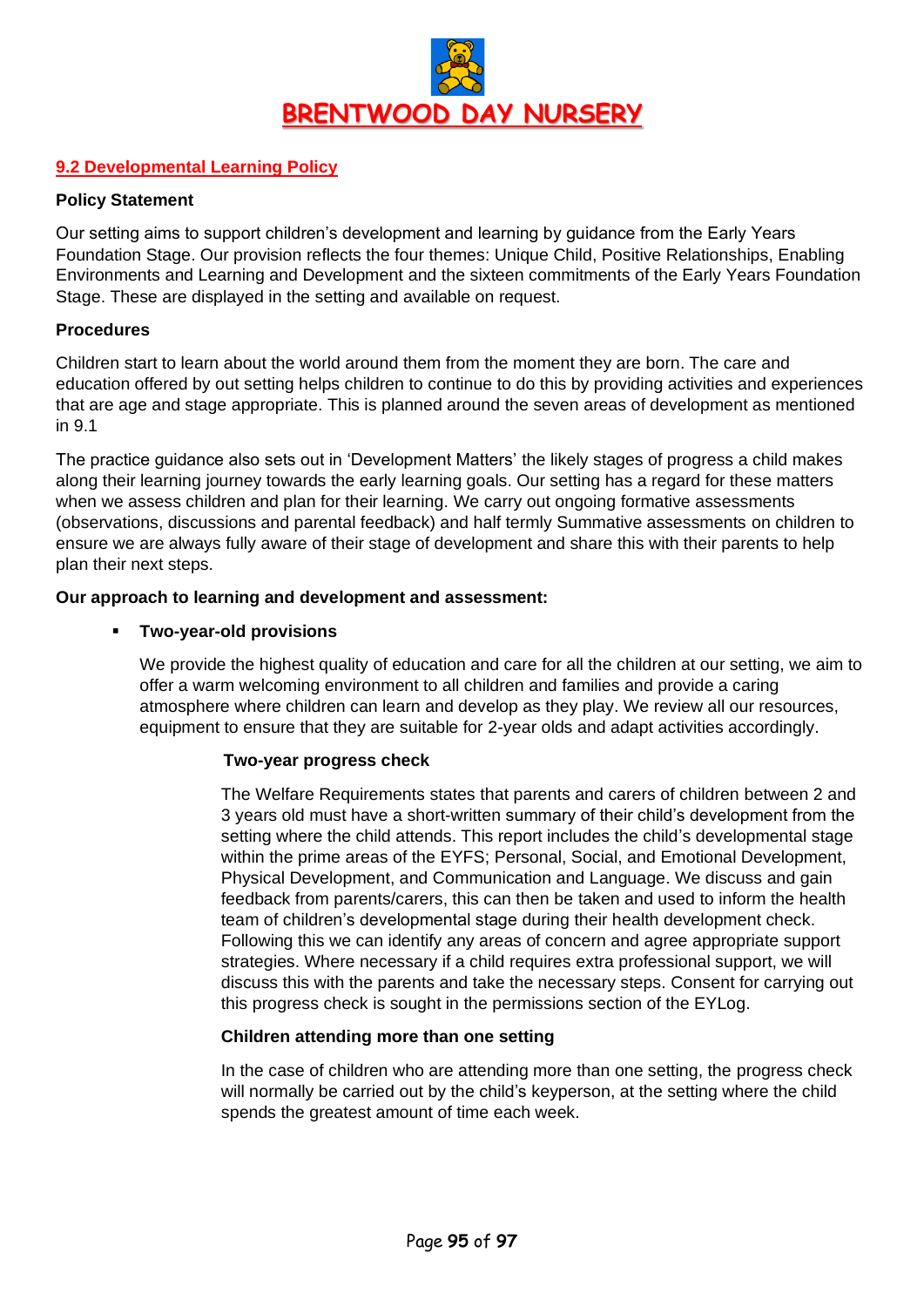

## **Learning through play**

Play helps children to learn and develop through involvement and discussions. Our setting uses the EYFS to plan and provide a range of play activities, which help children progress in each of the learning areas of learning and development (whilst recognising the holistic nature in which children learn). We provide a balance of adult led and child-initiated activities to promote progression in all areas. The EYFS assists our planning, we look at children's individual needs to determine what activities and equipment to offer.

# **Language development**

We understand that language underpins all areas of children's learning, so place more focus on extending children's vocabulary during their time at our nursery. We ensure that we deliver a wide range of activities and facilities to fully support children's language development. For children with English as an additional language, we explore various methods to assist the child with multi language learning and development. Strategies are discussed with parents and they are provided with resources and ideas to support language and development at home.

# **TV and Audio Viewing**

There may be times where television/videos may be included as an educational support tool or for topic specific viewing. Other times during festivals or celebrations, children may be invited to watch television for social involvement and entertainment. This will be limited to a maximum of 30 minutes per session with other activities also available for those not wanting to participate at this time. Televisions and iPads will not be used as a stand-alone means of occupying children whilst at the nursery.

#### **Remote learning**

■ For children who are unable to attend the setting for long periods, we will carry out remote learning programmes. This is to ensure that children's continued development is being supported and they are being kept up to date with the curriculum. Feedback will be regularly carried out in order to keep a record of their developmental progress.

## ▪ **Observations and assessments**

We assess how young children are learning and developing by frequent observations. We use this information to document their progress and inform the planning process. We believe that parents have the best knowledge of their children and regularly ask them to contribute to assessment by sharing information about what their child likes to do at home and how they as parents are supporting development.

We document child assessments and achievements to form part of children's online personal learning journeys. These can be readily accessed, and copies are printed and taken when a child moves on to another setting or when they start school.

#### **Group tracking**

We monitor the progress of different groups of children in our setting every half term, to assess any areas of weakness or missing areas. This data allows us to review and adapt current working practices to help narrow the gaps.

#### **Records of achievements**

The setting keeps a record of children's individual achievements. We acknowledge parent partnership as an effective method of working together to record and celebrate children's achievements and to support future progression. Therefore, parents/carers are encouraged to inform us of children's home achievements by either verbally or via the children's home/setting care diaries or directly onto the online system as an observation.